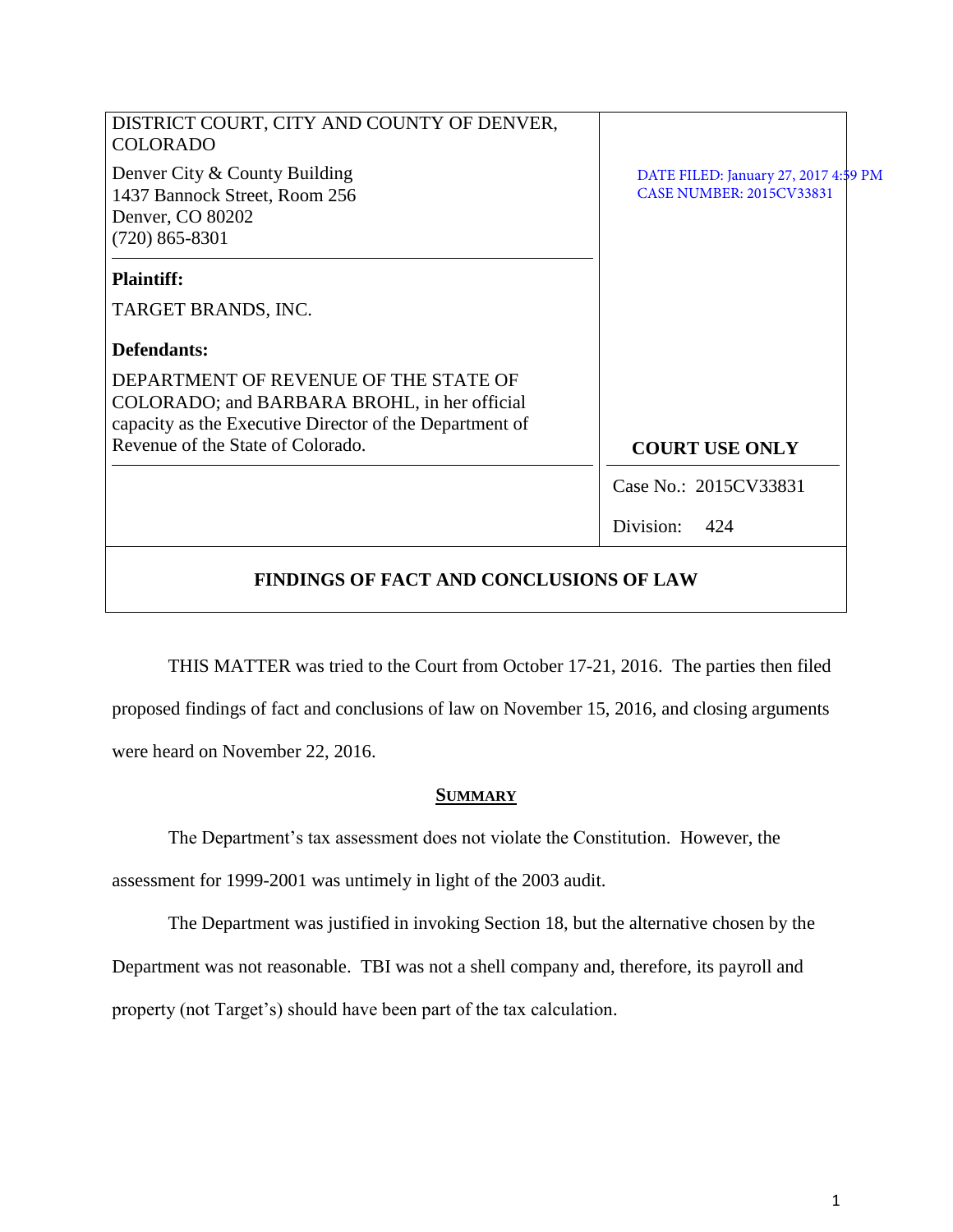Finally, the Court abates three years of interest because of the Department's admitted undue delay in addressing TBI's protest.

# **FINDINGS OF FACT**

# **A. The Parties**

1. Target Corporation<sup>1</sup> is a Minnesota corporation engaged in the business of making retail sales through multiple retail venues. (Ex. D-45 at 2.) It owns and operates stores in almost every state in the United States, including Colorado. (*Id.*) In 2003, Target had over 25 stores in Colorado. (Ex. P-135 at 2.)

2. In December 1998, in Minneapolis, Minnesota, Dayton Hudson Corporation formed Dayton Hudson Brands, Inc. (which became Target Brands Inc.) as a wholly-owned subsidiary. (TMO at 7, ¶ 2.) Dayton Hudson Brands was a corporation formed under the laws of the State of Minnesota.  $(Ex. P-25.)^2$ 

3. Defendant Department of Revenue of the State of Colorado ("Department") is an agency of the State of Colorado, existing and operating under the Constitution and statutes of the State of Colorado.

4. Defendant Barbara Brohl is the Executive Director of the Department.

## **B. Nature of the Dispute**

 $\overline{\phantom{a}}$ 

5. This matter arises from TBI's challenges to corporate income tax assessments ("Assessments") issued by the Department. The Years at Issue are tax years 1999–2009. These tax years correspond to TBI's fiscal years ending January 29, 2000 through January 31, 2010.

<sup>&</sup>lt;sup>1</sup> Target Corporation ("Target") was formerly known as Dayton Hudson Corporation.

<sup>&</sup>lt;sup>2</sup> TBI was formerly known as Dayton Hudson Brands, Inc. The name changes occurred on January 30, 2000. (Exs. D-45 at 2, P-25.)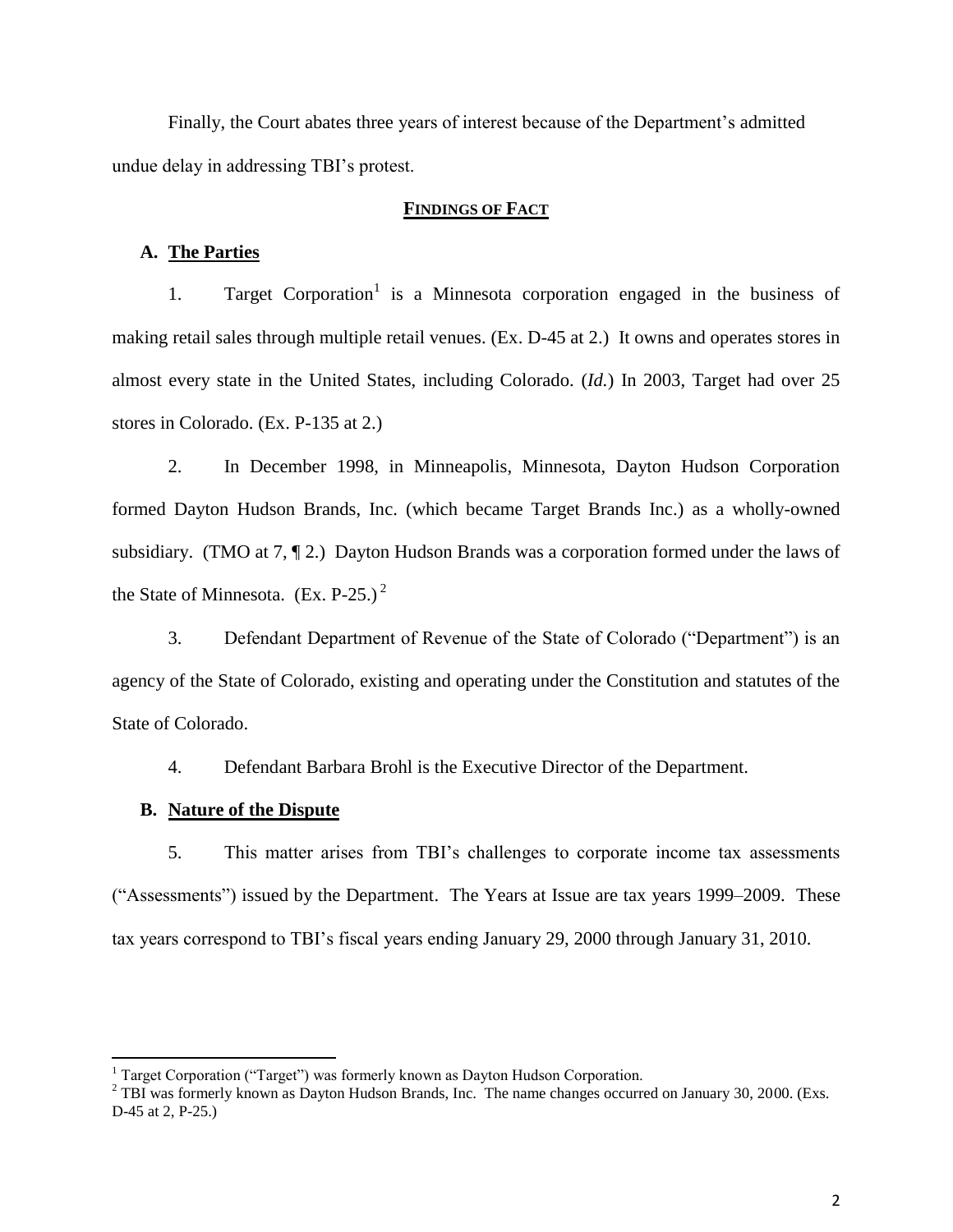# C. **Target Corporation's Operations Prior to TBI**

6. Target developed and owned its trademarks, tradenames, patents, copyrights, and other intellectual property ("IP"), including the Bullseye logo and the TARGET trademark. (Ex. D-45 at 1-2.) Prior to TBI's creation, Target had begun to focus more on brand development, management and protection, noting in its 1997 Annual Report,

> Our brand is everything. Our guests have come to know us—and differentiate us—by the merchandise we stock in our stores, and how we communicate it through our advertising, promotions and in-store displays. Target's award-winning advertising is a big part of building and supporting the Target brand.

(Ex. P-2 at 23.)

7. Ernst & Young, when completing a transfer-pricing analysis for Target in 1999, observed: "[Target] invests heavily in advertising and public relations to help build and maintain the equivalent of brand equity, thereby increasing the value of [Target's] trademarks, trade names and service marks. The development of proprietary credit cards also reinforces brand identity." (Ex. P-2 at 24.) Target's law department had the primary responsibility for the management and protection of Target's IP. (Tr. 53:1-11, 59:10-60:9.)

8. The Associated Merchandising Company ("AMC") was an international sourcing company that served multiple retailers. (Tr. 120:3-16.) AMC performed sourcing work for Target prior to 1998, when Target acquired AMC. AMC continued to provide sourcing services to Target and other retailers after its purchase. (Tr. 120:2-16, 147:12-16.)

## **D. Formation of TBI**

9. At the time TBI was formed, Erica Street was an associate general counsel with Target. (Tr. 52:14-25.) During her nine years in the Target law department, Ms. Street gained experience in the management and protection of IP, as well as in state tax focusing on the nexus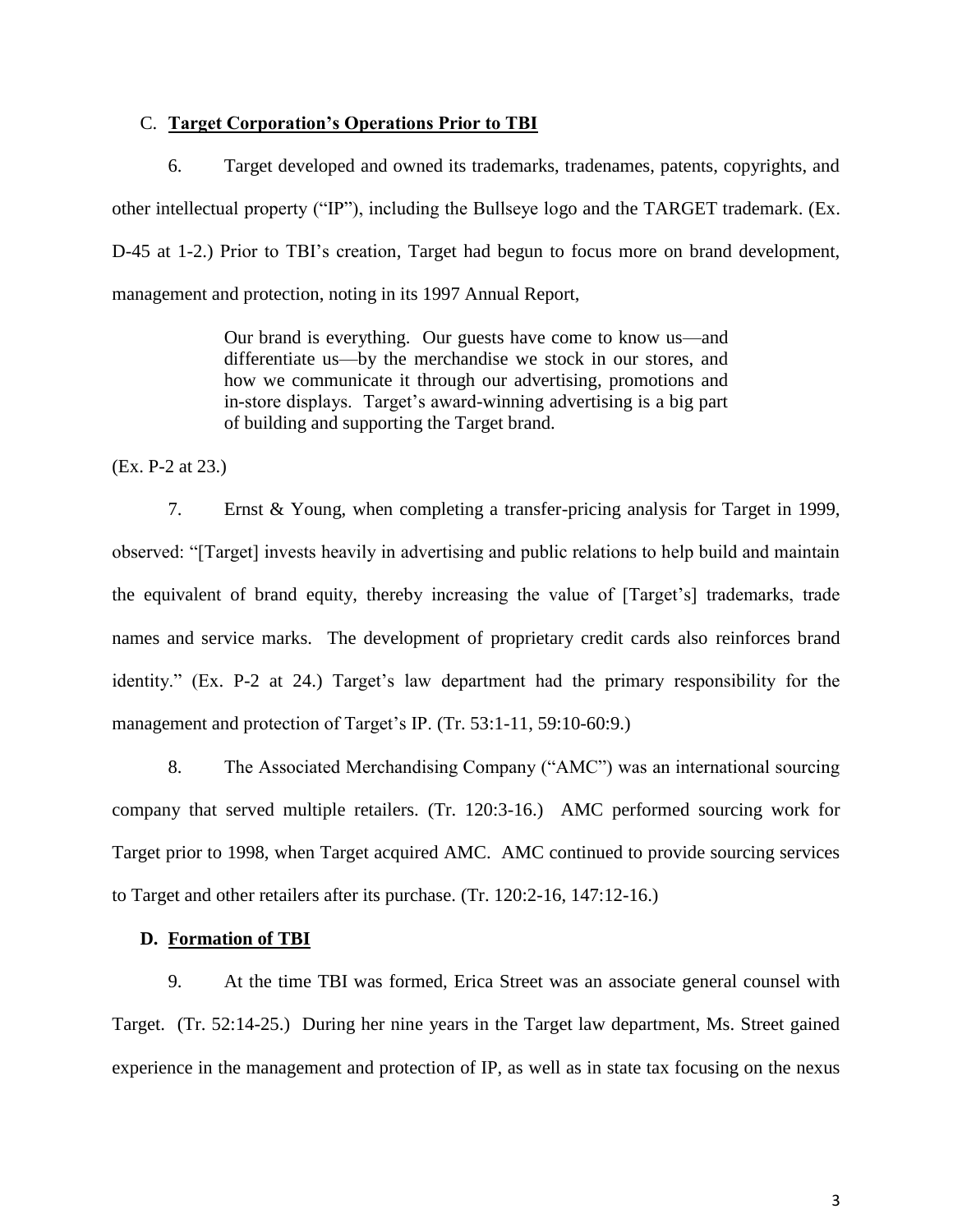between Target and the various states. (Tr. 52:14-53:11, 146:12-21.) She was responsible for the management of Target's IP assets. (Tr. 53:17-54:2.)

## 10. Ms. Street became TBI's first president. (Tr. 48:5-11.)

## *i. Business Reasons for Forming TBI*

11. In 1998, Target undertook an analysis to solve two business objectives: (1) how to place Target on a better footing with competitors such as Walmart from a tax perspective and (2) how to manage Target's IP. (Ex. P-189 at 5; Tr. 60:12-24, 147:21-148:24.) With the assistance of outside counsel and the accounting firm Ernst & Young, Target developed the concept of an IP holding company. That was the genesis of TBI. (Tr. 60:12-61:9.)

12. Target formed a cross-functional team to generate and analyze ideas that could improve the company's business and tax competitiveness. (Tr. Vol. 1 at 147:21-148:6, 180:7- 181:8 (Street).) Only those initiatives that served a "true business purpose," in addition to having a beneficial tax aspect, were implemented. (Tr. Vol. 1 at 180:15-181:8 (Street).) The formation of TBI was one of the ideas that was ultimately implemented.

13. Target formed TBI as a wholly-owned subsidiary that would be devoted 100% of the time to brand management. (P-189 at 5-6; *see also* P-107.) TBI's business objectives fell into three broad categories: brand acquisition and management, brand compliance, and brand protection. (Tr. Vol. 1 at 70:2-71:2 (Street).) An overview prepared by Ms. Street shortly after TBI's creation states TBI was established to perform "brand management" through a "threepronged approach": "Start Up Activities, Brand Acquisition and Management, and Brand Protection and Compliance." (Ex. P-189 at 7-8.) The overview also explains that TBI's structure and focus would result in an overall tax savings for Target. First, Target believed that because TBI had a U.S. presence only in Minnesota, neither its assets nor its royalty income would be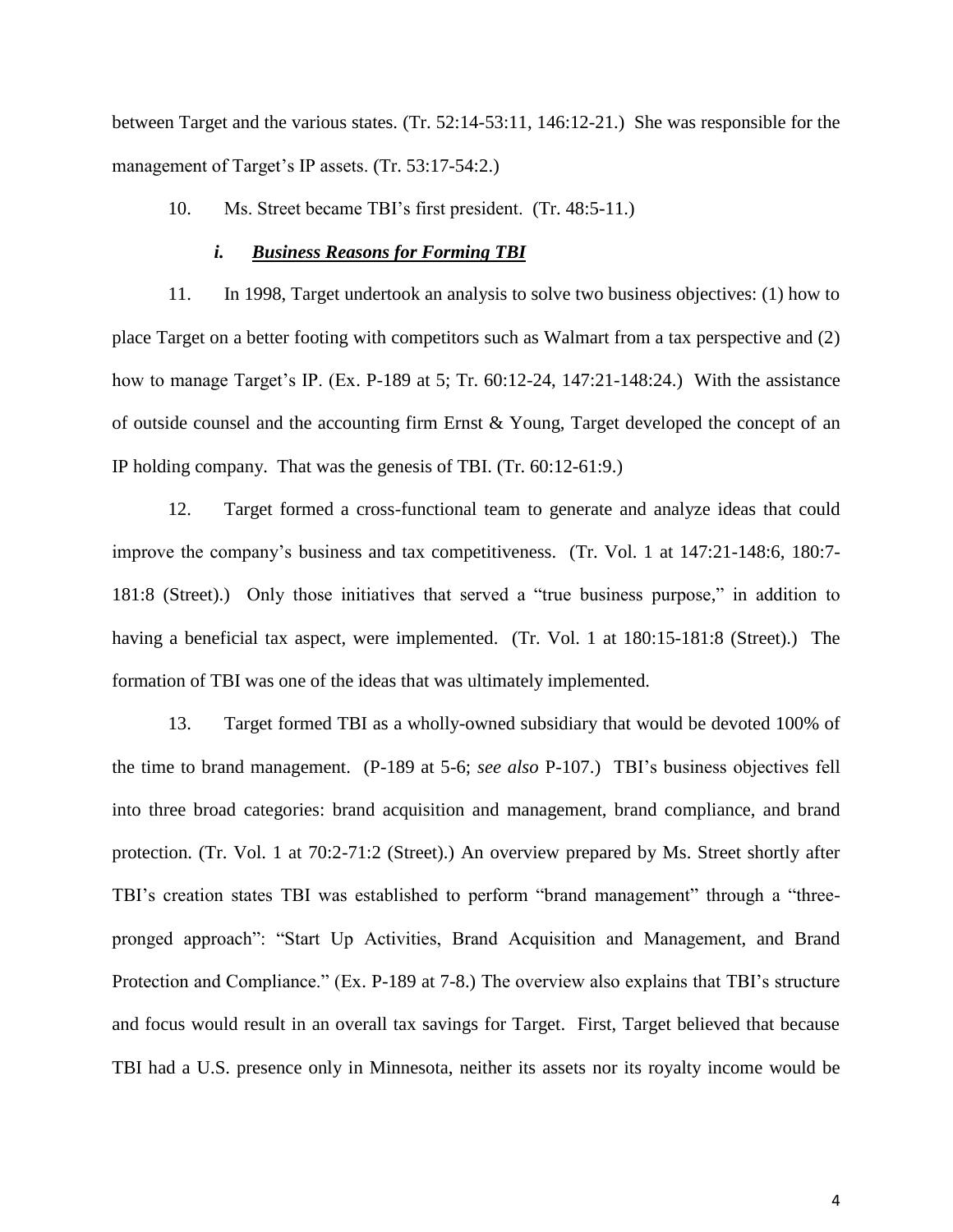subject to tax in certain states. Second, Target believed the tax savings would be increased if at least 80 percent of TBI's payroll and property were located outside of the United States. (Tr. 144:23-145:20; Ex. P-189 at 13 (entitled Overview of Target Brands, Inc.).)

14. Before TBI was formed, Target had no centralized resources dedicated to the management, protection, and enhancement of its trademarks, patents, copyrights, and other IP assets. (Tr. Vol. 1 at 53:12-54:13 (Street).)

15. There were business risks and negative consequences to Target's failure to have centralized resources dedicated to the management, protection, and enhancement of its IP, particularly with respect to its Target stores and related private-label brands. (Tr. Vol. 1 at 53:12-56:6, 56:21-57:17 (Street).) For example, prior to TBI's existence, valuable trademarks such as Archer Farms were not even registered. (Tr. Vol. 1 at 62:22-63:16 (Street).) In addition, Target lost its ability to expand into Australia because, prior to TBI's existence, an unaffiliated copycat retailer named "Target Australia" had established operations using many of Target's trademarks (such as the Bullseye). (Tr. Vol. 1 at 63:17-65:11 (Street); P-158.)

16. Erica Street testified that "one of the impetuses for applying additional attention and time on the brand going forward was so that we could preserve our rights in our countries and not have a repeat of an Australia, where we would be foreclosed from operating in that country if we chose to go there unless we acquired Target Australia." (Tr. Vol. 1 at 64:23-65:4 (Street).)

17. The formation of TBI was motivated by, and served, legitimate business purposes aside from providing tax benefits. (Tr. Vol. 1 at 59:10-60:11, 63:17-65:11, 79:1-80:7, 180:15- 181:8 (Street).) TBI's legitimate business purposes included having a dedicated group of people and resources who could focus on brand management, protection, enforcement, compliance,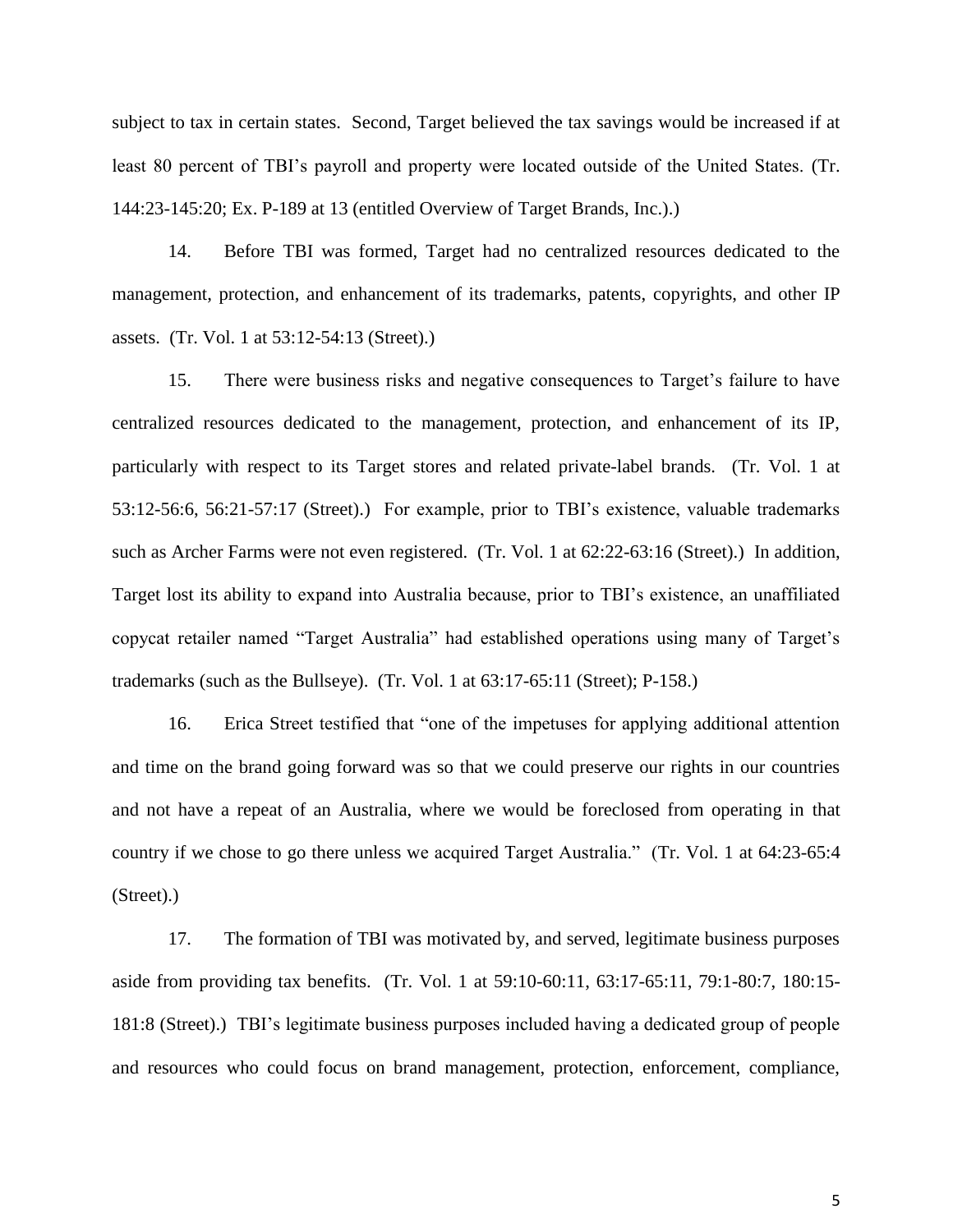training, and expansion of TBI's IP portfolio. (*Id.*) Those purposes also included, as discussed above, ensuring that TBI held rights in its IP in international jurisdictions to prevent any other Target Australia-type situations.

## *ii. The Contribution and License Agreements*

18. Shortly after TBI's incorporation, Target and TBI executed a number of agreements: a Contribution Agreement, a License Agreement, a Revolving Note, and a Tax Sharing Agreement. (Tr. 149:22-150:13.)

19. Under the Contribution Agreement, Target contributed to TBI its then-existing intellectual property assets, which are listed on Schedule A to the Contribution Agreement. (Tr. Vol. 1 at 71:19-72:9 (Street); P-7.)

20. TBI and Target also entered into a License Agreement on the same date. (Ex. P-6.) Under the License Agreement, TBI granted Target the right to use its IP in connection with Target's sale of products in its retail operations. (Ex. P-6 at 3, § 1.) TBI also granted Target the exclusive right to use TBI's then-owned IP and any future IP in connection with the sale of Target's products nationwide. (Ex. P-6; Tr. 81:6-25.) The License Agreement included a provision automatically conveying any "Future Intellectual Property" to TBI and licensing such "Future Intellectual Property" assets to Target. (Ex. P-6 at 4, § 5.)

21. Both the Contribution Agreement and the License Agreement were executed in Minnesota and were governed by the laws of Minnesota. (Exs. P-6, P-7.)

22. Additionally, the License Agreement provided:

a. In exchange for the right to use the IP, Target agreed to pay TBI monthly "Percentage Royalty Payments" equal to the sum of a royalty rate multiplied by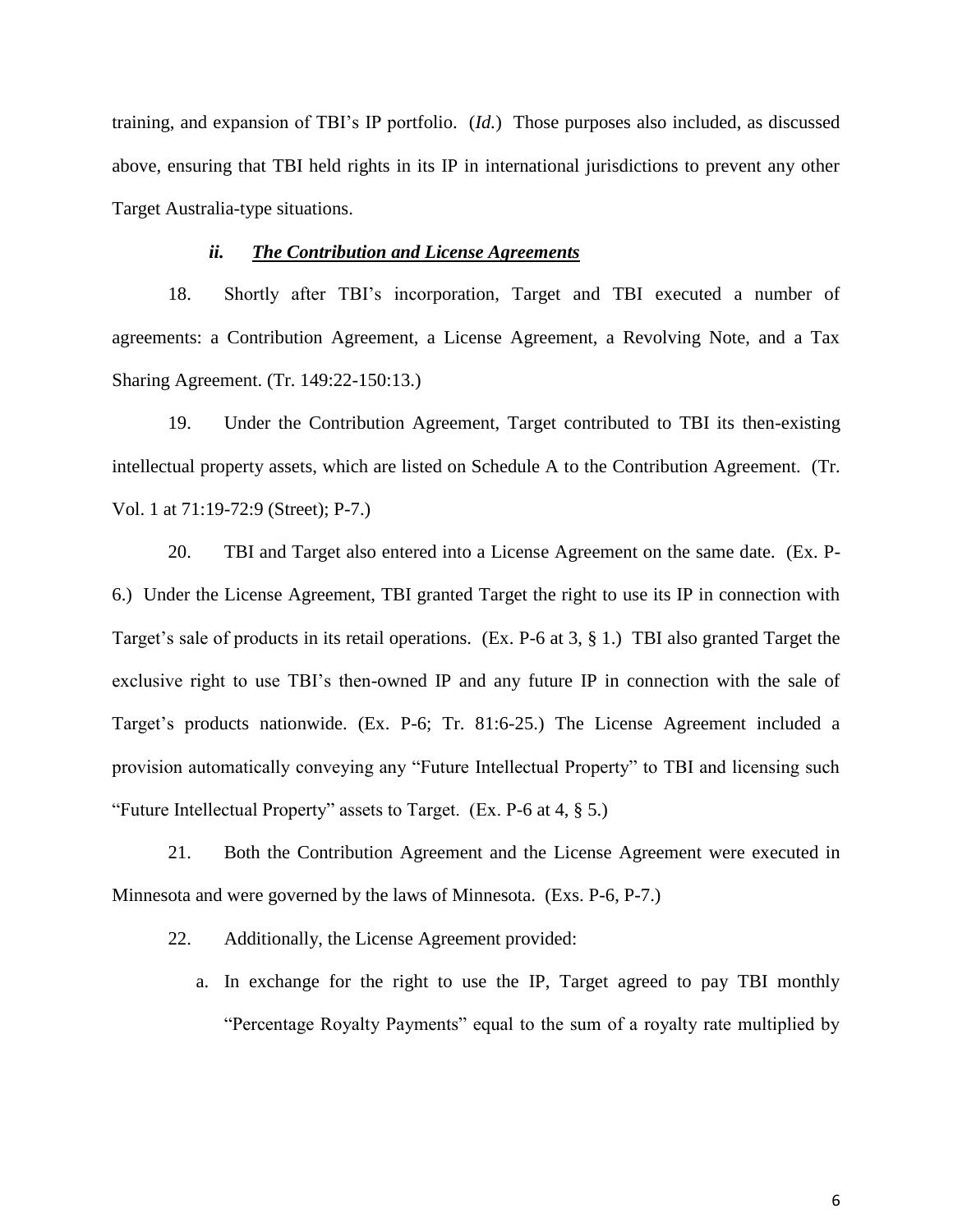"Target Net Sales." (Ex. P-6  $\mathbb{I}$  2(a); Tr. 82:17-84:6.) Target Net Sales were the "total net sales of [Target's] Target Stores Division." (Ex. P-6 ¶ (m).)

- b. The Target Royalty Rate was determined by an independent appraisal of the value to TBI of the value of the use of the IP to Target. (Ex.  $P-6 \parallel 3$ .)
- c. The Target Royalty Rate for the initial license year was 3% of Target's net sales.  $(EX. P-6 \P(n). )$
- d. The goodwill of the IP belonged exclusively to TBI. (Ex. P-6 at 7.)
- e. For subsequent years, the License Agreement established that an independent appraisal be conducted and a new Royalty Rate set on an annual basis. (Ex. P-6 at 3, § 3.)

23. TBI retained Ernst & Young to conduct the initial Transfer Pricing Analysis that was used to set the 3% Royalty Rate set forth in the License Agreement. (Ex. P-2; Tr. Vol. 1 at 82:1-83:12 (Street).) Ernst & Young was hired in subsequent years as well to conduct annual Transfer Pricing Analyses and recommend a Royalty Rate to TBI. (Tr. Vol. 1 at 85:24-87:12 (Street); Ex. P-114.) During the Years at Issue, the Royalty Rate for Target Stores and target.com sales varied between 3%-4%. (*See* Ex. P-114; *see also* Tr. Vol. 3 at 860:1-23 (Reilly).)

24. Expert testimony established that this Royalty Rate range was reasonable. (Tr. Vol. 3 at 860:13-861:13 (Reilly).)

25. It is standard for license agreements to establish a flat royalty rate, regardless of whether the licensor is only licensing IP to the licensee or whether the licensor is also performing IP-related services. (Tr. Vol. 3 at 897:24-898:17 (Reilly).) The provision of IP-related services is reflected in the royalty rate. (*Id.*) Ernst & Young's Transfer Pricing Analysis took into account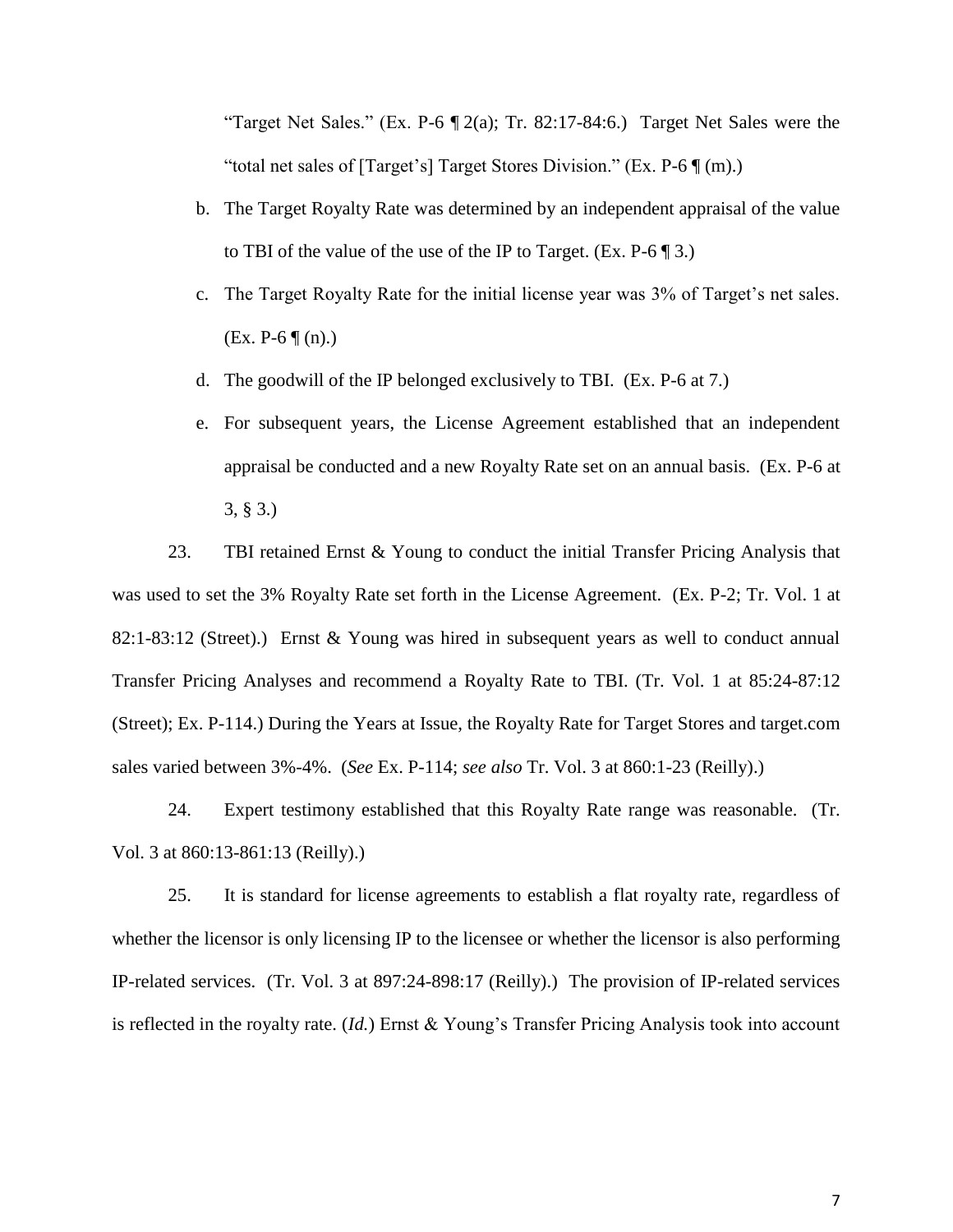the business activities of TBI in setting the Royalty Rate. (Ex. P-2 at 30; Tr. Vol. 1 at 174:9- 178:24 (Street).)

26. The Department does not challenge the appropriateness of the royalties paid to TBI, and its own auditor testified that they were valid royalty payments. (Tr. Vol. 3 at 632:16- 24, 726:10-17, 728:12-729:1 (Tesfaye).)

27. The License Agreement was amended in February 2001. The method for determining the Royalty Rate paid to TBI remained materially the same. (Ex. P-32.)

28. By its express terms, the License Agreement did not establish an agency relationship between TBI and Target. (Exs. P-6 at 11, § 16(e); P-32 at 14, § 16(e); Tr. Vol. 1 at 91:19-92:22 (Street).)

# *iii. Corporate Formalities and Business Operations*

29. Legal corporate formalities were observed and followed in the formation of TBI, including the implementation of articles of incorporation and the establishment of a Board of Directors. (Ex. P-25; Tr. Vol. 1 at 65:21-70:1 (Street).)

30. TBI had two primary operation centers. It had its headquarters and IP legal department in Minneapolis, and its sourcing operation in Hong Kong. (Ex. P-107 at 1; Tr. 119:2- 120:19.) TBI started with a few employees in Minneapolis and overseas, but grew rapidly. (Ex. P-107.) During each of the Years at Issue, TBI's total payroll was in the millions of dollars. (Exs. P-26 at 2; P-31 at 2; P-37 at 2; P-40 at 2; P-43 at 2; P-47 at 2; P-50 at 2; P-60 at 2; P-67 at 2; P-73 at 3; P-74 at 3.)

31. TBI's payroll reached its highest level in 2004, at \$5,624,750. (Ex. P-47 at 2.)

32. TBI's employees were located in: Minneapolis, Minnesota; Kowloon, Hong Kong; Florence, Italy; Guangzhou, China; Shanghai, China; Guatemala City, Guatemala; Taipei, Taiwan; Singapore; New Delhi, India; and Mexico City, Mexico. (Ex. P-157 at 15; Tr. Vol. 1 at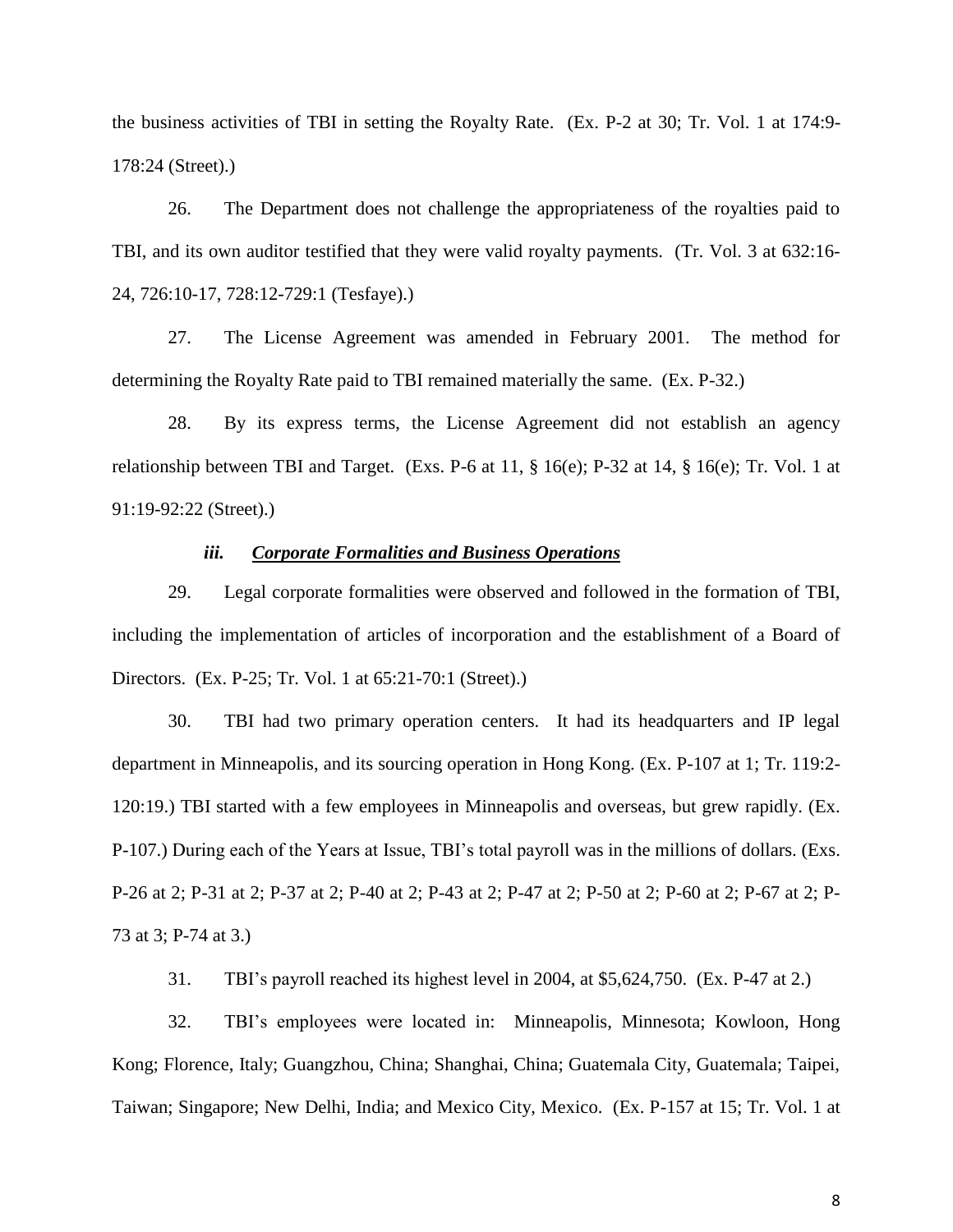113:2-20 (Street).) None of TBI's employees were located in Colorado. (Tr. Vol. 3 at 617:22- 24, 637:19-23 (Tesfaye).) Ms. Street testified TBI had to be structured so that at least 80 percent of its assets were located outside of the United States in order to receive certain tax benefits. (Tr. 148:14-24.) She was responsible for creating yearly budgets for TBI to ensure that TBI always had at least 80 percent of its assets outside of the United States. (Tr. 149:3-7.)

33. In each of the Years at Issue, TBI's total expenses were in the millions of dollars (Tr. Vol. 2 at 399:2-402:1 (Romans); Ex. P-201 at 11.) In addition to payroll, TBI's expenses included rent, depreciation for owned assets, supplies, entertainment, travel, and other routine business expenses. (Tr. Vol. 2 at 399:22-400:5 (Romans).)

34. TBI's property consisted of offices (primarily in Minneapolis, Hong Kong, and Florence), for which TBI paid rent. TBI also owned tangible property such as computers and office supplies which were used by its employees to perform their business activities. (Tr. Vol. 1 at 128:12-129:4 (Street); *see also* Exs. P-26; P-31; P-37; P-40; P-43; P-47; P-50; P-60; P-67; P-73; P-74.) TBI had no tangible property in Colorado during the Years at Issue. (Tr. Vol. 3 at 636:16-18 (Tesfaye).)

35. While the majority of TBI's income was royalties paid to it by Target or other affiliates, TBI also received very limited income from unrelated third parties. (Tr. Vol. 1 at 171:14-173:1 (Street); Tr. Vol. 2 at 394:15-395:3 (Romans).)

36. There were a number of intercompany agreements between TBI and Target during the Years at Issue, including an Administrative Services Agreement, Tax Sharing Agreement, Revolving Note, and rent agreements. (Tr. Vol. 2 at 384:22-385:4 (Romans); Exs. P-4; P-11].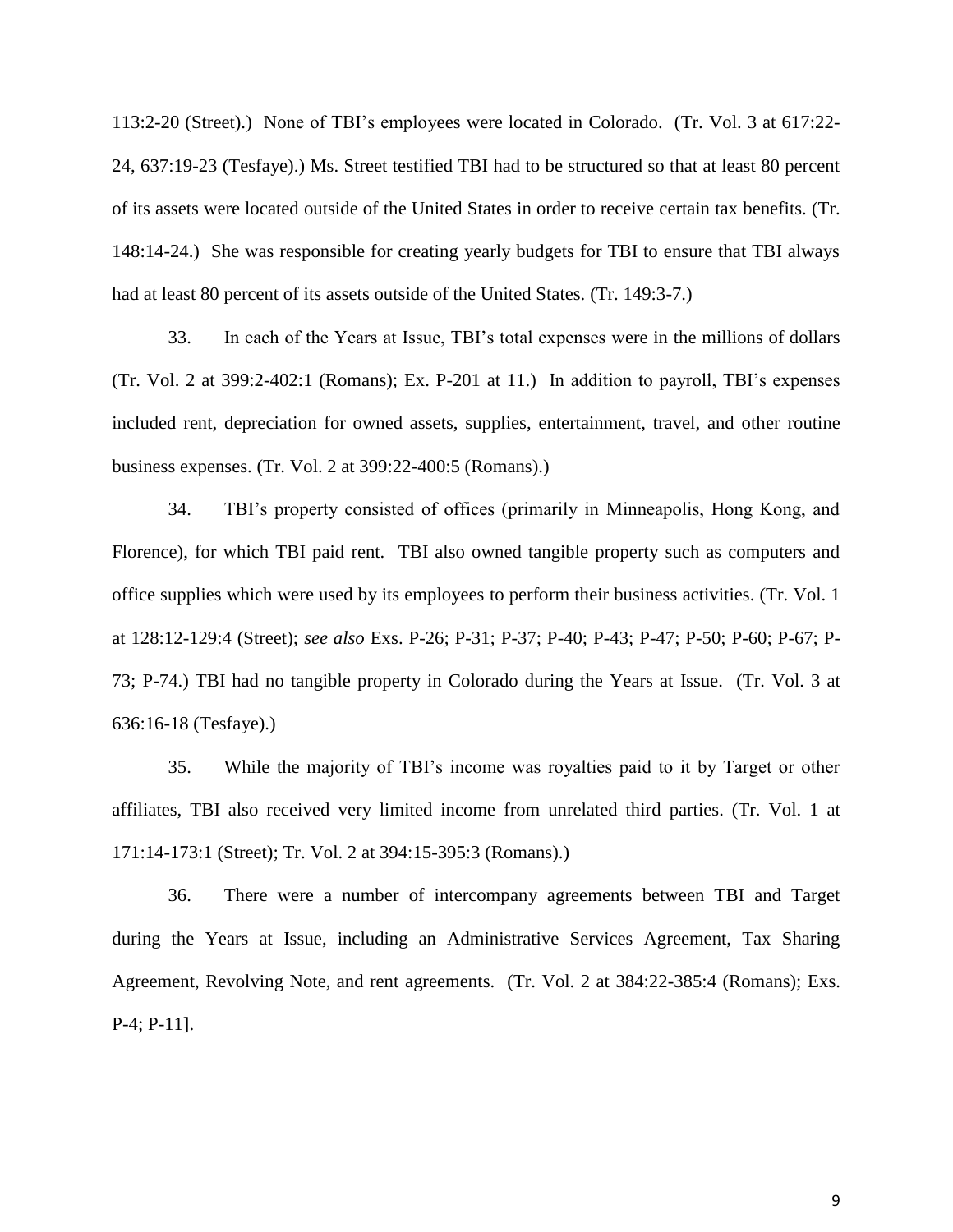37. Under the Administrative Services Agreement, TBI paid Target to provide certain back-office services and functions such as tax, accounting, treasury, payroll administration, and human resources. (Tr. Vol. 2 at 385:7-386:21 (Romans); *see also* Tr. Vol. 1 at 207:7-25 (Ho).) Such arrangements are standard between parent corporations and wholly-owned subsidiaries. (Tr. Vol. 1 at 88:9-17 (Street).)

38. Under the Tax Sharing Agreement, Target prepared and filed all federal and state tax returns on behalf of TBI, and TBI in turn paid Target its portion of any federal or state tax liability owed. (Ex. P-4; Tr. Vol. 2 at 387:10-388:14 (Romans); *see also* Tr. Vol. 1 at 160:20- 162:6 (Street).) The Tax Sharing Agreement, dated January 30, 1999, provided that Target was TBI's agent for the purpose of calculating, filing, and paying taxes on TBI's behalf and that TBI would reimburse Target for the amount of taxes paid. (Ex. P-4 ¶ 8.) Target also had sole discretion to contest, compromise, or settle any adjustment or deficiency. (Ex. P-4 ¶ 8.)

39. Under the Revolving Note, TBI loaned its available cash assets to Target on a daily basis and Target paid TBI interest on the loaned amounts. (Ex. P-11; Tr. Vol. 2 at 388:19- 390:14 (Romans).) The balance of the Revolving Note was tracked by the financial reporting teams and reported on TBI's financial statements and consolidated balance sheets. (Tr. Vol. 2 at 391:7-396:6 (Romans); Ex. P-201.) Under the Revolving Note, dated March 1, 1999, Target promised to repay any recurring advances or loans made to it by TBI. (Ex. P-11 at 1.) Interest on the loans was due and payable twice a year. (Ex. P-11 at 2.)

40. Target did not separately pay TBI for activities performed outside of the United States, including services relating to the sourcing of products and brand compliance activities. (Tr. 159:7-160:1.) Ms. Street testified those activities were performed to protect TBI's assets.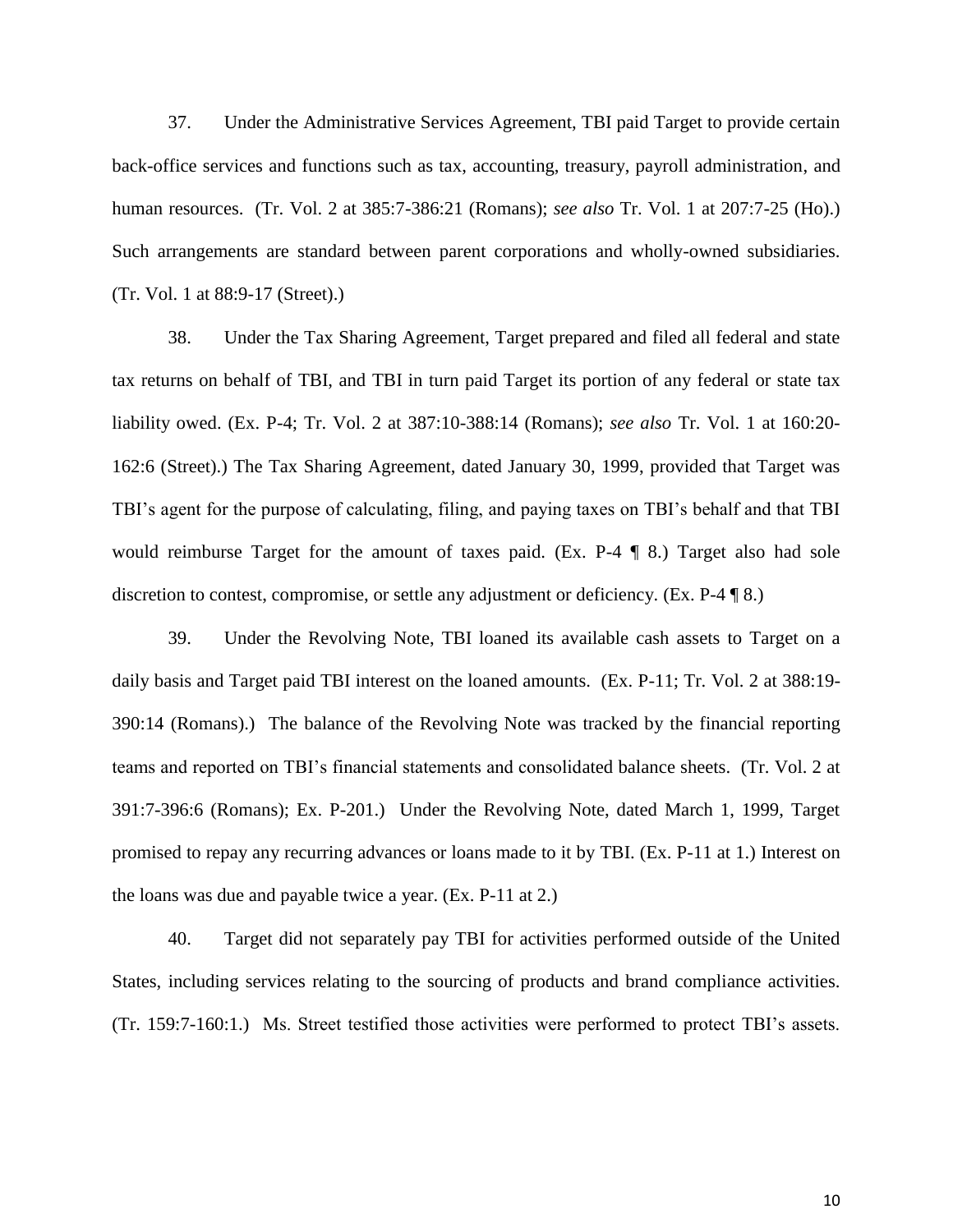(Tr. 181:20-182:7.) TBI also was not separately paid for any branding or marketing services. (Tr. 159:7-160:1.)

41. TBI's finances were tracked and reported through quarterly finance meetings, consolidated balance sheets, general ledgers, and federal tax filings, among other ways. (Ex. P-201; Tr. Vol. 2 at 292:25-294:19 (Lee).) For at least some of the Years at Issue, TBI also had its own employee in charge of financial planning, Mike Dumer. (Tr. Vol. 1 at 87:19-88:22 (Street).)

42. TBI paid dividends to Target on a regular basis.

## **E. TBI's Business Activities During the Years at Issue**

43. TBI's personnel in Minneapolis served essentially as an IP-focused legal department, performing brand development and acquisition as well as brand management and protection functions. (Exs. D-45, P-24 (entitled Legal Aspects of Brand Management).)

44. Following TBI's formation, Ms. Street was tasked with getting the organization started. (Tr. Vol. 1 at 111:11-24 (Street).) A major part of TBI's startup activities involved Ms. Street going on a "goodwill tour" throughout the corporate organization to explain what TBI was, why it was formed, what its business activities would be, and how it would interact with the existing business organizations in the corporate family. (Tr. Vol. 1 at 111:11-24, 122:13-123:9, 144:22-145:23 (Street); Exs. P-189; P-107; P-157.)

45. TBI provided training to Target headquarters employees regarding a wide variety of IP issues. (*E.g.*, Exs. P-119, P-156, P-157; Tr. 249:24-251:6, 269:13-272:17; Lee Target 30(b)(6) Dep. 97:23-99:13.)

> a. Those training sessions were not provided directly to Target store employees in Colorado, or elsewhere. However, those store employees did report up the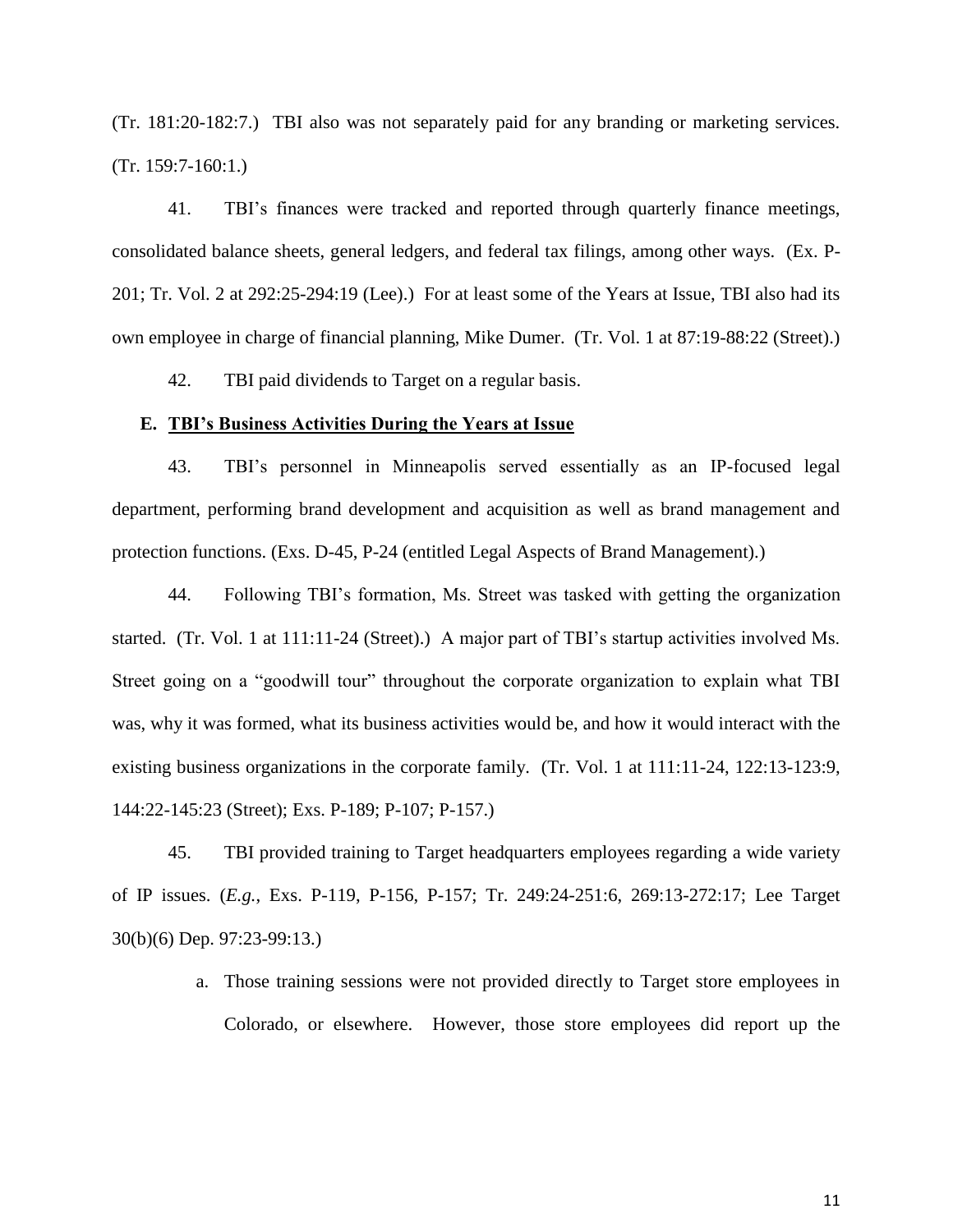organizational pyramid to executives in the Target Stores division in Minneapolis. (*See* Tr. 315:14-316:12.)

b. Store employees were ultimately the recipients of step-by-step instructions from Store Operations regarding, for example, a new brand. (Lee Target 30(b)(6) Dep. 107:22-110:8.)

# *i. Brand Acquisition and Management*

46. TBI was responsible for the filing and management of all patent and trademark applications with the United States Patent and Trademark Office. In addition to filing initial applications, TBI was responsible for addressing any issues that arose, answering inquiries, providing supplemental information, proving use of trademarks, and related activities. (Tr. Vol. 1 at 74:14-76:21, 125:19-126:1 (Street).) Similarly, TBI was responsible for registering copyrights through the U.S. Copyright Office. (Tr. Vol. 1 at 77:1-19, 125:19-126:1 (Street).)

47. TBI worked to expand its IP portfolio beyond those assets that were originally contributed to it by Target in 1999. Among other things, TBI worked with Target business units such as merchandising and marketing to "identify[] gaps in merchandise assortment or marketing initiatives where perhaps a new brand should be introduced." (Tr. Vol. 1 at 79:4-14 (Street).) TBI expanded existing trademark, patent, and copyright registrations. (Tr. Vol. 1 at 79:15-19 (Street).) TBI also worked with Target advertising teams to expand awareness of the brands. (*Id.* at 79:20-80:7 (Street).)

48. In 1999, TBI implemented a new policy requiring incoming Target employees to sign a confidentiality and assignment of inventions agreement, to ensure that any IP developed by a Target employee would be transferred to and owned by TBI. (Tr. Vol. 1 at 137:16-138:12 (Street); Ex. P-17.)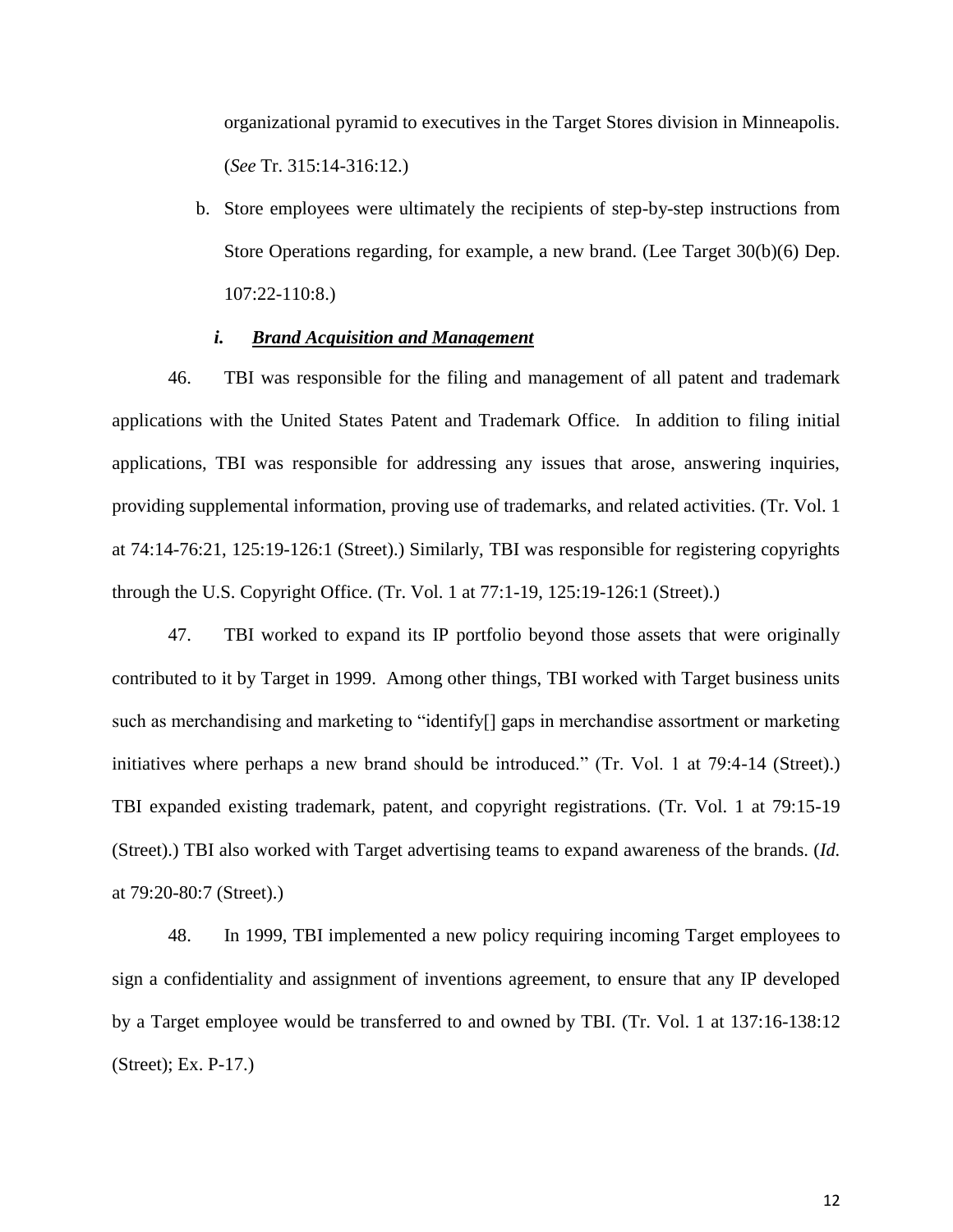49. Another business activity of TBI was to have its employees involved early in the process of developing new brands, trademarks, or other IP, with the specific objective of ensuring that new brands would be legally clearable and protectable. (Tr. Vol. 1 at 123:15- 124:24, 185:19-186:4 (Street); Tr. Vol. 1 at 248:10-249:23 (Lee).)

50. Similarly, TBI worked to acquire domain names anytime a new brand was launched. (Tr. Vol. 1 at 266:10-21 (Lee).) TBI also worked to acquire domain names that were similar to, or misspellings of, Target's websites to ensure that consumers seeking to reach a Target website were not misdirected to websites that would be damaging to TBI's owned-brands and IP. (Tr. Vol. 1 at 266:22-267:11 (Lee).)

51. The reason for TBI being involved early in the process of developing new IP was "to develop strong owned brands at the company." (Tr. Vol. 1 at 249:7-8 (Lee).) Beginning in 2003 under Stephen Lee's leadership, TBI also launched an innovation procurement program to identify innovations occurring within Target that could be patented. (Tr. Vol. 1 at 236:21-237:15 (Lee).) The innovation procurement program was developed after Mr. Lee recognized that TBI and Target were under-protected in the patent arena, and involved TBI personnel meeting regularly with Target corporate personnel to identify the patentable innovations occurring within the corporation. (*Id.*) After a few years of the program, TBI had grown its patent portfolio from a single patent to more than one hundred issued and pending patents. By 2009, the number of issued and pending patents was closer to one thousand. (Tr. Vol. 1 at 239:4-240:15 (Lee).)

52. To ensure that it would be involved early in the IP-development process, TBI established multiple touchpoints with Target employees at corporate headquarters—including training sessions, internal intranet sites, and an email address (targetbrands@target.com) through which TBI could be contacted. (Tr. Vol. 1 at 249:24-251:6 (Lee).)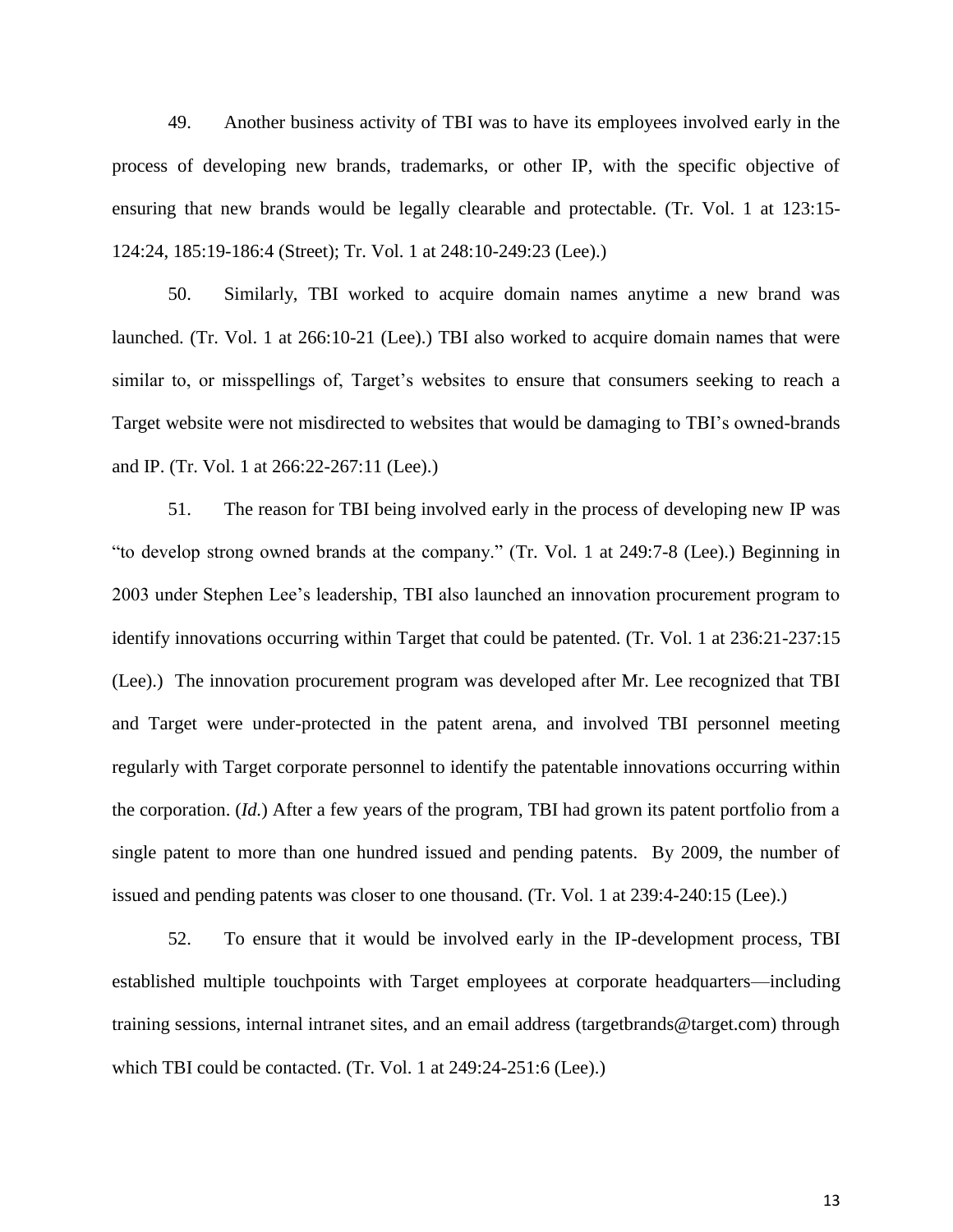53. TBI was successful in greatly expanding its IP portfolio, as demonstrated by comparing the number of IP assets identified in the Contribution Agreement (Ex. P-7) with the lists of trademark, patent, copyright, and domain names that existed at the end of the Years at Issue. (Exs. P-93; P-104; P-111; P-112; *see also* Tr. Vol. 1 at 243:15-246:9, 266:3-267:11 (Lee).)

54. In addition to expanding its IP portfolio domestically, TBI undertook an effort to acquire trademark and other IP rights internationally to protect Target's ability to move into foreign jurisdictions. (Tr. Vol. 1 at 108:3-109:23 (Street); Ex. P-137.) This program began under Erica Street's leadership, and continued to grow and expand throughout the Years at Issue. (Tr. Vol. 2 at 281:5-21, 282:19-287:17 (Lee).)

55. TBI developed and drafted branding guidelines setting forth the rules that Target was required to follow in using certain of TBI's trademarks and corporate identity signatures, such as the Bullseye. (Exs. P-18; P-175; Tr. Vol. 1 at 94:7-102:1 (Street).) Such guidelines ensured consistent use of TBI's trademarks, which is critical to maintaining a trademark's value. (Tr. Vol. 1 at 98:3-22, 125:3-15 (Street).)

56. TBI was a "required approver" of any new marketing, advertising, or other branding program undertaken by Target. (Ex. P-48; Tr. Vol. 1 at 258:24-261:1 (Lee); Tr. Vol. 2 at 349:10-350:2 (Lee).) In that role, TBI was responsible for reviewing proposed marketing or advertisements and would "either grant approval, disallow approval, or say it had to be tweaked or say something had to be changed because it was not compliant or didn't follow one of the rules . . . ." (Tr. Vol. 1 at 260:11-261:1 (Lee).)

57. Target's approval process for new marketing and product ideas was generated by the "marketing pyramid." (*E.g.*, Exs. P-48, D-59 at 20-21; Tr. 247:7-248:23, 355:24-356:14; Lee TBI 30(b)(6) Dep. 43:24-44:20.) TBI was not responsible for the creation of new IP, which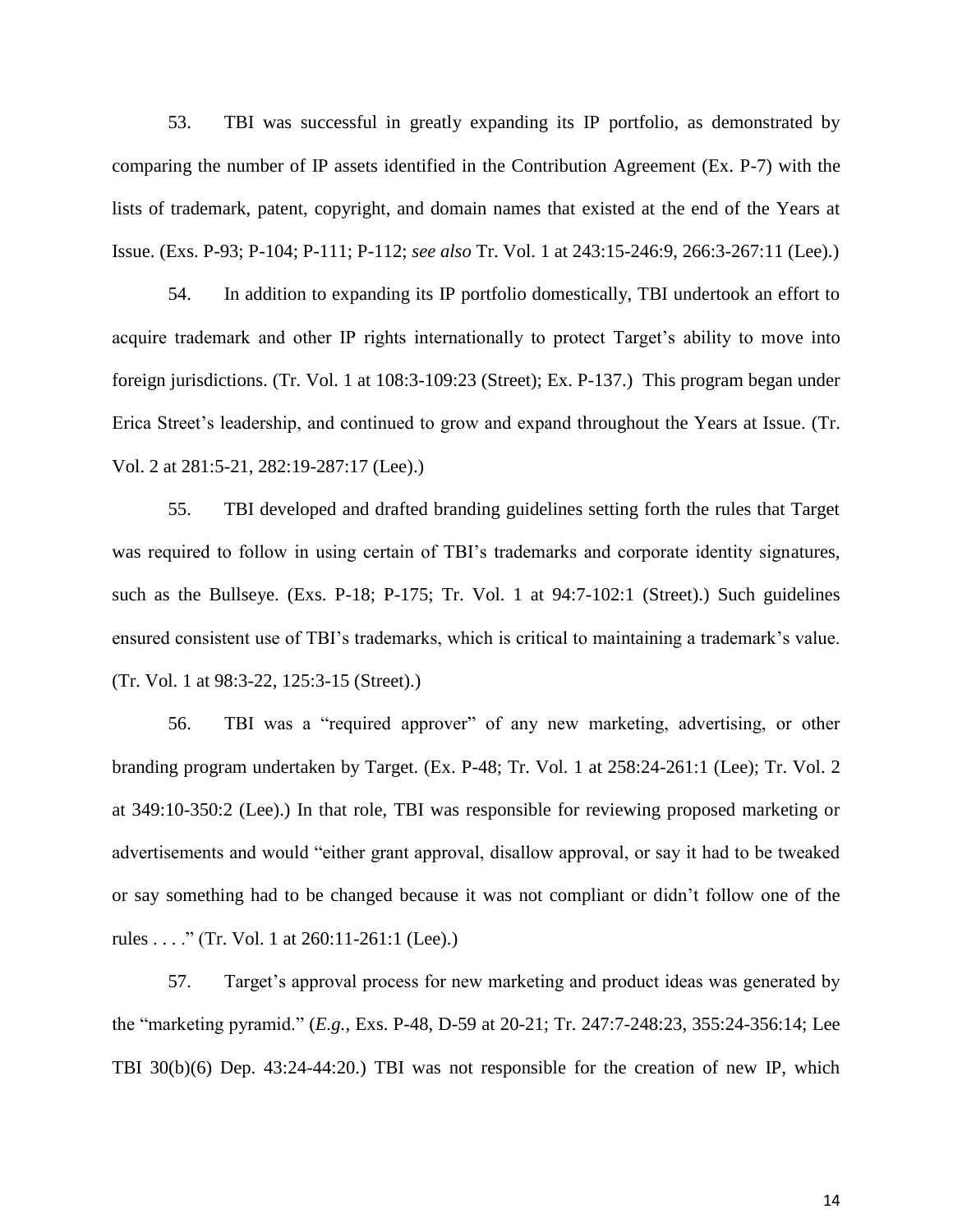came, for example, from the marketing pyramid for brands and trademarks. (Tr. 306:12-306:25, 307:6-12; Lee Target 30(b)(6) Dep. 62:25-63:17.)

58. Specifically with respect to the Marketing / Brand Project Approval Process (Ex. P-48), there were only two places where TBI was listed as a Required Approval; dozens of other approvals were needed from the marketing pyramid and Target corporate. (Tr. 308:25-310:6.)

59. TBI personnel also reviewed all Target Corporation advertisements, including those sent to Colorado consumers, to ensure that the use of the company's trademarks were consistent with an internally-approved style guide. (Ex. D-59 at 22; Tr. 349:10-350:16.)

60. TBI often said "no" to proposed uses of its trademarks by Target employees. (Tr. Vol. 1 at 106:14-108:2 (Street).) Erica Street testified that this frequently happened with respect to the creative teams at Target (such as marketing and merchandising) wanting to change the Bullseye's appearance in connection with holidays or other special events. (*Id.*)

61. As the owner and licensor of the IP, TBI had the authority to (and, in fact, did) refuse Target permission to use TBI's IP when the use would have been non-compliant with TBI's rules and directives. (Tr. Vol. 1 at 251:15-253:14 (Lee); Tr. Vol. 2 at 364:18-365:22 (Lee); Tr. Vol. 1 at 106:14-108:2 (Street).) Ensuring such authority, as owner and licensor of the IP, was one benefit to TBI being formed as a wholly-owned subsidiary. (Tr. Vol. 2 at 363:24-364:17 (Lee).) Mr. Lee testified that TBI's authority and ability to make decisions "independent of external business pressures" differentiated TBI from corporations that did not have a whollyowned subsidiary which owned and managed their IP portfolio. (Tr. Vol. 2 at 367:3-22 (Lee).)

62. TBI also participated in the negotiation, drafting, and management of third-party license agreements with designers whose products would be carried exclusively in Target stores. (Tr. Vol. 2 at 288:2-290:12 (Lee); Ex. P-52.)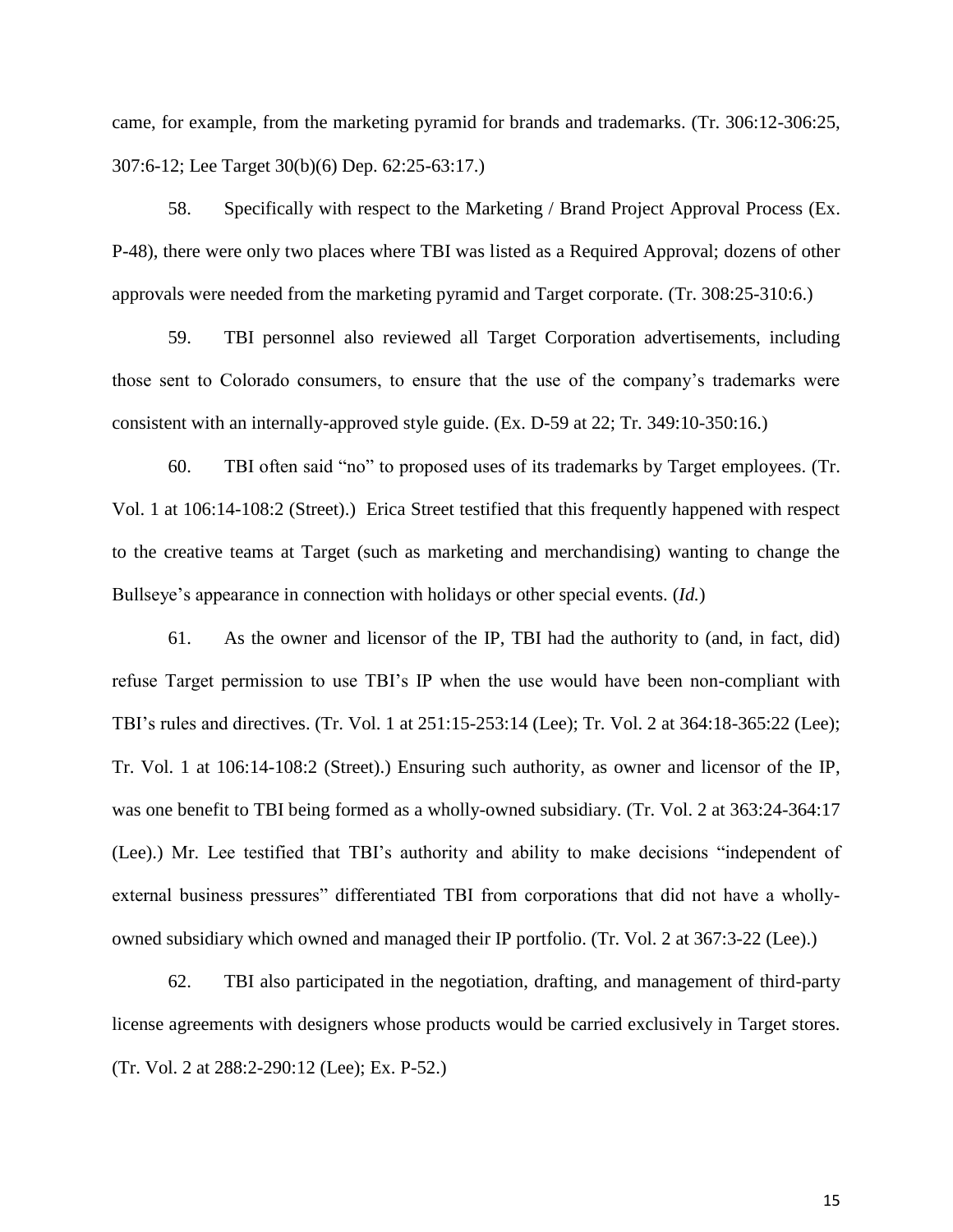# *ii. Brand Protection*

63. TBI engaged in training and education of Target corporate employees on IP matters such as the proper usage of TBI's trademarks, copyrights, and patents, and the potential legal ramifications of failure to adhere to TBI's rules of use. The training occurred through inperson meetings and presentations, as well as through TBI materials being posted on corporate intranet sites. (Tr. Vol. 1 at 70:15-23, 93:15-94:6, 112:15-113:1, 134:16-135:6, 184:16-185:18 (Street); Tr. Vol. 1 at 269:22-272:3 (Lee); Tr. Vol. 2 at 290:13-292:3, 299:12-300:8 (Lee).)

64. TBI did not engage in any training of Target employees at the store level, nor did store-level employees have access to the intranet sites containing TBI's training materials. (Tr. Vol. 1 at 184:8-15 (Street); Tr. Vol. 2 at 292:4-11, 300:9-15, 301:3-10 (Lee).)

65. TBI also trained vendors that Target used to manufacture private-label brands. This training included describing what TBI was, the vendors' legal obligations with respect to TBI's IP, and how to protect the Target brand. (Ex. P-180; Tr. Vol. 1 at 268:13-269:4 (Lee).)

66. TBI implemented trademark-watch programs to ensure that neither domestic nor international third parties were using (or misusing) TBI's trademarks. (Tr. Vol. 1 at 126:10-25 (Street); Tr. Vol. 2 at 317:11-318:9, 322:13-15 (Lee).)

67. TBI undertook enforcement actions against parties that were infringing or potentially infringing on TBI's IP rights. (Tr. Vol. 1 at 127:4-9 (Street); Tr. Vol. 2 at 301:19- 303:21 (Lee).) Such enforcement actions could involve simply sending inquiry letters and/or cease and desist letters, or could ripen into litigation that TBI would oversee and manage. (Tr. Vol. 1 at 128:3-11 (Street); Tr. Vol. 1 at 263:12-265:24, Tr. Vol. 2 at 301:19-303:21 (Lee).)

68. TBI retained outside counsel, often at Faegre & Benson, to send out trademark inquiry and cease-and-desist letters regarding potential infringement of TBI's IP. TBI identified four instances in which letters were written to companies or individuals located in Colorado and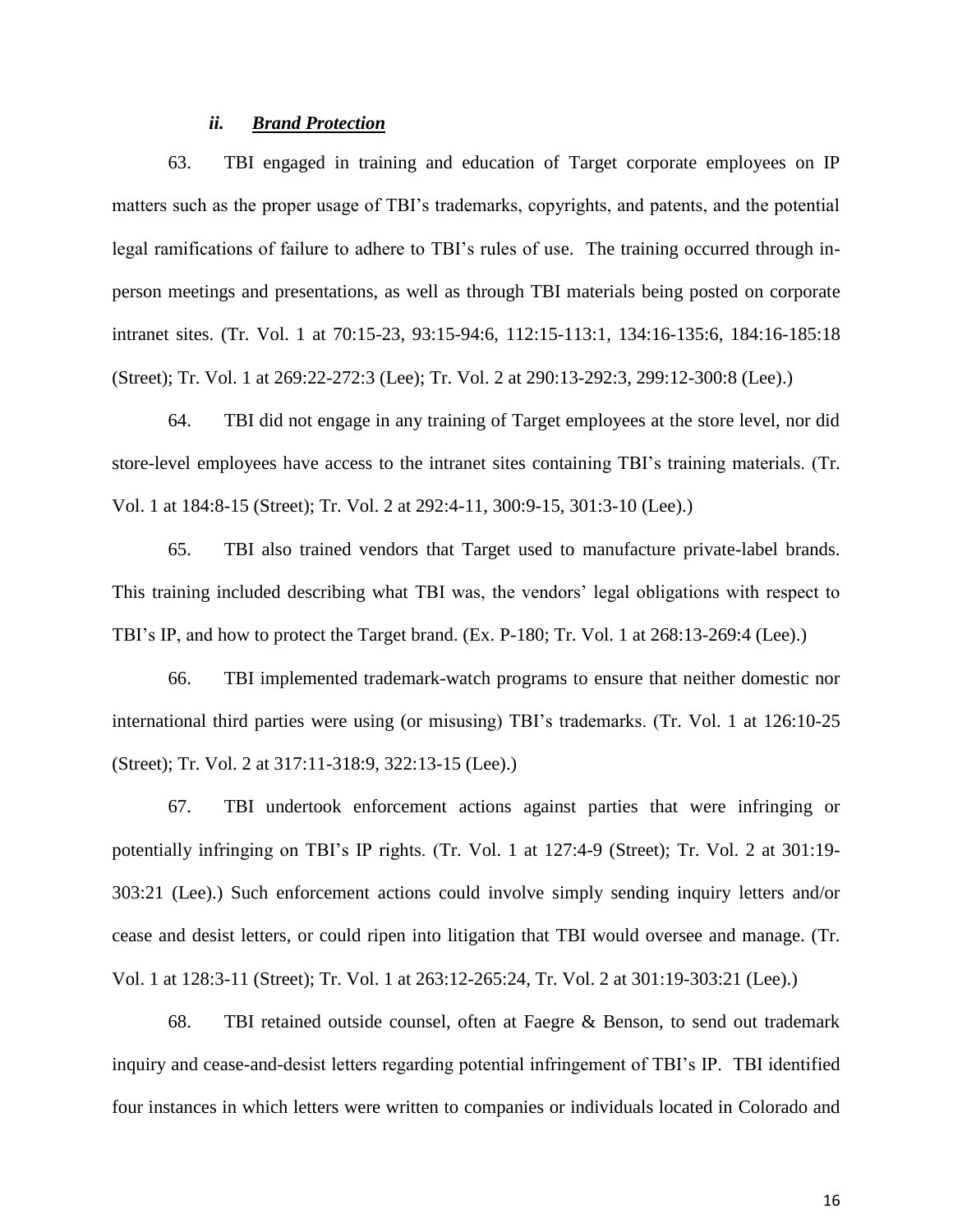resulted in negotiations with those Colorado businesses and/or counsel. (Exs. P-29, P-46, D-37; Lee TBI 30(b)(6) Dep. 35:7-40:7.)

69. In lieu of taking enforcement actions, TBI would at times purchase similar, competing trademarks to remove them from the market. (Tr. Vol. 1 at 127:12-24 (Street).)

70. TBI also developed Vendor Salvage and Resale Guidelines. (Ex. P-153.) The vendor salvage program ensured that "manufacturers who supplied branded products" to Target and which produced excess merchandise would liquidate that merchandise appropriately by removing marks and paying TBI a licensing fee. (Tr. Vol. 1 at 88:23-91:18 (Street); *see also* Tr. Vol. 1 at 199:6-200:7 (Ho).) The purpose of the program was to ensure that "any resale of goods that had any TBI intellectual property assets attached to them was done in a way that did not degrade or undercut the value of the brands." (Tr. Vol. 1 at 90:9-16 (Street).)

## *iii. Brand Compliance*

71. TBI's compliance function included the work of its employees located in Hong Kong and Florence who were engaged in regional sourcing. (Tr. Vol. 1 at 114:3-22 (Street).) Regional sourcing involves identifying manufacturers and vendors within a multi-national region of the world (for example, Asia) which had the capability and capacity to produce products that satisfied Target's quality, business, and branding requirements. (Tr. Vol. 1 at 114:3-22, 116:8- 117:5 (Street); Tr. Vol. 1 at 189:25-191:1 (Ho).)

72. Sourcing is the process of identifying, evaluating, and engaging product vendors and factories to create specific products. (Tr. 190:5-14.) There are at least two types of sourcing: regional sourcing and local sourcing. Local sourcing means sourcing from a single country within a region. (Tr. 192:4-11.) Regional sourcing means sourcing from a multi-country geographic area. (Tr. 192:8-16.)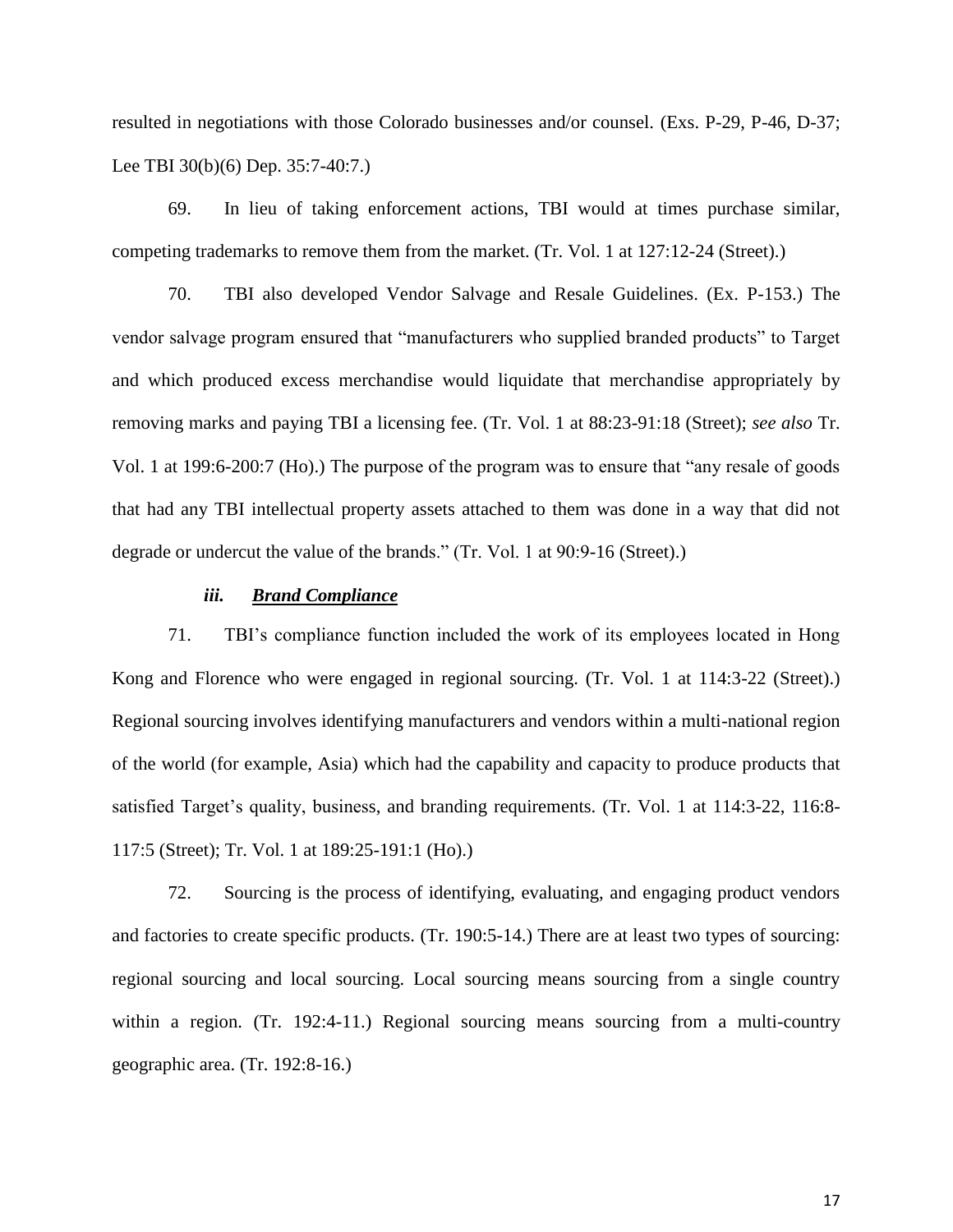73. TBI's overseas employees also engaged in social compliance audits, which involved unannounced factory inspections aimed at ensuring that the working conditions were appropriate and that safety standards were being met. (Tr. Vol. 1 at 114:23-115:2, 118:2-6 (Street).) Social compliance was "[c]ritically important" to TBI, particularly because in the mid- '90s other retail manufacturers were found to be employing child labor and allowing substandard working conditions. TBI did not want itself or Target associated with any such overseas manufacturer. (Tr. Vol. 1 at 118:7-119:1 (Street).)

74. TBI also engaged in spot-checking of manufactured products to ensure that labeling and packaging was correct, and that any vendor engaging in liquidation of product was doing so appropriately under TBI's guidelines. (Tr. Vol. 1 at 115:2-10 (Street).)

75. Prior to the creation of TBI, Associated Merchandising Corporation ("AMC") provided product-sourcing services to Target. (Tr. 120:11-16.) Upon formation of TBI, the AMC employees who had been engaged in regional sourcing for Target-owned brands became TBI employees as part of the corporate restructuring. (Tr. Vol. 1 at 196:4-19 (Ho); Exs. P-9, P-10.) In February 1999, TBI hired employees who worked on AMC's sourcing teams in Hong Kong to staff TBI's new Hong Kong office. (Tr. 120:17-122:6, 142:1-4.)

76. AMC terminated Cynthia Ho's employment effective March 1, 1999. (Ex. P-9.) Ms. Ho was a regional sourcing director for AMC at the time. (*Id.*) Effective the same day, TBI hired Ms. Ho to be a TBI regional sourcing director. (Ex. P-10.)

77. Ms. Street testified that AMC employees were hired because TBI needed sufficient foreign employees to be considered an "80/20" company (a status that could result in preferential tax treatment) and because of the employee's experience. (Tr. Vol. 1 at 142:1-20 (Street).)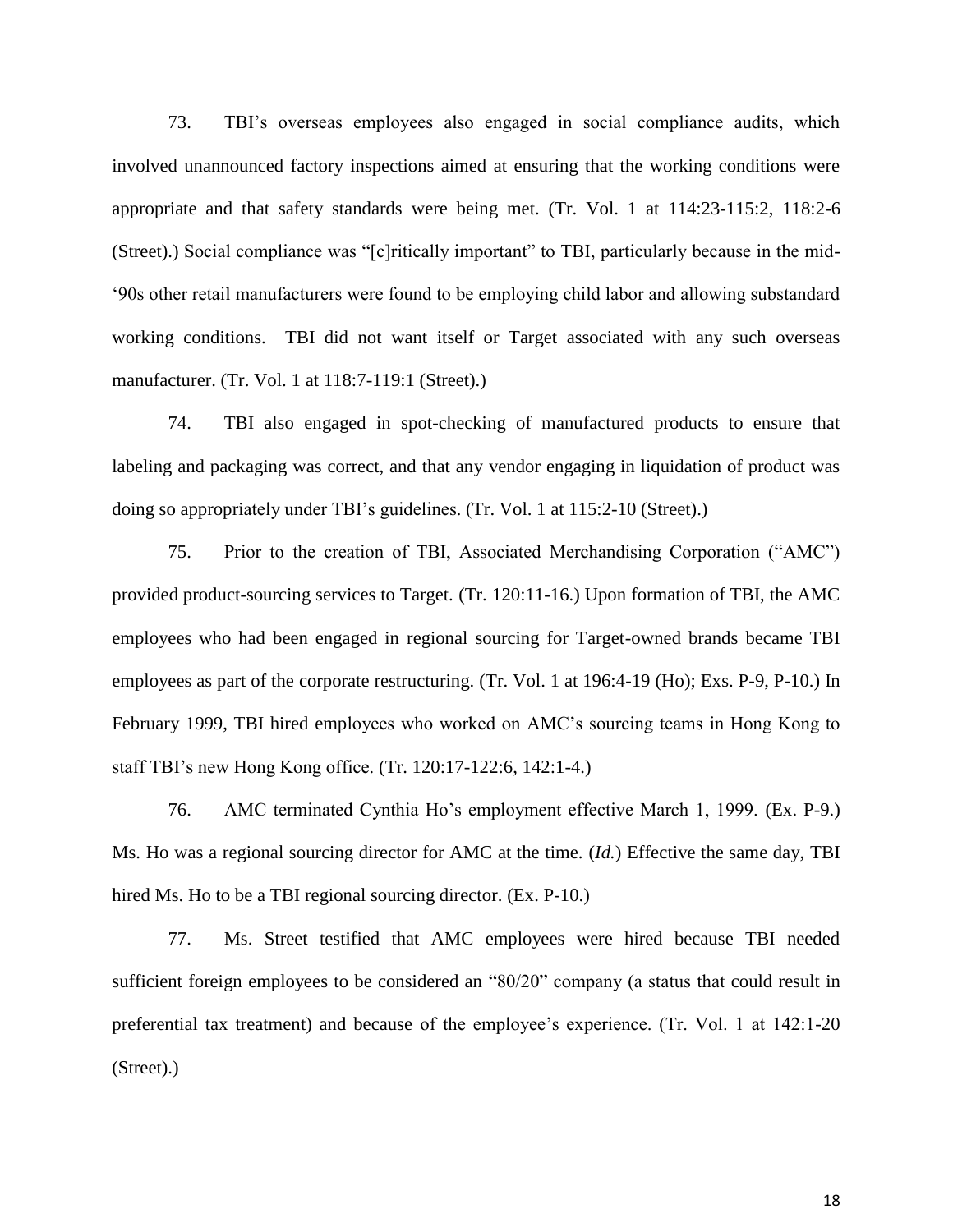78. Regional sourcing was moved to TBI to enable the employees "to build a robust sourcing strategy across the world" for TBI-owned brands, to create a dedicated team focused solely on TBI-branded products, and to protect Target's proprietary information better than could have occurred had regional sourcing remained part of AMC, given that AMC had other retailer clients. (Tr. Vol. 1 at 201:5-205:2 (Ho).)

79. TBI's product-sourcing efforts involved both TBI and AMC employees. (Tr. 197:8-198:12.) AMC's local-sourcing employees were responsible for identifying and recommending to TBI vendors and manufacturers in their respective countries that could meet Target's needs. (Tr. 197:16-24, 221:10-16.) TBI would then conduct additional research into those candidates before recommending them for approval as vendors for Target. (Tr. 197:16- 198:5.) After a vendor was approved, AMC would oversee the vendor's work. (Tr. 198:5-7.) TBI would be brought in if the vendor experienced problems that could impact product deliveries. (Tr. 198:9-12.) If a particular product line was overproduced or discontinued, AMC and TBI would work with the manufacturer to ensure that the manufacturer followed Target's guidelines for disposal of any remaining inventory the manufacturer had in its possession. (Tr. 199:8- 200:3.)

80. TBI was involved in issue resolution because "the regional sourcing teams are always thinking about protecting the brand and mitigating the risk of Target," and because TBI's regional expertise allowed it to provide resources and solutions beyond that available locally. (Tr. Vol. 1 at 198:13-199:19 (Ho).)

81. There was a close relationship between TBI and AMC. AMC provided administrative services to TBI, including hiring employees for TBI, for which TBI made payments to AMC. (Tr. 206:13-207:25.) At least as late as 2002 and while she was TBI's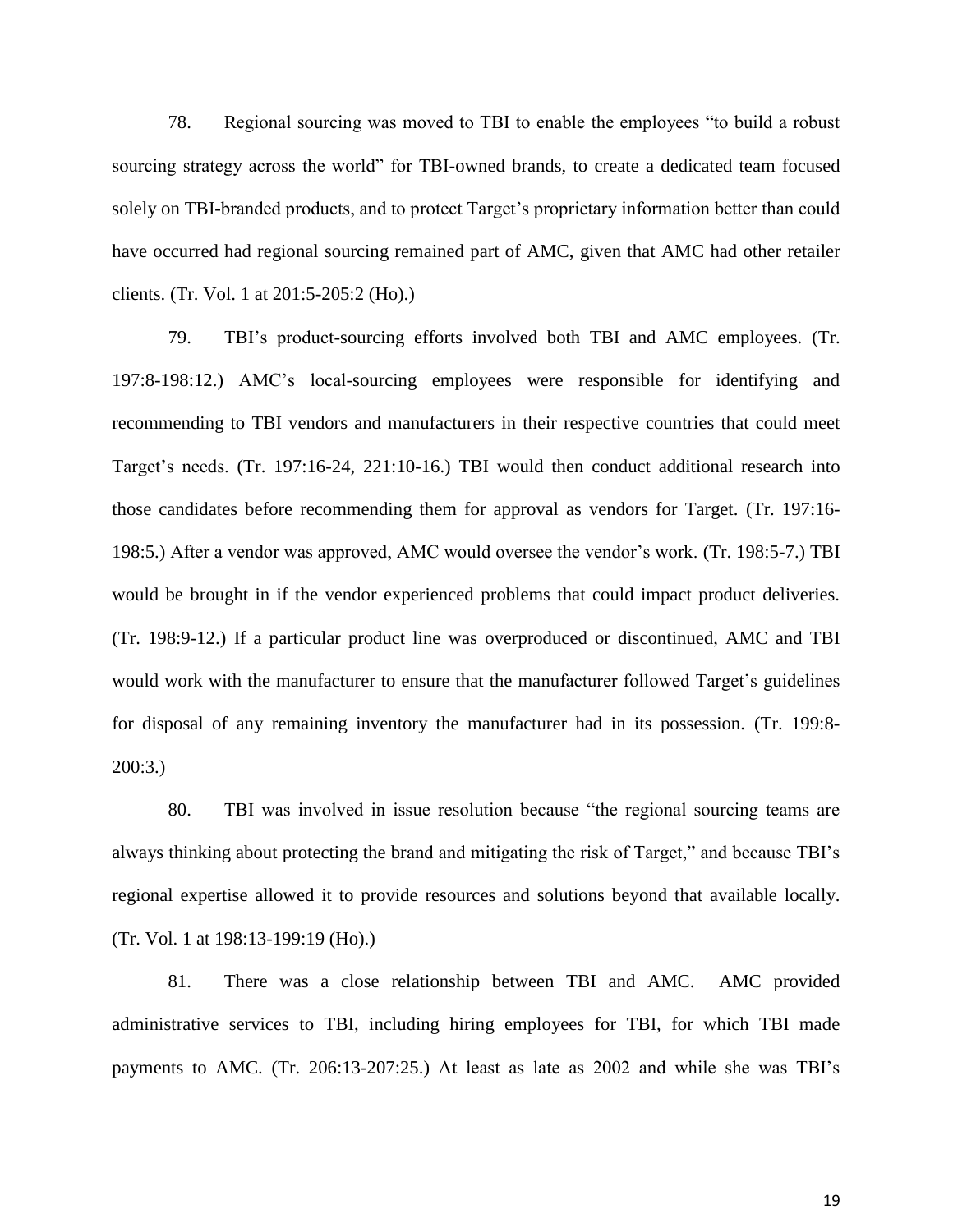regional vice president, Ms. Ho represented herself as being part of both TBI and AMC as evidenced by the information on the business cards she would provide third-parties. (Ex. P-160; Tr. 224:15-227:2.) She also used an AMC email address despite her position with TBI. (Tr. 224:15-227:2.)

82. During the Years at Issue, Erica Street and other Minneapolis TBI employees would travel to TBI's overseas locations to both participate in factory inspections and to train TBI's overseas employees on IP and brand-related issues. (Tr. Vol. 1 at 115:11-116:7 (Street); Tr. Vol. 1 at 214:2-215:11, 229:23-231:6 (Ho).)

83. TBI stopped managing sourcing for Target in 2010. (Tr. 216:7-11.) Sourcing is now performed by Target Sourcing Services ("TSS"), which is also a subsidiary of Target. (Tr. 215:25-216:3.) It appears that some former TBI employees are now TSS employees. (*See* Tr. 187:25-188:8.)

84. The Court finds that including foreign employees within TBI was intended, at least in part, to reduce state income taxes. The Court reaches this conclusion based on the following facts:

- a. Target intended TBI to be a "tax advantageous entity." (Tr. 142:13-14; Ex. D-5 at 3.)
- b. The inclusion of foreign employees in TBI's structure was intended to obtain this tax-advantaged status by making TBI an 80/20 company. (Tr. 142:13-17.)
- c. Status as an 80/20 company can impart certain state income tax benefits.
- d. Sourcing was not consolidated within TBI. Sourcing was a joint effort between TBI and AMC.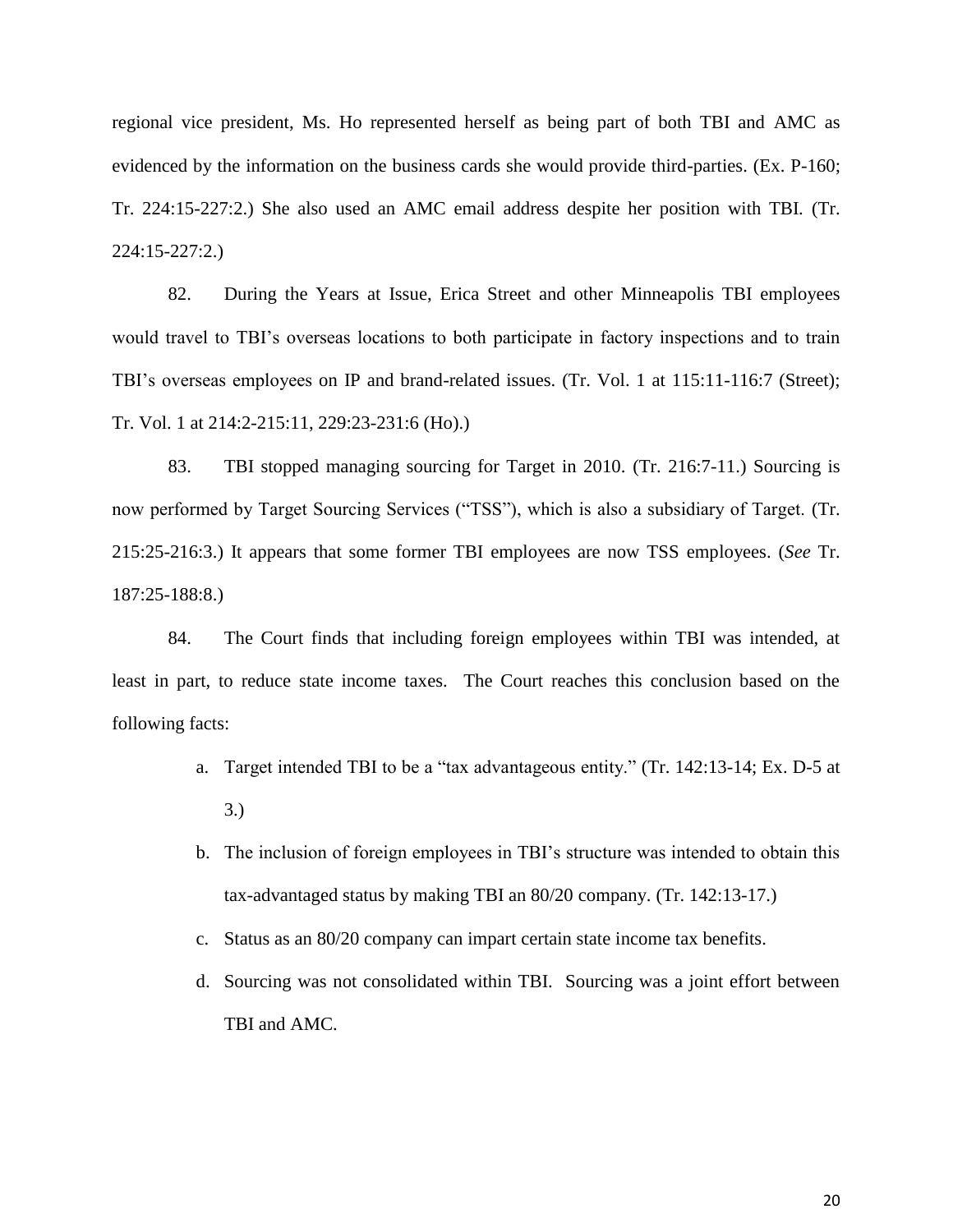85. The Court also finds that TBI's business activities were aimed at building, maintaining, and protecting strong owned-brands and other IP. TBI was successful in accomplishing those goals. TBI's business activities generated more valuable IP, which contributed positively to Target's net sales and TBI's resulting royalty income. (*See* Tr. Vol. 3 at 862:12-863:9, 866:9-869:5 (Reilly).)

## F. **Target's Retail Operations and Use of TBI's Intellectual Property**

86. Prior to TBI's creation, Target owned all of the IP listed on pages 4-15 of Exhibit P-7. This included trademarks for the name "Target" and the Target bullseye design. (*See, e.g.*, Ex. P-7 at 5 (listing a mark for "Design Only (Bullseye)"), 9-10 (Target trademarks).) Some of these trademarks had been in existence since the 1960s. (*See* Ex. P-7 at 9-10.)

87. The IP transferred to TBI under the Contribution Agreement and then licensed back to Target in the Licensing Agreement was used by Target prior to TBI's creation. (*See* Ex. P-6 ¶ 6(a) (allowing Target to continue to use the IP "in the same manner and to the same extent as it is currently being used").) Thus, although the owner of the IP changed from Target to TBI, Target continued using the IP it contributed to TBI without interruption.

88. During the Years at Issue, Target operated a number of stores in Colorado. (*See* Tr. 1064:10-1065:4, 1066:19-22.) Target generated substantial revenue from its Colorado stores. For example, in tax year 2005, Target generated over \$1 billion in Colorado sales, which was approximately 2.2212% of Target's total sales revenue for that year. (Ex. P-64 at 30.)

89. Given the close relationship between TBI and Target, Target's continuing use of the IP before and after the License Agreement, and the presence of Target stores in Colorado at the time of the License Agreement, TBI knew that its IP would be used by Target in Colorado and that TBI would receive royalties based on Target's sales in Colorado.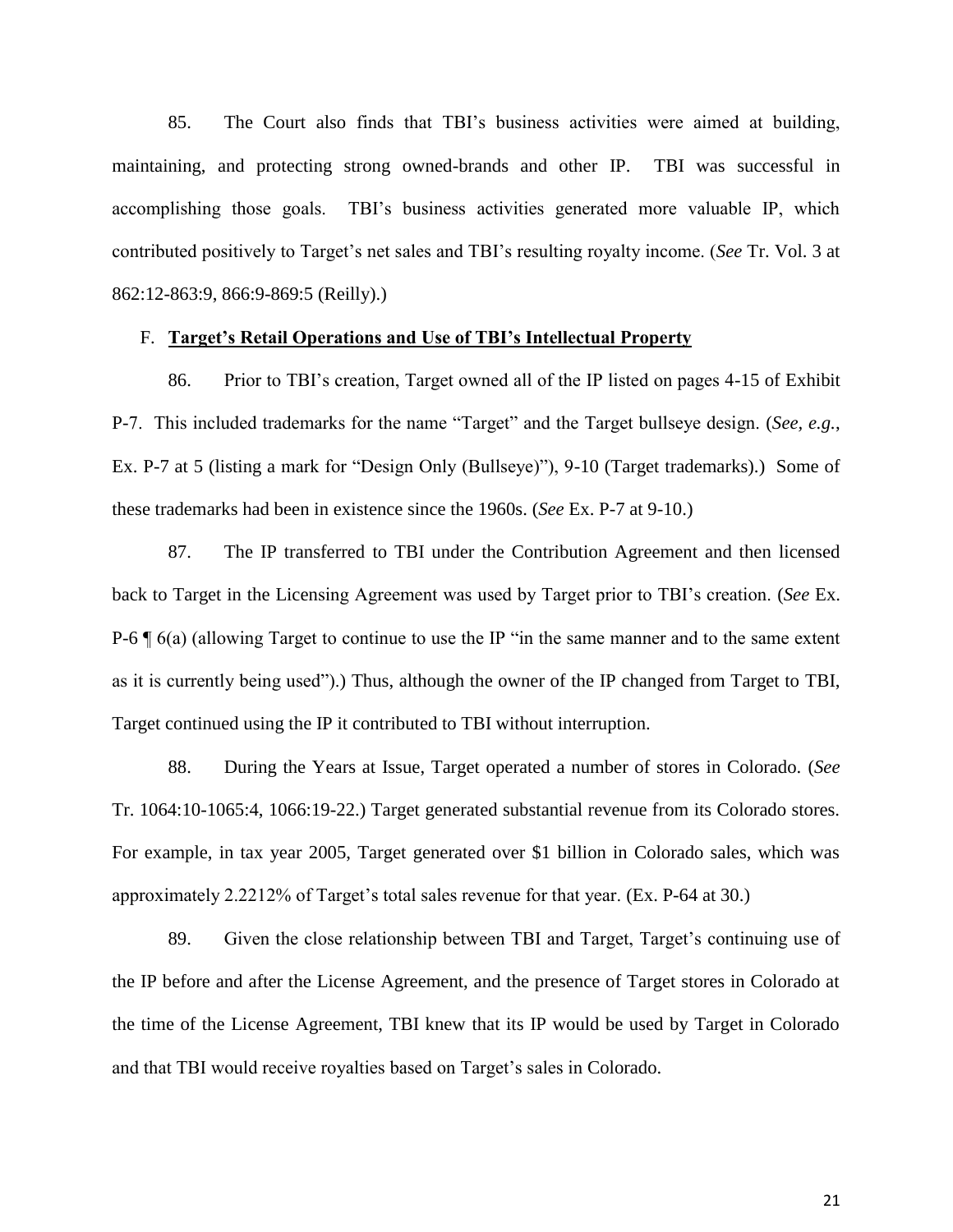90. Every Target store in Colorado used TBI's IP during the Years at Issue. (Ex. D-115 at 4.)

- a. Each of Target's Colorado stores used the "Target" trademark and the Target bullseye. (*Id.*) For example, each Colorado Target store had a sign displaying one or both of these TBI-owned marks. (Tr. 1070:11-1072:10; *see, e.g.*, Ex. D-98 at 1, 4.)
- b. The purpose of displaying the TBI-owned "Target" name and bullseye outside of a store was to alert potential customers to the presence of a Target store so they would go there to shop, thereby generating revenue for TBI. (Tr. 1072:18-1073:3 (regarding purpose of sign); *see, e.g.*, Ex. P-6 ¶ 2(a) (calculating TBI's royalties based on Target's net retail sales).)
- c. During the Years at Issue, TBI-owned trademarks appeared on all types of products in Target's stores, including sporting goods, home furnishings, clothing, and pet supplies. (Tr. 1077:3-1082:24 (discussing trademarks listed in Ex. D-115 at 4-6); Ex. D-115 at 4-6.)
- d. The purpose of displaying TBI-owned trademarks on products in Target's Colorado stores also was to encourage consumers to purchase those products, which generated revenue for TBI. (*See, e.g.*, Tr. 1080:11-1081:2.)
- 91. Each of the in-state Target employees was considered a "brand manager." (Tr. 357:1-19.)
	- a. At the store level, the Store Team Leader is responsible for maintaining the general reputation of the Target brand, which contributes to guest goodwill: "the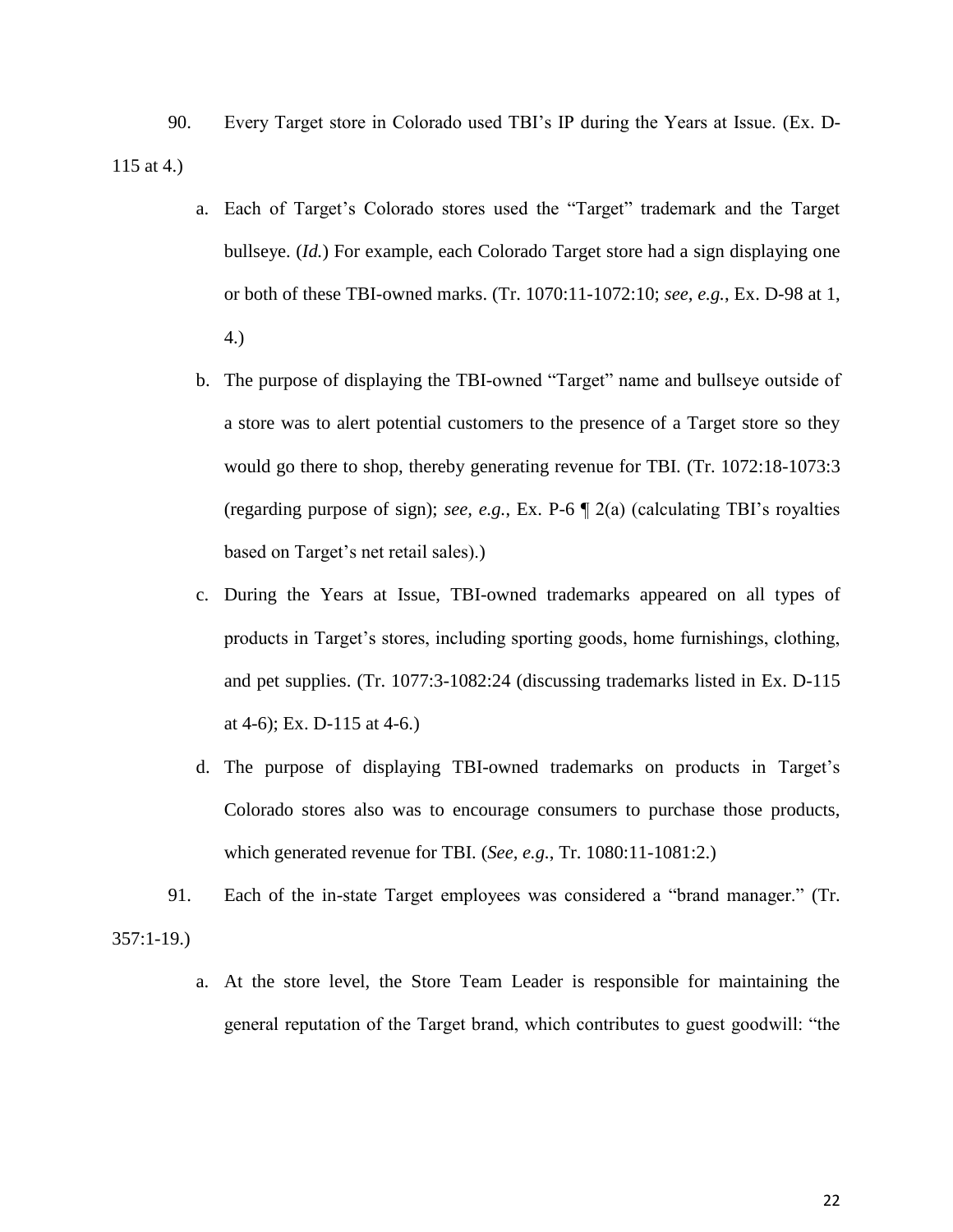overall brand reputation, store by store, that we would have a high quality shopping experience for the guest." (Target 30(b)(6) Dep. at 117:19-118:6.)

- b. Having a high functioning, productive, friendly store that is a repeatable experience as a customer goes from store to store contributes to the Target brand, and in turn contributes to the success of the corporate family, and maintains and enhances the value of TBI's IP. (Target 30(b)(6) Dep. at 118:13-119:5.)
- c. The Department's marketing expert, Professor Donald Lichtenstein, confirmed the importance of these store employee functions. In his opinion, Target's Colorado store employees are a significant contributor to the goodwill and brand equity of the Target brand. Professor Lichtenstein explained that "brand image" "is based on the strong, favorable, and unique associations with the brand that a consumer has in mind. And for the retail store, the front-line employees would be a significant contributor (sic) to the brand image and brand equity." (Tr. 1021:5- 1023:13.)
- d. The efforts of the Colorado store employees, in turn, affect the royalties that TBI receives because the employees' work increases Target's net sales: "[T]he behavior of Colorado store employees will positively affect the brand equity, you know, the associations consumers have in their minds with the brand, which will lead to future sales." (Tr. 1025:5-1025:9.)

92. These in-store employees impact the amount of royalties TBI received because TBI's royalties were based on Target's net retail sales. (Tr. 1021:9-1022:20; *see, e.g.*, Ex. P-6  $\P$  2(a) (regarding royalty payments).)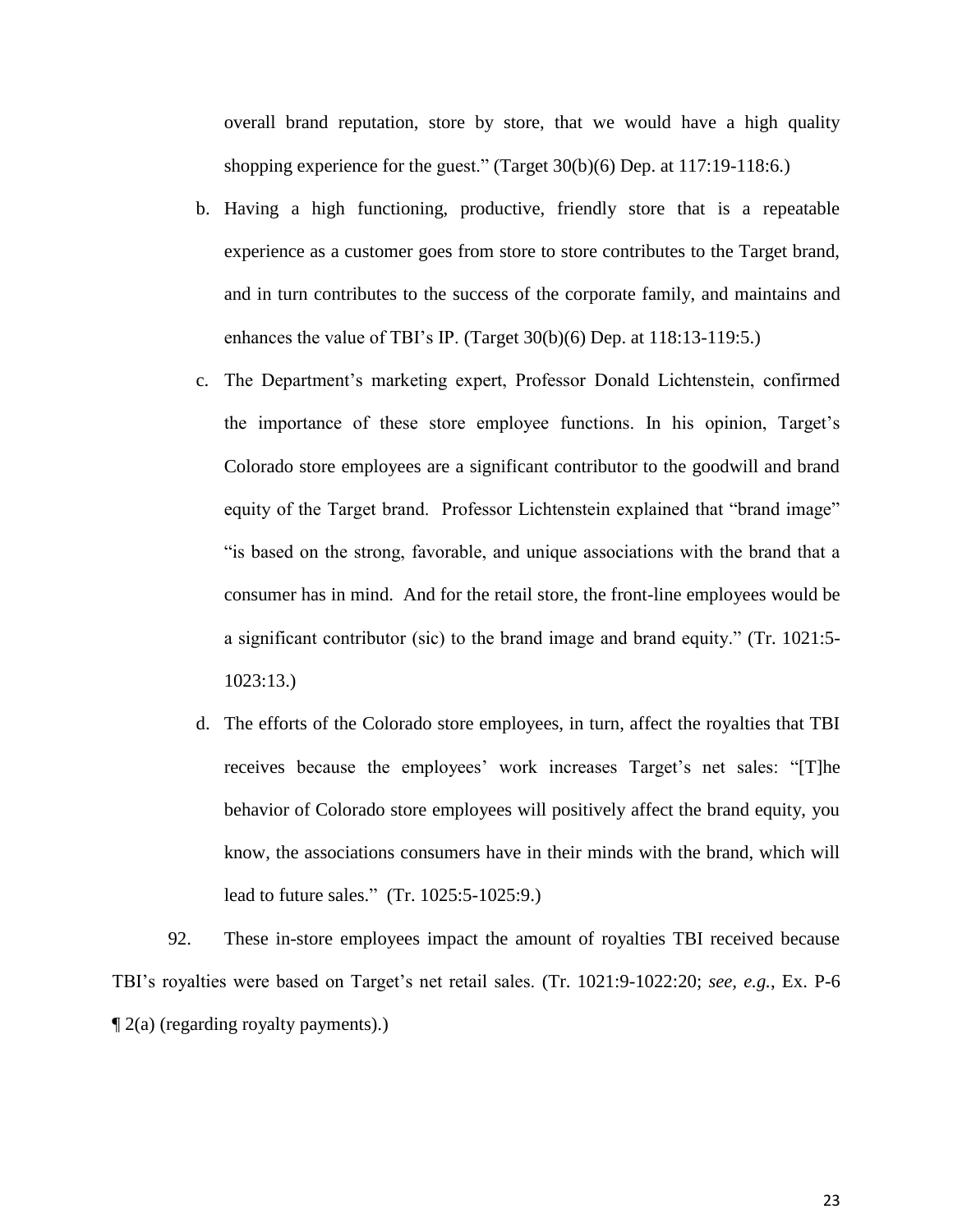93. Target relied on the benefits the State of Colorado provided for the operation of its retail stores as demonstrated by the following facts:

- a. Inventory was delivered to Target's Colorado stores using Colorado's roads. (Tr. 1069:2-5.)
- b. Target store employees used Colorado roads and public transportation to get to work. (Tr. 1068:10-22.)
- c. Target's customers used Colorado's roads to go to Target's Colorado stores and make their purchases. (Tr. 1068:23-1069:1.)

94. Target further relied on the benefits the State of Colorado provided by enacting policies for its stores that demonstrated an intent to use public services, including the following:

- a. Target's policy to combat shoplifting included calling the police. (Tr. 1067:2-17.)
- b. Target's policy for dealing with fires included calling the fire department. (Tr. 1067:2-10, 1067:24-1068:1.)
- c. Target's policy for dealing with medical emergencies included calling "911." (Tr. 1067:2-10, 1068:2-9.)

95. TBI similarly benefited from these services given TBI's reliance on Target's retail stores to generate TBI's royalty income. Obviously, if Target's employees had not used Colorado's roads and public transportation systems to get to work, there would have been no one to process the in-store sales that generated TBI's royalty income. Similarly, if delivery trucks had not been able to use Colorado's roads, there would have been no inventory to sell to customers and thus, no royalty income to TBI.

96. The Court is unable to place a monetary value on the impact TBI had on Target's retail operations, even though: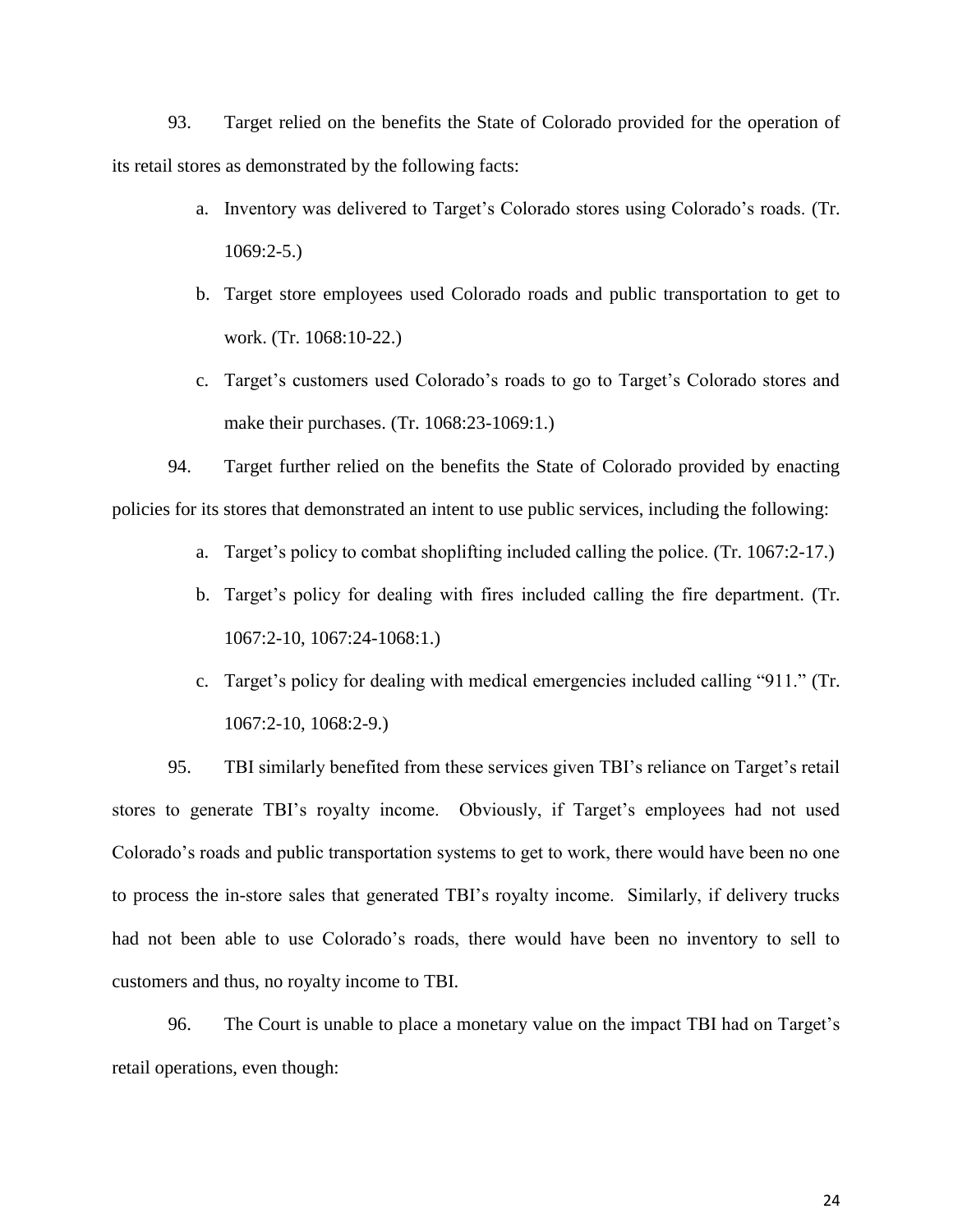- a. TBI's retained expert, Robert Reilly, testified that Target enjoyed appreciably better performance than a peer group of retailers Mr. Reilly selected.
- b. Mr. Reilly attributed at least some of that improved performance to TBI and the IP that was available to Target through TBI. (Tr. 866:13-869:5.)
- 97. However, Mr. Reilly's testimony was lacking in several respects:
	- a. Mr. Reilly failed to examine the period prior to the existence of TBI. (Tr. 899:1- 900:23.) Thus, the Court cannot tell if the improved performance Target enjoyed compared to the peer group pre-dated TBI's existence and could be attributable to factors unrelated to TBI.
	- b. Mr. Reilly consulted Target employees regarding any material differences between Target and the peer group, and those individuals told him that the difference between Target and the peer group was Target's brand. (Tr. 902:21- 903:24.) Mr. Reilly, in turn, interpreted the reference to Target's brand to mean TBI. (Tr. 903:12-24.) But as both Ms. Street and Professor Lichtenstein testified, a brand's value has many components. (Tr. 166:17-168:3, 1021:9-1022:20.) A brand's strength relies on consumer perception of the brand, which is developed in large part on the customer interactions that occur at the store level. (Tr. 1021:9- 1022:9.) Here, those interactions occur in the stores in Colorado between Target—not TBI—employees and the customers. (*See* Tr. 166:17-168:3.) Target explicitly recognized the importance of those interactions to Target's brand when Target's former chief executive officer designated every person in the Target organization a "brand manager." (*See* Tr. 357:1-19.)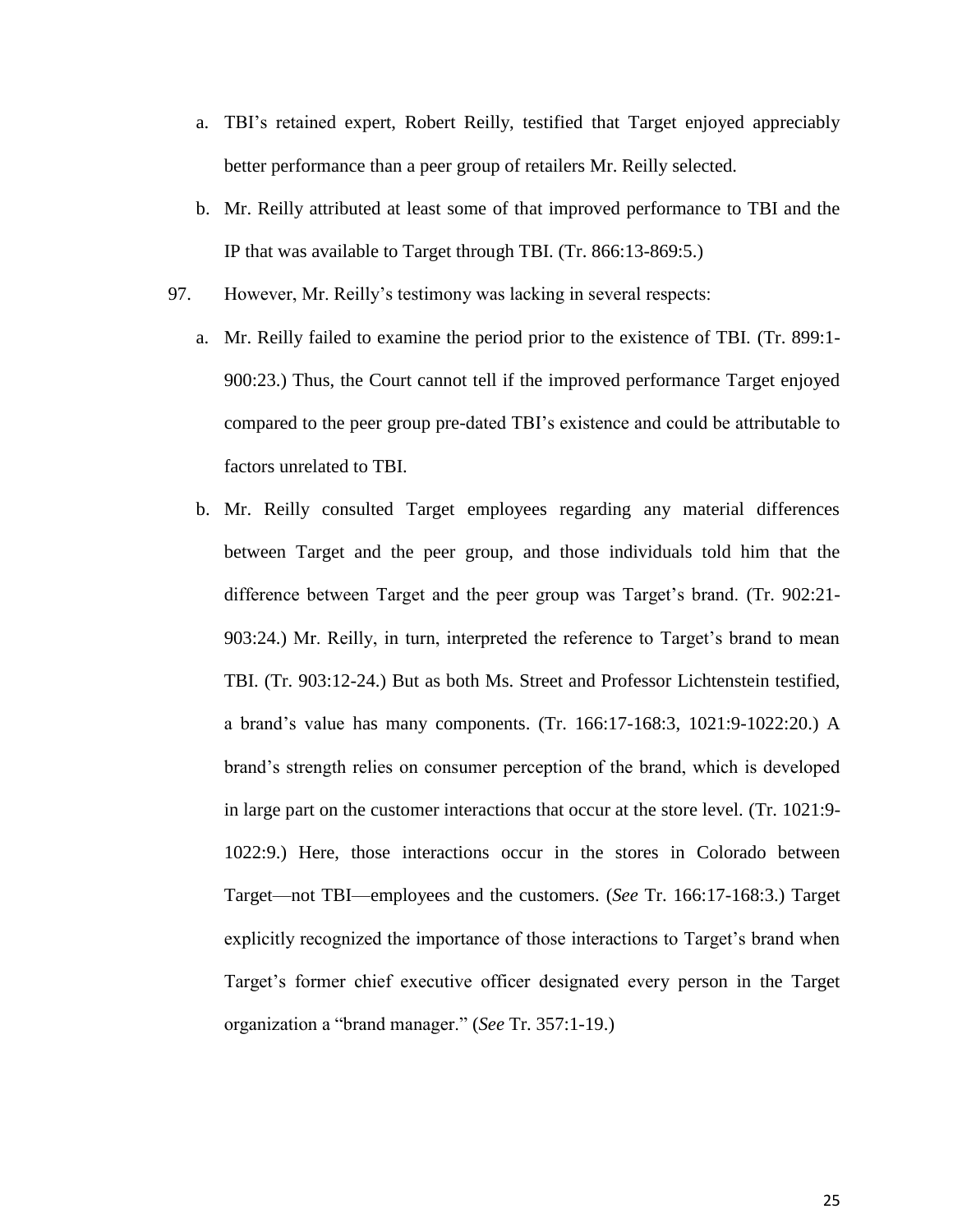- c. One of the bases for Mr. Reilly's conclusions was that there were no material differences between Target and the peer group, other than the strong IP to which Target had access through TBI. (Tr. 883:12-884:16.) However:
	- i. Mr. Reilly could not recall if any of the peer group companies, other than Walmart, had an internet shopping presence during the Years at Issue. (Tr. 887:19-25.) Target has had an internet shopping presence during all of the Years at Issue. (Tr. 888:1-3.)
	- ii. Most of the peer group companies had earnings that were substantially less than those of Target. (Tr. 886:7-13.)
	- iii. Mr. Reilly could not recall if Family Dollar had a proprietary credit card. (Tr. 886:21-887:2.) Target has offered a proprietary credit card since at least 1995, and Target believes that its credit card helps to drive sales. (Tr. 887:3-18.)
	- iv. Mr. Reilly did not consider a substantially different amount of advertising expenses and the use of different media for advertisements between Target and one of the peer group companies. (Tr. 888:4-891:15.)

98. Additionally, Target is responsible for developing the underlying innovations that later became TBI's IP. (Tr. 248:10-249:23, 306:19-307:12, 355:24-356:14.) The Court finds that it is unreasonable to attribute to TBI the full value of the IP to which Target had access through TBI when Target was responsible for creating the underlying innovations. Moreover, Mr. Reilly did not separately value the services TBI provided and the IP that TBI licensed to Target, making it impossible to tell what value was generated by Target's innovations and what value was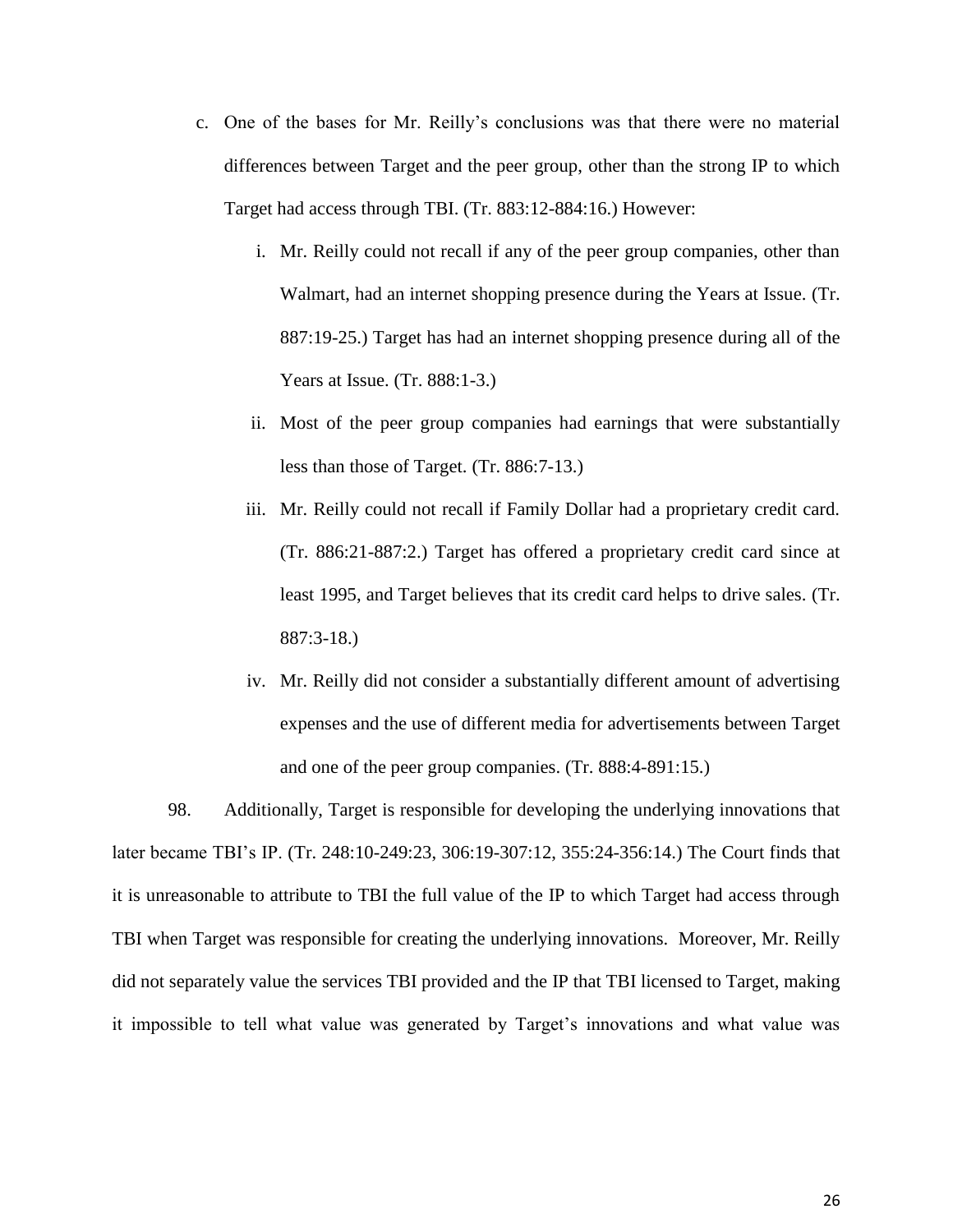generated by the services TBI performed. (Tr. 897:24-898:4.) Therefore, the Court finds that it has insufficient information to monetarily value TBI's contributions to Target's retail operations.

# **G. The Flow of Money between TBI and Target**

99. Pursuant to the License Agreement, Target paid TBI royalties in the amount of \$17.9 billion between February 1999 and January 2010. (TGT 30(b)(6) Dep. 12:5-11; Ex. D-95.) For each tax year, the payments were as follows (these figures come from Ex. D-95):

| Tax Year | 1999            | 2000            | 2001            | 2002             |
|----------|-----------------|-----------------|-----------------|------------------|
| Royalty  | \$819,273,902   | \$1,038,753,422 | \$1,318,662,166 | \$1,392,371,166  |
|          |                 |                 |                 |                  |
| Tax Year | 2003            | 2004            | 2005            | 2006             |
| Royalty  | \$1,386,107,638 | \$1,613,402,637 | \$1,790,725,522 | \$1,998,253,609  |
|          |                 |                 |                 |                  |
| Tax Year | 2007            | 2008            | 2009            | Total            |
| Royalty  | \$2,153,011,428 | \$2,205,912,783 | \$2,232,417,756 | \$17,948,892,029 |

100. Over this period, based on the percentage of Target's sales that occurred in Colorado, TBI received over \$400 million in royalty income attributable to purchases by Colorado consumers in Target stores.

101. Target has not provided the Court with a calculation of the royalties it paid to TBI by state. These figures are derived from the tax calculations the Department provided. The amount of tax is determined by multiplying TBI's Colorado-source income by the applicable tax rate. Thus, by reversing the calculation and dividing the amount of tax assessed against TBI by the applicable tax rate, it is possible to determine the amount of income sourced to Colorado. (*See* Ex. D-112 at 2); C.R.S. § 39-22-301(1)(d)(I)(H), (I) (providing tax rates for the Years at Issue). TBI's income attributable to Colorado, according to the Department, is: \$20,323,536 (1999); \$25,207,105 (2000); \$30,554,449 (2001); \$31,657,300 (2002); \$32,141,036 (2003); \$43,744,881 (2004); \$39,985,161 (2005), \$47,175,593 (2006); \$51,645,118 (2007); \$53,162,116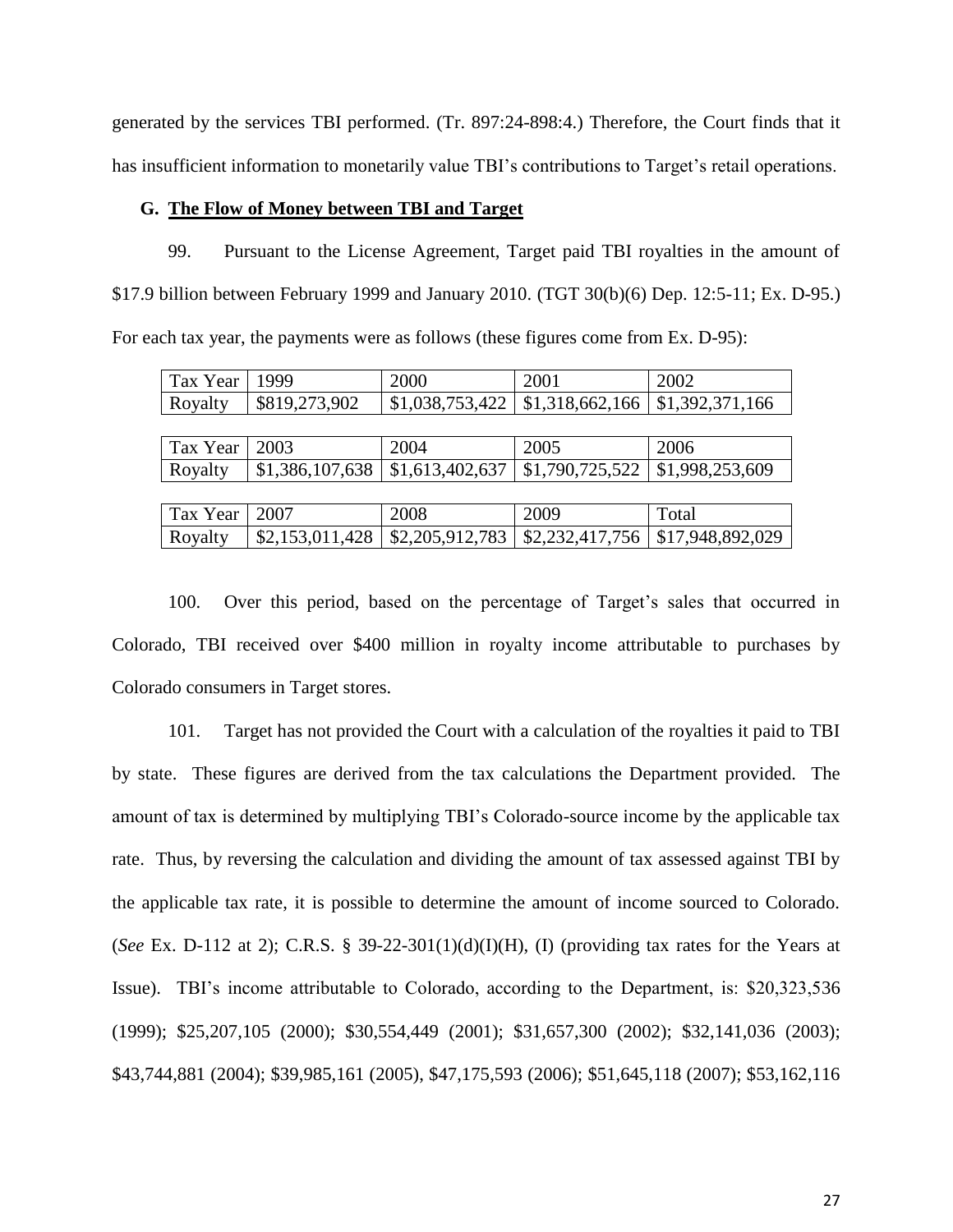(2008); and \$54,286,695 (2009). Some of TBI's income was not royalty income, but TBI has not provided the Court with an accounting of the specific amounts that were not royalties nor has it asserted any claims based on the inclusion of non-royalty income. Based on the testimony and TBI's bank statements, the overwhelming majority of TBI's income was from royalties.

102. The royalty payments were calculated on a monthly basis by multiplying the net sales by a royalty rate. (Tr. 151:22-152:13; Ex. P-6 ¶ 2; TGT 30(b)(6) Dep. 18:12-25.)

103. The royalty rate was determined over the course of the Years at Issue based on the transfer pricing reports completed by Ernst & Young.

104. Because TBI's royalty payments were calculated based on Target's net sales, TBI's royalty income increased as Target's net sales increased. (Tr. 152:14-21.)

105. Despite substantial royalty payments, Target's net cash flow remained largely unchanged. TBI immediately returned virtually all of the royalty payments in the form of loans under the Revolving Note or dividend payments to Target as TBI's sole shareholder. (TGT 30(b)(6) Dep. 12:12-14:3, 14:18-24.)

106. There was a pattern through the Years at Issue: each month TBI's corporate checking account had a beginning balance of zero and an ending balance of zero. (Ex. D-4; Tr. 467:24-468:4.) During each month, Target would deposit one or more royalty payments into the account. In the same month—and usually on the same day—TBI would loan the funds back to Target. (Ex. D-4; Tr. 464:4-13, 465:6-466:23, 475:11-16.)

107. Target also paid interest on the loaned amount periodically. Those funds were also immediately loaned to Target. (Tr. 475:18-20.)

108. Periodically, Target made payments to reduce the amount of the loan; TBI would then issue dividends in virtually the same amount to Target. (Tr. 475:25-476:20.)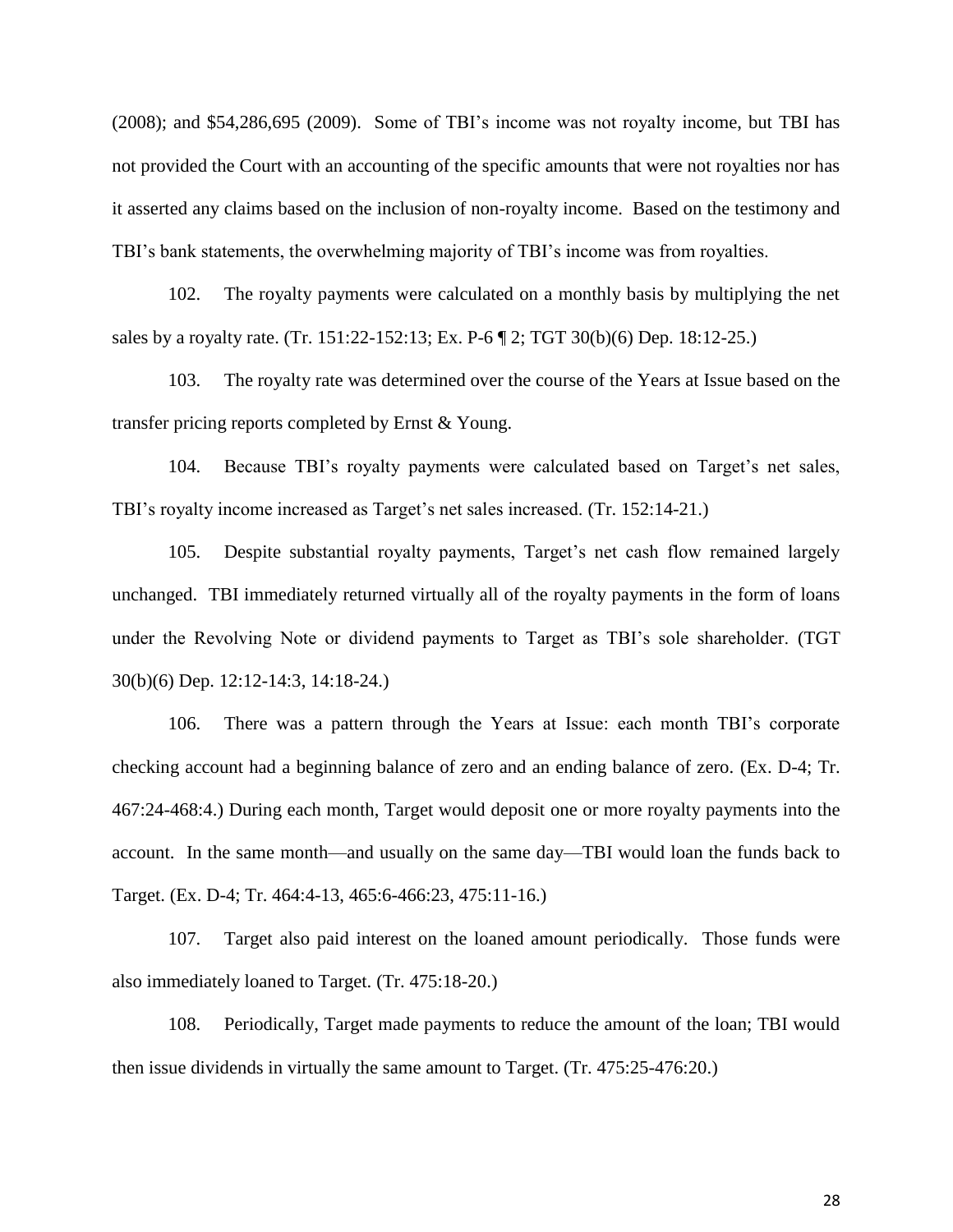109. As an example, TBI's Business Statement for August 2000 shows two deposits by Target. One deposit of \$29,354,296 was made on August 1; on the same day, the amount was transferred back to Target as a dividend payment. On August 23, a deposit of \$4,023,477 was made in TBI's bank account from Target and the same amount was then loaned back to Target on the same day. (Ex. D-4 at 47.) Similarly, in May 2001, Target deposited \$720,773,527 into TBI's corporate checking account. TBI transferred \$720,714,843 back to Target by the end of the month. The difference of approximately \$58,000 went to TBI operating expenses. (Ex. D-4 at 62-63.)

#### **H. The Tax Benefit Created by TBI**

110. As a result of TBI's status as a separate, 80/20 company, Target substantially reduced its overall tax burden. Ms. Street testified Target would not have realized any tax benefits if management of the IP were placed in a division of Target. (Tr. 181:9-15.)

111. The tax benefit TBI provided to Target depended on its status as an 80/20 corporation, as explained below.

- a. On its federal income tax return, Target deducted the royalties that it paid to TBI from its income, which resulted in a lower federal taxable income for Target. (*See* Tr. 1010:12-22.)
- b. This lower federal taxable income impacted the amount of income apportioned to Colorado when Target filed its Colorado corporate income tax returns. This is because the income that is subject to apportionment is Target's "net income," which is statutorily defined as Target's federal taxable income subject to certain adjustments not at issue here. § 39-22-304. As a result, changes in federal taxable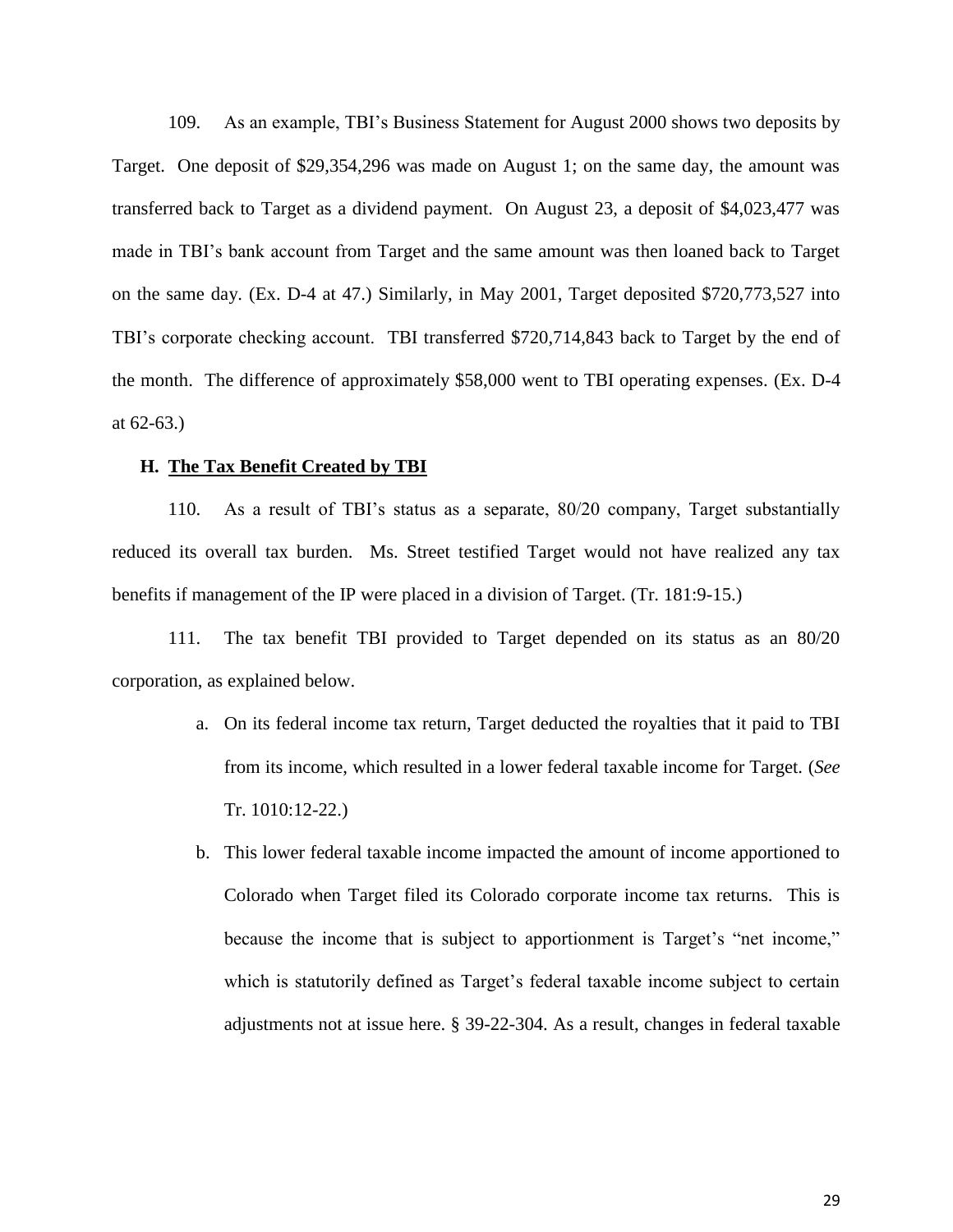income trickle down to impact Colorado net income and, ultimately, a company's Colorado income tax obligation. (*See id.*)

- c. If TBI were included in Target's combined Colorado income tax return, the deduction that Target enjoys at the federal level (and that eventually impacts its Colorado tax obligation) would be offset by TBI's income. (*See* Tr. 743:17- 744:6.)
- d. By excluding TBI from Target's combined income tax return, Target removed the otherwise offsetting income that TBI would add to Target's net income on the combined return.

112. The removal of TBI's income from Target's combined return created a substantial tax benefit for Target, as demonstrated by Target's taxes for tax year 2002. At the federal level, Target Corporation and all of its subsidiaries had \$1,588,215,074 in federal taxable income. (Ex. P-155 at 5.)

113. To calculate Colorado net income, the income from certain companies that could not be included in the Colorado combined return was excluded. (Ex. P-155 at 5.) These exclusions reduced the income that could be subject to apportionment from \$1,588,215,074 to a loss of \$248,288,779. (Ex. P-155 at 5.) Because Target experienced a loss, it owed no Colorado income tax for tax year 2002.

114. TBI (under its former name, Dayton Hudson Brands, Inc.) was one of those excluded companies. (Ex. P-155 at 10-11.) TBI had federal taxable income of \$1,334,721,287 for that year. (*Id.*)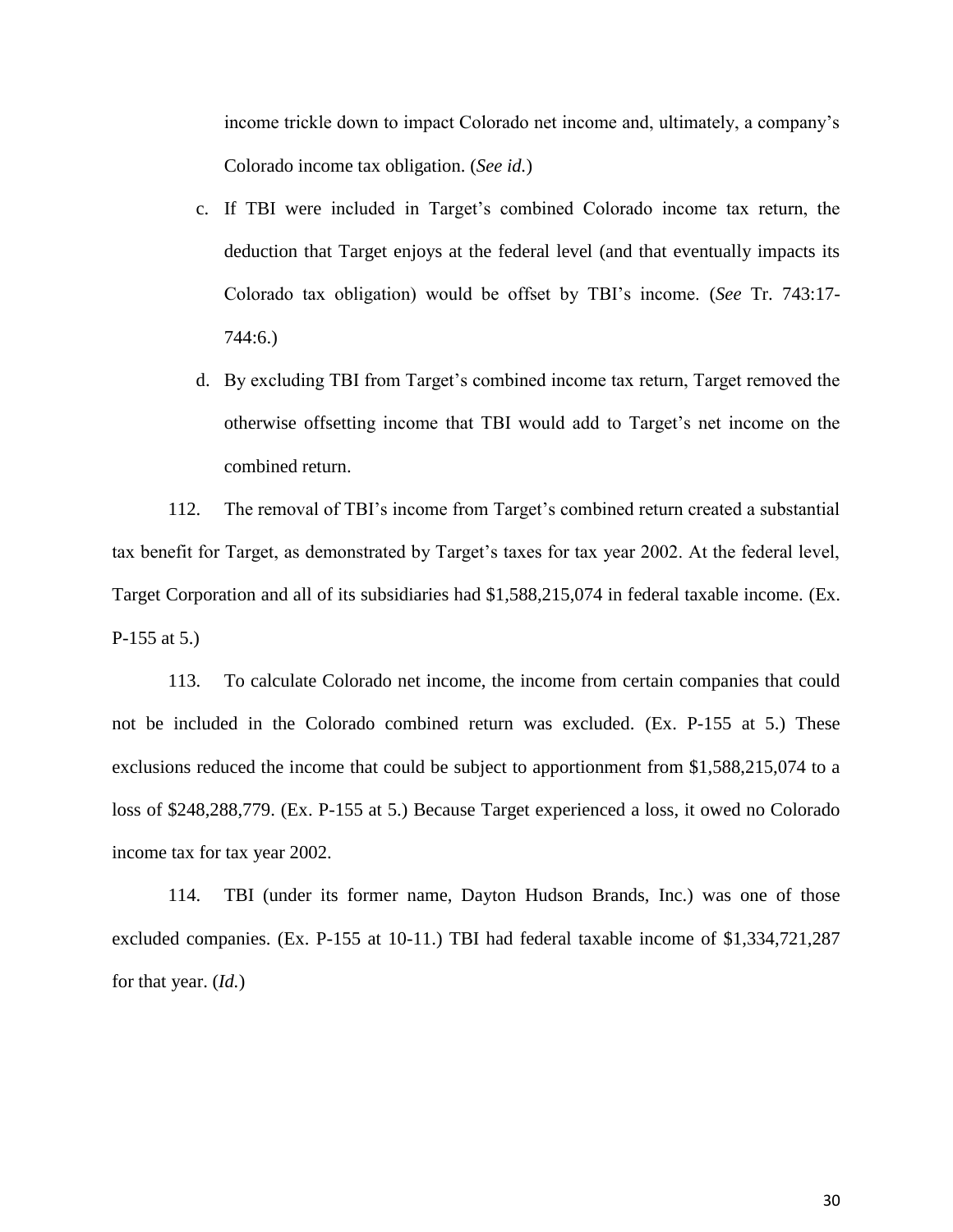115. Had TBI been included in Target's combined return, the amount of Target's income subject to apportionment would have been \$1,079,549,142 instead of negative \$255,172,145. (*See* Ex. P-155 at 5 (-\$255,172,145 + \$1,334,721,287 = \$1,079,549,142).)

116. This would have resulted in positive income of \$24,455,026.71 being apportioned to Colorado instead of a loss of \$5,780,303. (*See Id.* (\$1,079,549,142 x 2.2653% (the apportionment factor) =  $$24,455,026.71$ .

117. After applying Colorado's corporate income tax rate, Target would have owed \$1,132,267.74 to Colorado. (*See Id.* (\$24,455,026.71 x 4.63% = \$1,132,267.74). Instead, Target paid no income taxes for tax year 2002. (*Id.*) Thus, for only one tax year, Target saved \$1,132,267.74 by excluding TBI from Target's combined Colorado income tax return.

#### **I. The Department's Audits and Assessments of TBI**

# *i. Department Audit of Target Corp. and Subsidiaries for Tax Years 1994– 2001 (the 2003 audit)*

118. In 2003, the Department conducted an audit of Target Corp. and Subsidiaries for tax years 1994-2001. The 2003 audit was conducted by Mr. David Kennedy. (Exs. P-41, P-135, P-155; Tr. Vol. 2 at 420:2-422:11 (Romans); Tr. Vol. 4 at 929:21-930:3, 941:21-24 (Kennedy).) Hereafter, this audit will be referred to as the "2003 audit."

119. The procedure that Mr. Kennedy followed for an audit was to verify the items on the Colorado return, starting with the federal taxable income that is brought forward to the Colorado return. Where a corporation has a large number of subsidiaries, the auditors would verify that the corporation's consolidating schedules included only companies that were combinable under Colorado statutes. Consolidating schedules are the supporting schedules used to disaggregate the total amounts reported on the federal return among a corporation's subsidiaries. (Tr. 932:6-24.)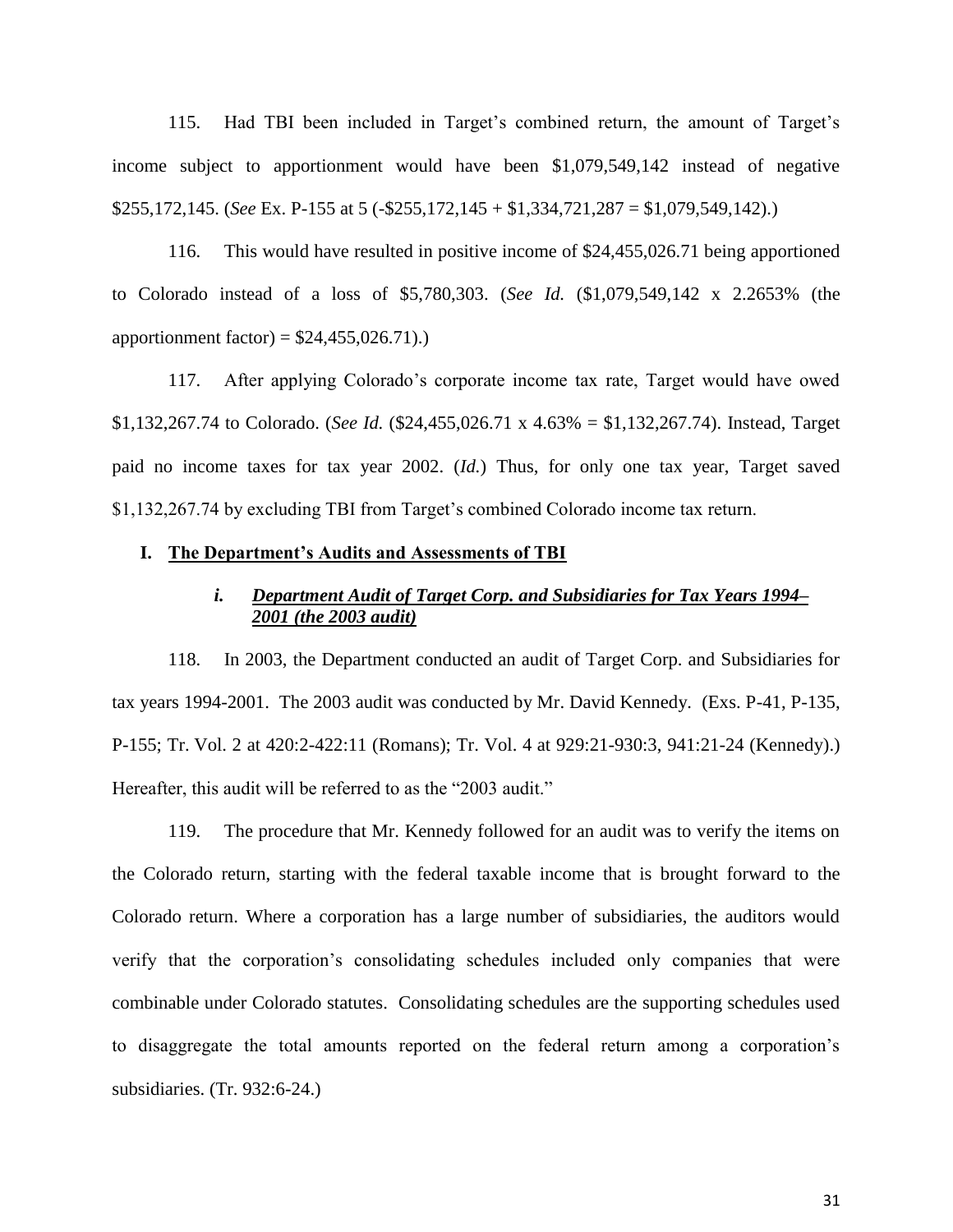120. The purpose of the 2003 Target Audit was to verify the combined returns that Target filed with the State of Colorado. (Tr. 932:2-5.) During the course of the 2003 audit, the Department observed that some of Target's subsidiaries had not been included in the Colorado combined returns, and that those subsidiaries had not filed separate company Colorado returns of their own. (Tr. Vol. 4 at 933:23-934:5 (Kennedy).)

121. The Department's Audit Selection and Tracking unit noted that Target excluded several subsidiaries that appeared to be combinable and should have been included. (Ex. P-135 at 2.)

122. Significantly, the Audit Selection and Tracking unit referenced the *Kmart Properties, Inc. v. New Mexico Revenue Department* case as precedent for combining companies that Target had excluded. (Ex. P-135 at 2.)

- a. Mr. Kennedy has no recollection of having read the *Kmart* case. (Tr. 939:12-14.)
- b. Mr. Kennedy is now aware that *Kmart* is an economic nexus case, but he does not recall anything about it from 2003 when he performed the Target Audit. (Tr. 960:12-17.)

123. Among the subsidiaries that Target excluded were two financial organizations that had activity in and were doing business in Colorado. (Tr. 933:23-934:18.) Colorado took the position that the exclusion of financial organizations in § 24-60-1301(IV)(1)(d) & (2) is not an exclusion from filing or from combination; rather it is an exclusion from using the regular threefactor apportionment formula to determine Colorado taxable income. Instead, financial organizations must use the Special Regulations for Financial Institutions to apportion income. (Ex. P-135 at 3.)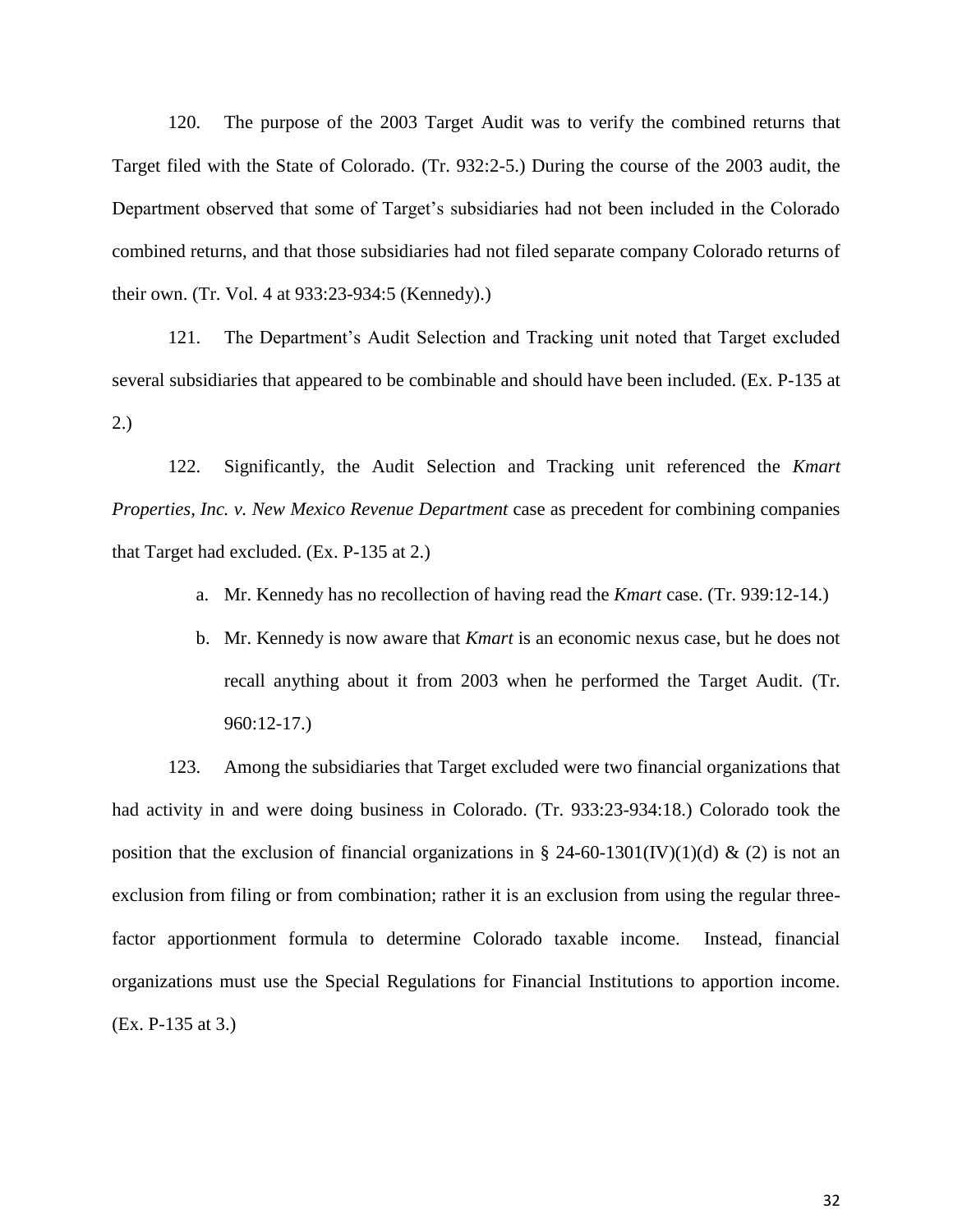124. At the time of the 2003 audit, the Department was aware of TBI because it was disclosed on the "Affiliations Schedules" that were filed with Target's Colorado combined returns. (Ex. D-22, pp. 4, 8, 12; Tr. Vol. 4 at 947:20-948:21, 949:5-950:14, 953:25-954:21 (Kennedy).)

125. With respect to TBI specifically, because it began operations in 1999, it was listed on Target's Affiliations Schedules for tax years 1999, 2000, and 2001 and its principal business activities were described as "brand name promotion and protection." (Ex. D-22, pp. 4, 8, 12; Tr. Vol. 4 at 947:20-948:21, 949:5-950:2, 963:22-25 (Kennedy).)

126. At the time of the 2003 audit, it was the Department's practice when doing audits to look at both 2-year companies and 80/20 companies to determine if they were "doing business in Colorado" and had to file separate company returns on their own. (Tr. Vol. 4 at 973:16-20 (Kennedy).)

127. Under Colorado's corporate income tax statute, a company cannot be combined with its parent unless it had been part of the parent's organization for more than two years. *See* § 39-22-303(11)(a). The auditors would eliminate companies that were newly acquired or newly formed. The two-year combination issue came up frequently when Mr. Kennedy was auditing taxpayers with subsidiaries. (Tr. 932:25-933:22.)

128. The Department issued assessments against Target and its two financial organization subsidiaries: Dayton Hudson Investment Corporation ("DHIC") and Dayton Hudson Receivables Corporation ("DHRC"). (Ex. P-42; Tr. 961:9-18.)

129. During the 2003 audit, the Department's auditors discussed TBI, DHIC and DHRC with representatives of Target and indicated that the Department was "considering each of the excluded entities." (Ex. P-41 at 2.) The Department had authority to audit these

33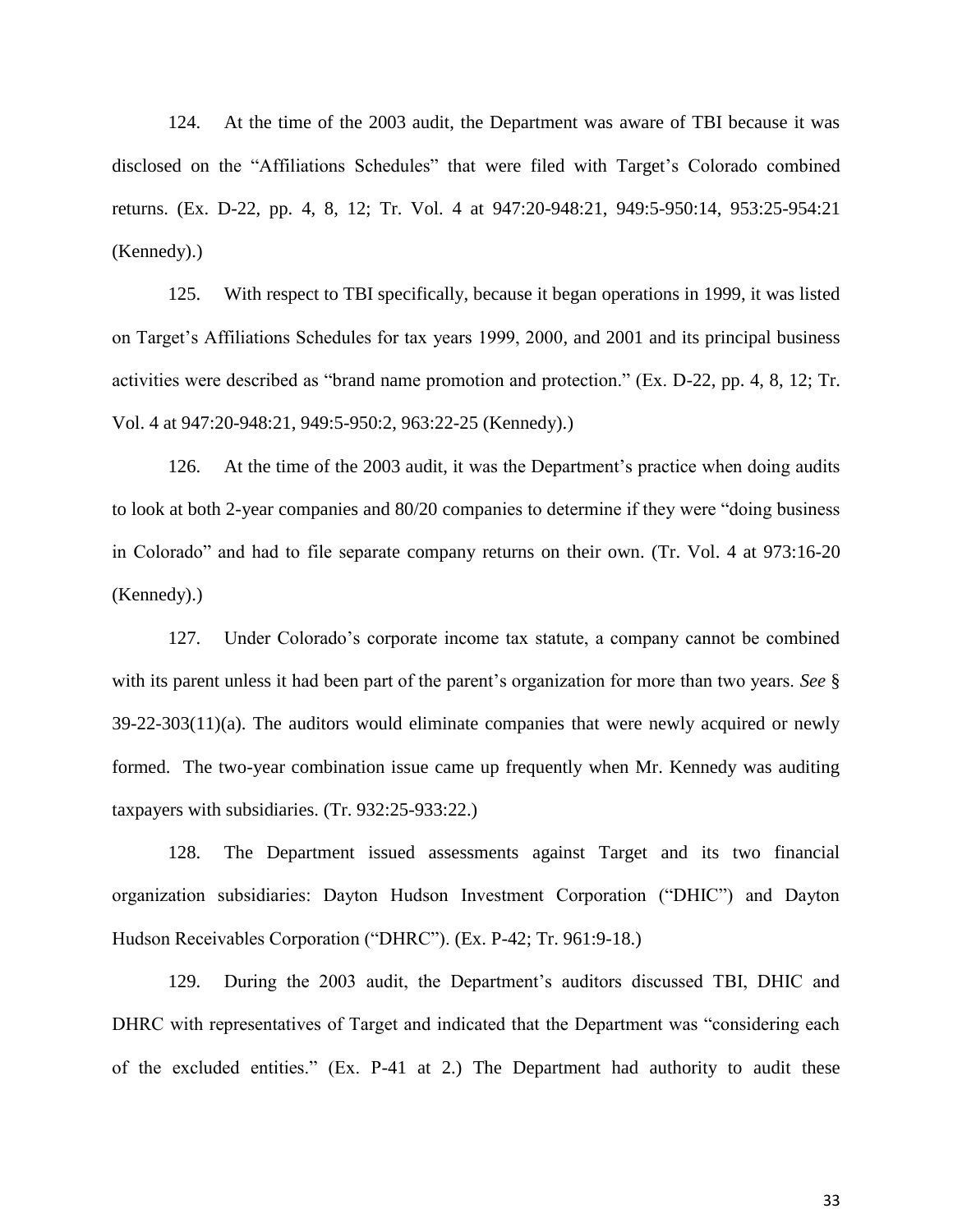subsidiaries in connection with its audit of "Target Corp. and Subsidiaries." (Tr. Vol. 3 at 593:19-594:24 (Tesfaye).)

130. The Department confirmed that under the 2-year rule, DHRC could not be included in the Target Colorado combined group for tax years 1995 and 1996, and that DHIC could not be combined for tax years 1994 and 1995. (Exs. P-41; P-42 at 5, 16; P-155 at 3.)

131. The Department analyzed the activities of both DHRC and DHIC within the statues and regulations regarding "doing business in Colorado" and also performed a nexus analysis for each entity. (Exs. P-42 at 5, 16; P-135 at 3; Tr. Vol. 4 at 964:22-966:20, 969:9-23 (Kennedy).)

132. Even though the financial subsidiaries could not be combined because of the 2-year rule, the Department looked specifically at whether DHRC and DHIC were "doing business in Colorado" and concluded that they were. (Ex. P-42; Tr. Vol. 4 at 950:23–951:9, 964:22-966:20, 969:9-23 (Kennedy).)

133. Having concluded that DHRC and DHIC were both doing business in Colorado and had income from Colorado sources, the Department issued separate assessments to each company. DHRC and DHIC paid these assessments without protest. (Ex. P-42; Tr. Vol. 4 at 950:23–951:9, 964:22–969:23 (Kennedy).)

134. For years in which the financial subsidiaries were combinable, the Department determined taxable income for the combined group by apportioning the incomes of the regular corporations in the group using the standard three-factor formula and apportioning the incomes of financial organizations in the group using the Department's Special Regulation for Financial Institutions. Then, the two income streams apportioned to Colorado were added together to yield Colorado taxable income for the Target combined group. (Ex. P-135 at 3.)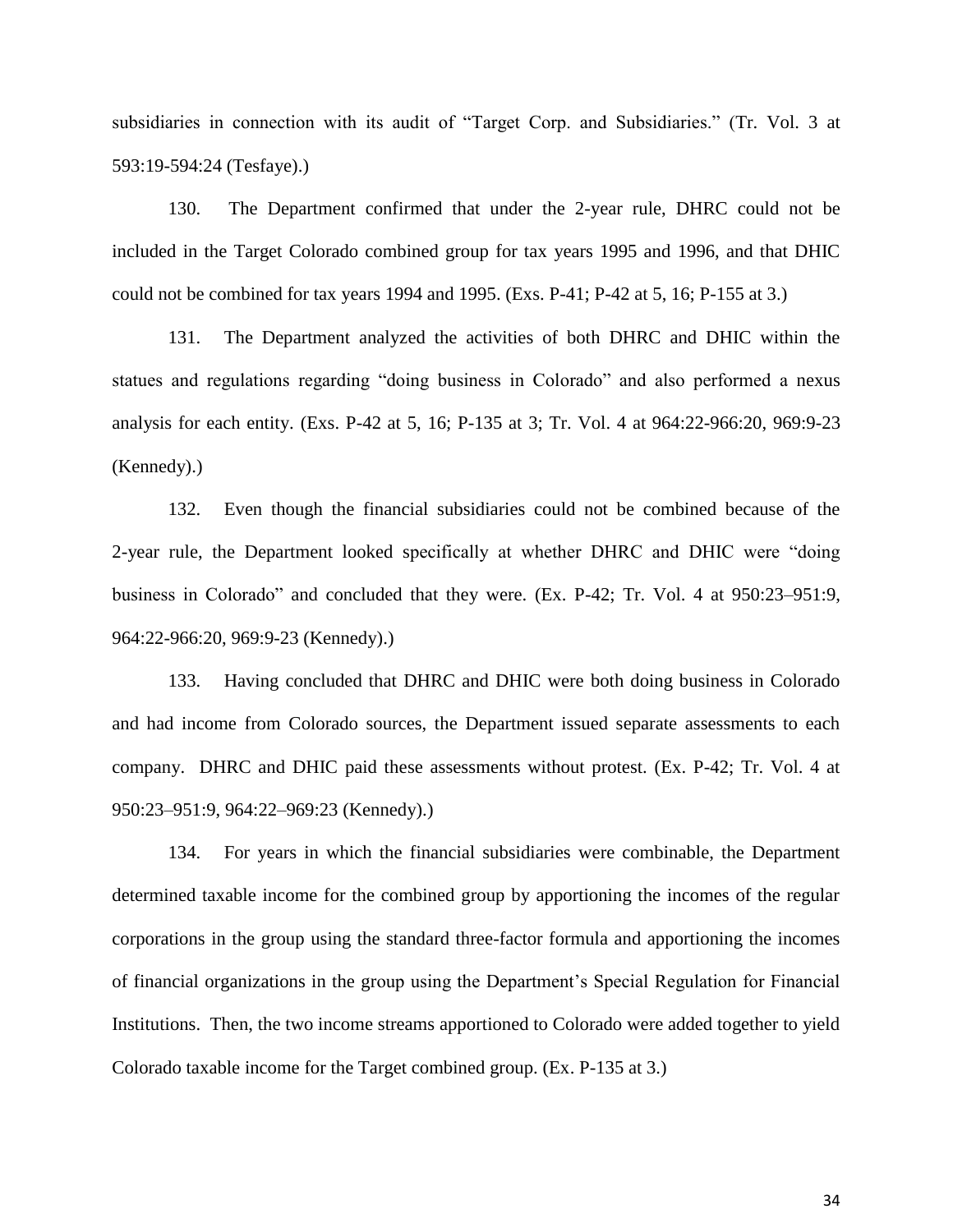135. During the course of the 2003 audit, the Department also had conversations with representatives of Target regarding TBI, including whether TBI should be part of the Target combined group. (Ex. P-41 at 2; Tr. Vol. 4 at 955:1-23 (Kennedy).)

136. During the 2003 audit, the Department was made aware of TBI's income, property, and payroll for tax years 1999, 2000, and 2001. TBI's income, property, and payroll figures were also identified specifically by the Department's auditor within the work papers that resulted from the 2003 audit. (Ex. P-155 at 10-11, 31, 33-34, 38-39, 42-43; Tr. Vol. 2 at 425:23- 435:18 (Romans); Tr. Vol. 4 at 963:14-21 (Kennedy).)

137. TBI was not part of the Target Colorado combined group because it was an 80/20 company. During the 2003 audit, the Department confirmed TBI's 80/20 status. In making the 80/20 determination, the Department respected TBI's separate property and payroll. (Ex. P-135 at 2; Tr. Vol. 4 at 956:9-957:15, 961:22-25 (Kennedy).)

138. Having determined that TBI was an 80/20 company, the next analysis would be whether TBI was "doing business in Colorado." TBI would have a Colorado income tax return filing requirement if it was "doing business in Colorado." (Tr. Vol. 4 at 972:23–973:2, 973:16-20 (Kennedy).)

139. Mr. Kennedy testified with respect to TBI, "they weren't combinable with the parent, and there was no indication that, like the financial companies, that they [TBI] needed to file a Colorado return." (Tr. Vol. 4 at 944:7-17, 962:4-9 (Kennedy).)

140. The Department did not issue an assessment against TBI as a result of the 2003 Target Audit. (Tr. 961:19-25.)

141. Mr. Kennedy testified that he did not audit TBI during the 2003 Target Audit because it was an 80/20 company and thus not combinable with Target under Colorado law. (Tr.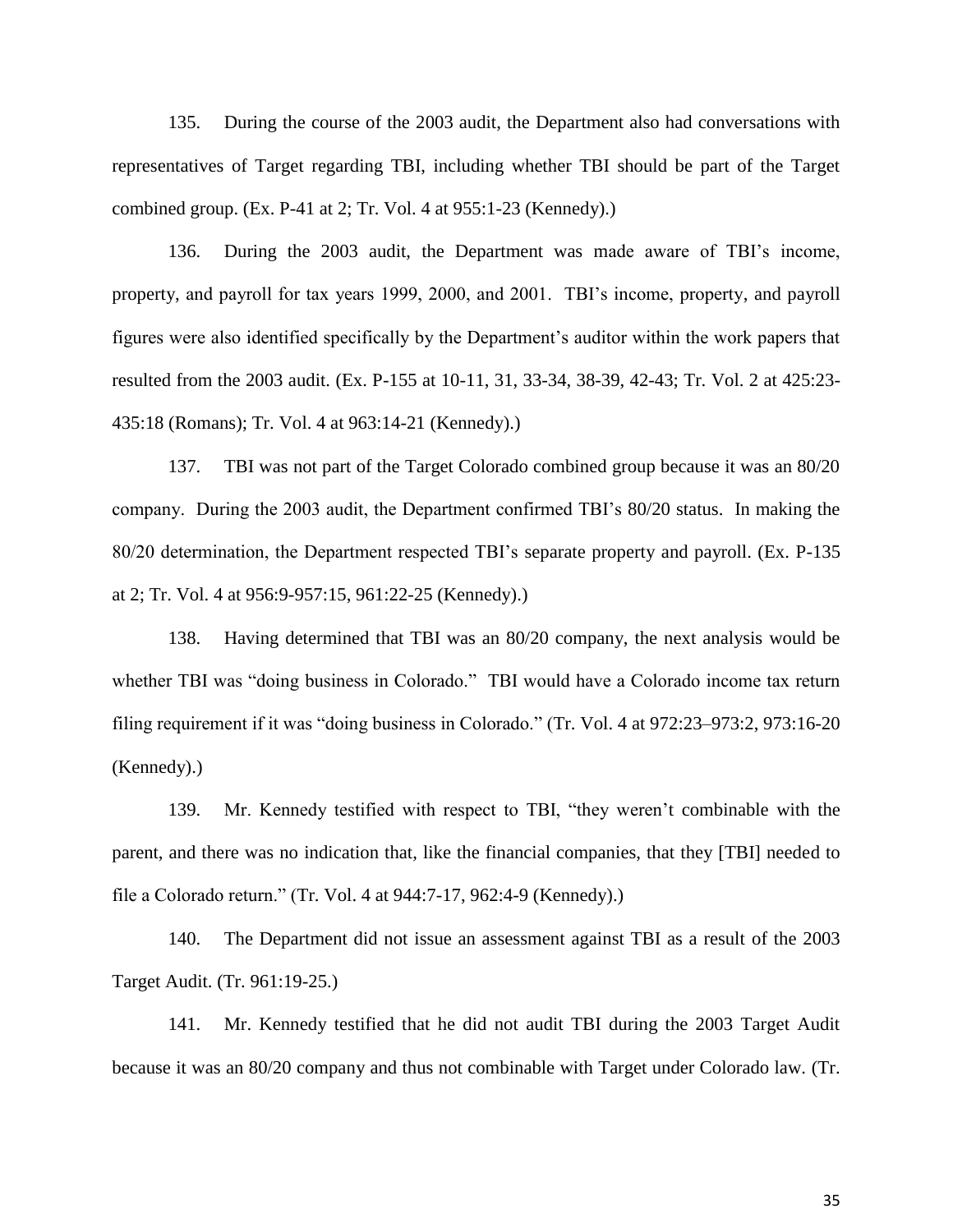943:1-7.) He did not assign TBI an audit tracking number because it was not combinable and, unlike the financial organizations, there was no indication that TBI needed to file its own Colorado return. (Tr. 944:7-17.)

- a. Target's taxpayer contact, Bob Jacoby, told the Department's auditors that TBI was an 80/20 company. (Tr. 935:16-939:8; Ex. P-41 at 2.)
- b. Mr. Kennedy testified that his practice would have been to trace the property and payroll of an 80/20 company to the consolidation schedules prepared by the taxpayer, but would not go beyond those schedules to determine whether it was appropriately designated an 80/20 company. (Tr. 974:2-20, 943:8-22.)

142. The audit narrative of the 2003 audit further confirmed that the Department did not believe that TBI had any Colorado activity. The audit narrative indicates "[w]e accepted numerators as filed because the subs [subsidiaries] we included and excluded had no numerator (Colorado) activity." (Ex. P-135 at 5.)

143. Following the 2003 audit, the Department also issued an assessment to Target, which Target paid without protest on September 18, 2003. (Ex. P-42.)

144. The Department did not instruct TBI that it needed to file a separate company return with Colorado for tax years 1999, 2000, 2001 or for any future tax year. (Tr. Vol. 2 at 425:11-16 (Romans); Tr. Vol. 4 at 961:19-962:9 (Kennedy).)

145. The Court finds that the 2003 audit for tax years 1999, 2000, and 2001 included TBI. (Tr. Vol. 4 at 944:7-17 (Kennedy).) It is undisputed that for the remaining Years at Issue, TBI continued to be excluded from the combined return of Target Corp. and Subsidiaries and did not file stand-alone returns.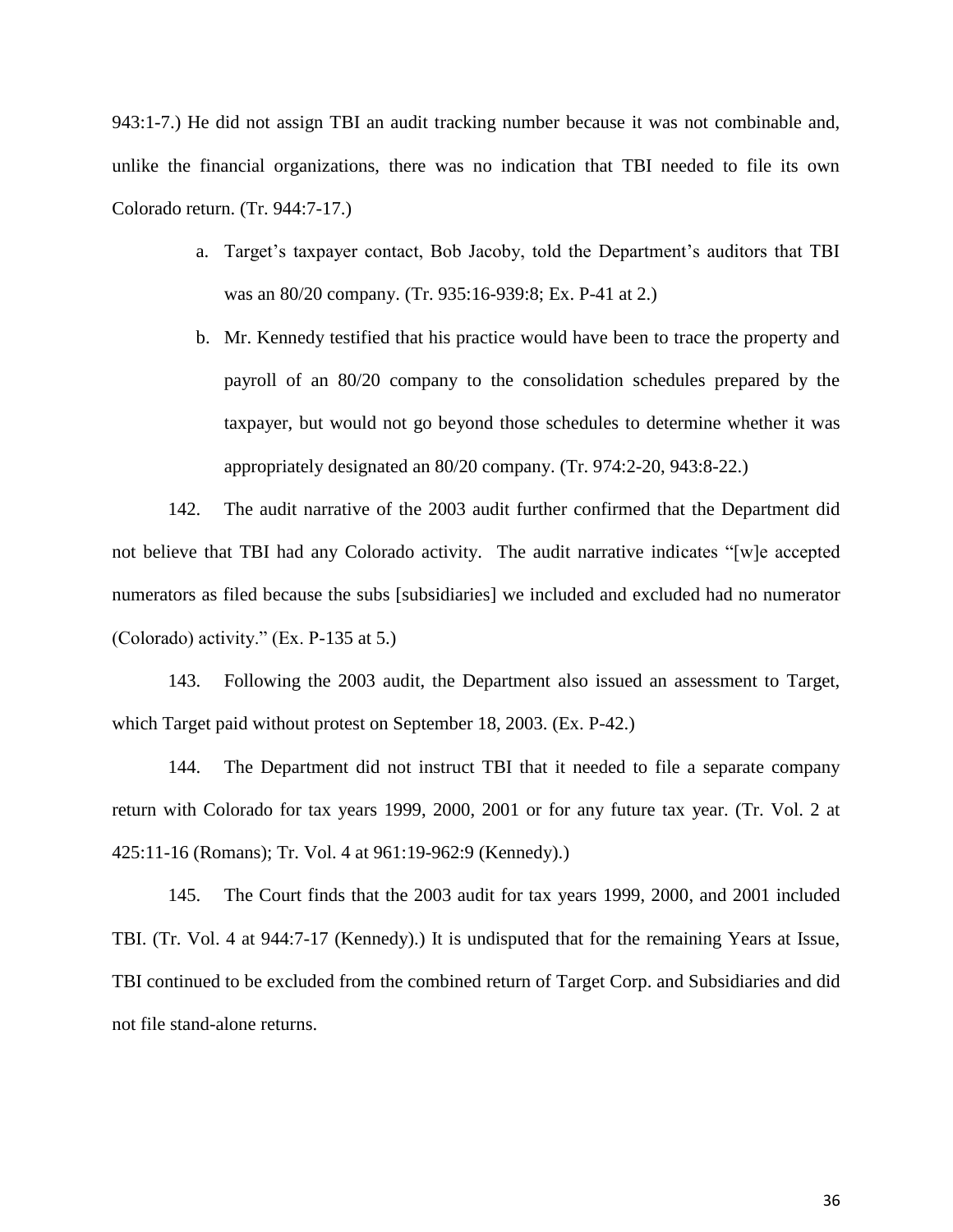146. If, during the 2003 audit, the Department believed that the royalty paid to TBI by Target had been improper or abusive, it could have addressed that concern through an adjustment to Target's gross income or deductions. § 39-22-303(6); (Tr. Vol. 3 at 770:18-771:21 (Pomp).) The Department did not do so. The Department did not disallow or adjust Target's royalty expense deduction nor did the Department find that Target had engaged in any abuse. (Tr. Vol. 4 at 964:5-21 (Kennedy).)

## *ii. MTC Audit of TBI for Tax Years 2002–2004*

147. In July 2007, the Department issued Audit Adjustments for Tax Years 2002-2004. (Ex. P-64.) Those Audit Adjustments were issued based upon audit recommendations made by members of the Joint Audit Program of the Multistate Tax Commission ("MTC"). (*Id.* at 2; Tr. 979:21-980:13, 1011:24-1013:5.)

148. The MTC is an intergovernmental agency that performs, among other things, joint audits on behalf of member states. (Tr. Vol. 4 at 977:21-24, 978:21-979:8 (Felix).)

149. Colorado was a member of the MTC's Joint Audit Program. Each state in the program decides whether to participate in a given MTC joint audit and signs an audit authorization when it wants to participate in an audit that the MTC is performing. States do not pay to participate in a particular audit, but rather pay annual dues to the MTC. (Tr. 978:21- 979:20.)

150. When performing an audit, the MTC acts as an agent of the state for which it is conducting the audit. The MTC does not dictate audit decisions to participating states. Rather, the MTC auditors make recommendations, which the states may choose to accept or reject. (Tr. Vol. 4 at 978:21-979:5, 985:1-5, 995:19-22 (Felix).)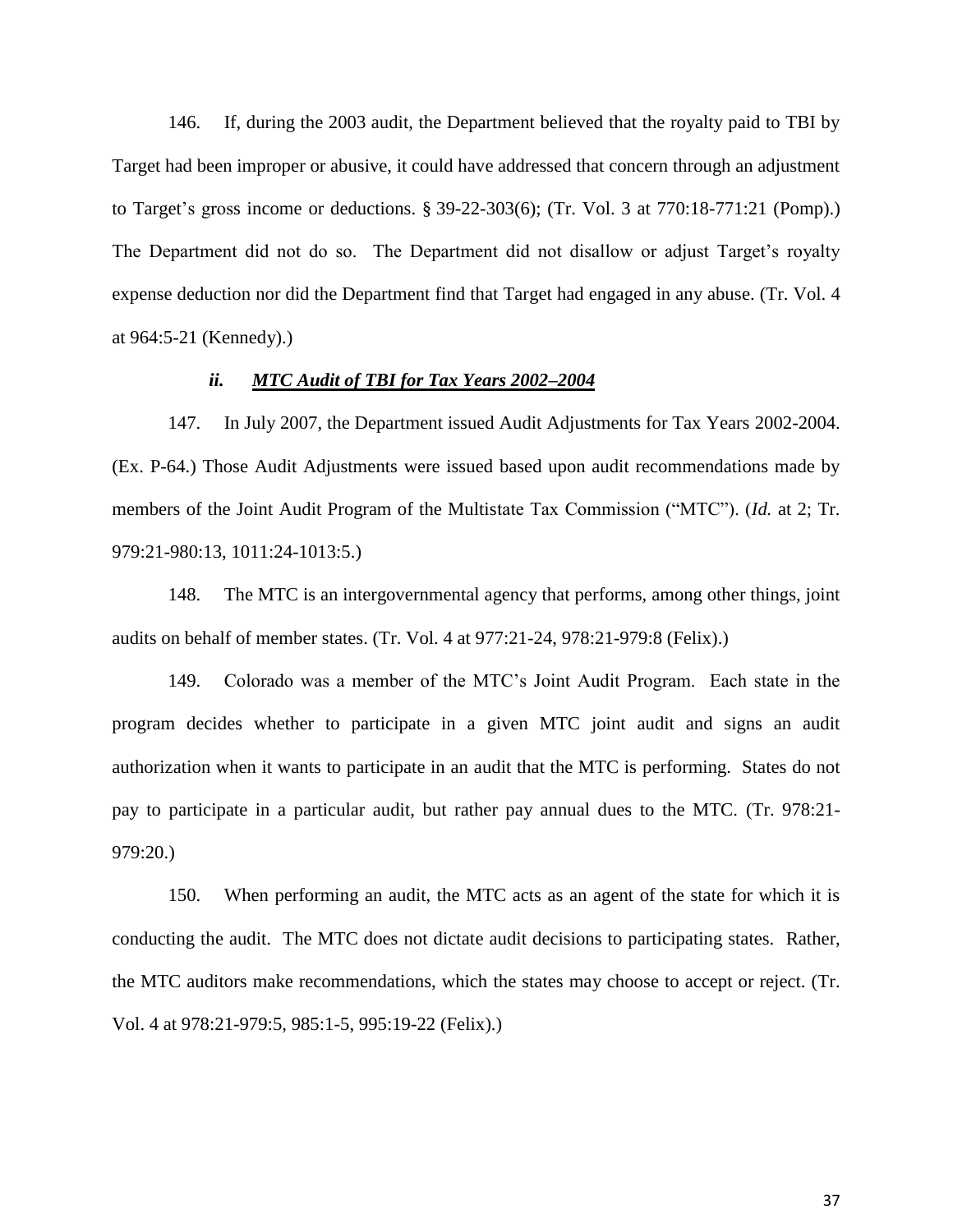151. The MTC audited Target and its subsidiaries. The MTC audit of TBI arose during the course of the MTC's audit of the Target Corp. and Subsidiaries group for the same tax years (2002-2004). The MTC had authority to audit TBI because, as a subsidiary of Target, TBI was within the scope of the audit engagement letter issued to Target Corp. and Subsidiaries. (Tr. Vol. 4 at 979:21-23, 980:20-23, 997:13-18 (Felix).)

152. At the time of the MTC audit, the MTC had 21 member states, including Colorado. Of the 21 member states, 12 participated in the Target Corp. and Subsidiaries audit, including Colorado. (Ex. P-59 at 4-5; Tr. Vol. 4 at 979:6-8, 980:17-19, 995:5-18, 997:4-8, 998:15-19 (Felix).)

153. Of the 12 states which participated in the MTC's audit of Target Corp. and Subsidiaries, only 4 elected to audit TBI. As a result, the MTC audited TBI on behalf of Arkansas, Colorado, New Mexico and West Virginia. (Tr. Vol. 4 at 1002:18–1003:1 (Felix).)

154. During the course of the MTC's audit of TBI, the auditor requested and received information regarding TBI and its business activities. Specifically, the MTC asked for and received the License Agreement, apportionment information, and documents containing descriptions of various business activities carried on by TBI in Minnesota, Hong Kong, and other foreign locations. (Ex. D-45; Tr. Vol. 4 at 981:11-18, 982:3-17, 991:24-992:2 (Felix).)

155. The MTC obtained information regarding TBI from Target's tax manager regarding TBI's business activities, how and when it was created, and how it obtained the IP that it was licensing. It is standard practice for the MTC to rely on the tax manager for information. The MTC requested that information so that it could make a judgment on how to proceed with the audit. (Tr. 980:24-982:17.)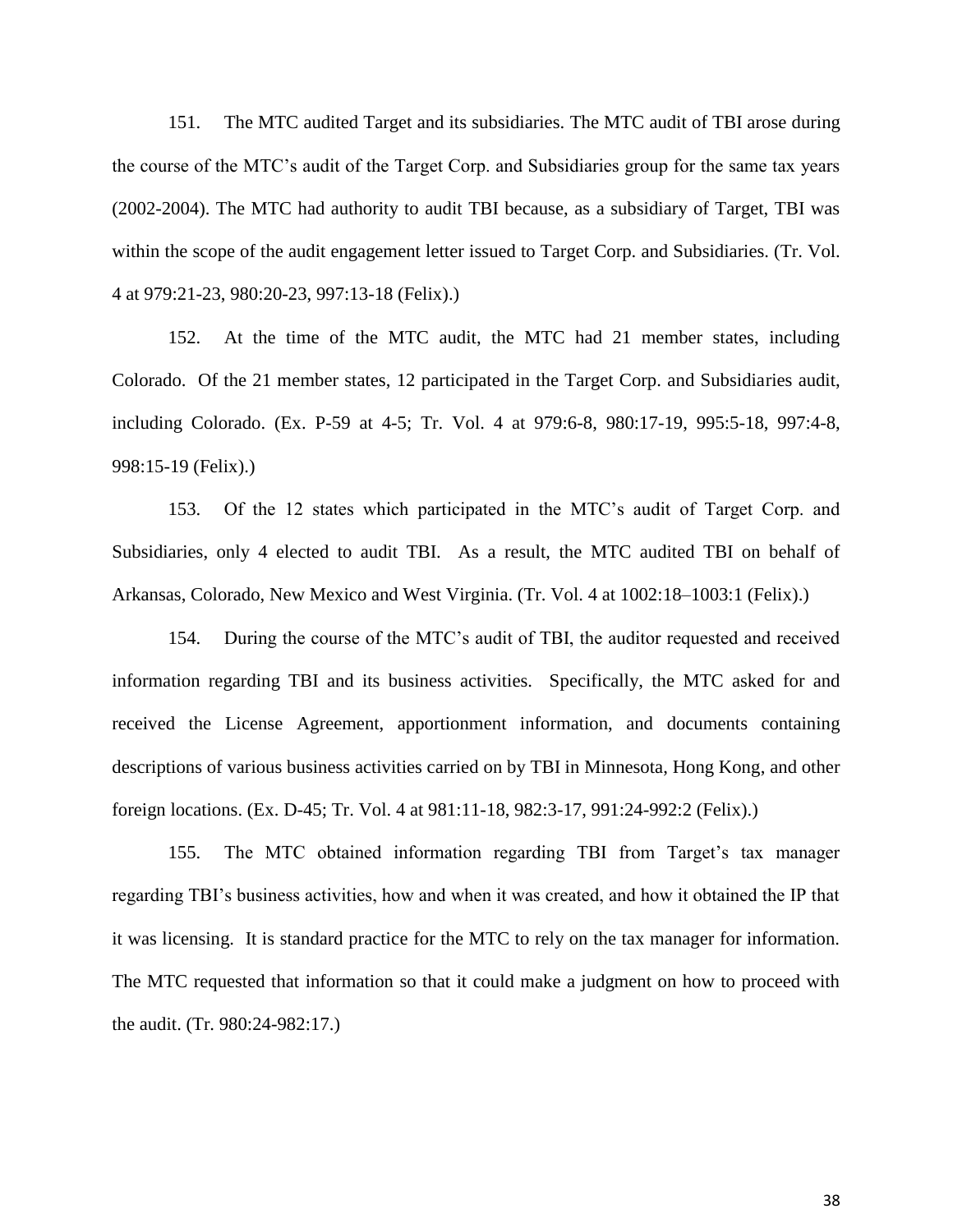156. The information that TBI provided to the MTC also included an acknowledgement that Target originally owned the IP that it transferred to TBI, and a document entitled "Business Purpose of Transfer" in which Target stated that it relied on the advice of its tax accountants in reaching and implementing its decision to create TBI as an intangible holding company. (Ex. D-45 at 1-2.)

157. The MTC auditor confirmed that TBI was an 80/20 company that should be excluded from the Target Corp. and Subsidiaries Colorado combined returns for tax years 2002- 2004. (Ex. P-64 at 4.) This conclusion was based upon recognition of TBI's own property and payroll factors and was made after consultation with representatives of the Department. (Tr. Vol. 4 at 1007:16-25 (Felix).)

158. The MTC's auditors concluded, however, that TBI was subject to Colorado's income tax on two bases: economic nexus and representational nexus. (Tr. 982:18-983:1.) The MTC auditor determined that TBI was "doing business in Colorado," and was thus taxable in Colorado for tax years 2002-2004. (Ex. P-64 at 4; Tr. Vol. 4 at 982:18-983:1, 983:11-15 (Felix).) As Cathy Felix, the audit supervisor, testified, economic nexus means "a taxpayer is doing business by virtue of the economic presence in the state rather than a physical presence and it has a market within the state." The MTC concluded that TBI had an economic presence in Colorado because "the license agreement provided that Target Corporation paid to -- as a licensing fee, . . . a percentage of its net sales so that every sale that Target Corporation made, a certain percentage of it is essentially then being paid as a royalty to Target Brands." (Tr. 983:2-10, 984:16-20.)

159. Ms. Felix also explained that representational nexus is a term that is based on another company doing activities that represent that particular company within the state. The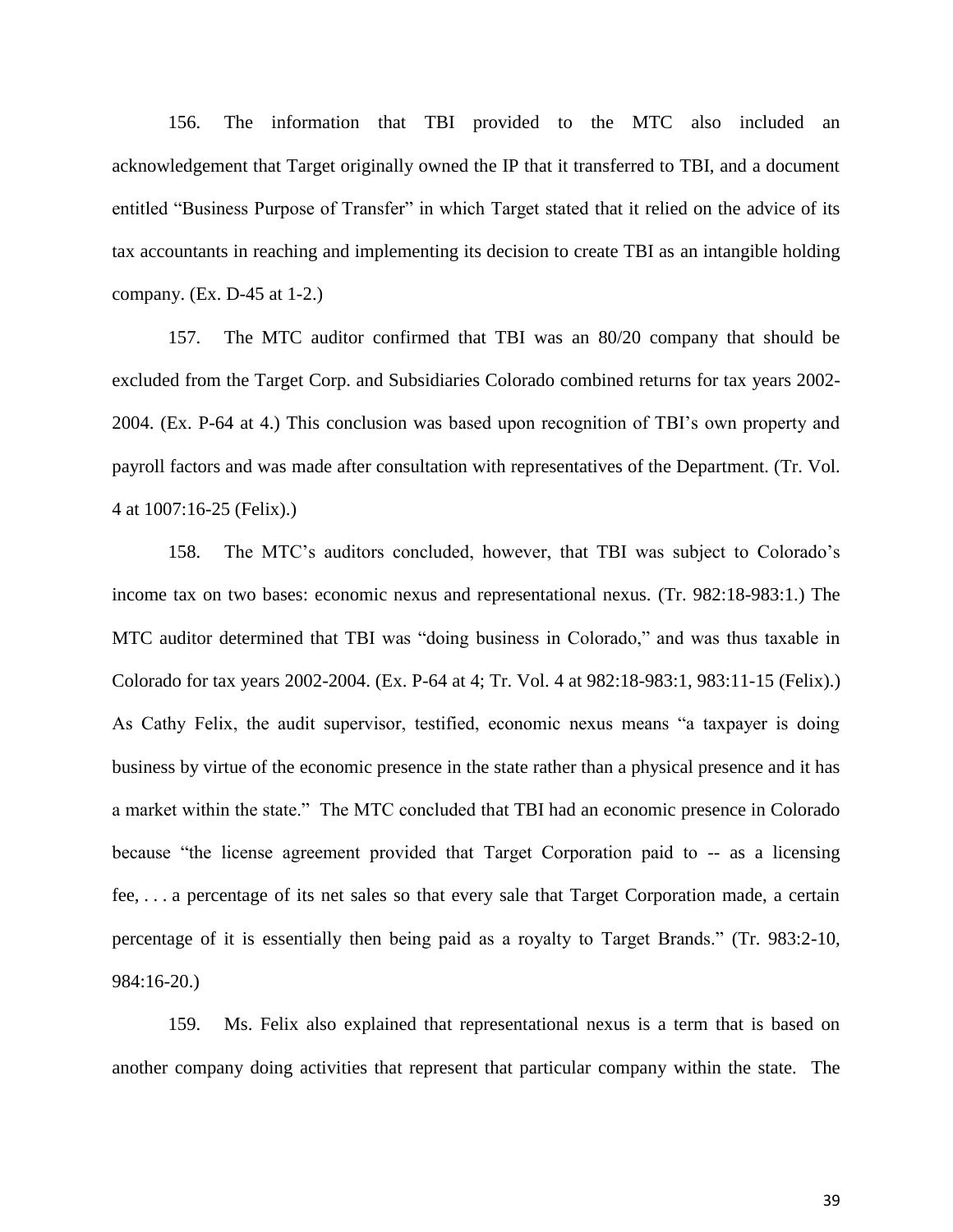MTC concluded that Target was representing TBI in the State of Colorado because Target was creating a market in the state for TBI, and TBI received royalties on every sale that was made by Target in Colorado. (Tr. 984:6-15.) The MTC also concluded that TBI was "doing business in Colorado" because "[i]t was conducting licensing activities within the state since it received license fees from Target Corporation, which were based on sales that Target Corporation made within the state." (Tr. 983:11-21.)

160. The MTC also concluded that Colorado had the authority to tax TBI for the years at issue in the MTC Audit because it was a nonfiler, meaning that it had not filed a return in Colorado. (Tr. 992:7-23; Ex. P-64 at 30.)

161. The MTC recommended Colorado issue assessments against TBI as a separate entity of \$1,465,733 for 2002, \$1,488,130 for 2003, and \$2,025,388 for 2004. (Ex. P-64 at 11-13 (figures are tax only, before any interest or penalties).)

162. The MTC consulted with the Department regarding its conclusions about Colorado's ability to tax TBI because MTC auditors act as agents for the states, but the states issue the assessments. The states make the final determination with respect to how to handle the MTC's audit recommendations. (Tr. 984:21-985:11, 995:19-996:25.)

163. The MTC's auditor also consulted with the Department regarding the apportionment method. Following consultation with the Department, the MTC's auditor understood that the Department did not want to apply the standard UDITPA three-factor formula to apportion TBI's income to Colorado, but instead wanted the MTC to apply a single sales factor. (Ex. P-64 at 8; Tr. Vol. 4 at 991:10-23, 1008:1-13 (Felix).)

164. The MTC concluded that the standard apportionment formula did not accurately reflect TBI's activities within Colorado because TBI earned hundreds of millions of dollars in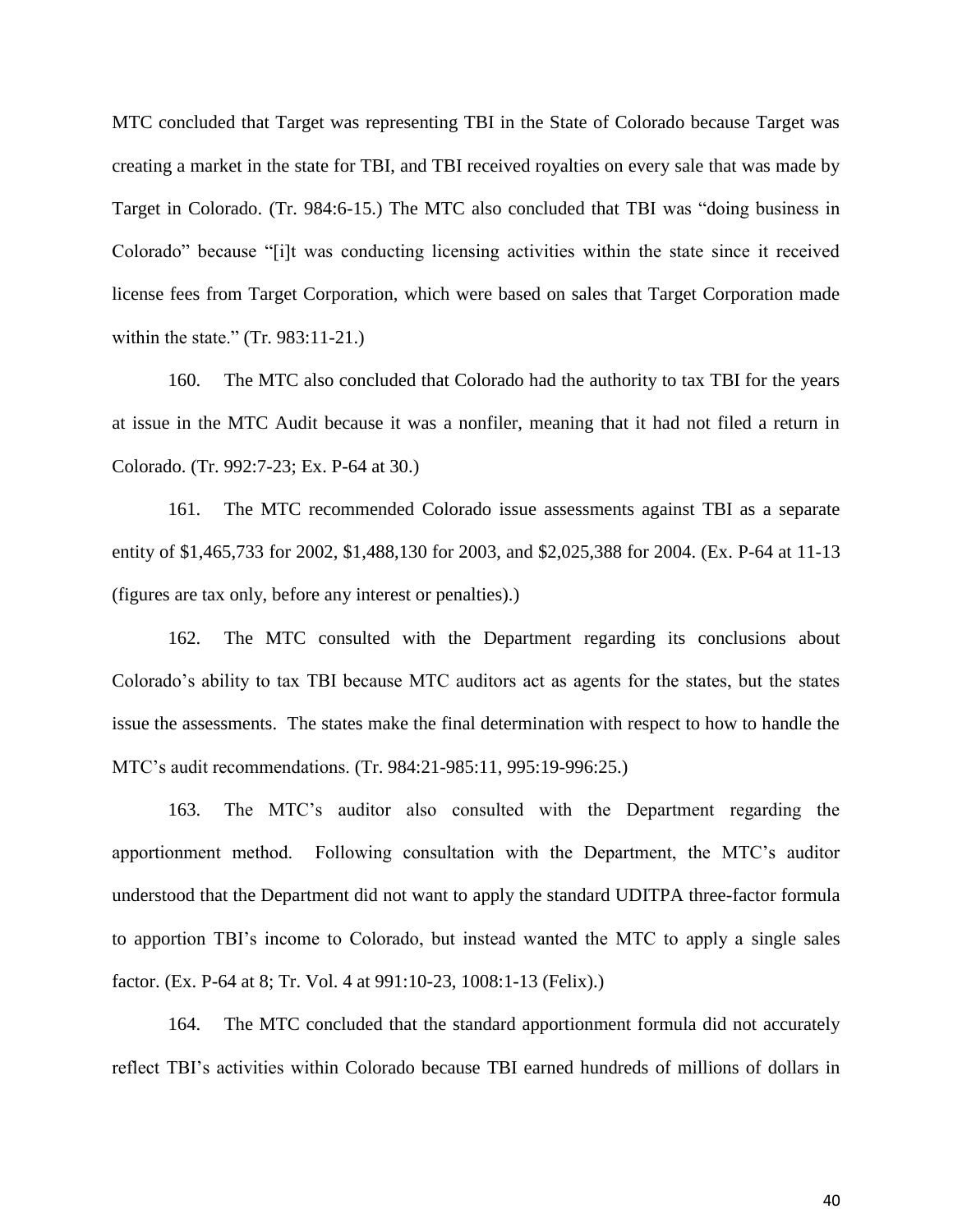royalties from sales in Colorado and TBI's royalty income was computed based on a percentage of the sales that Target made, but the standard formula would have led to zero income being apportioned to Colorado. (Tr. 985:12-987:13.) The MTC auditor recognized that, under the standard UDITPA three-factor formula, TBI would not have any income sourced to Colorado. (Tr. Vol. 4 at 991:7-9 (Felix).)

165. The MTC concluded that using a property factor was not appropriate in apportioning TBI's income to Colorado because the tangible personal property that TBI had was a very small number in comparison to the dollar amount of the sales that it made. Similarly, the MTC concluded that using a payroll factor was not appropriate when apportioning TBI's income to Colorado because the amount of its payroll was very small in comparison to its net income. (Tr. 987:14-25.)

166. Those property and payroll figures are reflected in Exhibit P-46, and those are the numbers that the MTC relied on in determining that using the standard apportionment formula would not fairly represent TBI's business activity in Colorado. (Tr. 988:4-990:24.)

167. In making the determination to exclude TBI's payroll and property factors, the MTC auditor did not analyze TBI's activities in Hong Kong or Minnesota. Ms. Felix testified that she believed TBI's "activities in Hong Kong wouldn't be relevant to determining the Colorado apportionment factor." (Tr. Vol. 4 at 1010:3-11 (Felix).)

168. On July 11, 2007, the Department issued its Assessment to TBI for tax years 2002-2004 based on the MTC audit. The Department applied interest and a delinquent payment penalty to the assessed taxes for each year. TBI timely protested these Assessments. (TMO at 8, ¶¶ 8-9; D-112.)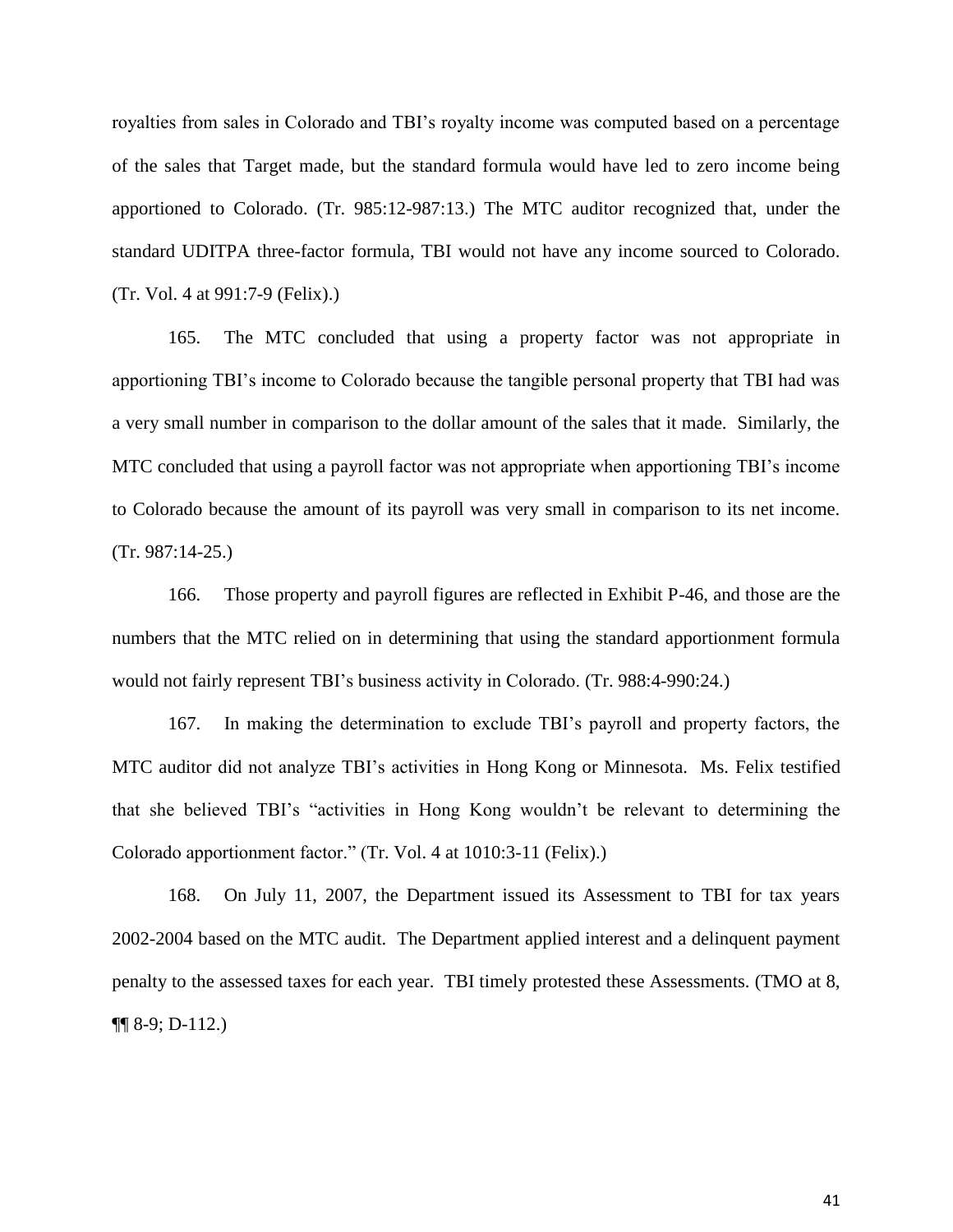169. In its audit of Target Corp. and Subsidiaries, the MTC did not disallow or adjust Target's royalty expense deduction for the royalties paid to TBI. (Tr. Vol. 4 at 1010:13–1011:2 (Felix).)

170. Like the earlier 2003 audit, the MTC did not find that Target had engaged in any abuse for tax years 2002-2004. There is no evidence of abuse by Target in its formation of TBI or in its payment of a royalty to TBI, nor is there any evidence that the royalty rate was excessive or abusive. (Tr. Vol. 3 at 860:24-861:13 (Reilly); Tr. Vol. 4 at 1010:13-1011:8 (Felix).)

### *iii. MTC Audits of TBI for other States*

171. In addition to Colorado, three other states involved in the joint audit of TBI (Arkansas, West Virginia, and New Mexico) made separate assessments against TBI. One other state (Kentucky) did not pursue TBI separately because it had a statute at the time that required potential taxpayers to have a physical presence in Kentucky to have nexus. (Tr. 1002:17- 1003:12.)

172. Of the 4 states that participated in the MTC's audit of TBI, two states (Arkansas and West Virginia) directed the MTC to apply a three-factor apportionment formula, and two states (Colorado and New Mexico) directed the MTC to use a single sales factor. (Tr. Vol. 4 at 1014:21–1015:6 (Felix).)

173. It is clear from Ms. Felix's testimony that the approaches of the other states were based on their particular laws, regulations, and guidance. (Tr. Vol. 4 at 1002:22-1007:15, 1012:19-1013:1, 1014:21-1015:14 (Felix).) The Court therefore finds that an MTC audit performed for another state should not determine how, if at all, TBI should be taxed in Colorado.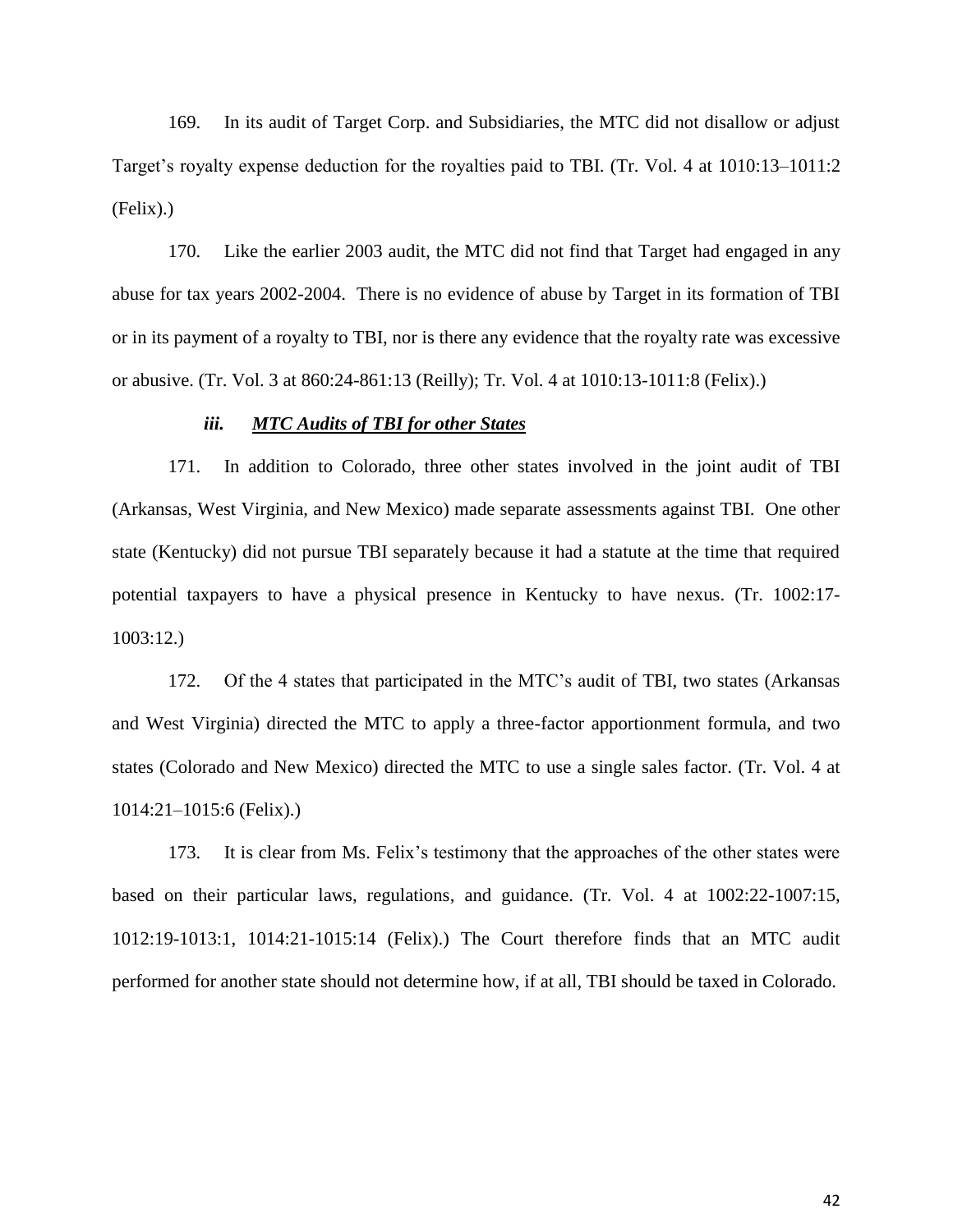#### *iv. Department Audit of TBI for Tax Years 1999–2001 and 2005–2009*

174. In early 2011, the Department's Chief Auditor, Sharon Stehr, made the decision to audit Target in 2012 (the "Bookend Audit"). (Tr. 669:10-24.) Misgana Tesfaye was assigned as the lead auditor on the Bookend Audit. (Tr. 655:4-13.) In August 2011, the Department notified Target it intended to audit Target Corporation and Subsidiaries in 2012. (Tr. 655:14-17, 674:18-675:22.) In 2012, Target had approximately 50 subsidiaries listed on its federal tax Form 1120, Schedule 851. (Tr. 687:8-20.)

175. At the time, Mr. Tesfaye was an audit group manager assigned to a group within the Department's Field Audit Section called Audit Selection and Tracking ("AST"). (Tr. Vol. 2 at 527:9-11, 530:21-25 (Tesfaye).)

176. Part of Mr. Tesfaye's job as manager of AST was to track the Field Audit Section's annual "Audit Production" figures and prepare reports which showed the Audit Production amounts on a monthly and yearly basis. (Ex. P-90; P-134; Tr. Vol. 2 at 530:1-531:12 (Tesfaye).)

177. Each year, including fiscal year 2012, the Field Audit Section of the Department had annual "Audit Production Goals" which included a goal for total dollars in tax adjustments, a goal for total hours spent auditing, and a goal for total audits performed. (Ex. P-115; Tr. Vol. 3 at 567:15-568:20 (Tesfaye).)

178. For fiscal year 2012, the Field Audit Section's annual Audit Production Goal for dollars in tax adjustments was \$221,955,510.74. (Ex. P-115; Tr. Vol. 2 at 532:3-533:10 (Tesfaye).)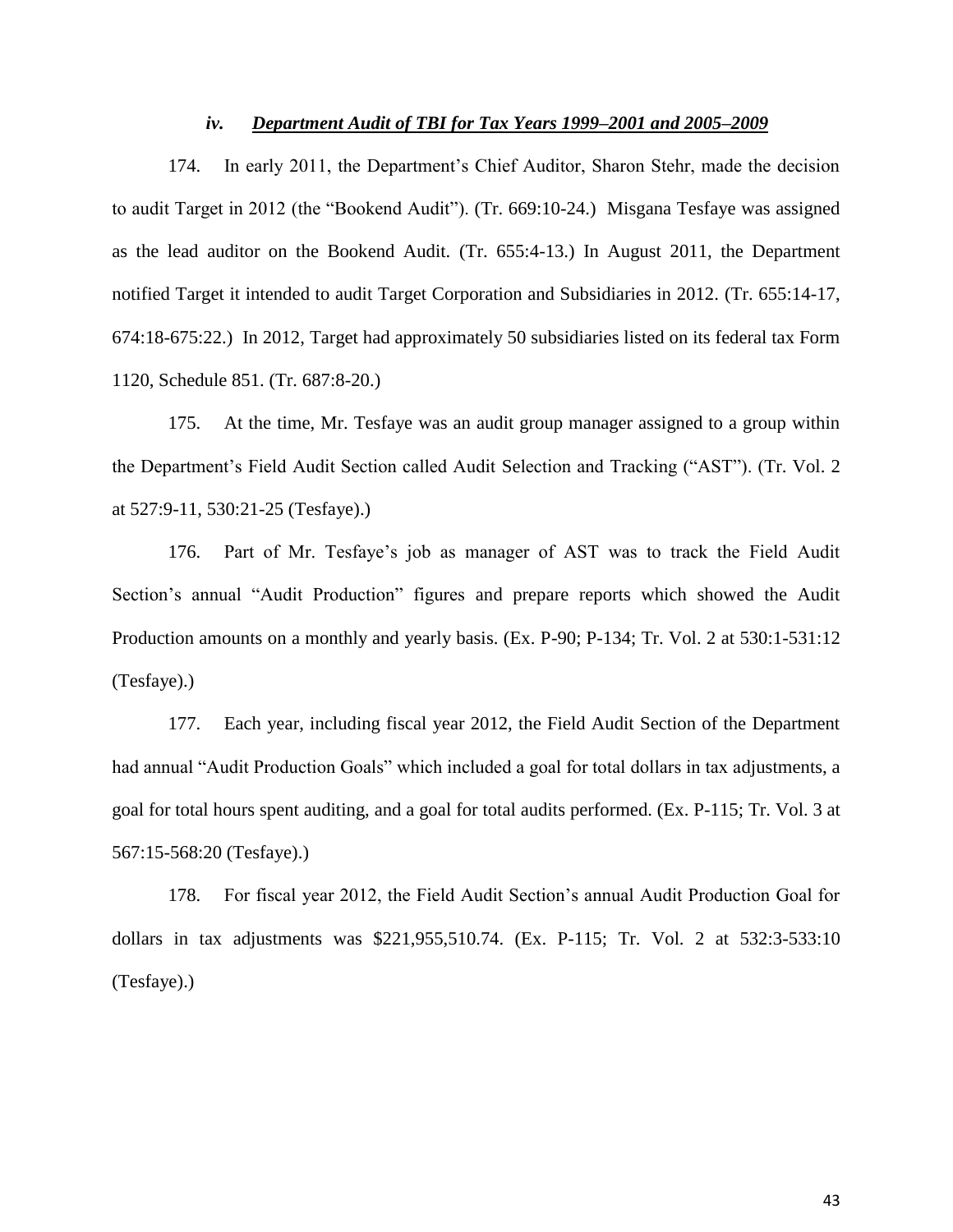179. The Field Audit Section also kept track of an auditor's "hourly rate," which was the total amount of time spent on an audit divided by the tax dollars adjusted. (Ex. P-134; Tr. Vol. 3 at 570:1-5 (Tesfaye).)

180. The Court rejects TBI's assertion of an improper motive on the Department's part for the assessment of taxes.

- a. Three Department representatives (John Vecchiarelli, Senior Director of Tax, and the two auditors on the Bookend Audit) testified that employees were not rewarded in any way based on the number of dollars assessed against taxpayers. (Tr. 1253:18-1254:4.)
- b. The Department's Statement of Taxpayer Rights, which was given to taxpayers at the beginning of an audit, strictly prohibits the use of the amount of taxes assessed to evaluate employees or to impose production goals on individual employees. (Tr. 1254:5-1255:11.)
- c. The primary evidence relied upon by TBI to show an improper motive was that the Department audited and assessed taxes against TBI shortly before the end of the Department's 2011-2012 fiscal year to meet production goals. However, the Department convincingly countered TBI's interpretation of that fact with the following evidence:
	- i. The Bookend Audit was assigned in early 2011, more than a year before the audit started. (Tr. 655:8-13.)
	- ii. The Department also scheduled the date of the onsite audit in 2011, well in advance of the 2011-2012 fiscal year, which ended on June 30, 2012. (Tr. 655:14-17.)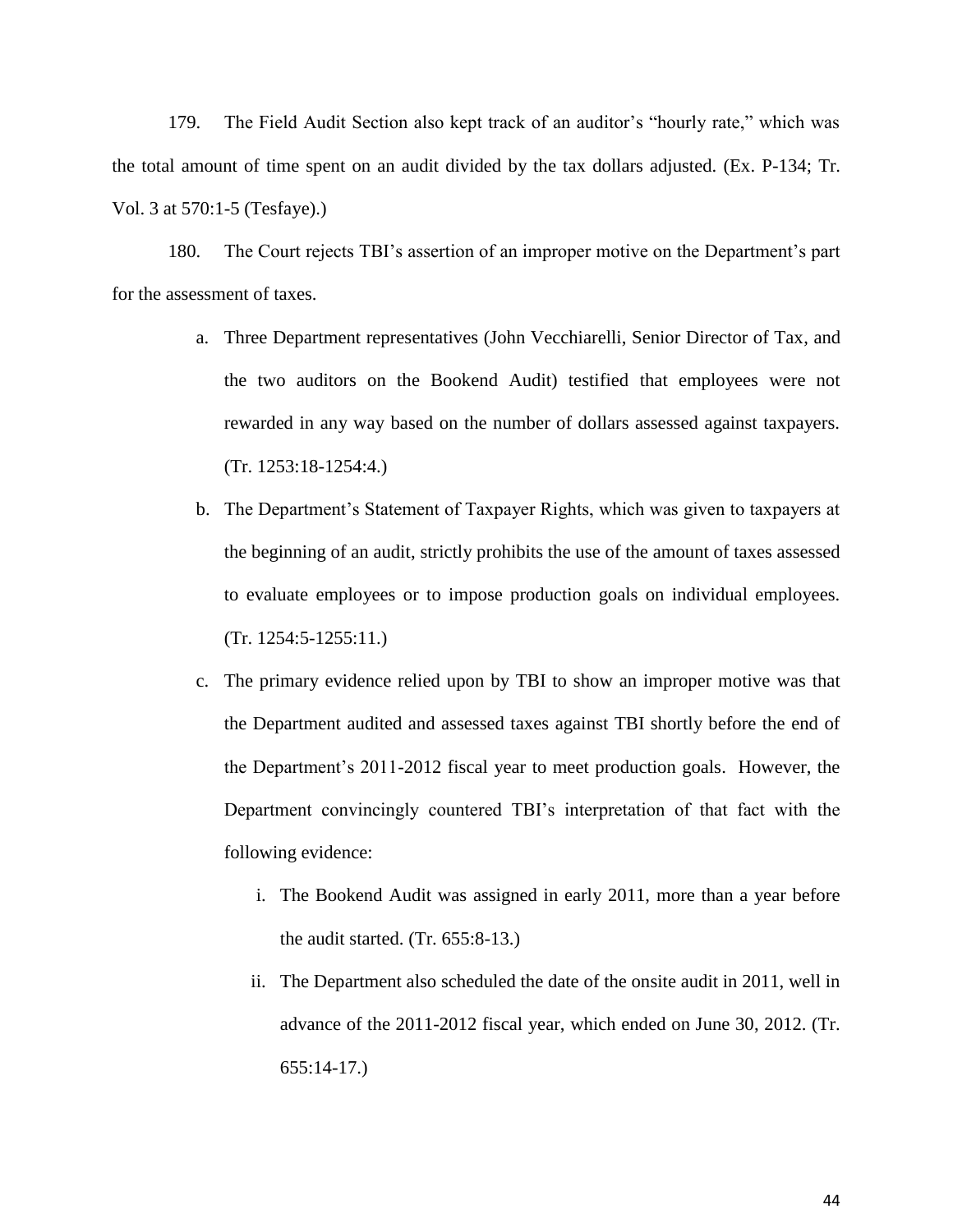- iii. The audit of Target Corporation and subsidiaries other than TBI did not conclude until the spring of 2013. (Tr. 657:25-658:3, 919:6-21.)
- iv. The auditors broke with their normal practice and completed the TBI audit separately from the Target combined group audit and prior to the end of the 2011-2012 fiscal year at the request of a Target Tax Department employee, Jennifer Romans, who was due to be out of the office on maternity leave. (Tr. 657:8-659:1, 919:22-920:5.)

181. The auditors conducted part of the audit at Target's offices in Minneapolis for two weeks in April 2012. (Tr. 657:8-10.) In advance of this field work, the auditors reviewed Target's federal returns for tax years 2007 through 2010 and noticed a large discrepancy between the amount of Target's federal taxable income and its Colorado taxable income. (Tr. 688:21- 690:18.) After arriving in Minnesota, the auditors discovered the discrepancy was due to TBI— Target had excluded TBI from its Colorado taxable income. (Tr. 688:21-690:18.)

182. The Department did not originally notify Target that TBI would be audited. While in Minnesota performing the audit of Target, Mr. Tesfaye and another auditor, Mr. Gorman, discovered that TBI had been previously audited by the MTC, and that such audit was under protest and pending before the Department's Tax Conferee. (Tr. Vol. 2 at 434:19-435:6 (Romans); Tr. Vol. 3 at 691:12-692:3 (Tesfaye).) When they learned of the MTC audit, they reviewed the MTC's audit papers and agreed with the MTC's analysis and conclusion that TBI, while an 80/20 company, had nexus to Colorado and was subject to Colorado corporate income tax. (Tr. 695:12-19, 693:15-696:18.)

183. While in Minnesota, Mr. Tesfaye and Mr. Gorman began to audit TBI for tax years 2007 through 2009. The Department's auditors then requested information relating to TBI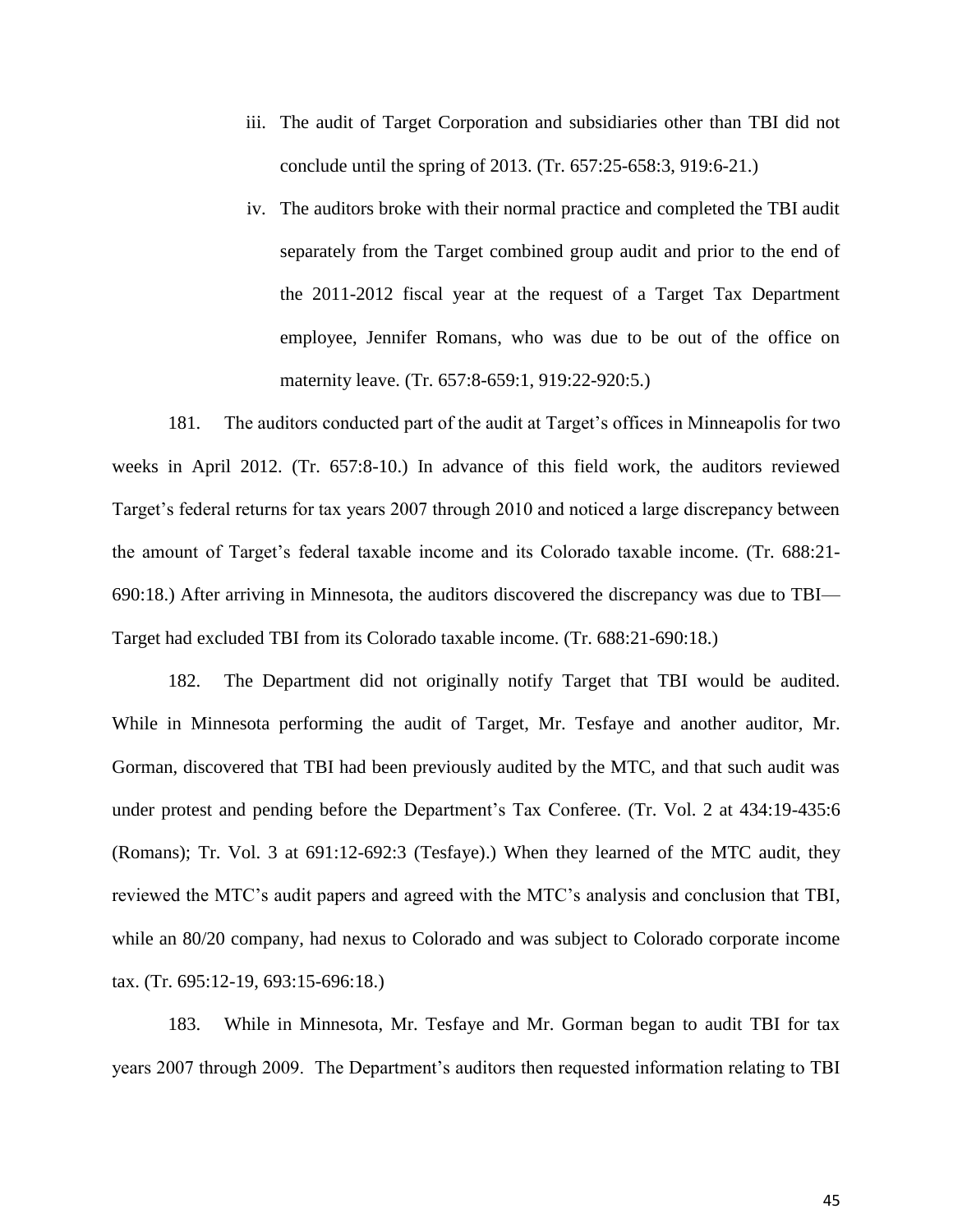for tax years 2005 and 2006, and ultimately added tax years 1999, 2000, and 2001. (Tr. Vol. 2 at 415:6-418:2 (Romans).)

184. The auditors performed an independent review of TBI for the tax years 2005 through 2010 and confirmed the same analysis applied. TBI was an 80/20 company for tax years 2005-2009, but it ceased being an 80/20 company in 2010. (Tr. 693:15-694:10.)

185. The Bookend Audit adopted the rationale of the MTC audit:

- a. TBI generated Colorado-sourced income because it earned a royalty on the sales at Target's Colorado stores and had an income tax nexus to Colorado. (Ex. P-78 at 4-6; Tr. 681:17-682:5.)
- b. Including payroll and property in the apportionment analysis would not fairly reflect TBI's business activities in Colorado. (Ex. P-78 at 4-6; Tr. 681:17-682:5.)

186. TBI and Target were surprised when the Department indicated it planned to audit TBI for tax years 1999, 2000, and 2001. Target believed that tax years 1999-2001 were closed because of the prior audit of Target Corp. and Subsidiaries for those same years (the 2003 audit). (Tr. Vol. 2 at 418:3-19, 434:19-23 (Romans).)

187. Ms. Jennifer Romans expressed this belief in an email exchange with the Department's auditors.

188. The Department's Chief Auditor, Ms. Sharon Stehr, also expressed concern about whether the Department could audit TBI for tax years 1999-2001. In an email to Mr. Tesfaye, Ms. Stehr indicated that if the "[2003] audit had other entities file separate returns we will have a harder case to make that we didn't audit Brands." (Ex. P-79.)

189. After deciding to audit TBI for the Bookend Years, the Department's auditors contacted Mr. Cary Kelliher, the Tax Conferee assigned to TBI's protest of the MTC audit. In an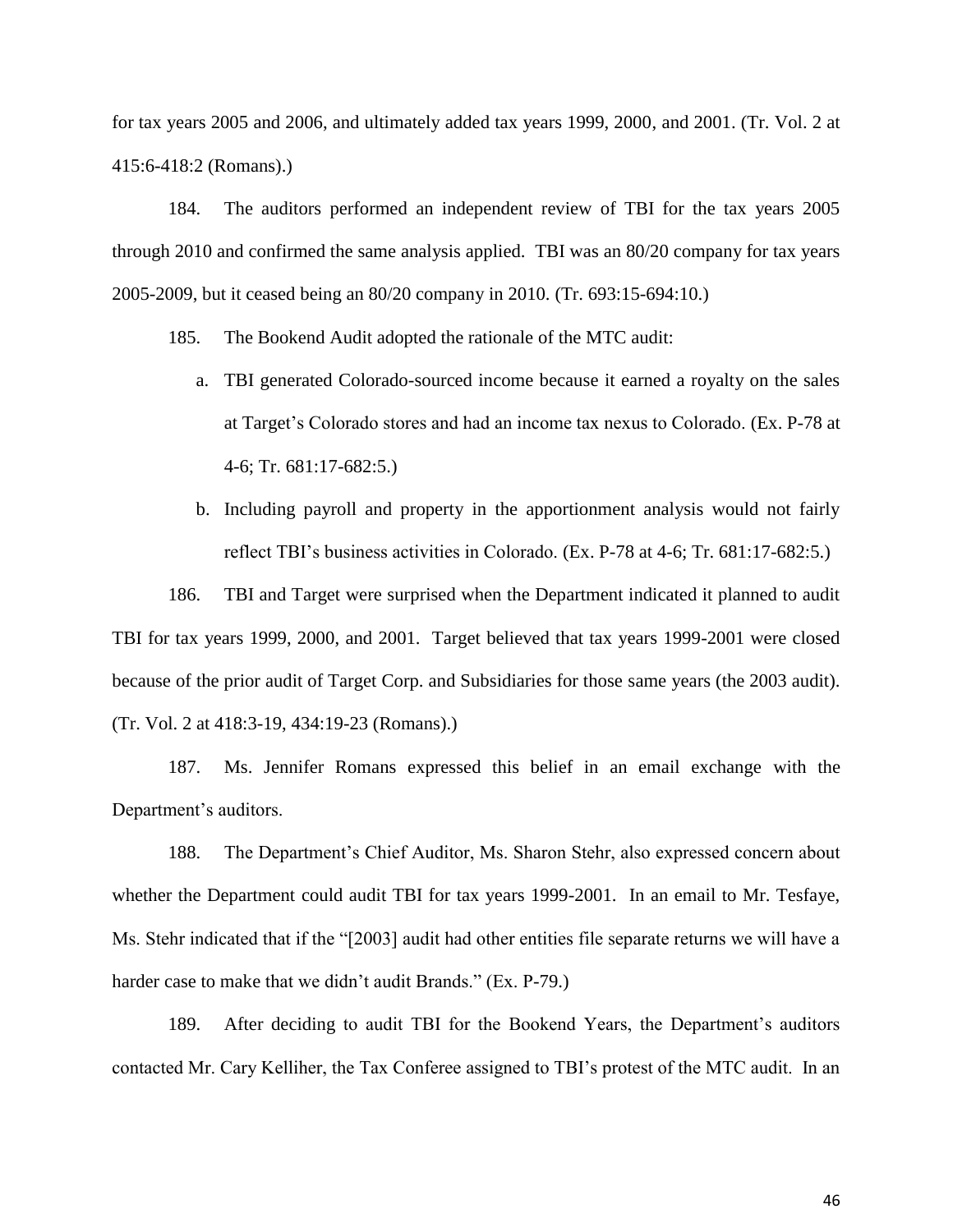email exchange, Mr. Kelliher provided the Department's auditors with an excerpt from a letter he had written which contained analysis of some of the issues which were raised in TBI's protest of the MTC audit. (Exs. P-76; D-148, p. 5; Tr. Vol. 3 at 608:7-609:12, 694:18-695:11 (Tesfaye).)

190. During the Bookend Years audit, the Department's auditors determined that TBI was "an 80/20 company that should not be combined with the main consolidated group." (Exs. P-78; D-148; Tr. Vol. 2 at 436:16-437:11 (Romans); Tr. Vol. 3 at 605:7-606:10, 607:5-608:6 (Tesfaye).)

191. In making the determination regarding TBI's 80/20 status, the Department's auditors respected TBI's property and payroll factors. (Tr. Vol. 3 at 606:11-15 (Tesfaye).)

192. Rather than conducting a complete analysis of TBI's business activities, the Department's auditors relied primarily upon the correspondence from Mr. Kelliher, the Tax Conferee, and the MTC audit, which the Department's auditors attempted to follow. (Exs. P-148; D-148; Tr. Vol. 3 at 696:7-15 (Tesfaye).)

193. The Department's auditors did not interview any TBI employees nor visit any TBI offices during their audit, even though TBI had employees in Minnesota. Moreover, the Department's auditors stated that they were not even aware at the time of their audit that TBI had employees in Minnesota, even though it was evident from the apportionment work papers that TBI had payroll in Minnesota for each of the Years at Issue. (Exs. P-26, P-31, P-37, P-50, P-60, P-67, P-73, P-74, Tr. Vol. 3 at 624:17-625:1 (Tesfaye).)

194. Prior to issuing the Assessments relating to the Bookend Years, the Department's auditors were not aware of, nor did they consider TBI's various business activities, including its brand acquisition, brand management, brand protection, brand compliance, and sourcing activities. (Tr. Vol. 3 at 627:11-629:22 (Tesfaye).)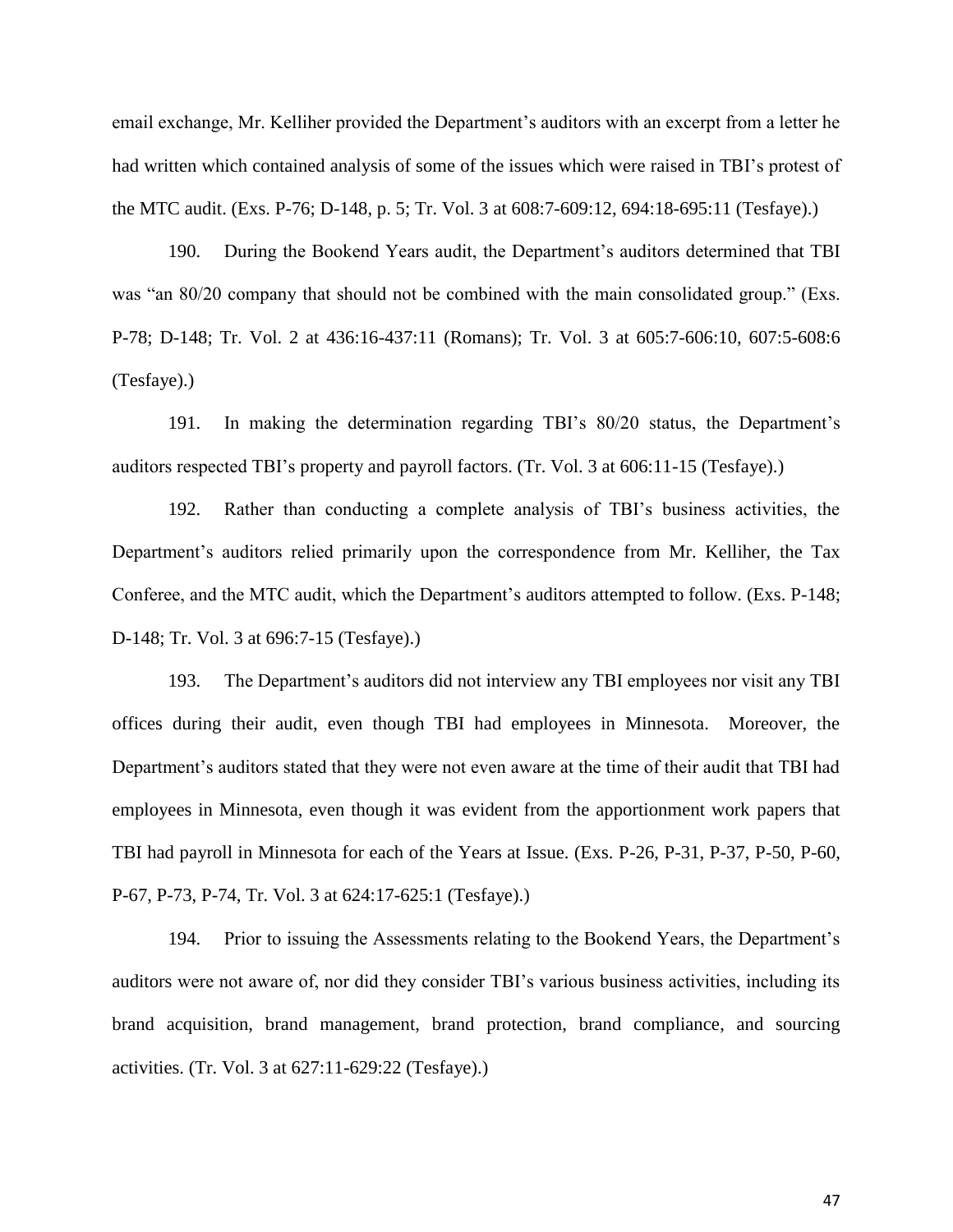195. In the Bookend Years audit, the Department did not apply the UDITPA threefactor formula to apportion TBI's income to Colorado. (Exs. P-148 at 2, D-148; Tr. Vol. 3 at 651:23-652:2, 707:20-708:3 (Tesfaye).)

196. Rather than applying the UDITPA standard three-factor formula, the Department used an alternative apportionment method which relied solely upon the single sales factor of Target. (Exs. P-148 at 2, D-148; Tr. Vol. 3 at 651:23-652:5, 708:4-8, 713:18-714:7 (Tesfaye).)

197. The Bookend Audit resulted in assessments against TBI for the following tax amounts (interest and penalties not included): \$965,368 (1999); \$1,167,089 (2000); \$1,414,671 (2001); \$1,851,313 (2005); \$2,184,230 (2006); \$2,391,169 (2007); \$2,461,406 (2008); \$2,513,474 (2009). (Ex. D-112 at 2; Tr. 1296:5-13, 1298:6-15, 1300:4-1301:2.)

198. In the Assessments for the Bookend Years, the Department also applied interest and imposed negligence penalties, estimated payment penalties, and delinquent payment penalties. These Assessments were postmarked June 28, 2012, and TBI timely protested these Assessments on July 27, 2012. (TMO at 8, ¶¶ 10-11; Ex. D-112.) The Department imposed negligence penalties and estimated tax penalties for the Bookend Years, even though it had not done so for tax years 2002-2004. (*See* Ex. D-112.)

199. Approximately one month before the trial in this matter, the Department waived the negligence penalties that had been imposed in the Bookend Years audit. (Ex. D-112, p. 2; Tr. Vol. 5 at 1297:5-1298:5, 1310:4-10 (Kelliher); Gill 30(b)(6) testimony at 39:4-40:24.)

200. In addition to the audit of TBI for the Bookend Years, the Department also completed a separate audit of Target Corp. and Subsidiaries. In the audit of Target Corp. and Subsidiaries, the Department did not challenge the amount of Target's royalty payments to TBI, nor did the Department disallow Target's royalty expense deduction. Further, the Department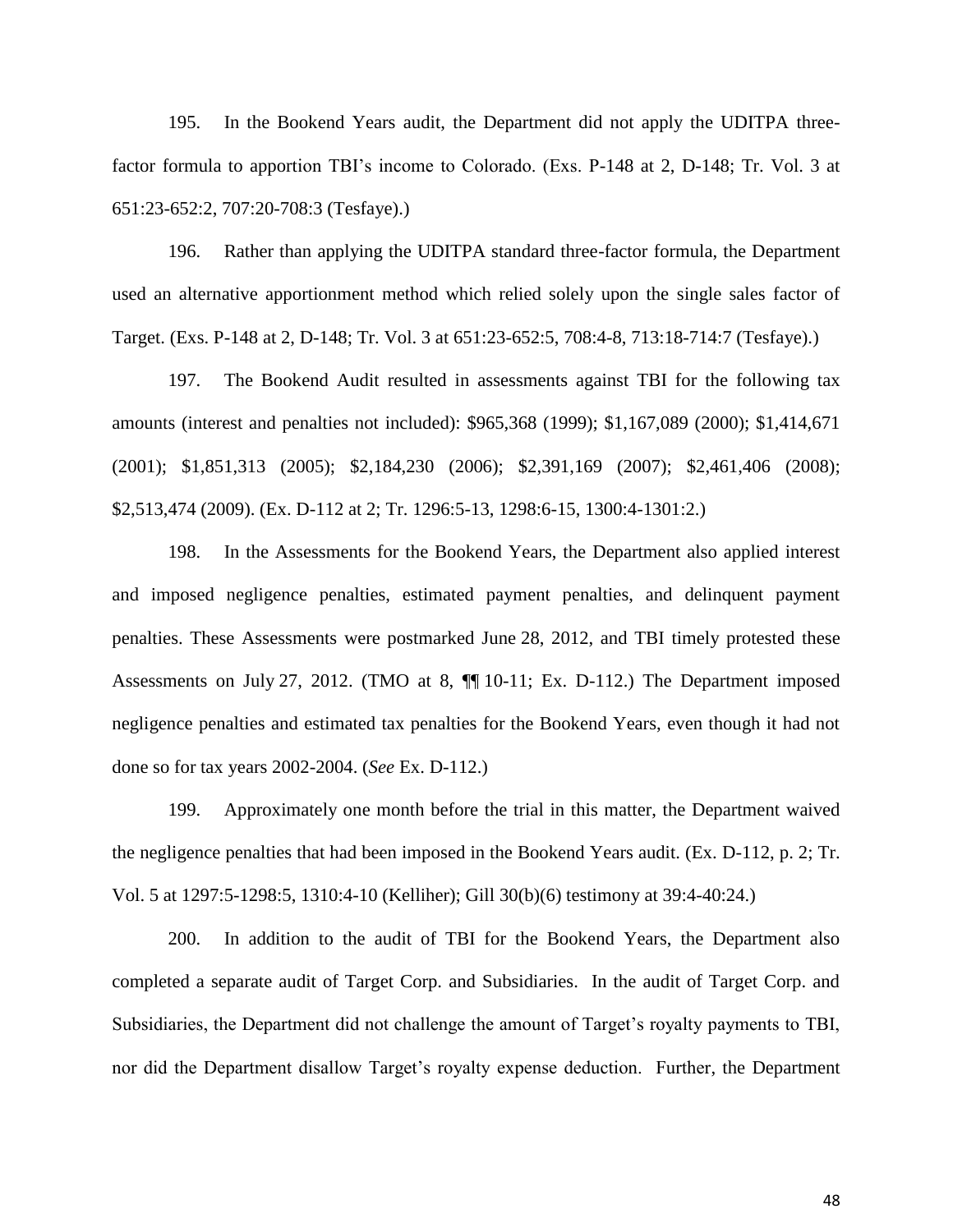did not find that Target had engaged in any abuse. (Tr. Vol. 3 at 632:13-633:18, 726:13-17 (Tesfaye).)

201. Specifically, Mr. Tesfaye testified that the Department could not show that TBI's royalty income lacked economic substance, that the Department could not show that the royalty payments were invalid, and that he believed TBI's 80/20 status had to be respected. (Tr. Vol. 3 at 728:12-729:1 (Tesfaye).)

#### **J. Delays by the Department**

202. TBI timely protested the MTC audit Assessment on August 9, 2007 and requested a hearing before the Executive Director of the Department. (TMO at 8, ¶ 9.)

203. TBI's protest was not assigned to Mr. Cary Kelliher, the Tax Conferee, until July 7, 2008, nearly a year later. (Ex. D-60; Tr. Vol. 5 at 1312:14-1313:12 (Kelliher).)

204. The Department cannot explain the one-year delay in assigning the matter to the Tax Conferee. (Tr. Vol. 5 at 1313:18-23 (Kelliher].)

205. Once the case was assigned to him, Mr. Kelliher held an informal conference with representatives of TBI in September 2008. (Tr. Vol. 5 at 1315:4-24 (Kelliher).)

206. Mr. Kelliher held a second informal conference with representatives of TBI over two years later, in November 2010. (Tr. Vol. 2 at 411:5-15 (Romans); Tr. Vol. 5 at 1315:25- 1316:5 (Kelliher).)

207. Mr. Kelliher testified that he could not recall what was being done on the TBI protest during the two years between informal conferences. Specifically, Mr. Kelliher could not recall conducting any factual investigations, legal research, or having any communications with TBI during those two years. (Tr. Vol. 5 at 1316:6-1317:20 (Kelliher).)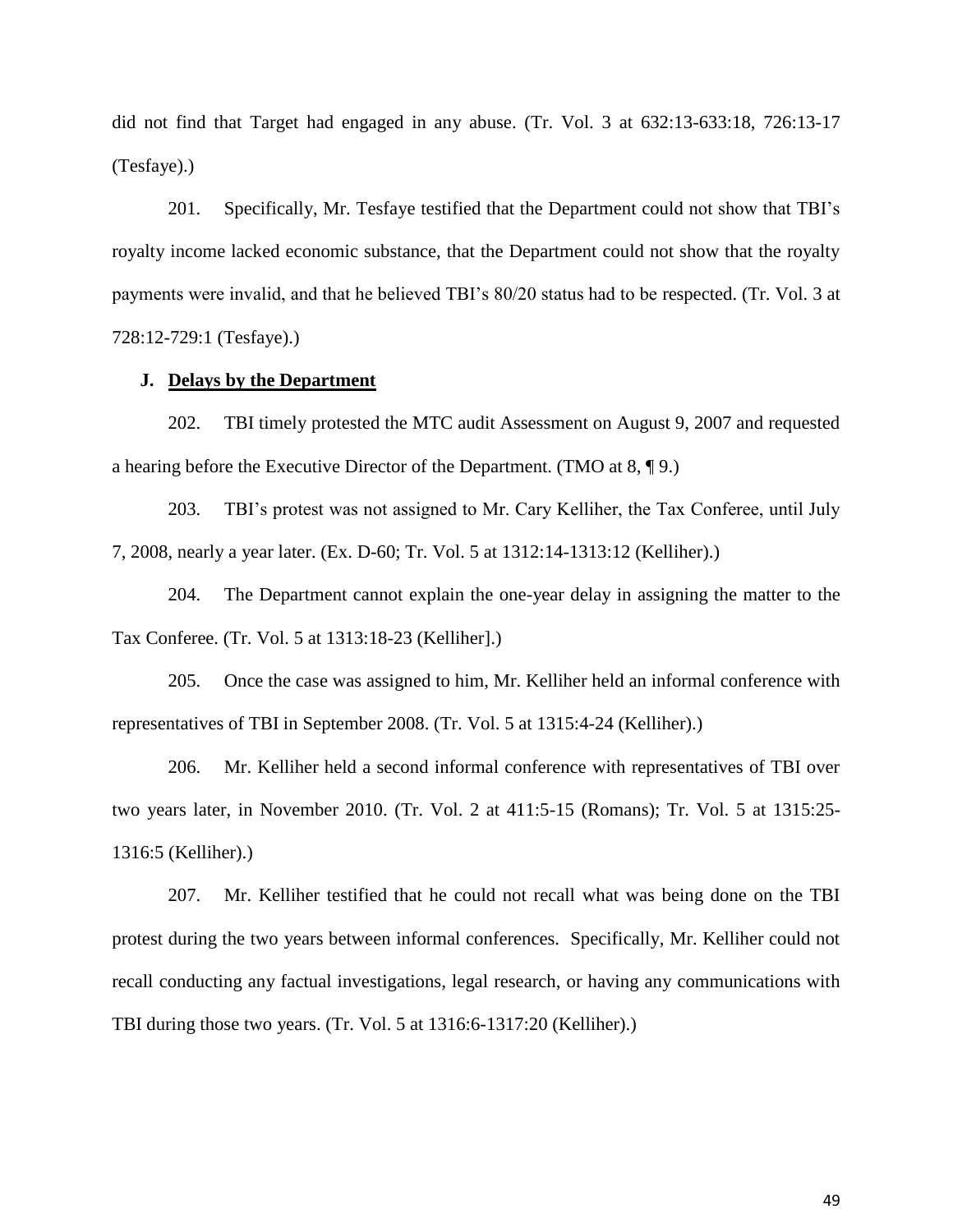208. Following the second informal conference in November of 2010, the parties exchanged correspondence in an attempt to resolve the matter. (Tr. Vol. 2 at 411:19-412:2 (Romans); Tr. Vol. 5 at 1317:25-1319:18 (Kelliher).)

209. After attempts to resolve the matter had failed, in December of 2011, TBI reiterated its request for a hearing and asked Mr. Kelliher to forward its protest to the Hearings Section. Mr. Kelliher did not transmit TBI's protest for a hearing until August 2014. (Ex. P-97; Tr. Vol. 2 at 411:19-412:17, 443:20–444:24 (Romans); Tr. Vol. 5 at 1319:6-25 (Kelliher).)

210. On April 25, 2012, Mr. Kelliher was informed via email by Mr. Tesfaye that the Department was in the process of auditing TBI. In an email exchange with Mr. Tesfaye, Mr. Kelliher indicated that TBI's protest of the MTC audit was going to formal hearing and that he had all the information he needed to refer the matter for a hearing. (Ex. P-76 at 2; Tr. Vol. 5 at 1321:1-1322:4 (Kelliher).)

211. In the same email exchange, Mr. Kelliher indicated that he planned to transmit TBI's protest for a hearing in the fiscal year of July 2012-June 2013. (Ex. P-76.) At trial, Mr. Kelliher testified that he was not sure why he was planning to wait until fiscal year 2012-2013 to transmit the TBI matter for a hearing. (Tr. Vol. 5 at 1324:13-1326:5 (Kelliher).) Mr. Kelliher did not, in fact, transmit TBI's protest of the MTC Assessment to the hearings division in the 2012- 2013 fiscal year.

212. While TBI's protest of the MTC audit was assigned to Mr. Kelliher, TBI received the Assessments based on the Bookend Years audit and protested those Assessments. TBI's protest of the Bookend Years audit was also assigned to Mr. Kelliher. (Tr. Vol. 2 at 441:22-442:4 (Romans).)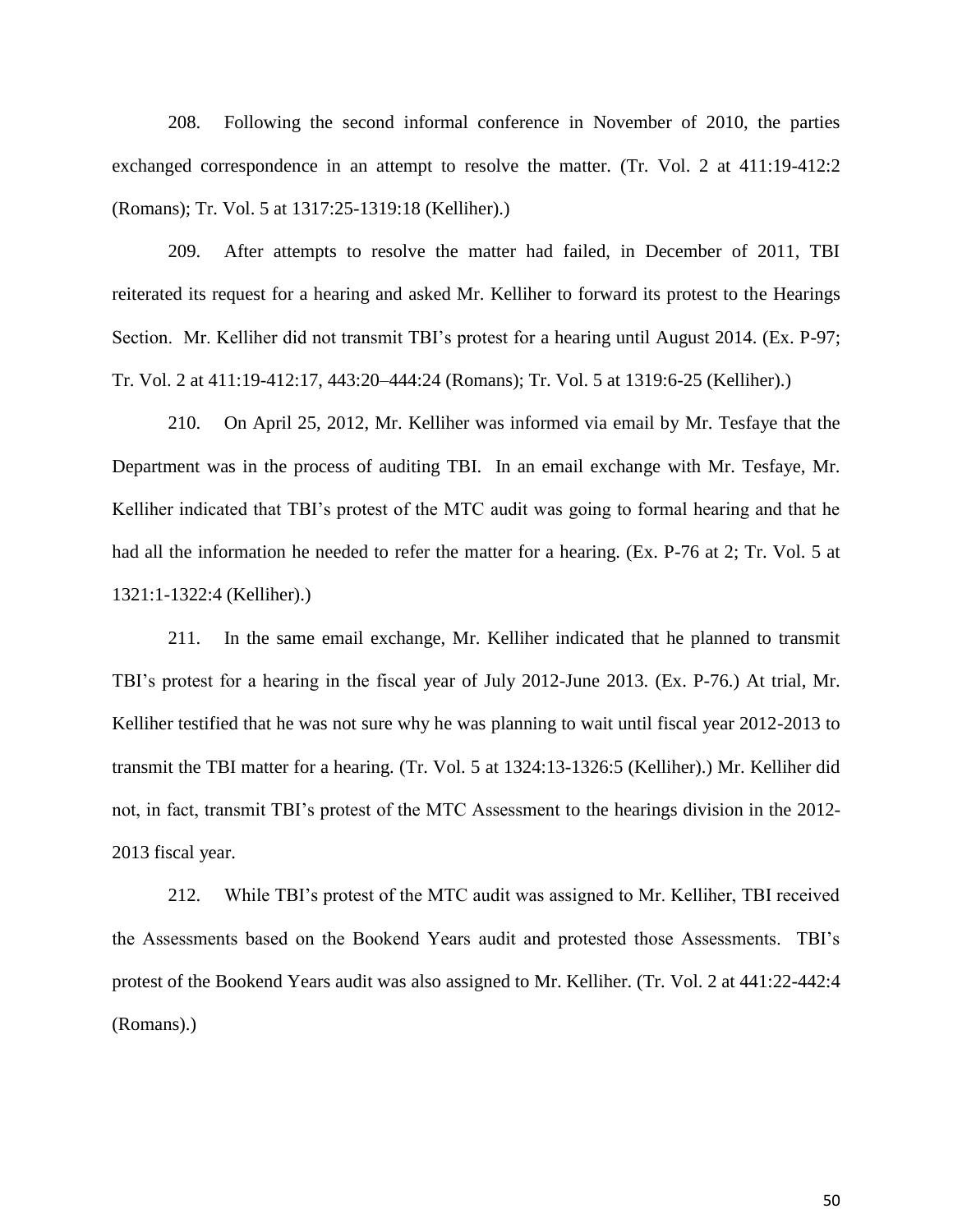213. Mr. Kelliher conducted another informal conference with representatives of TBI in April 2013, after which TBI again reiterated its request that its protests be forwarded for a hearing. (Tr. Vol. 2 at 442:5-13, 443:7-12 (Romans).)

214. Mr. Kelliher did not transmit TBI protests for hearing until August of 2014, which was approximately seven years after TBI's protest of the MTC audit was filed, and two years after TBI's protest of the Bookend Years audit. (Ex. P-97; Tr. Vol. 2 at 443:20-444:24 (Romans); Tr. Vol. 5 at 1325:21-1326:5 (Kelliher).)

215. Mr. Kelliher testified that the Department's delays in this matter were "absolutely" not appropriate. Mr. Kelliher testified: "I think it's not appropriate for any appeal to take as long as this did, and I wish the circumstances would have been different. I wish that I would have been able to manage the load that I had more efficiently, but it is what it is." (Tr. Vol. 5 at 1329:24-1330:11 (Kelliher).) The Court agrees that the Department's delay in moving this case through the appeals process was not appropriate.

#### **K. TBI's Tax Filings in Other States**

216. Evidence was introduced at trial regarding TBI's payment of taxes in other states. The Court finds that this evidence is relevant only to the question of whether Colorado's taxation of TBI violates the Commerce Clause of the United States Constitution. The constitutional principles are the same in every state and the relevant facts of TBI's business (e.g., the location of its property, payroll, and sales and TBI's receipt of royalties based on Target's sales) are the same in each of the jurisdictions.

217. During the Years at Issue, TBI paid corporate income taxes in some states and did not pay corporate income tax in others. In each situation, TBI's tax filings depended upon the law in the particular jurisdiction. (Ex. D-115; Tr. Vol. 2 at 472:19-474:13 (Romans).)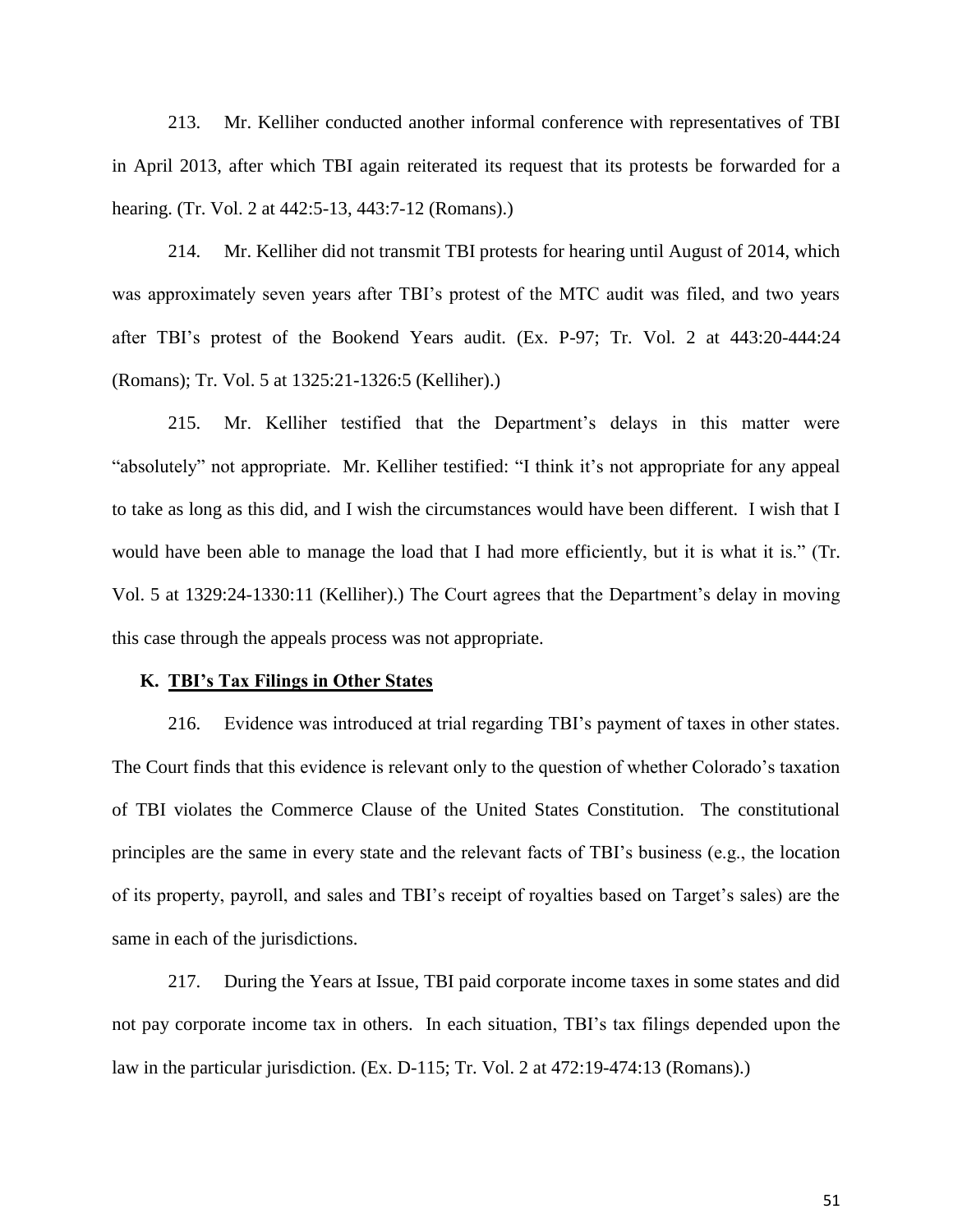- 218. TBI filed separate company returns and paid corporate income tax as follows:
	- a. TBI filed separate company returns and paid corporate income tax in South Carolina from the year of its inception through 2009. (TBI 30(b)(6) Dep. (Romans) 85:14-86:10.) TBI did not have any property, payroll, or sales in South Carolina. (Tr. 461:14-463:7.)
	- b. TBI paid corporate income taxes to New Jersey for the years 1999-2009. (TBI 30(b)(6) Dep. (Romans) 76:22-77:7, 77:15-78:9.)
	- c. TBI paid corporate income taxes to Oklahoma for the years 2003-2009. (TBI 30(b)(6) Dep. (Romans) 78:23-79:8, 80:16-81:3, 82:20-83:5.)
	- d. TBI paid corporate income tax in Arkansas for the years 2005-2009 following an audit. (TBI 30(b)(6) Dep. (Romans) 95:21-25.)
	- e. TBI paid corporate income tax in Florida for the years 2003-2009. (TBI 30(b)(6) Dep. (Romans) 96:4-10.)
	- f. TBI paid corporate income tax in Iowa for the years 2003-2009. (TBI 30(b)(6) Dep. (Romans) 96:23-97:2.)
	- g. TBI paid corporate income tax in New Mexico for the years 2006-2009. (TBI 30(b)(6) Dep. (Romans) 98:19-23.)
	- h. TBI paid corporate income tax in North Carolina for the years 2003-2009. (TBI 30(b)(6) Dep. (Romans) 101:23-102:6.)
	- i. TBI paid corporate income tax in West Virginia for the years 2005-2008. (TBI 30(b)(6) Dep. (Romans) 103:21-104:2.)
	- j. The only state in which TBI paid corporate income tax without having first been audited was South Carolina. (TBI 30(b)(6) Dep. (Romans) 104:18-106:8.)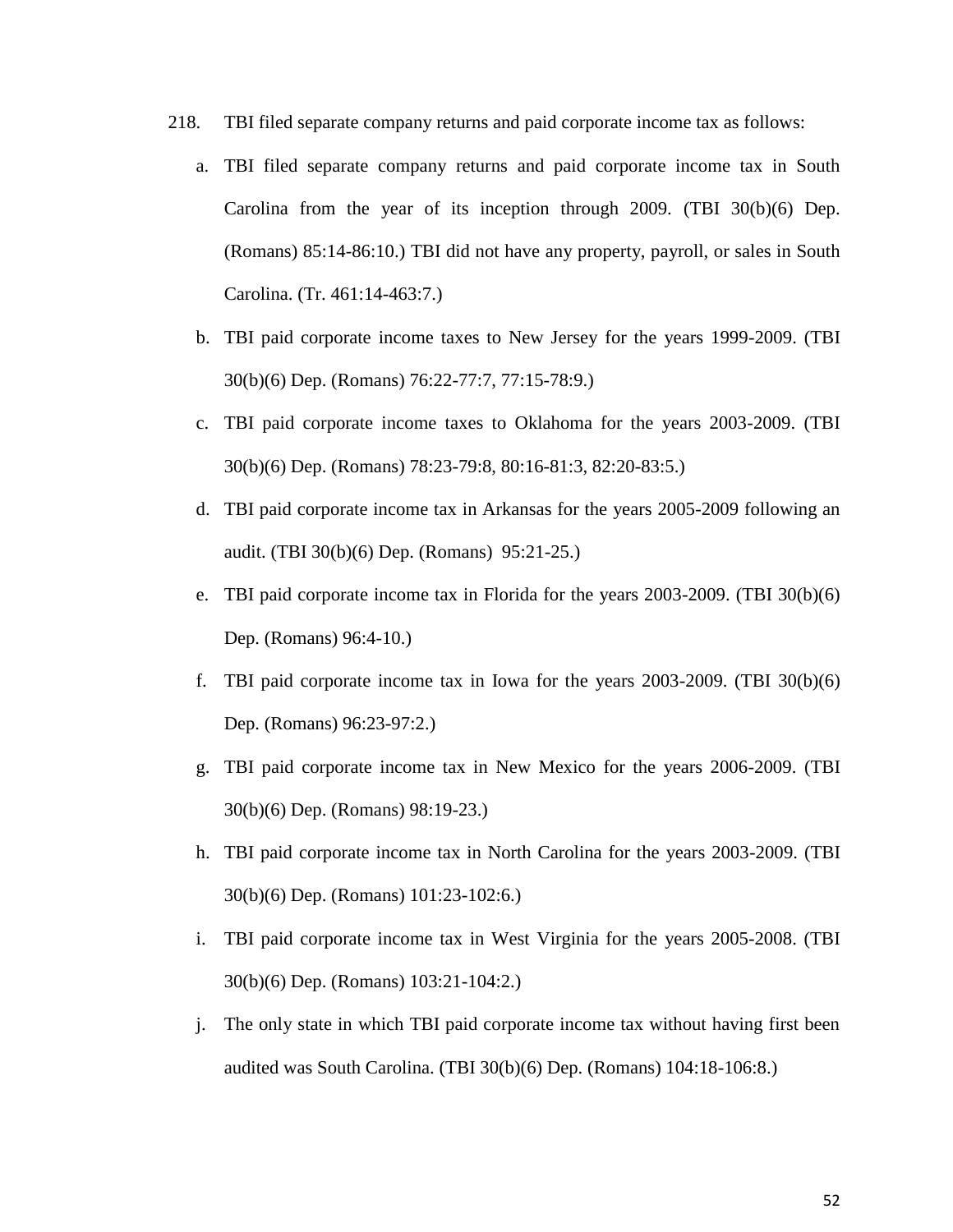219. Each state has its own corporate income tax regime; the regimes across the nation are varied not only with respect to the types of entities and income that are taxed, but also with respect to the manner in which such entities and income are taxed and specifically with respect to how income is apportioned. (Tr. Vol. 3 at 759:5-11 (Pomp); Tr. Vol. 4 at 998:20-1000:6 (Felix).)

220. Some states require full combined reporting, some allow or require combined reporting only in specified circumstances (such as Colorado), and some states require separate returns from each corporation which reports income in its state. (Tr. Vol. 3 at 741:15-745:21 (Pomp).)

221. In addition, some states have specific statutes or regulations requiring physical presence for purposes of their corporate income tax, while others have specific regulations regarding economic nexus. (Tr. Vol. 3 at 1003:6-24 (Felix).) Each state is free to determine who will be subject to its tax, and it would be permissible for a state to interpret its statutes to require a corporation to have a physical presence in the state in order to be subject to income taxation. (Tr. Vol. 4 at 1167:16-1168:21 (Miller).)

222. Each aspect of a state's corporate income tax regime reflects an array of legislative policy and value judgments, including considerations of economic development, administrability, and predictability, among others. Quite often, these judgments have tax consequences. (Tr. Vol. 3 at 741:15-743:16, 783:1-14 (Pomp).)

223. There is no impropriety in a taxpayer structuring itself or its business in a manner so as to benefit from a state's choices regarding how to apply and compute its corporate income tax. (Tr. Vol. 3 at 741:15-743:16, 783:1-14 (Pomp).)

224. Apportionment formulas vary from state to state. Some state statutes require or allow the use of UDITPA's three factor (payroll, property, and sales) formula, while others do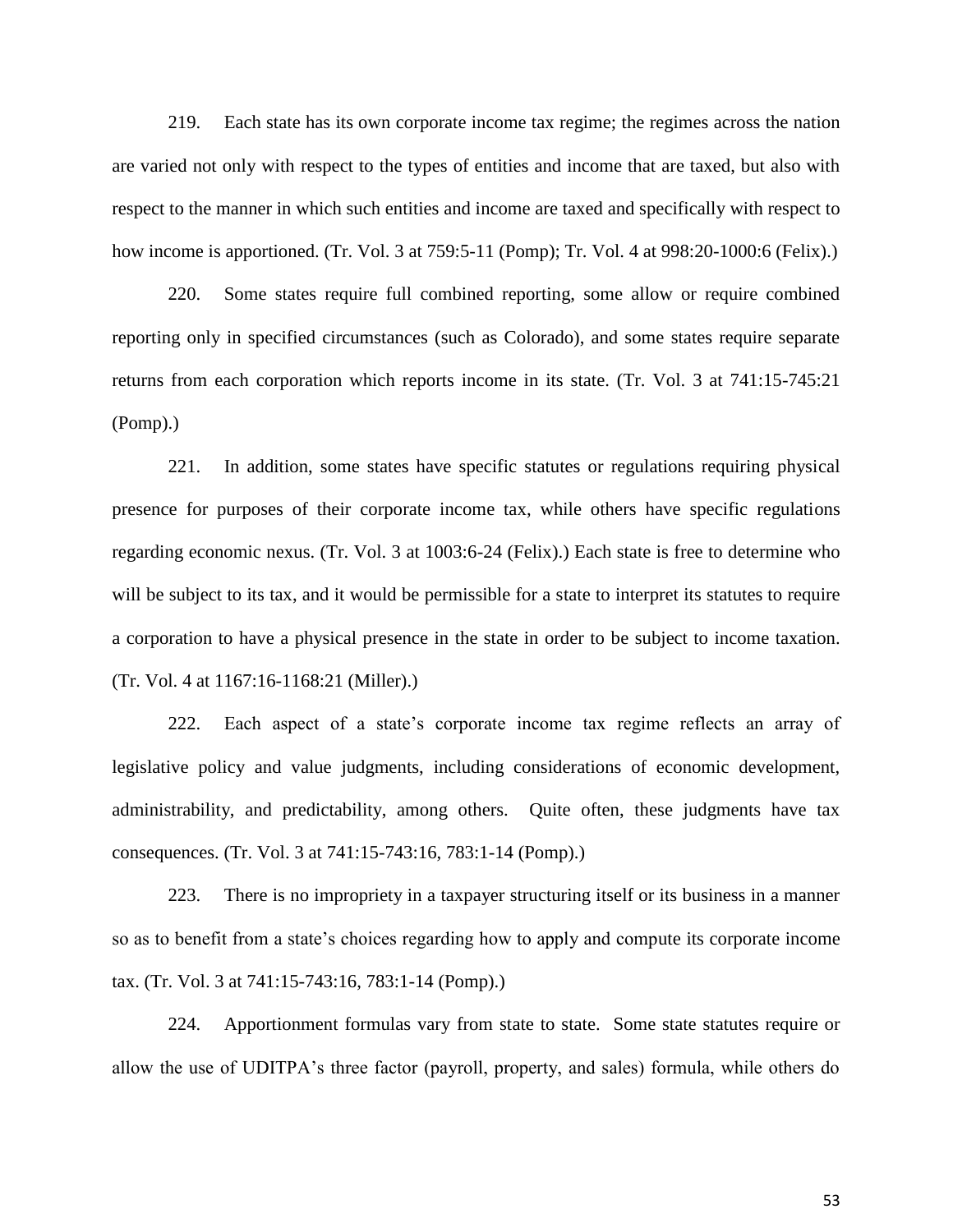not. (Tr. Vol. 4 at 756:5-757:3, 759:5-21 (Pomp).) While the standard UDITPA formula gives equal weight to each of the three factors, some states have chosen by statute to give greater—or even exclusive—weight to certain of the factors. (Ex. D-126, p. 14.)

225. States also vary in the way they require application of the apportionment factors. With respect to the sales factor, the standard UDITPA apportionment formula sources income from services and intangible property according to where the greater proportion of the income producing activities takes place, based on costs of performance. § 24-60-1301 art. IV, § 17. However, either by statute or by regulation, some states have amended the sales factor to source income from services or intangibles based on where the service or intangible is received or utilized, *i.e.*, a market-based sourcing approach. (Tr. Vol. 4 at 1123:11-1124:12, 1194:23- 1195:18 (Miller).) For example, evidence at trial demonstrated that as far back as 1985, the California Franchise Tax Board promulgated an industry-wide regulation, requiring licensors of IP to calculate their sales factor using a market-based methodology. (Ex. P-122; Tr. Vol. 4 at 1195:19-1196:18 (Miller).)

226. In 2014, the MTC modified its model sales factor regulation to incorporate market sourcing of receipts from intangibles. (Tr. Vol. 4 at 1180:20-1181:10, 1190:4-1194:5 (Miller).)

227. The Colorado General Assembly never modified the sales factor in the standard UDITPA formula to require market sourcing of receipts from intangible property. (Tr. Vol. 4 at 1193:23-1194:5 (Miller).)

228. The Department never promulgated a regulation to require market sourcing of receipts from intangible property under the UDITPA formula. (Tr. Vol. 4 at 1200:2-7 (Miller).)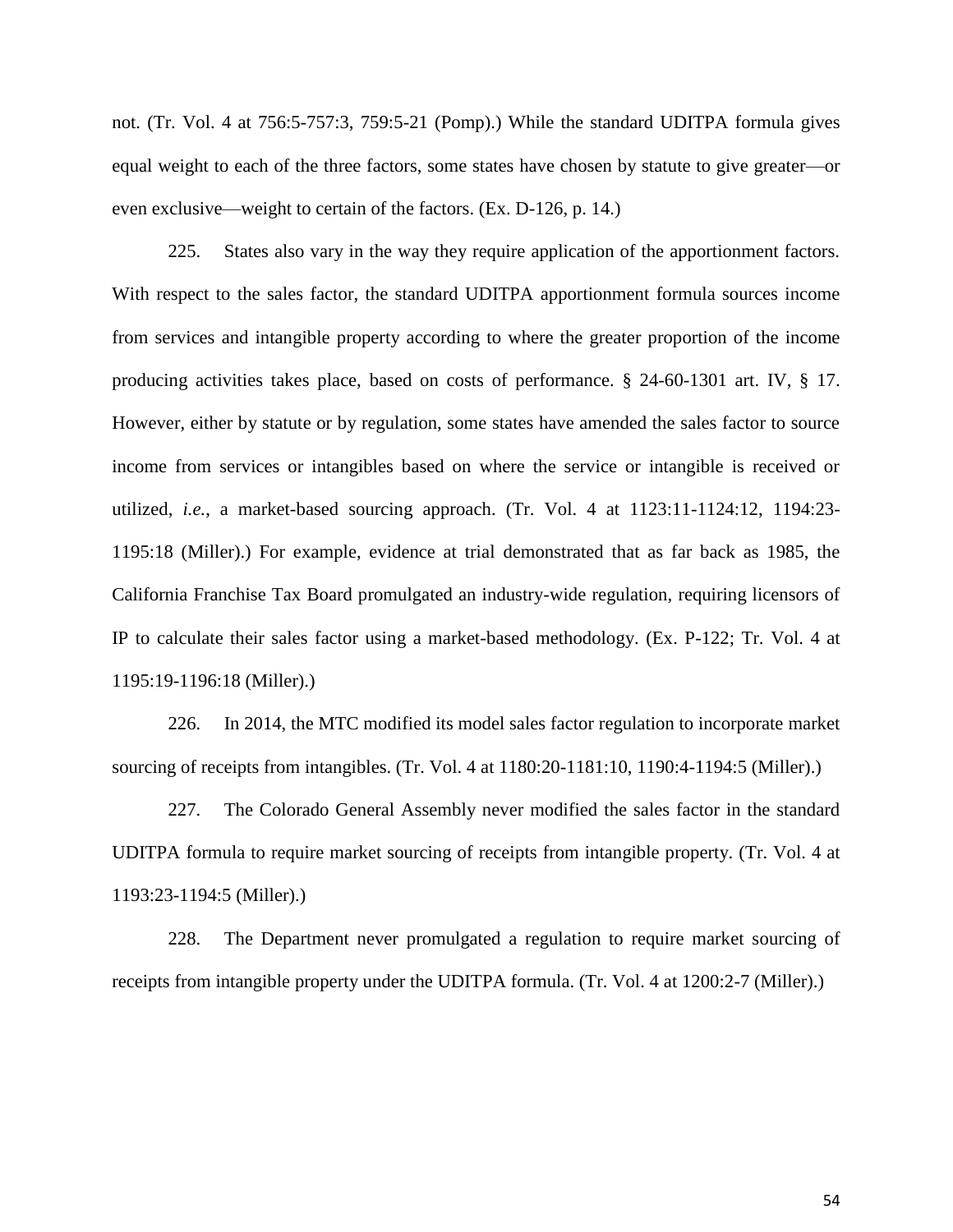# **L. Experts**

229. Both sides presented expert testimony from well-respected state tax authorities. While the testimony was helpful to the Court from a historical perspective, most of the opinions intruded upon the Court's responsibility to determine the law.

### **M. Overview of Key Fact Findings**

230. TBI was properly formed and operated for legitimate business purposes. (Tr. Vol. 4 at 1216:14-25 (Miller).)

231. TBI is not a sham entity, nor is there any evidence that TBI lacked economic substance or that TBI's receipt of royalties from Target was abusive. (Tr. Vol. 3 at 770:18-772:1, 782:20-25, 805:14-20 (Pomp); Tr. Vol. 4 at 1203:7-16 (Miller).)

232. TBI is a separate legal entity from its parent, Target Corporation. For taxation purposes, TBI is a separate taxpayer. (Tr. Vol. 3 at 604:18-605:6 (Tesfaye).)

233. Intellectual property holding companies have not been uncommon or unusual. (Tr. Vol. 4 at 1202:11-1203:16 (Miller).)

234. While tax considerations were part of the impetus for TBI's formation, there is no evidence of any abuse by Target in the formation of TBI or in the payment of royalties to TBI.

235. The Department has never challenged the royalty rate paid to TBI, nor was there any evidence presented to suggest that the royalty rate was improper. The royalty rate was established through arms-length transfer pricing reports and was proper. (Exs. P-2, P-15, P-33, D-59; Tr. Vol. 2 at 471:11-19 (Romans); Tr. Vol. 3 at 860:24-861:13 (Reilly).)

236. For each of the Years at Issue, TBI was an 80/20 company. TBI's formation as a separate company and its structure as an 80/20 company must be respected. At the same time, TBI's status as both an IHC and 80/20 company is unusual.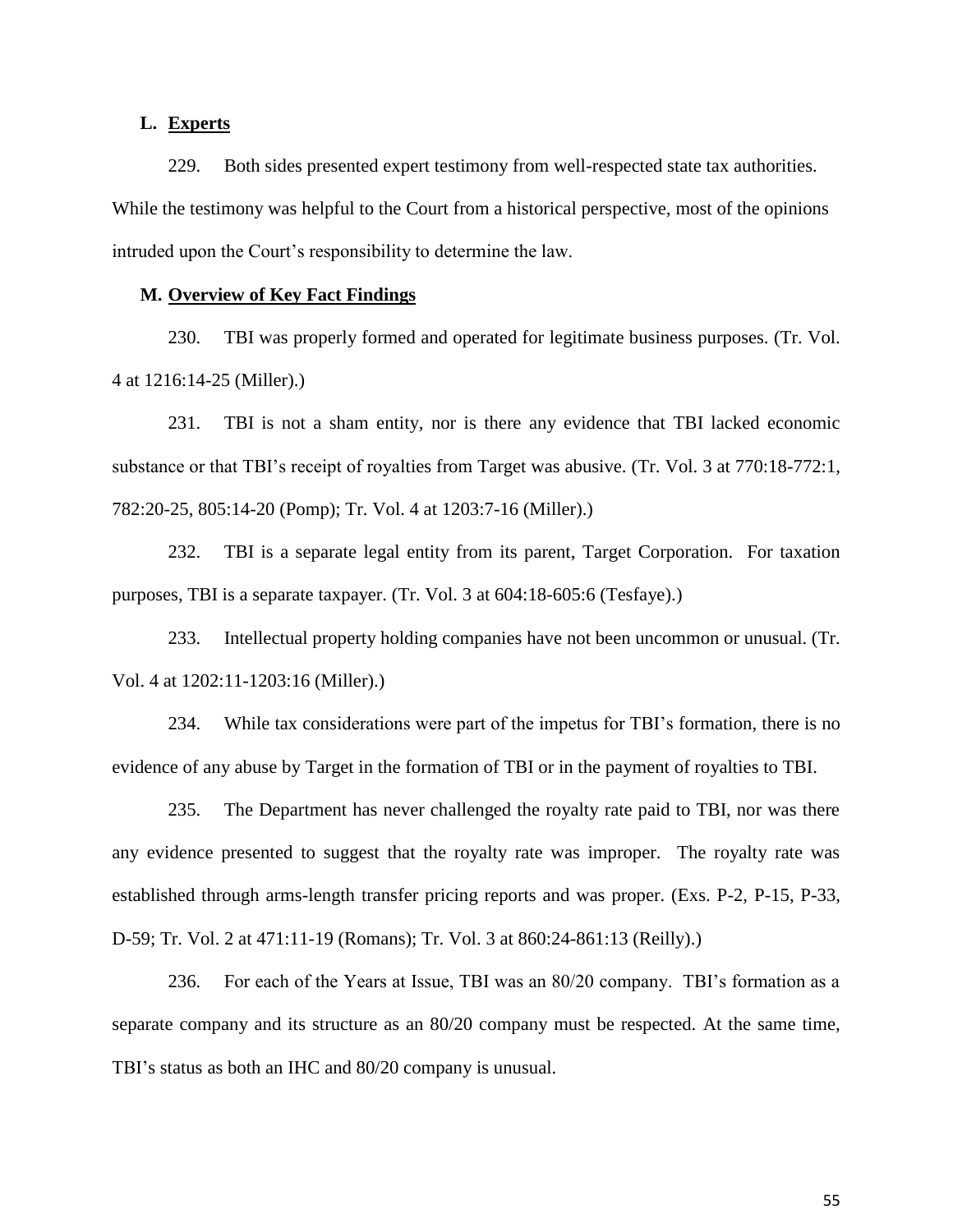237. TBI did not have a physical presence in Colorado during any of the Years at Issue. It is undisputed that, during the Years at Issue, TBI had neither employees nor tangible property in Colorado. (Ex. P-64 at 22; Tr. Vol. 3 at 617:22-24, 636:16-18, 637:19-23 (Tesfaye); Gill 30(b)(6) testimony 62:10-13, 72:20-23, 72:25-73:6, 73:8.)

238. While the MTC and the Department conducted audits of TBI and reviewed certain information related to TBI's activities, the Court finds that neither the MTC nor the Department adequately considered the full extent of TBI's business activities.

239. It is undisputed that if the standard UDITPA three-factor formula were applied to TBI, none of TBI's income would be apportioned to Colorado. (Gill 30(b)(6) testimony 71:20- 22.) This is because during the Years at Issue, TBI had no tangible property in Colorado, TBI had no employees in Colorado, and TBI had no sales in Colorado as measured by the greater proportion-of-costs-of-performance approach. (Tr. Vol. 4 at 1128:6-1129:3 (Miller).)

240. Nonetheless, TBI received substantial income based on Target's sales in Colorado.

#### **CONCLUSIONS OF LAW**

### **A. Legal Issues Before the Court**

1. The parties presented several legal issues for resolution at trial. Two of those issues affect all of the Years at Issue: (1) whether Colorado has the statutory and constitutional authority to tax TBI, and (2) assuming Colorado may tax TBI, what formula should be used to apportion TBI's income to Colorado.

2. TBI raises additional challenges with more limited application. TBI has argued that the statute of limitations and the doctrine of equitable estoppel prohibit the Department from issuing assessments related to tax years 1999 through 2001. TBI has also argued that good cause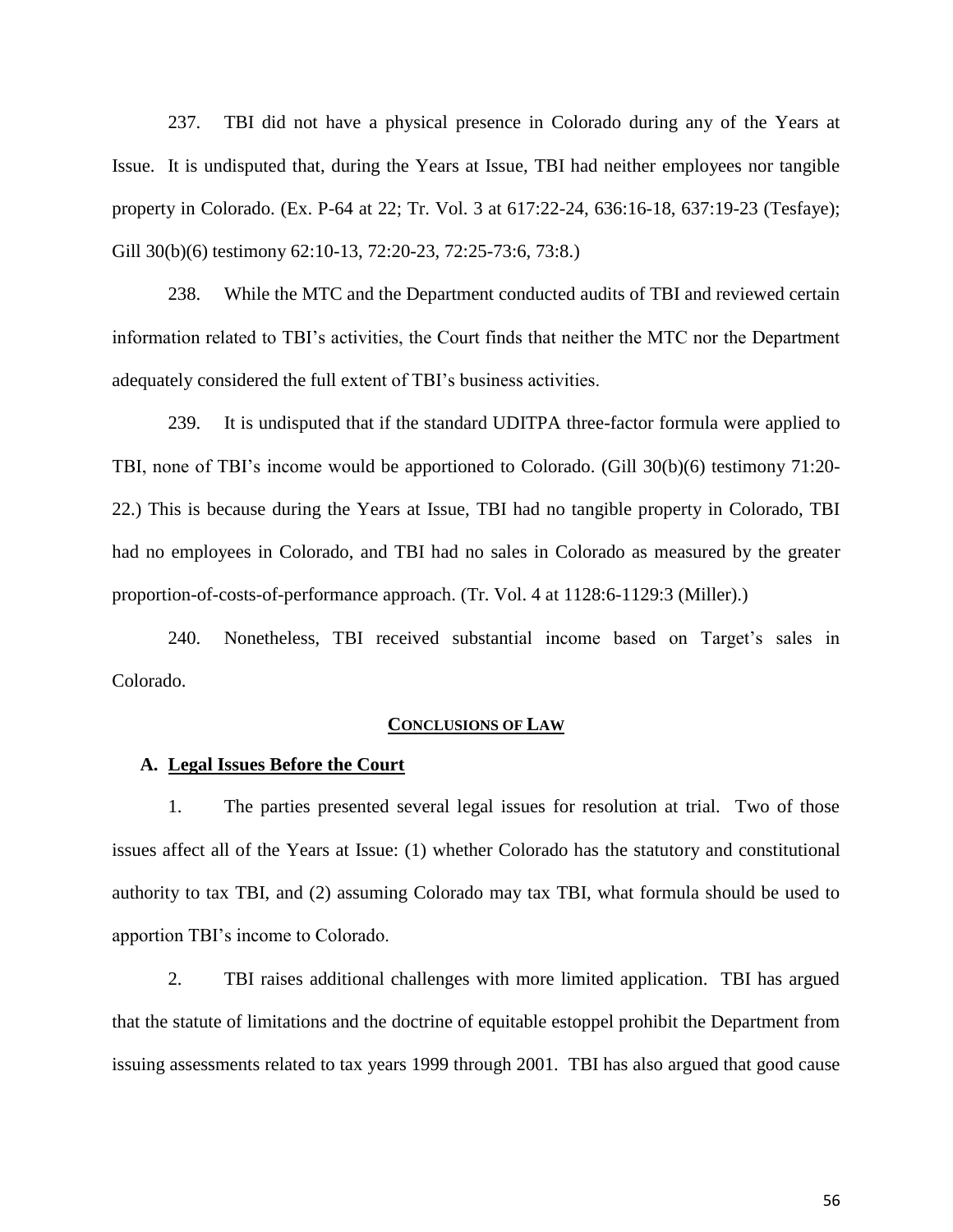exists to waive the interest and penalties assessed against it. The Court addresses each of these issues below, concluding with a discussion of the appropriate remedy in this matter.

3. First, a C corporation is only required to file a Colorado income tax return and pay any income tax to Colorado if it is "doing business" in the state. C.R.S. § 39-22-301(1)(d)(I). TBI contends that it was not doing business in Colorado during the Years at Issue. If the Court agrees, then the Assessments must be cancelled.

4. Second, if the Court determines that TBI was "doing business" in Colorado, it must determine how to apportion TBI's income to Colorado. There is no dispute that UDITPA's standard three-factor apportionment formula would apportion none of TBI's income to Colorado, and therefore, TBI would owe no income tax to Colorado. However, Section 18 of UDITPA permits departure from the standard formula when those provisions "do not fairly represent the extent of the taxpayer's business activity in this State ...."  $\S$  24-60-1301, art. IV,  $\S$  18 ("Section 18"). If the Court concludes the Department has not satisfied the statutory and regulatory standards to invoke Section 18, then the Assessments must be cancelled.

5. Third, if the Court determines that the Department met its burden to depart from the standard apportionment formula, it must determine whether the Department satisfied a second legal burden—to demonstrate that its alternative apportionment formula was reasonable and equitable under the circumstances. In the Assessments, the Department eliminated all three of TBI's factors under the standard apportionment formula (TBI's payroll, property, and sales factors) and replaced those factors with a single sales factor. TBI has challenged this alternative formula on grounds that, in solely employing a sales factor to apportion TBI's income, the Department unreasonably and inequitably omitted a broad range of business activities performed by and with TBI's employees (payroll) and tangible assets (property) to produce the subject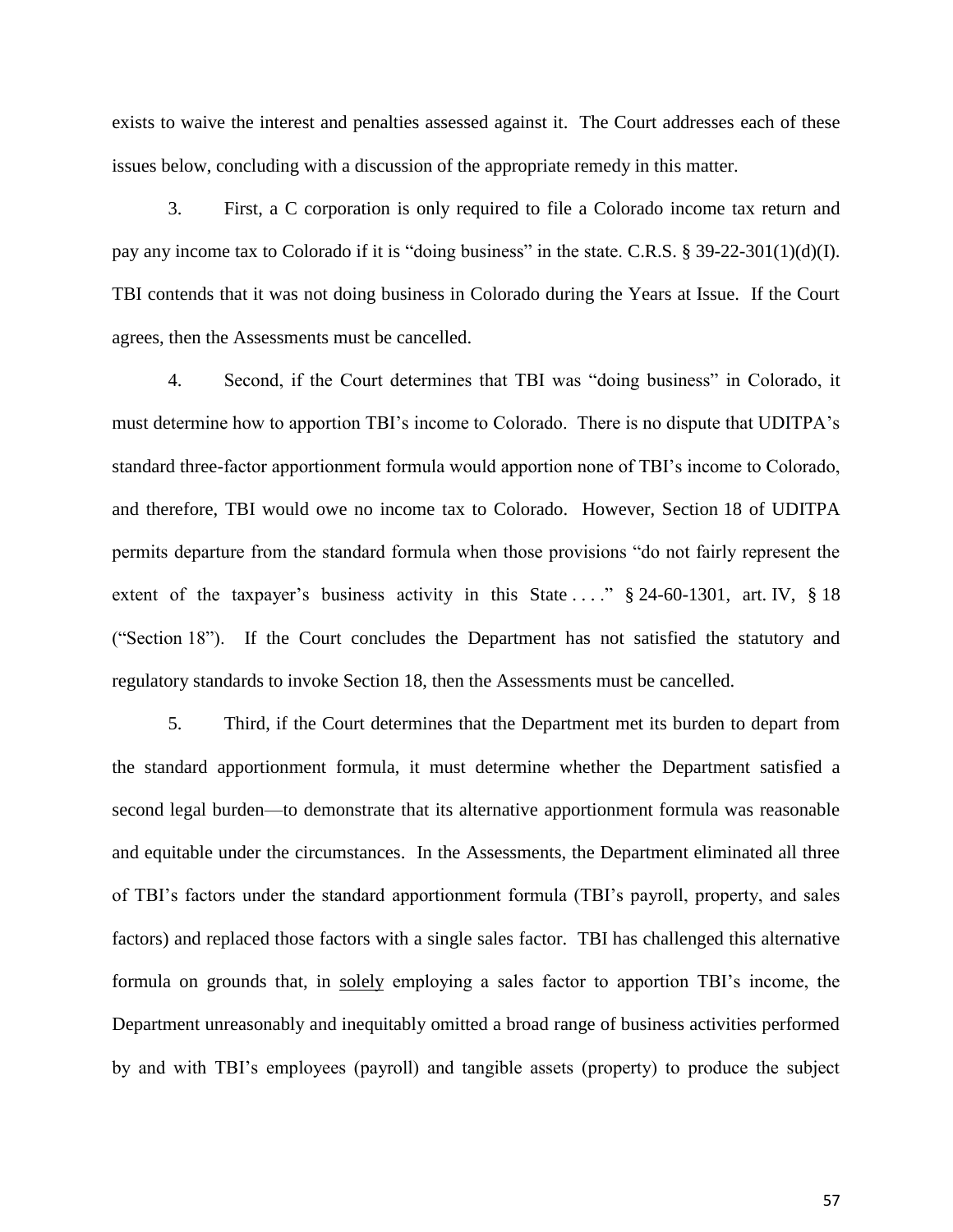income. TBI therefore contends that if alternative apportionment is allowed, the alternative formula, at a minimum, must include TBI's payroll and property factors. If the Court finds that the Department has not sufficiently validated its alternative methodology, it may order modification of the formula.  $\S 39-21-105(2)(b)$  ("The district court may affirm, modify, or reverse the determination of the executive director and may enter judgment on its findings.").

6. Fourth, TBI contends the Assessments, as issued, violate the Commerce Clause of the U.S. Constitution. In particular, TBI contends the Assessments violate 3 of 4 established elements of Commerce Clause analysis: substantial nexus, fair apportionment (specifically, the external consistency requirement), and fair relationship between the tax imposed and the services provided by the taxing state.

7. Fifth, if the Court determines that TBI owes any income tax to Colorado, it must determine whether the Department was barred from assessing tax for the first three of the Years at Issue, tax years 1999-2001. TBI contends that any assessment of tax for these three years is barred under the statute of limitations by virtue of the Department's 2003 audit, and that such Assessment is also barred under principles of equitable estoppel.

8. Sixth, if the Court determines that TBI owes any income tax to Colorado, it must determine whether some or all of the interest and penalties assessed should be abated. TBI contends that interest and penalties should be abated for a number of reasons, including: (a) incorrect or misleading guidance issued by the Department regarding the subject legal issues, (b) the Department's multi-year delays in issuing the Assessments and in completing administrative proceedings on TBI's protests, which resulted in the accumulation of millions of dollars in additional interest, and (c) inappropriate conduct by the Department's auditors. The Court may order the Department to abate all or some of the interest and penalties assessed under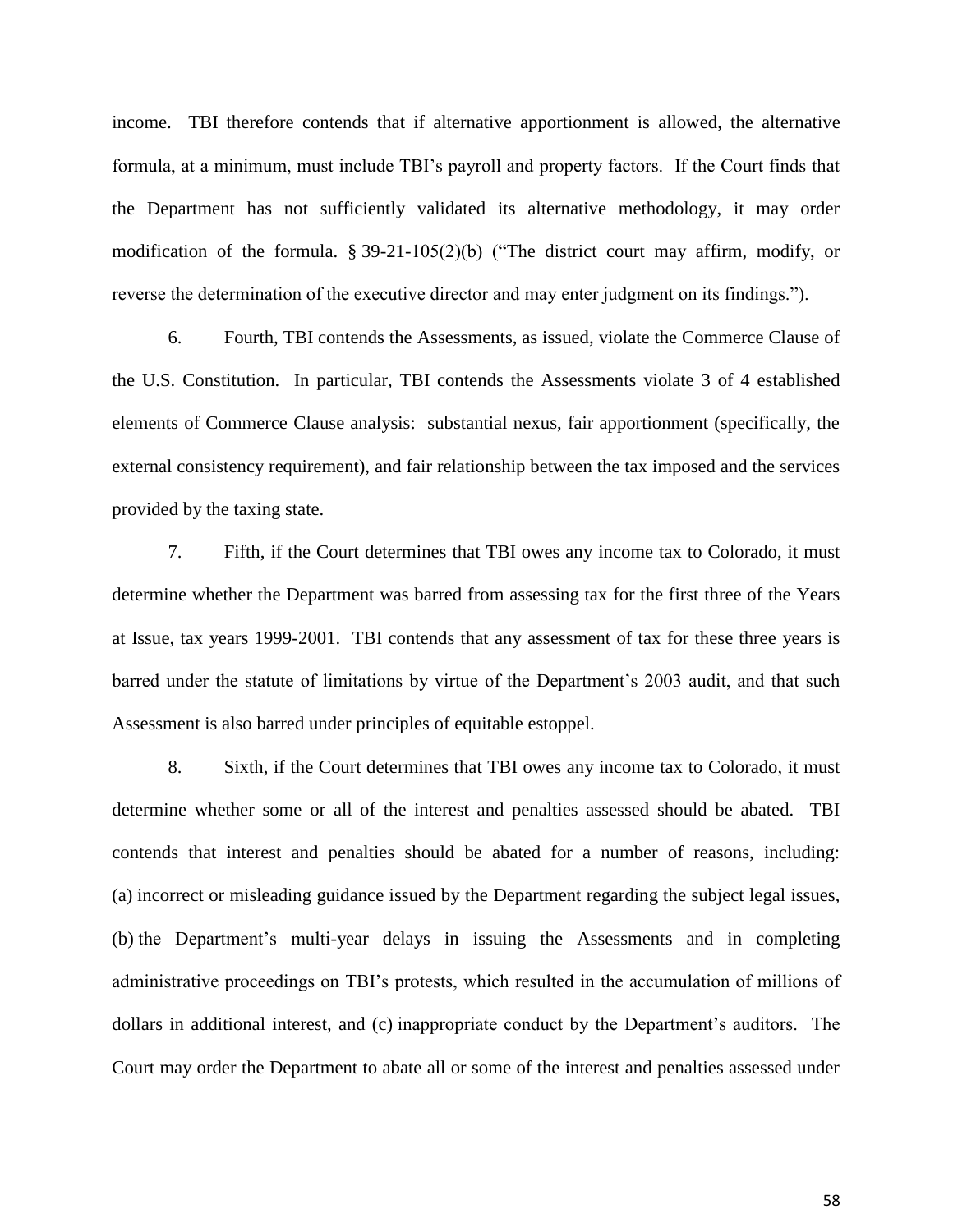its general authority to modify the Assessments pursuant to  $\S 39-21-105(2)(b)$ , "for good cause" pursuant to § 39-21-112(8) (interest and penalty) and § 39-22-621(2)(j) (penalty), or under common law principles of equity.

#### **B. Standards of Review**

## *i. The Court's Review of the Assessments Is Conducted De Novo*

9. The Court conducts its review of this matter *de novo* on all questions of law and fact. § 39-21-105(2)(b). Accordingly, this Court reviews the Assessments "as though no previous action had been taken." *M & J Leasing Co. v. Exec. Dir. of Dep't of Revenue*, 796 P.2d 28, 30 (Colo. App. 1990) (citation omitted).

### *ii. Construction of Taxing Statutes and Regulations*

10. This matter requires the interpretation of multiple taxing statutes, including statutes concerning the State's jurisdiction to tax and statutes governing the apportionment of income. It is settled that "taxing powers and taxing acts will not be extended beyond the clear import of the language used, nor will their operation be enlarged by analogy. All doubts will be construed against the government and in favor of the taxpayer." *Associated Dry Goods Corp. v. City of Arvada*, 593 P.2d 1375, 1378 (Colo. 1979) (internal citations omitted); *see also Bd. of Cnty. Comm'rs v. ExxonMobil Oil Corp.*, 192 P.3d 582, 586 (Colo. App. 2008). "Strict application of tax measures has been called a fundamental precept that protects citizens by informing them in unambiguous terms about the amount and nature of their duty to pay taxes." *Expedia, Inc. v. City & Cnty. of Denver*, No. 13CA0779, 2014 WL 2980979, at \*5 (Colo. App. July 3, 2014) (internal quotations omitted), *cert. granted*, 2015 WL 5215961 (Sept. 8, 2015); *Washington Cnty*. *Bd. of Equalization v. Petron Dev. Co.*, 109 P.3d 146, 150 (Colo. 2005) (taxpayer is entitled to "legitimate favorable construction" of a tax statute).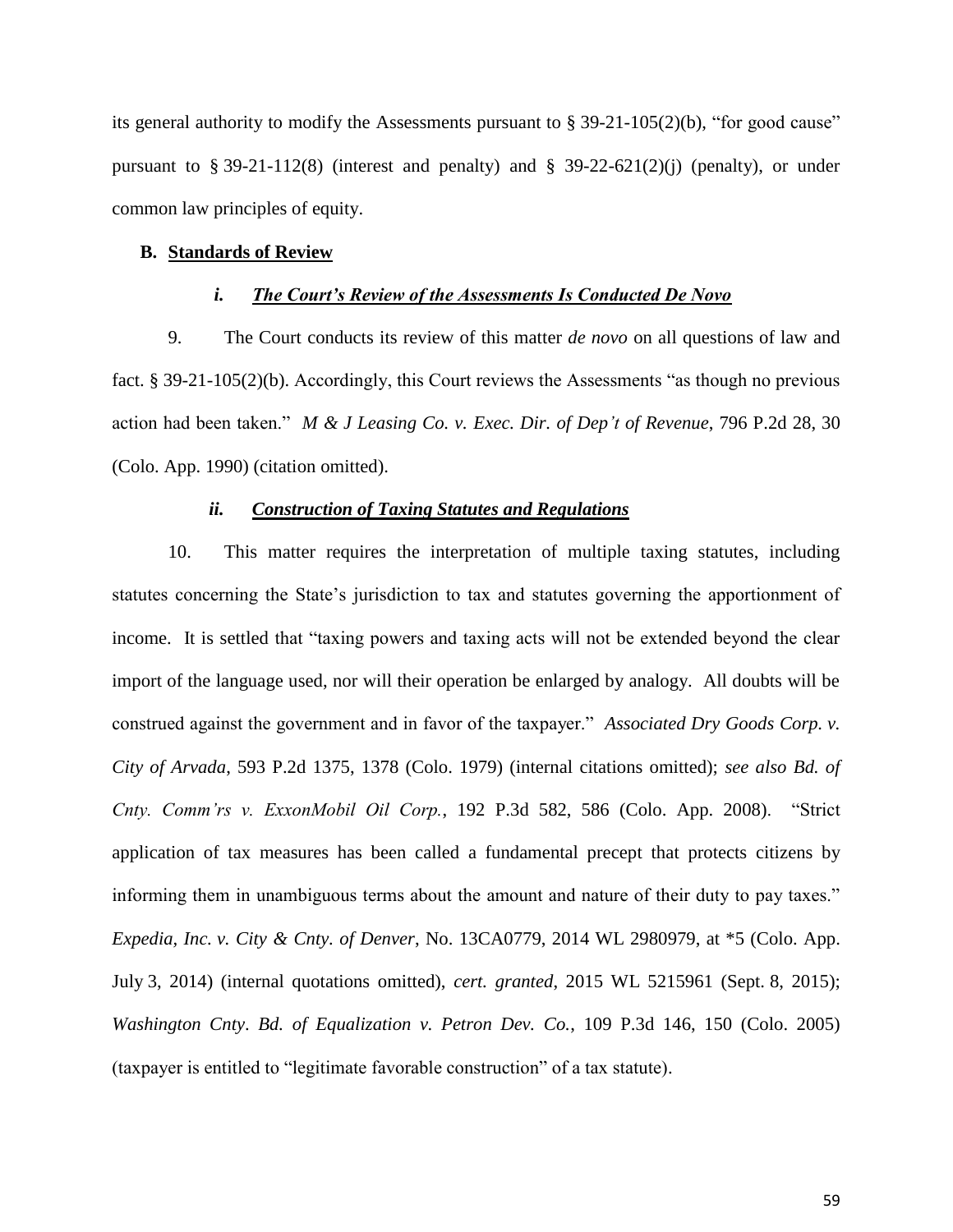11. With respect to Colorado's income tax statutes, these common law principles are extended by legislative directive:

It is the intent of the general assembly that, in interpreting or construing the provisions of this part 3 [corporate income tax], statutes shall be given the strongest weight, then rules and regulations, and then the administrative interpretation or construction of said provisions by the executive director or the department of revenue; the administrative interpretation shall be given no greater weight than the interpretation of the taxpayer regardless of how long-standing such administrative interpretation or construction might be, unless such administrative interpretation or construction is set forth in rules and regulations promulgated by the executive director.

§ 39-22-310. The Department's interpretation of the corporate income tax statutes is not entitled to deference unless taxpayers are notified of that interpretation by formal regulation.

Where the Department has expressed its interpretation by regulation, additional rules of construction apply. "An agency must scrupulously follow the regulations and procedures it promulgates and, if it does not, the court may strike the agency's action." *Rags Over the Ark. River, Inc. v. Parks & Wildlife Bd.*, 360 P.3d 186, 191 (Colo. App. 2015). Requiring an agency to follow its own regulations both "ensures reliability and fairness" and "comports with principles of due process; that is, the public is entitled to know the manner in which an agency will render a decision and the factors the agency will consider." *Id.*; *see also Charnes v. Robinson*, 772 P.2d 62, 66 (Colo. 1989) (in dealing with an agency, the public is entitled to know the "rules of the game").

## **C. Colorado has the Authority to Tax TBI's Income**

12. TBI bears the burden of demonstrating that Colorado lacks the authority to tax TBI's income. § 39-21-105(2)(b). TBI has asserted two arguments to support its assertion that Colorado cannot tax its income.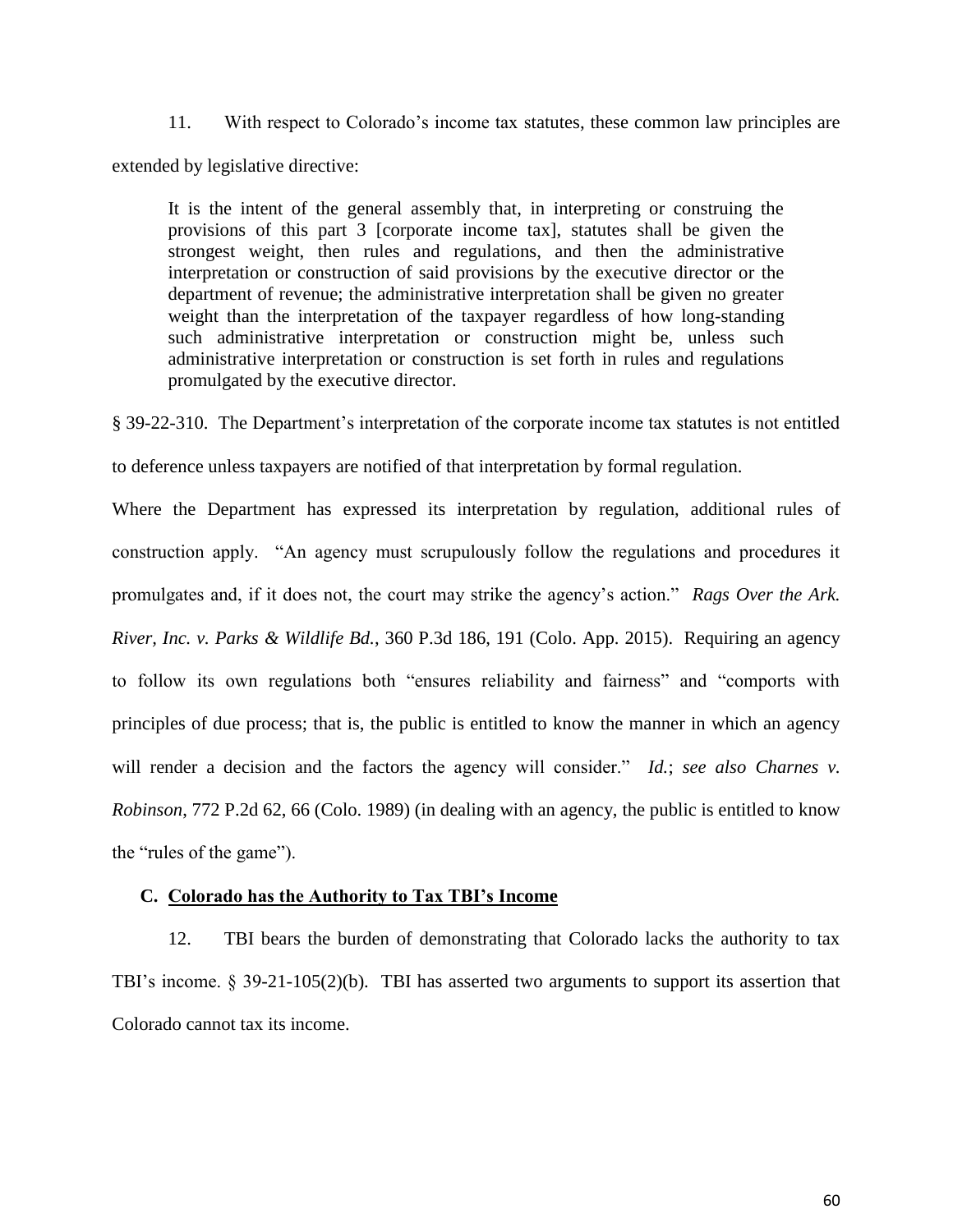13. First, TBI claims that Colorado's corporate income tax is inapplicable to it because TBI is not "doing business in Colorado." (Compl. ¶ 70, 89(a)); *see also* § 39-22-  $301(1)(d)(I)$ . Second, TBI claims that even if Colorado has the statutory authority to tax TBI's income, Colorado's assertion of taxing authority over TBI violates the Commerce Clause of the United States Constitution. (Compl. ¶¶ 77-82, 89(f)); *see also* U.S. CONST. art. I, § 8, cl. 3.

## *i. "Doing Business" under Colorado's Income Tax Laws*

14. As threshold matter, the Court must determine whether Colorado law required TBI to file income tax returns and pay any calculated income tax to the state. Colorado imposes an annual income tax upon any C corporation "doing business" in this state: "A tax is imposed upon each . . . foreign C corporation doing business in Colorado annually in an amount of the net income of such C corporation during the year derived from sources within Colorado ...."  $§$  39-22-301(1)(d)(I).<sup>3</sup>

15. At the outset, the Court concludes that the statutory "doing business" analysis may be distinct from a constitutional analysis of jurisdiction to tax under the Due Process and Commerce Clauses of the U.S. Constitution. The Court agrees with a leading treatise in the field of state taxation, which instructs: "Wholly apart from constitutional limitations on state jurisdiction to tax . . . , questions arise as to whether the taxpayer's activities fall within the statutory definition of 'doing business' within a state." WALTER HELLERSTEIN, JEROME HELLERSTEIN, & JOHN SWAIN, STATE TAXATION ¶ 6.16 (3d ed. 2016) ("Hellerstein").

16. In applying the "doing business" requirement to this case, the Court notes first that the phrase "doing business in Colorado" was not defined in Colorado's taxation statutes.

 $\overline{a}$ 

 $3$  This foundational provision in the corporate income tax statutes identifies both *who* is subject to the tax ("a corporation doing business in Colorado"), and *what* is subject to tax (income "derived from sources within Colorado"). An ensuing subpart of the statute amplifies the latter issue, stating that "income from sources within Colorado shall be determined in accordance with the provisions of this part 3," *i.e.*, principally, the apportionment provisions that direct how income from sources within Colorado should be calculated.  $\S 39-22-301(1)(d)(II)$ .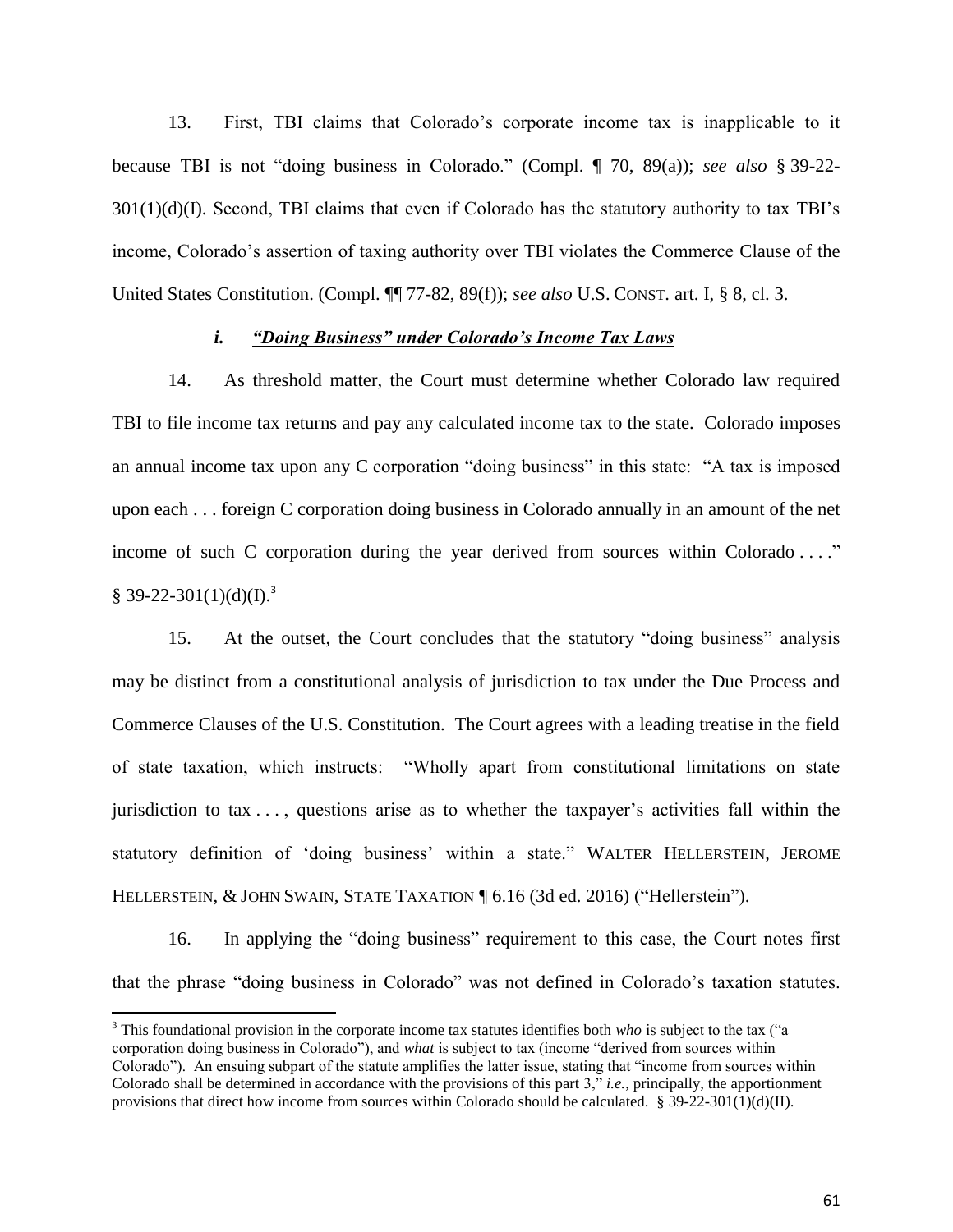§ 39-22-301(1)(d)(I). During the Years at Issue, a Department regulation defined "Doing business in Colorado," in full, as follows:

A corporation will be considered to be doing business in Colorado whenever the minimum standards of Public Law 86-272 are exceeded. Public Law 86-272 protects manufacturers whose only business activity conducted in a state is soliciting orders for sale of tangible personal property. Sales of services are not protected by Public Law 86-272. A "safe harbor" lease transaction, by itself, does not create nexus for Colorado income tax purposes.

(Ex. P-128 (Department Reg. 39-22-301.1).) The referenced Public Law 86-272, a federal law codified at 15 U.S.C. §§ 381-384, established a safe harbor from state income taxation for certain activities associated with the sale of tangible personal property within a state. Through the regulation, the Department acknowledged and embraced the federal mandate. However, the regulation was silent with respect to activities involving intangible property, including the licensing of intangible property.

17. The Department provided additional guidance regarding its interpretation of the "doing business" standard in an "FYI – For Your Information" publication. FYI Income 58 explained the Department's interpretation of the "doing business" standard exclusively within the context of the state's corporate income tax. The narrative stated, in part:

Corporations that do not have employees nor stocks of goods in Colorado and do not engage in activities in the state, other than the shipping of goods to customers in Colorado pursuant to orders received by mail, telephone or the internet, are not doing business in Colorado and are not subject to Colorado income tax.

(Exs. P-45; P-63 (01/05  $\&$  03/07 versions of FYI Income 58).) For a number of the Years at Issue, the Department followed the quoted text with a footnote to *Quill Corp. v. North Dakota*, 504 U.S. 298 (1992), indicating that the types of activities that would be considered "doing business" in Colorado are those held sufficient to establish a state's taxing jurisdiction under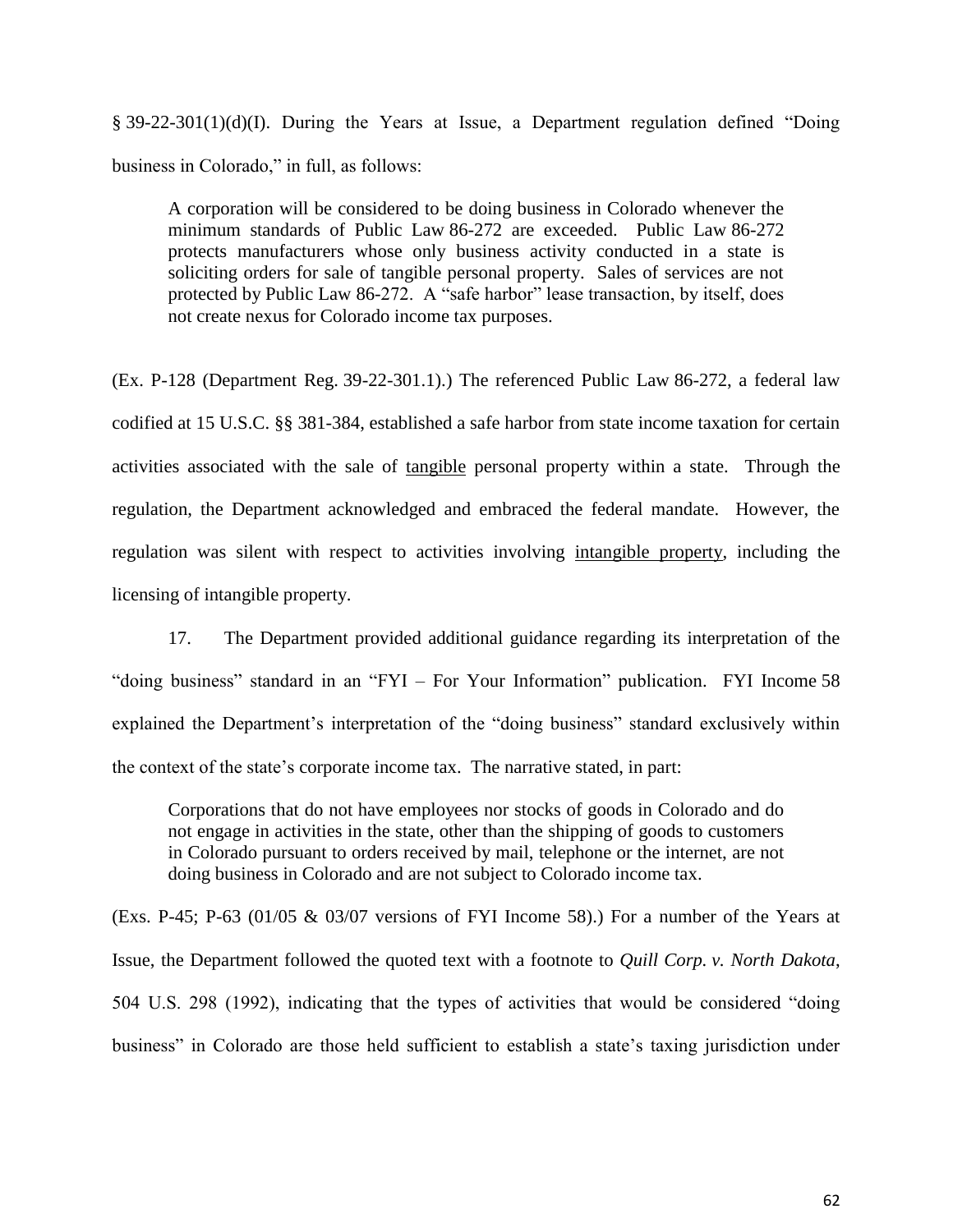*Quill*. 4 In *Quill*, the U.S. Supreme Court affirmed, in the context of a use tax dispute, that a taxpayer must have a "physical presence" (*e.g.*, employees or tangible property) in a taxing jurisdiction in order for that jurisdiction to impose its tax. *Quill*, 504 U.S. at 312-18.

18. The FYI publication does not bind the Department, and could not be fairly interpreted as applying to intangible property.

19. The Court finds that Colorado's "doing business" requirement, at least with respect to licensors of intangible property, has not been defined by regulation. In the absence of a regulation supporting its interpretation of the "doing business" requirement, as applied to companies such as TBI, the Department's interpretation is not entitled to any deference. § 39-22-310.

20. The Department contends that *Coors Porcelain Co. v. State*, 517 P.2d 838 (Colo. 1973) ("*Coors*"), supports its position. While the *Coors* Court stated that "we are inclined to agree with the statement of the Attorney General that our General Assembly has sought to tax all the *income* that Colorado can constitutionally tax," *id.* at 840 (emphasis added), the Court was not asked to evaluate the threshold question of whether the taxpayer was "doing business" in Colorado. Coors Porcelain ("Coors") had an office in Golden, Colorado; it unquestionably was "doing business" in the state. *Id.* The primary question being examined was not whether Coors was taxable in Colorado, but rather whether Colorado could tax all of Coors's *income*, including income derived from sales into other states where it was not "doing business." *Id.* at 840-41. *Coors* does not address the question presented by this case.

21. Even if "doing business in Colorado" is not co-extensive with the constitutional tests, nor specifically defined by regulation for intangible property, the Court concludes that TBI

<sup>4</sup> It was not until a March 2008 printing of FYI Income 58 that the Department removed the footnote to *Quill*—after the vast majority of the Years at Issue had passed. P-068.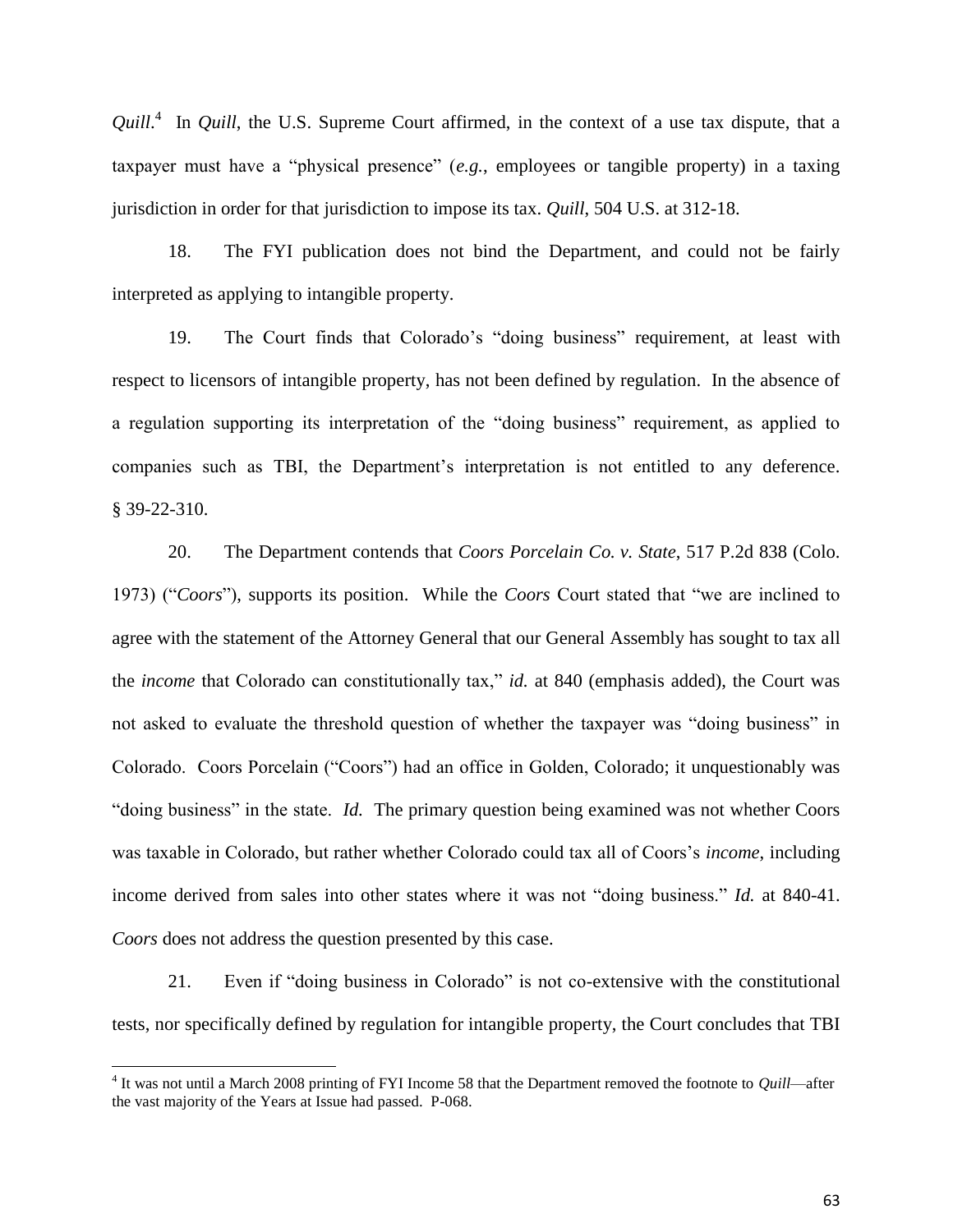was doing business in Colorado. TBI chose to license its IP for use by Target in Colorado. TBI chose to base the royalties it would receive under that license on Target's sales both in Colorado and nationwide. TBI relied on Target to present TBI's IP—its central asset—in the best possible light in Colorado, and, to some extent, directed those efforts. Finally, TBI received hundreds of millions of dollars in income related to the use of its IP in Colorado. The Court concludes that even if "doing business in Colorado" is not necessarily co-extensive with the constitutional tests, TBI was doing business in Colorado.

## *ii. Colorado's Taxation of TBI Does Not Violate the Commerce Clause*

22. The only constitutional issue before the Court is whether the Commerce Clause of the United States Constitution prohibits Colorado from taxing TBI. (*See* Compl. ¶¶ 77-83, 89(f) (citing U.S. CONST. art. I,  $\S$  8, cl. 3).)<sup>5</sup> The Commerce Clause—particularly the dormant Commerce Clause—prevents states from discriminating against or unduly burdening interstate commerce. *Gen. Motors Corp. v. Tracy*, 519 U.S. 278, 287 (1997). At the same time, nothing in the Commerce Clause prevents a state from requiring interstate commerce to "pay its way." *Complete Auto Transit, Inc. v. Brady*, 430 U.S. 274, 281 (1977) (internal quotation marks omitted).

23. A four-part test governs the Commerce Clause analysis. If a tax "is [1] applied to an activity with substantial nexus with the taxing State, [2] is fairly apportioned, [3] does not discriminate against interstate commerce, and [4] is fairly related to the services provided by the state," the tax does not violate the commerce clause. *Id.* at 279; *see also Amerada Hess Corp. v. Dir., Div. of Taxation, N.J. Dep't of the Treasury*, 490 U.S. 66, 72-79 (1989); *AT&T Commc'ns v. Dep't of Revenue*, 778 P.2d 677, 681 (Colo. 1989) (citing *Complete Auto*, 430 U.S. at 278).

 $<sup>5</sup>$  TBI has not raised any constitutional claims other than the Commerce Clause claim described below, thereby</sup> waiving any other constitutional challenges. *See generally* Complaint; *see also* § 39-22-105(2)(b).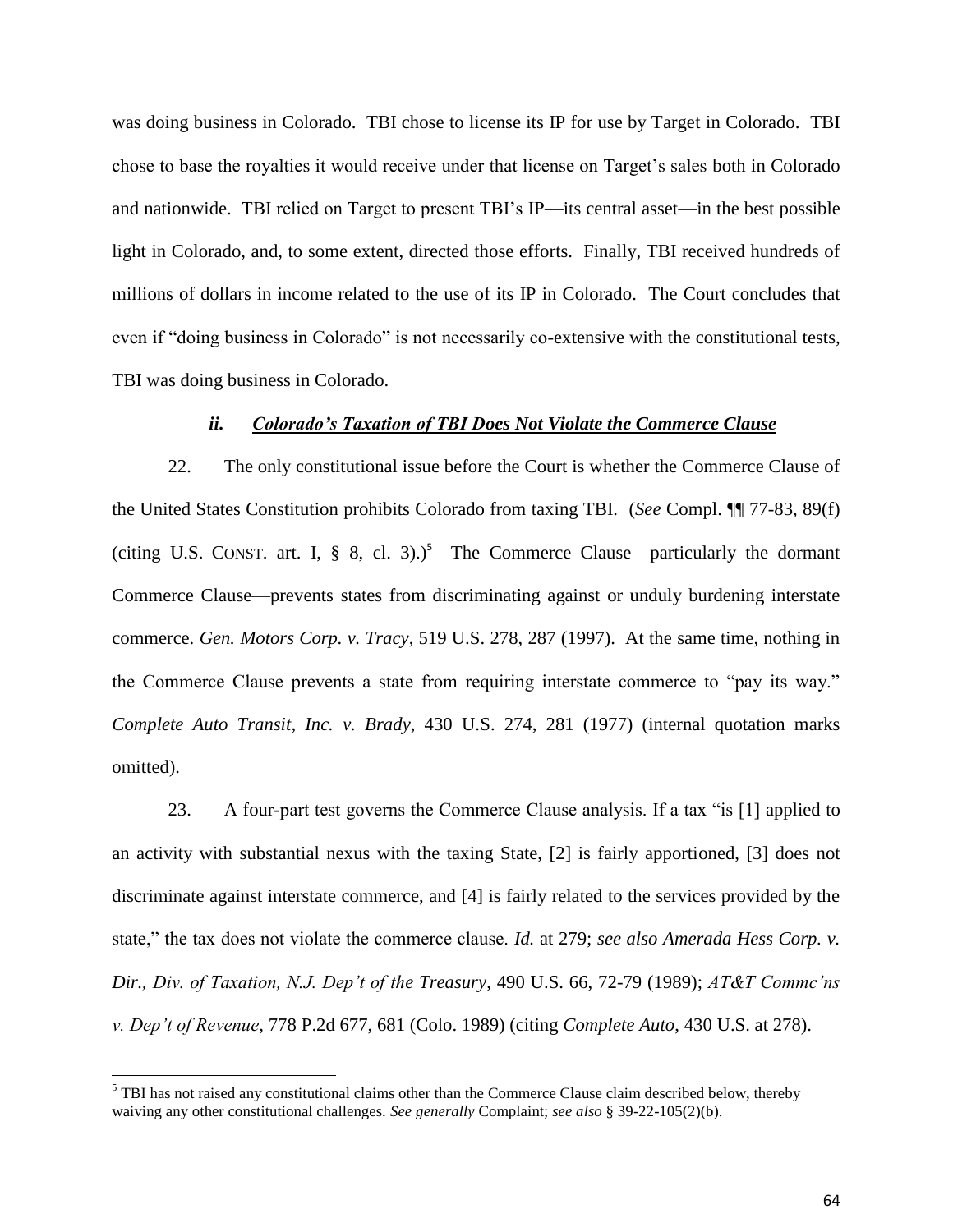24. TBI challenges the Department's Assessments under three of those tests: the substantial nexus, fair apportionment, and fairly related elements. The Assessments must satisfy all of these disputed tests to be sustained.

#### *iii. TBI Has Substantial Nexus with Colorado*

25. The United States Supreme Court has never defined "substantial nexus" other than to hold that it means something more than the minimum-contacts nexus necessary to comport with due process. *Quill*, 504 U.S. at 312-13. Beyond that, substantial nexus is a factbased test, applied on a case-by-case basis and intended to "limit the reach of state taxing authority so as to ensure that state taxation does not unduly burden interstate commerce." *Id.* at 313-14 (discussing concerns behind the substantial nexus test and recognizing that "Commerce Clause jurisprudence now favors more flexible balancing analyses . . . .").

26. The Court acknowledges a split in legal authority concerning whether an entity's licensing of IP to an affiliate establishes a substantial nexus between the licensor and the states in which the licensee utilizes the IP in conducting its retail sales operations. The debate centers in large part on whether the "physical presence" requirement established by the U.S. Supreme Court in *Quill*, a use tax case, applies only to sales and use taxes, or also to income and franchise taxes. Certain state courts have held that the licensing of IP to an affiliate creates an "economic presence" of the licensor in the jurisdictions where the licensee operates that is sufficient to support imposition of an income/franchise tax. These cases generally follow the analysis of *Geoffrey, Inc. v. South Carolina Tax Commission*, 437 S.E.2d 13 (S.C. 1993). Other state courts have reached a contrary conclusion, holding that *Quill*'s physical presence requirement indeed applies to income and franchise taxes, and that "economic presence" does not suffice. *See, e.g.*, *J.C. Penney Nat'l Bank v. Johnson*, 19 S.W.3d 831, 840-42 (Tenn. Ct. App. 1999) (applying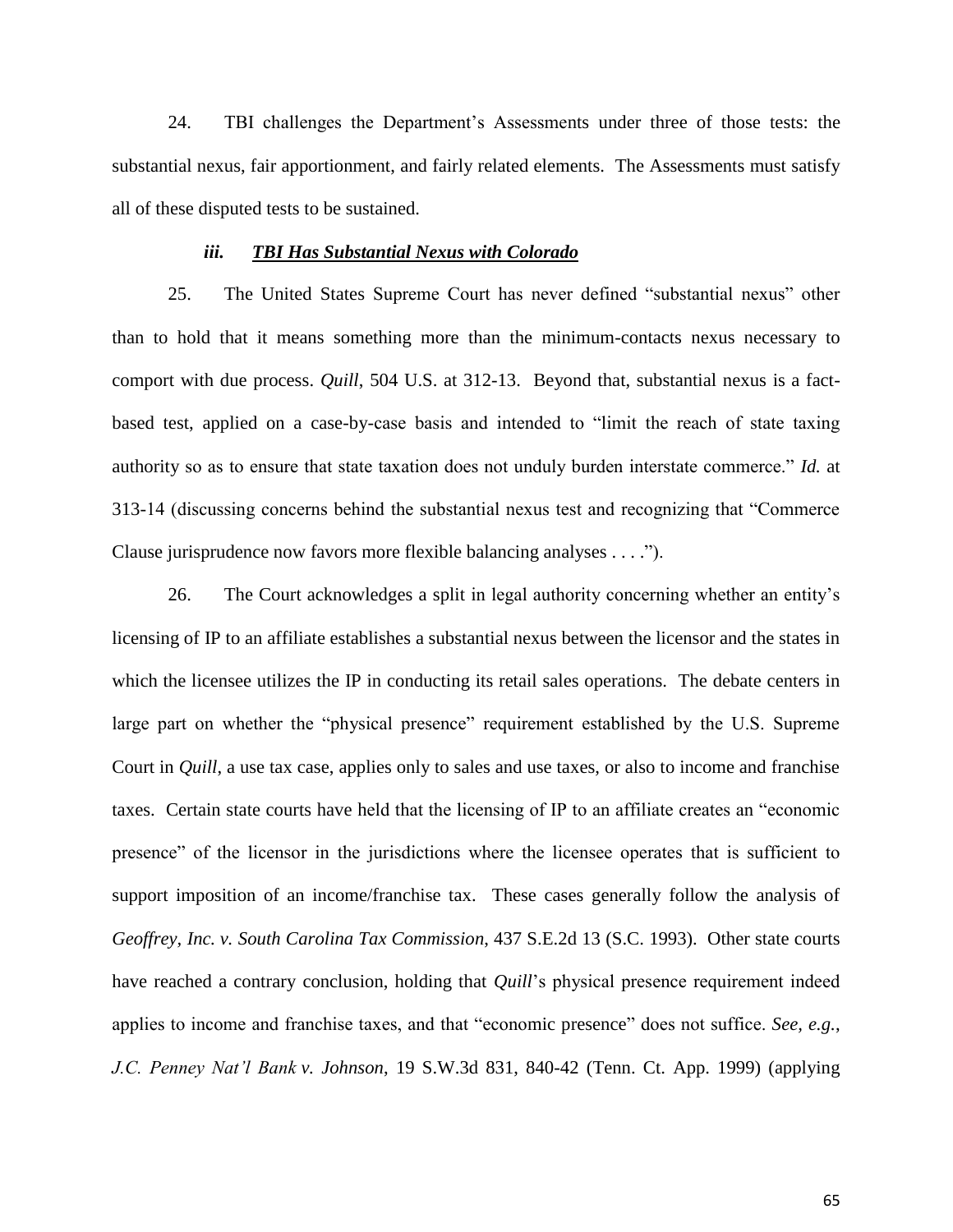physical presence requirement to reject claim that credit card company had established a substantial nexus with Tennessee by virtue of solicitation activities and presence of the cards themselves (deemed to be intangible assets) within the state); *Galland Henning Nopak, Inc. v. Combs*, 317 S.W.3d 841, 844-45 (Tex. App. 2010) (applying "bright-line" physical presence test of *Quill* to determine substantial nexus for purposes of Texas' franchise tax). *See also* Hellerstein, *supra*, ¶ 6.11[3].

## **1. Physical Presence is not Required to Establish Substantial Nexus**<sup>6</sup>

27. The confusion regarding the physical-presence issue stems from the application of two U.S. Supreme Court cases that arose in the sales and use tax context: *National Bellas Hess, Inc. v. Department of Revenue*, 386 U.S. 753 (1967), and *Quill*. Prior to those cases, it was clear that the Commerce Clause did not require a physical presence in the taxing state for income tax purposes. *See, e.g.*, *Int'l Harvester Co. v. Wis. Dep't of Taxation*, 322 U.S. 435, 441-42 (1944) ("A state may tax such part of the income of a non-resident as is fairly attributable either to property located in the state or to events or transactions which, occurring there, are subject to state regulation and which are within the protection of the state and entitled to the numerous other benefits which it confers."). However, following *Bellas Hess*'s adoption of a physicalpresence rule in the sales and use tax context—and its subsequent affirmation in *Quill*—courts have confronted whether the physical-presence rule from *Bellas Hess* applies to all types of tax or whether its application is limited to the sales and use tax context from which the rule arose.

<sup>&</sup>lt;sup>6</sup> The Court heard testimony about four TBI enforcement actions involving Colorado parties, none of which resulted in litigation or reached the Colorado courts. At most, these events are relevant to a Due Process Clause "minimum contacts" analysis. They are not relevant to a "substantial nexus" analysis under the Commerce Clause. *See Quill*, 504 U.S. at 313 ("Thus, the 'substantial nexus' requirement is not, like due process' 'minimum contacts' requirement, a proxy for notice, but rather a means for limiting state burdens on interstate commerce. Accordingly, contrary to the State's suggestion, a corporation may have the 'minimum contacts' with a taxing State as required by the Due Process Clause, and yet lack the 'substantial nexus' with that State as required by the Commerce Clause.").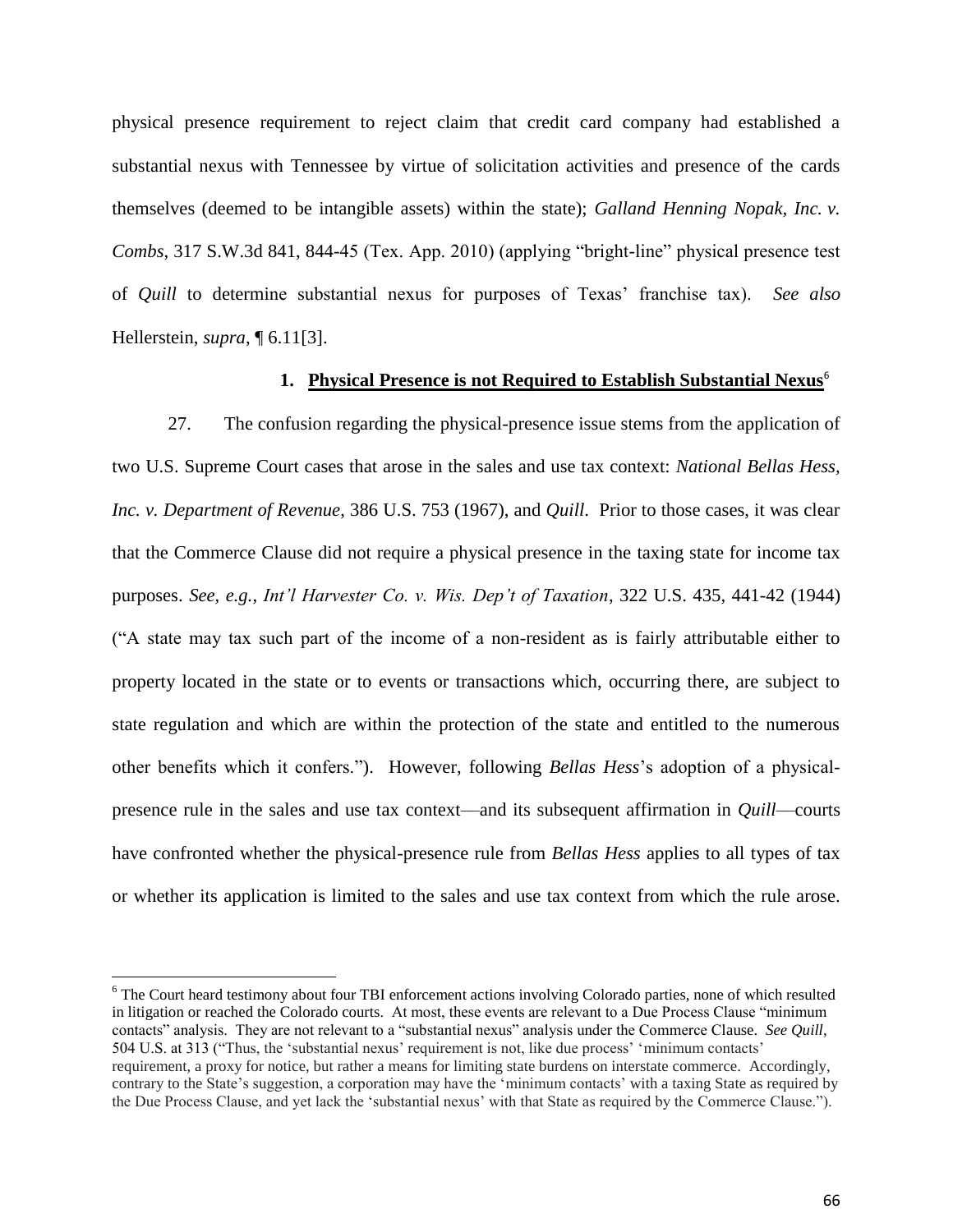*See, e.g.*, *Lanco, Inc. v. Dir., Div. of Taxation*, 879 A.2d 1234, 1236-40 (N.J. Super. Ct. App. Div. 2005), *aff'd*, 908 A.2d 176 (N.J. 2006) (per curiam), *cert. denied*, 551 U.S. 1131 (2007).

28. *Bellas Hess* involved Illinois's attempt to require an out-of-state mail-order retailer to collect and remit use taxes to Illinois. The extent of National Bellas Hess's contact with Illinois was its twice-yearly mailing of a catalog through the postal service or common carrier, occasional additional fliers, and sending purchased goods to customers in Illinois through the postal service or common carrier. *Bellas Hess*, 386 U.S. at 754-55. It had no property, employees, or representatives in Illinois. *Id.* at 754.

29. The *Bellas Hess* Court rejected Illinois's attempt to impose its use tax on National Bellas Hess, noting that it "ha[d] never held that a State may impose the duty of use tax collection and payment upon a seller whose only connection with customers in the State is by common carrier or the United States mail." *Id.* at 758. The Court expressed concern that if Illinois could require National Bellas Hess to collect and remit use taxes on these facts, then "so [could] every other State, and so, indeed [could] every municipality, every school district, and every other political subdivision throughout the Nation with power to impose sales and use taxes." *Id.* at 759.

30. At the time, there were approximately 2,300 jurisdictions authorized to impose sales and use taxes. *Id.* at 759 n.12. The Court recognized that "[t]he many variations in rates of tax, in allowable exemptions, and in administrative and record-keeping requirements could entangle National [Bellas Hess's] interstate business in a virtual welter of complicated obligations to local jurisdictions with no legitimate claim to impose 'a fair share of the cost of the local government.'" *Id.* (footnotes omitted). Thus, the Court held that, in the context of use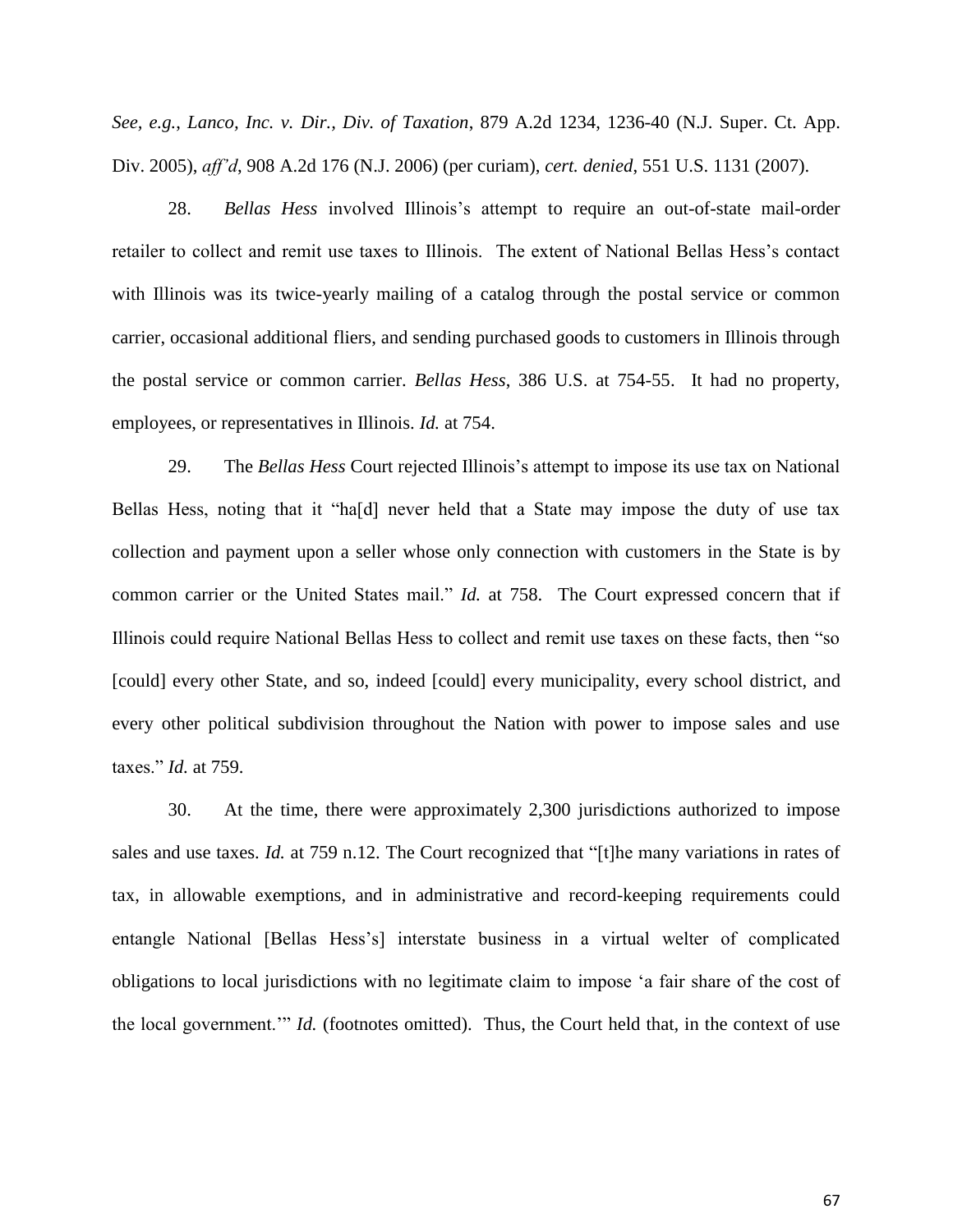taxes being imposed on a mail-order retailer, physical presence was required under the Commerce Clause for the tax to be valid. *Id.* at 758.

31. *Quill* followed approximately 25 years later, presenting a similar factual scenario: "a State's attempt to require an out-of-state mail-order house that has neither outlets nor sales representatives in the State to collect and pay a use tax on goods purchased for use within the State." 504 U.S. at 301. There, the Court concluded that its reasoning in cases following *Bellas Hess* did not "compel that we now reject the rule that *Bellas Hess* established in the area of sales and use taxes." *Id.* at 317.

32. This quote and *Quill*'s broader discussion of the physical-presence rule, however, answer the question before this Court: the physical-presence rule is limited to sales and use taxes.<sup>7</sup> In *Quill*, the Court noted that it had never required that a taxpayer be physically present in a taxing state for any type of tax other than sales and use taxes. *Id.* at 314. This was true even for cases arising after *Bellas Hess*. *Id.* at 317. In those later cases involving other types of tax, the Court noted, it had adopted "more flexible balancing analyses" and the Court acknowledged that its more modern approach to the Commerce Clause "might not dictate the same result [as in *Bellas Hess*] were the issue to arise for the first time today . . . ." *Id.* at 310.

33. This Court also finds persuasive the reasoning from *A&F Trademark, Inc. v. Tolson*, 605 S.E.2d 187 (N.C. Ct. App. 2004). There, the North Carolina Court of Appeals explained why the physical-presence rule from *Bellas Hess* and *Quill* was specific to the facts and concerns in those cases. *Id.* at 193-96. As the *A&F Trademark c*ourt noted, one of the facts that convinced the Supreme Court to keep the physical-presence rule in place was that the mail-

<sup>7</sup> This is not to say that *Quill* has no application outside of sales and use tax. *Quill* sets forth the analytical distinctions between Commerce Clause and Due Process jurisprudence and provides guidance regarding both issues that has broader application. The question here, however, is whether *Quill*'s endorsement of the physical-presence rule from *Bellas Hess* applies to state income taxes. The Court concludes that it does not.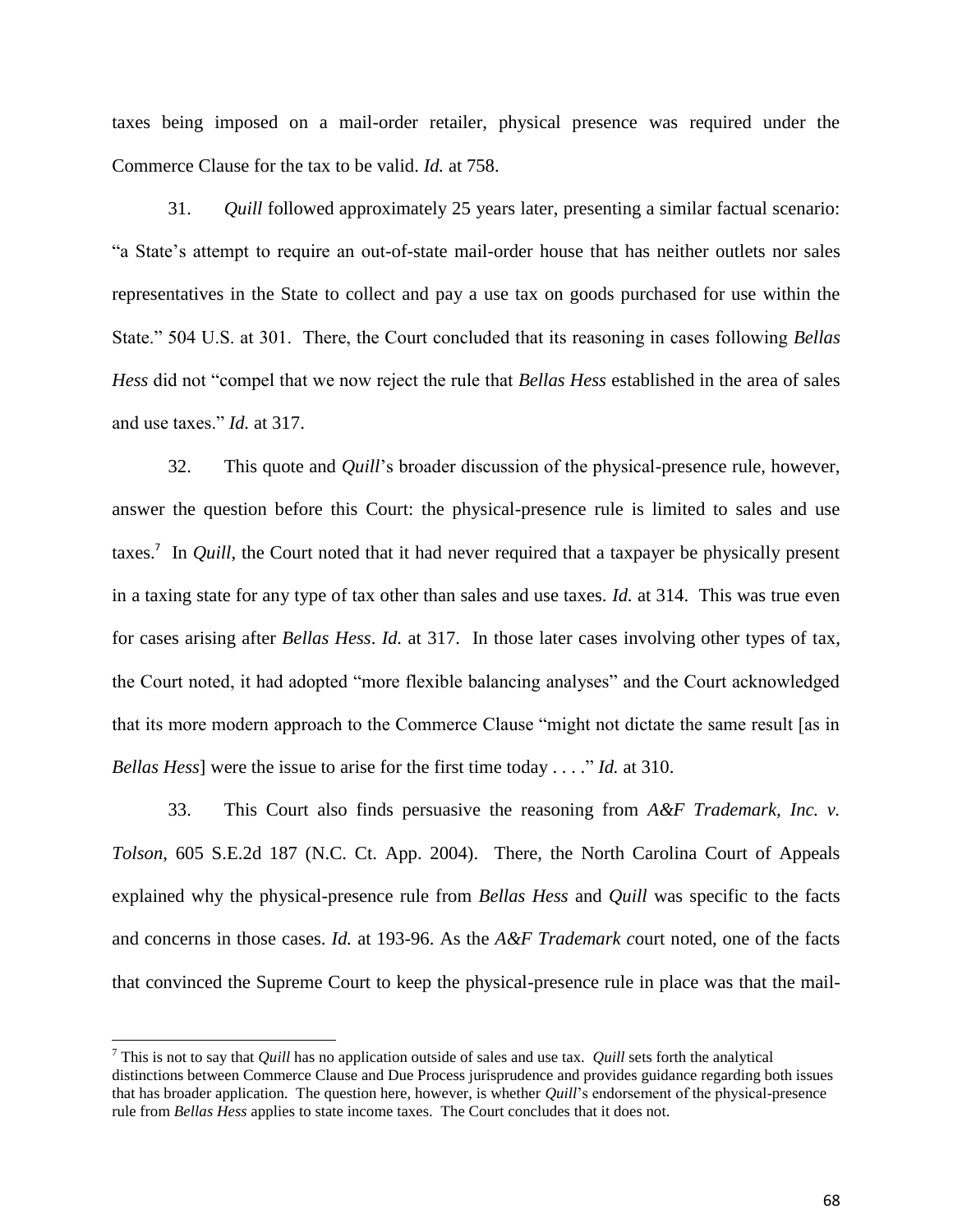order retail industry had placed substantial reliance on the physical-presence rule, and the *Quill* Court was concerned with undermining those reliance interests. *Id.* at 194. The *A&F Trademark* Court reasoned that no similar reliance interest could arise in the context of other taxes because the physical-presence rule had never applied to other types of taxes. *Id.* Thus, the reliance interests *Quill* sought to protect are not implicated in refusing to expand the physical-presence rule to other types of tax.

34. Additionally, there are material differences between sales and use taxes and income taxes that support a different standard. *Id.* at 194-95; *see also* Jerome R. Hellerstein, Geoffrey *and the Physical Presence Nexus Requirement of Quill*, 8 State Tax Notes 671, 676 (1995). For example, a sales or use tax requires a retailer to serve as the state's collections agent, imposing a greater burden than an income tax. Additionally, "a state income tax is usually paid only once a year, to one taxing jurisdiction and at one rate, [but] a sales and use tax can be due periodically to more than one taxing jurisdiction within a state and at varying rates." 605 S.E.2d at 195 (quoting *Kmart Props., Inc. v. Taxation and Revenue Dep't*, 131 P.3d 27, 35 (N.M. Ct. App. 2001), *rev'd on other grounds*, 131 P.3d 22 (N.M. 2005)) (internal quotation marks omitted). At the time of *Bellas Hess* there were over 2,300 potential sales and use tax jurisdictions. *Bellas Hess*, 386 U.S. at 759 n.12. By the time of *Quill*, that number had grown to over 6,000 jurisdictions. *Quill*, 504 U.S. at 313 n.6. There is no evidence before this Court establishing that similar burdens exist in the income tax context.

35. For all of these reasons, the Court concludes that physical presence is not required to create a substantial nexus for state income tax purposes.<sup>8</sup> The United States Supreme Court

<sup>&</sup>lt;sup>8</sup> The Court also notes that the majority of jurisdictions that have addressed the physical-presence question in the income tax context have held that physical presence is not required to impose an income tax. *See* Hellerstein, *supra*, ¶ 6.11(2)-(4); *see also* James A. Amdur, Annotation, *State Income Tax Treatment of Intangible Holding Companies*,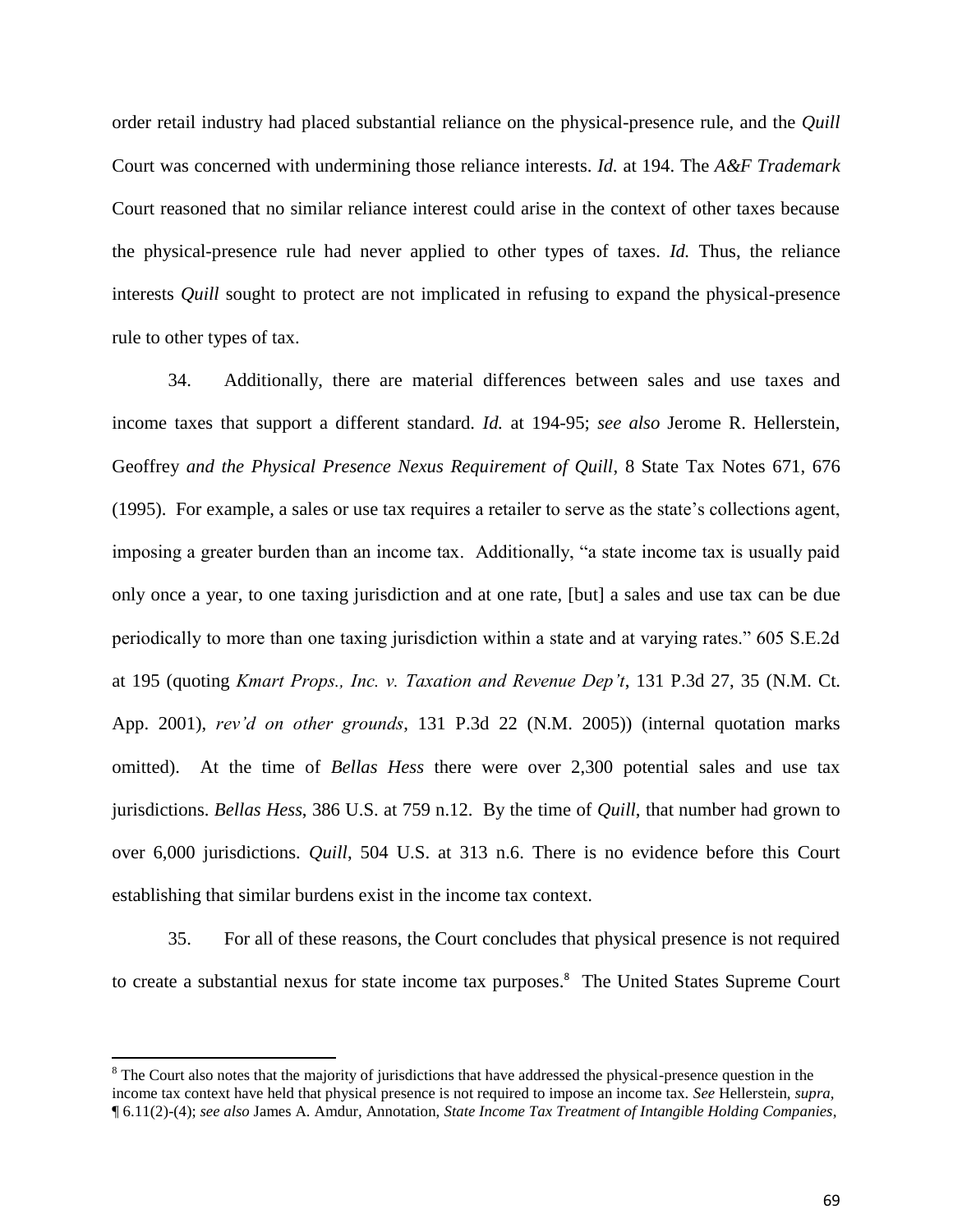has never required physical presence in the context of state income tax; the physical-presence rule from *Bellas Hess* and *Quill* is specific to the sales and use tax arena; and that rule does not supersede the Supreme Court's earlier holdings.

# **2. Substantial Nexus: Licensing Intellectual Property for use in Colorado and Tying Royalty Payments to Target In-state Sales**

36. The Court concludes that TBI has a substantial nexus with Colorado. The substantial nexus test is primarily focused on ensuring that the states do not unduly burden interstate commerce through the imposition of taxes. *See Quill*, 504 U.S. at 313. Under the facts of this case, it would not unduly burden interstate commerce to hold that TBI is subject to Colorado's income tax.

37. TBI licensed its IP to Target for use nationwide, including in Colorado. At that time, Target had stores in Colorado, which TBI knew when it entered into the License Agreement with Target. TBI chose to tie its payments under the License Agreements to Target's in-store sales; therefore, TBI knew it would be relying on the activities in each state where Target operated for its revenue and made a conscious decision to exploit the markets in each state to produce its income. And as a result of this arrangement, TBI received substantial income from Colorado.

38. No undue burden on interstate commerce results from requiring TBI to pay Colorado income tax under these facts. As numerous other states have concluded when confronted with IHCs, these facts are sufficient to subject TBI to Colorado's income tax. *See Geoffrey, Inc. v. Comm'r of Revenue*, 899 N.E.2d 87, 92-93 (Mass. 2009), *cert. denied*, 557 U.S. 920 (2009); *Lanco*, 879 A.2d at 1235-42; *Kmart*, 131 P.3d at 31-40; *A&F Trademark*, 605 S.E.2d at 195; *Geoffrey, Inc. v. Okla. Tax Comm'n*, 132 P.3d 632, 635-41 (Okla. Civ. App.

<sup>11</sup> A.L.R. 6th 543, § 2 ("[C]ourts generally have held that the physical presence requirement does not apply to income taxes . . . .").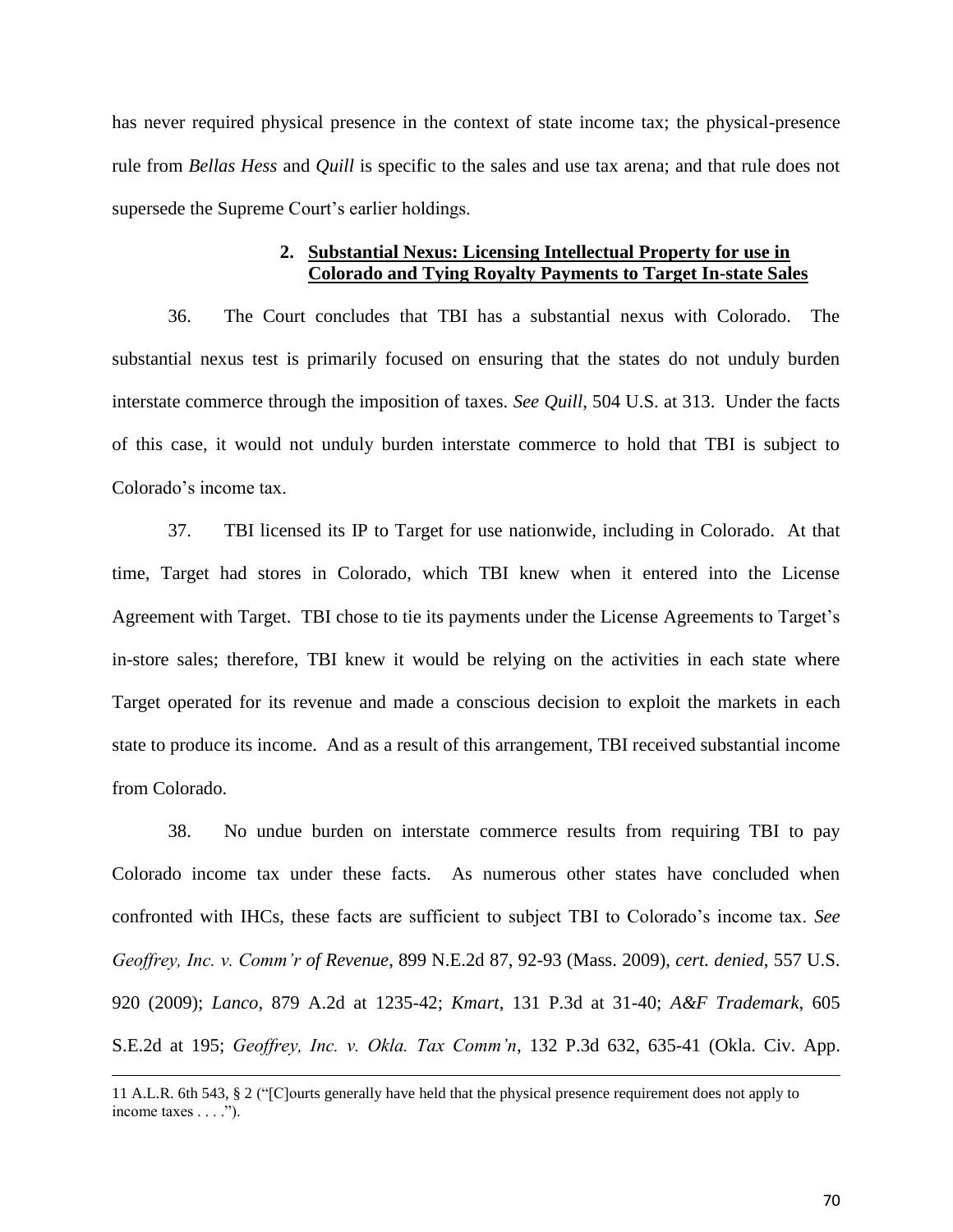2005); *Geoffrey, Inc. v. S.C.*, 437 S.E.2d at 18-19; *see also KFC Corp. v. Iowa Dep't of Revenue*, 792 N.W.2d 308, 310-11, 328 (Iowa 2010) (regarding an out-of-state franchisor), *cert. denied*, 132 S. Ct. 97 (2011).

## *iv. The Tax Assessed against TBI is Fairly Apportioned.*

39. The second contested prong of the *Complete Auto* test asks whether the subject tax is "fairly apportioned."<sup>9</sup> *Complete Auto*, 430 U.S. at 279. The fair apportionment prong requires that the tax be both internally consistent and externally consistent. *Okla. Tax Comm'n v. Jefferson Lines, Inc.*, 514 U.S. 175, 184-85 (1995). TBI contends the single-factor apportionment formula applied in the Assessments is not externally consistent.

40. The Constitution does not require a specific apportionment formula. *Moorman Mfg. Co. v. Bair*, 437 U.S. 267, 274 (1978) (recognizing that "the States have wide latitude in the selection of apportionment formulas"). The relationship between the tax and the interstate activity being taxed need not be perfect. *Amerada Hess*, 490 U.S. at 74.

41. To succeed in its challenge, TBI must demonstrate that "the income attributed to [Colorado] . . . has 'led to a grossly distorted result.'" *Container Corp. of Am. v. Franchise Tax Bd.*, 463 U.S. 159, 170 (1983) (quoting *Moorman Mfg.*, 437 U.S. at 274).

42. The external consistency test requires that "the factor or factors used in the apportionment formula . . . actually reflect a reasonable sense of how income is generated." *Id.* at 169. Phrased differently, "[t]he external consistency test asks whether the State has taxed only that portion of the revenues from the interstate activity which reasonably reflects the in-state component of the activity being taxed." *Goldberg v. Sweet*, 488 U.S. 252, 262 (1989), *abrogated in part on other grounds as recognized in Comptroller v. Wynne*, 135 S. Ct. 1787, 1798 (2015).

<sup>9</sup> The Court distinguishes apportionment as a constitutional issue from the statutory matter addressed *infra*. To the extent they overlap, the constitutional issue is resolved by the Court's conclusions regarding statutory apportionment.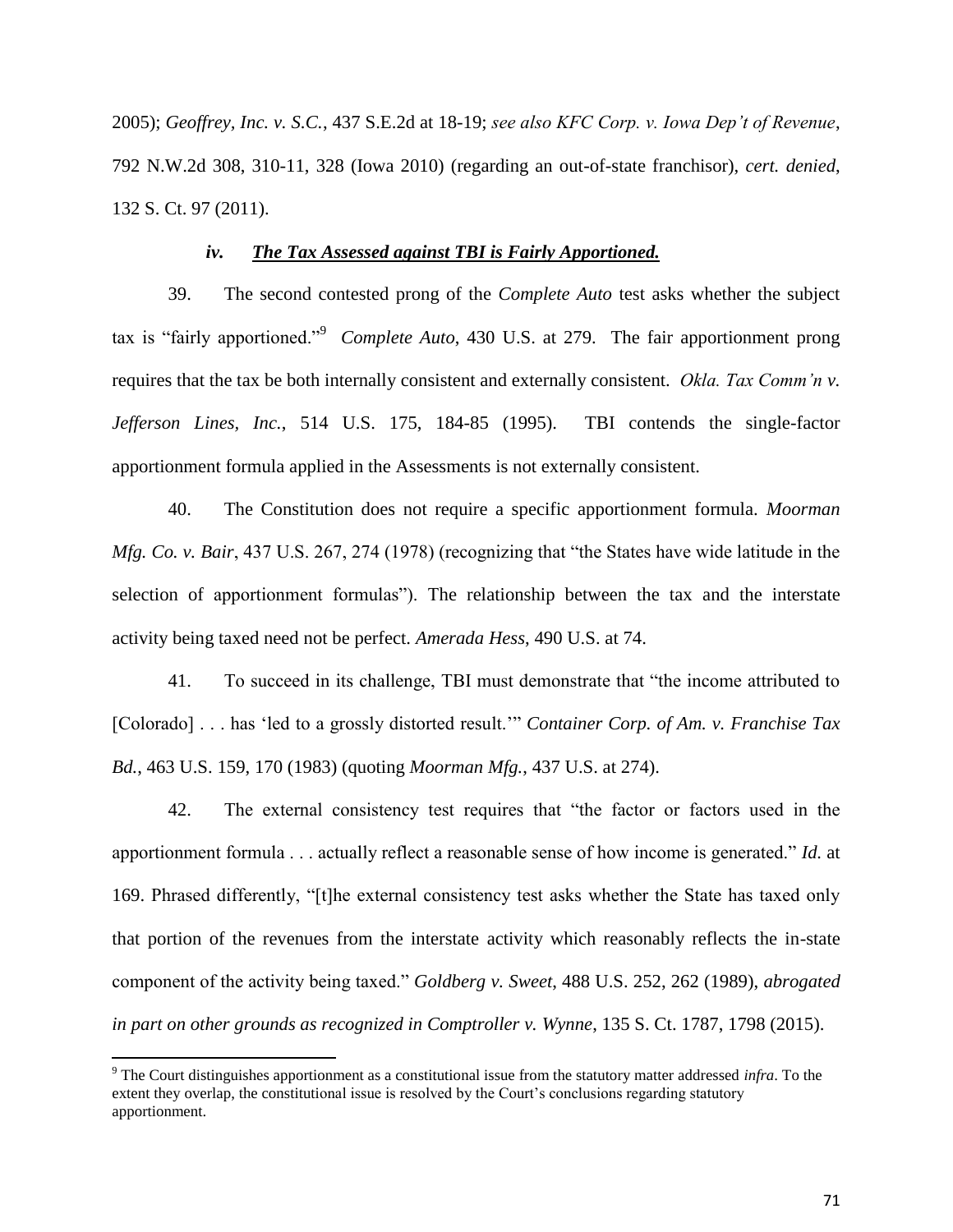43. The Department's approach reflects a reasonable sense of how TBI's income is generated, making it externally consistent. TBI's agreement with Target provides that, in exchange for the use of TBI's IP, Target will pay TBI a percentage of every sale at a Target store, including those in Colorado. Moreover, the evidence before the Court demonstrates that TBI's income is primarily generated through Target's sales. By apportioning TBI's income with reference to Target's sales, the Department's apportionment method reasonably reflects how TBI earns its income and is externally consistent.

44. TBI has also argued that in providing brand-related and product-sourcing services, TBI is helping to increase Target's sales, which leads to greater royalty income for TBI. Thus, TBI claims, not including payroll or property fails the external consistency test despite the terms of the License Agreement.

45. The Court concludes that TBI has not met its burden given the evidence in the record. The Court cannot determine the value TBI added to Target's performance that would allow it to conclude that "the income attributed to [Colorado] . . . has 'led to a grossly distorted result.'" *Container Corp.*, 463 U.S. at 170 (quoting *Moorman Mfg.*, 437 U.S. at 274). The evidence TBI has presented is insufficient to overcome the plain terms of the License Agreement (on which the Department modeled its apportionment method) and the understanding of its first President, Ms. Street, regarding the basis for the royalty payments: the royalty payments are made solely for the right to use TBI's IP. Therefore, the Court concludes the second part of the Commerce Clause test is satisfied.

# *v. The Tax Assessed Against TBI is Fairly Related to Benefits Provided by the State of Colorado*

46. The fourth part of the Commerce Clause test requires that the tax be fairly related to benefits conferred by Colorado. *Complete Auto*, 430 U.S. at 279. "The purpose of this test is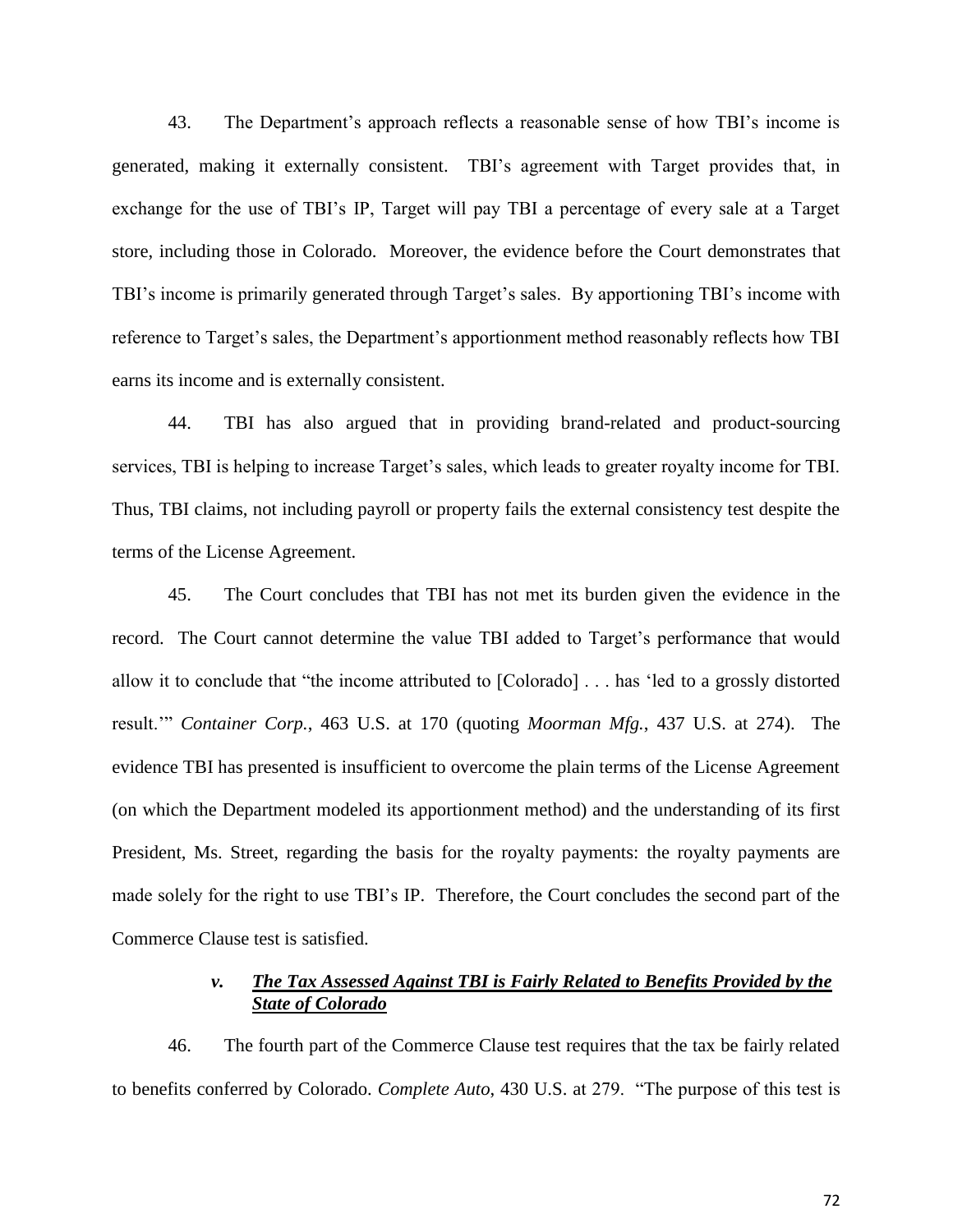to ensure that a State's tax burden is not placed upon persons who do not benefit from services provided by the State." *Goldberg*, 488 U.S. at 266-67; *see also Quill*, 504 U.S. at 313 (1992) (holding the test's purpose is to ensure the tax "does not unduly burden interstate commerce"). It does not require an analysis of the costs the state has incurred because of the taxed activity or the value of the state services compared to the amount of the tax. *Commonwealth Edison Co. v. Montana*, 453 U.S. 609, 627-28 (1981). "[I]nterstate commerce may be required to contribute to the cost of providing *all* governmental services, including those services from which it arguably receives no direct benefit." *Goldberg*, 488 U.S. at 267 (quoting *Commonwealth Edison*, 453 U.S. at 627 n.16) (internal quotation marks omitted).

47. The Court finds that there is a fair relationship between the taxes assessed against TBI and the benefits Colorado provides. The undisputed evidence is that without the benefits Colorado provides, Target would have no inventory to sell at its stores, no employees to make those sales, and no customers to buy Target's products—all of which would mean that TBI would receive no royalty income from Colorado.

48. To the extent Colorado provides additional services to Target that allow Target to operate its stores here, those services similarly benefit TBI. Those other services include police, fire department, and 911 services, all of which Target's store policies indicate an intent to use. Therefore, the Court concludes that TBI benefits from the services Colorado provides and that the tax is fairly related to these benefits because these services make the generation of TBI's royalty income possible.

### *vi. Conclusions Regarding Colorado's Constitutional Taxing Authority*

49. In sum, the Court concludes that Colorado's taxation of TBI does not violate the Commerce Clause: (1) TBI has substantial nexus with Colorado; (2) the tax is fairly apportioned;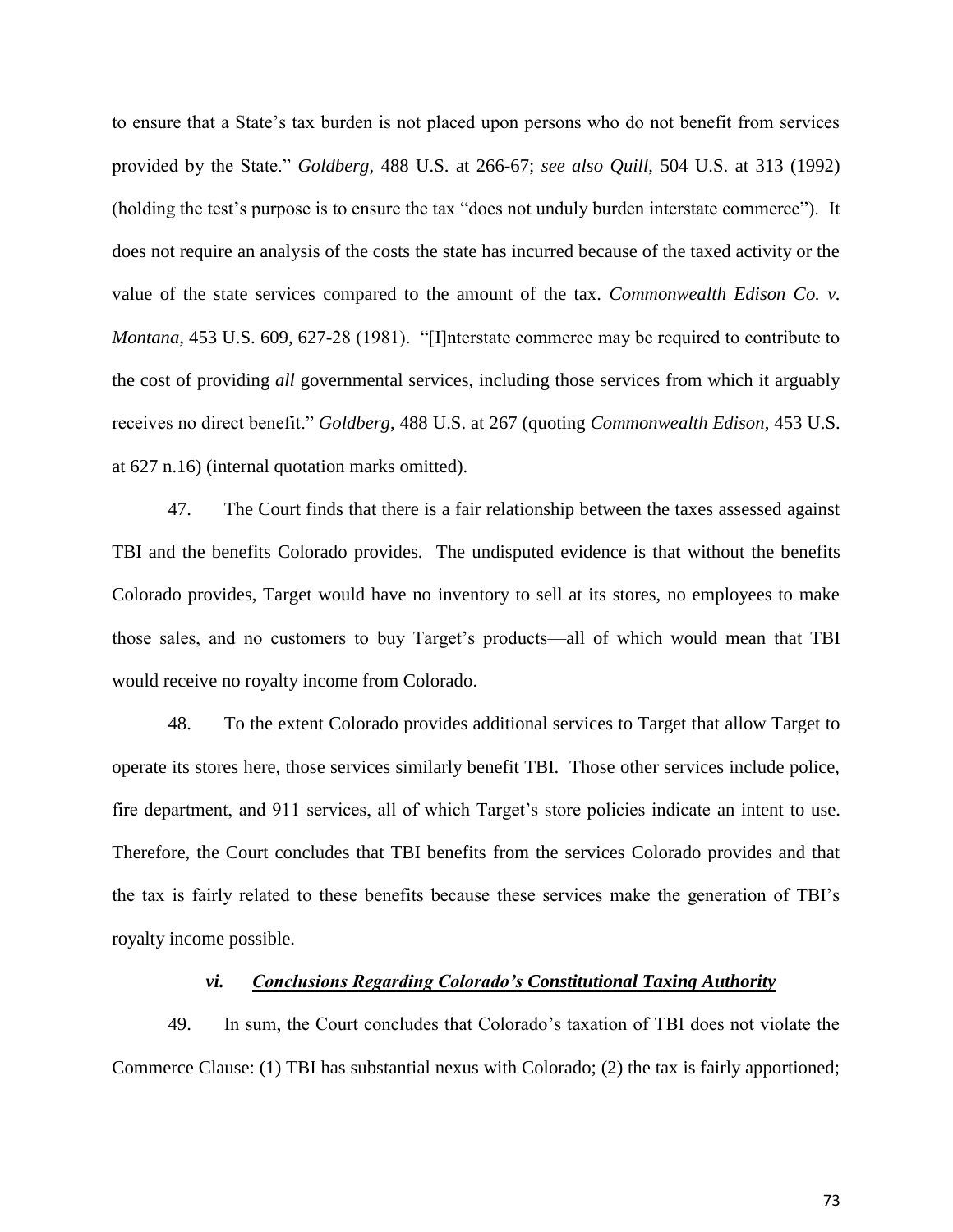(3) the tax does not discriminate against interstate commerce; and (4) the tax is fairly related to benefits provided by the State of Colorado. Colorado's income tax may be constitutionally applied to TBI.

### **D. The Department's Apportionment of TBI's Income**

50. Apportionment refers to the division of a corporation's tax base by formula. Formulary apportionment balances the administrative ease of using a formula (as opposed to direct allocation) with reaching a fair and reasonably accurate distribution of a corporation's tax base. *See Gen. Motors Corp. v. D.C.*, 380 U.S. 553, 561 (1965) (formulary apportionment "can be justified as a rough, practical approximation of the distribution of either a corporation's sources of income or the social costs which it generates."); Hellerstein, *supra*, ¶¶ 9.01, 9.02.

# *i. The Relevant Statutes, Regulations, and Legal Standards*

51. For tax years 1999 through 2008, one of Colorado's standard formulas was the three-factor formula.<sup>10</sup> *See* § 24-60-1301, art. IV. This formula comes from a model law, the Uniform Division of Income for Tax Purposes Act ("UDITPA"), $^{11}$  that has been adopted by numerous states. The standard UDITPA three-factor formula apportions income to Colorado by (1) determining the percentage of a taxpayer's property,<sup>12</sup> payroll, and sales in Colorado; (2) adding those percentages together; and (3) dividing the combined percentage by three to create an apportionment factor. *Id.* art. IV, § 9. The taxpayer's net income is then multiplied by the apportionment factor, which results in Colorado taxable income. § 39-22-301(1)(d)(I) ("A tax

 $\overline{\phantom{a}}$ 

 $10$  Colorado also had a two-factor formula during this period, and taxpayers could elect to use either formula. TBI has represented that it would have used the three-factor formula had it filed an income tax return in Colorado. *See* Compl. ¶ 40. Thus, the two-factor formula is not relevant here.

<sup>&</sup>lt;sup>11</sup> Although the Uniform Division of Income for Tax Purposes Act ("UDITPA") was approved as a uniform law in 1957, it was not adopted in Colorado (as the Multistate Tax Compact) until 1968. § 24-60-1301, art. IV.

<sup>&</sup>lt;sup>12</sup> As used in the standard apportionment formula, "property" includes only real and tangible property.  $\S$  24-60-1301, art. IV, § 10. It does not include intangible property.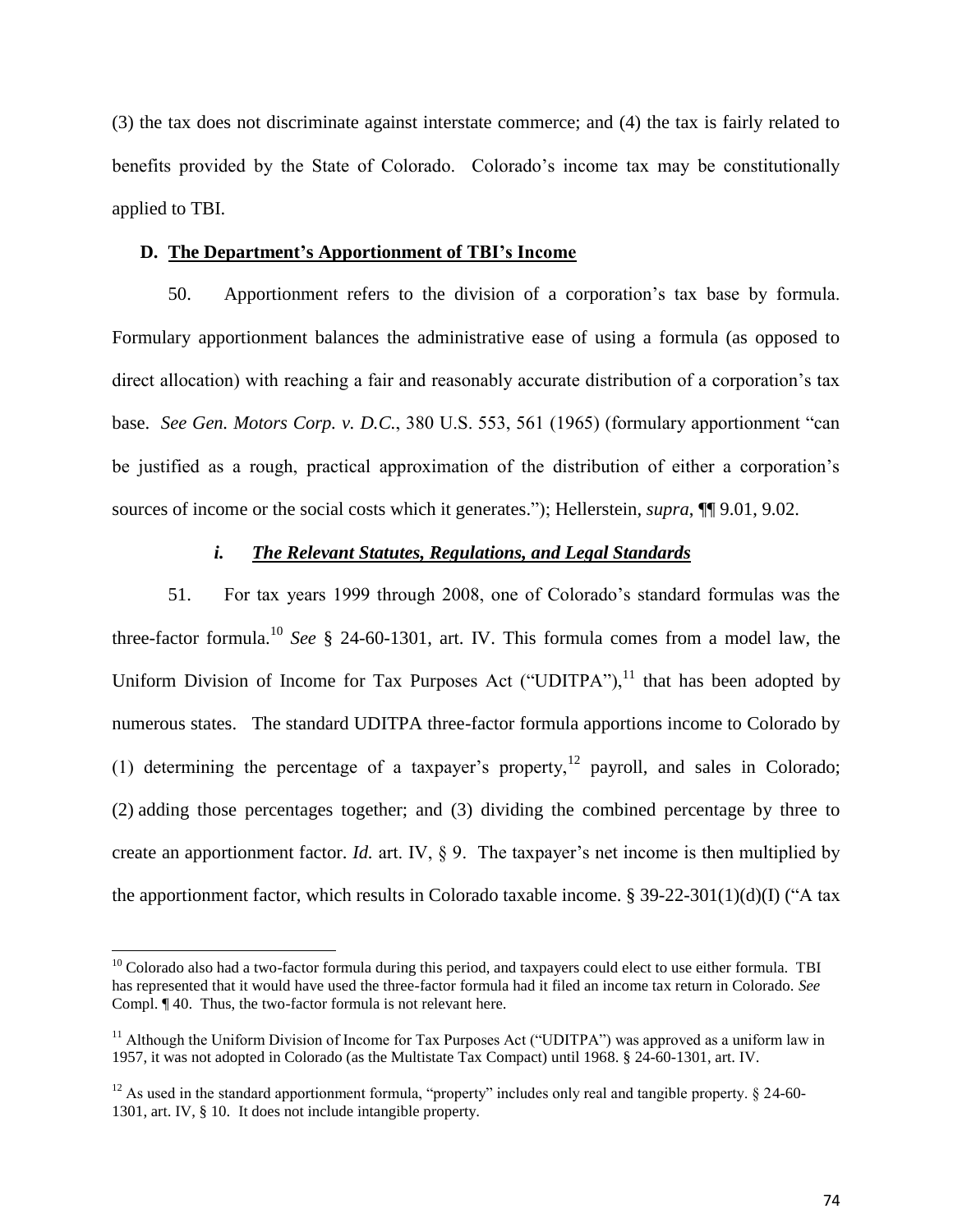is imposed . . . in an amount of the net income . . . derived from sources within Colorado . . . ."). Colorado taxable income is multiplied by the applicable tax rate, leading to the tax due. *Id.* These calculations are presented below:

$$
CO_{Approxionment Factor}
$$
 =  $\frac{CO_{prop}}{Total_{prop}} + \frac{CO_{payroll}}{Total_{payroll}} + \frac{CO_{sales}}{Total_{sales}}$   $\div 3$ 

 $CO_{\text{Apportionment Factor}}$  x Net Income =  $CO_{\text{Taxable Income}}$ 

 $CO$ <sub>Taxable Income</sub> x  $CO$ <sub>Tax Rate</sub> = Colorado Income Tax Due

52. Beginning with tax year 2009, the General Assembly replaced the standard formulas with a single-sales factor method. § 39-22-303.5(2)(b), (4)(a). In single-sales factor apportionment, the apportionment factor is equal to the percentage of the taxpayer's sales sourced to Colorado. The remaining calculations are the same. Colorado's adoption of singlesales factor apportionment was part of a movement among the states towards emphasizing sales in apportioning income; the U.S. Supreme Court has held that using a single-sales factor method is presumptively valid. *See Moorman Mfg.*, 437 U.S. at 273.

53. When determining where a sale occurs for the purpose of standard three-factor apportionment, sales other than those of tangible personal property are sourced to Colorado under the existing Section 17 of UDITPA only if: "(a) the income-producing activity is performed in this State; or (b) the income-producing activity is performed both in and outside this State and a greater proportion of the income-producing activity is performed in this State than in any other State, based on costs of performance." § 24-60-1301, art. IV, § 17.

54. However, the General Assembly—in both its adoption of UDITPA and, later, single-sales factor apportionment—gave the Department discretion to use an alternative method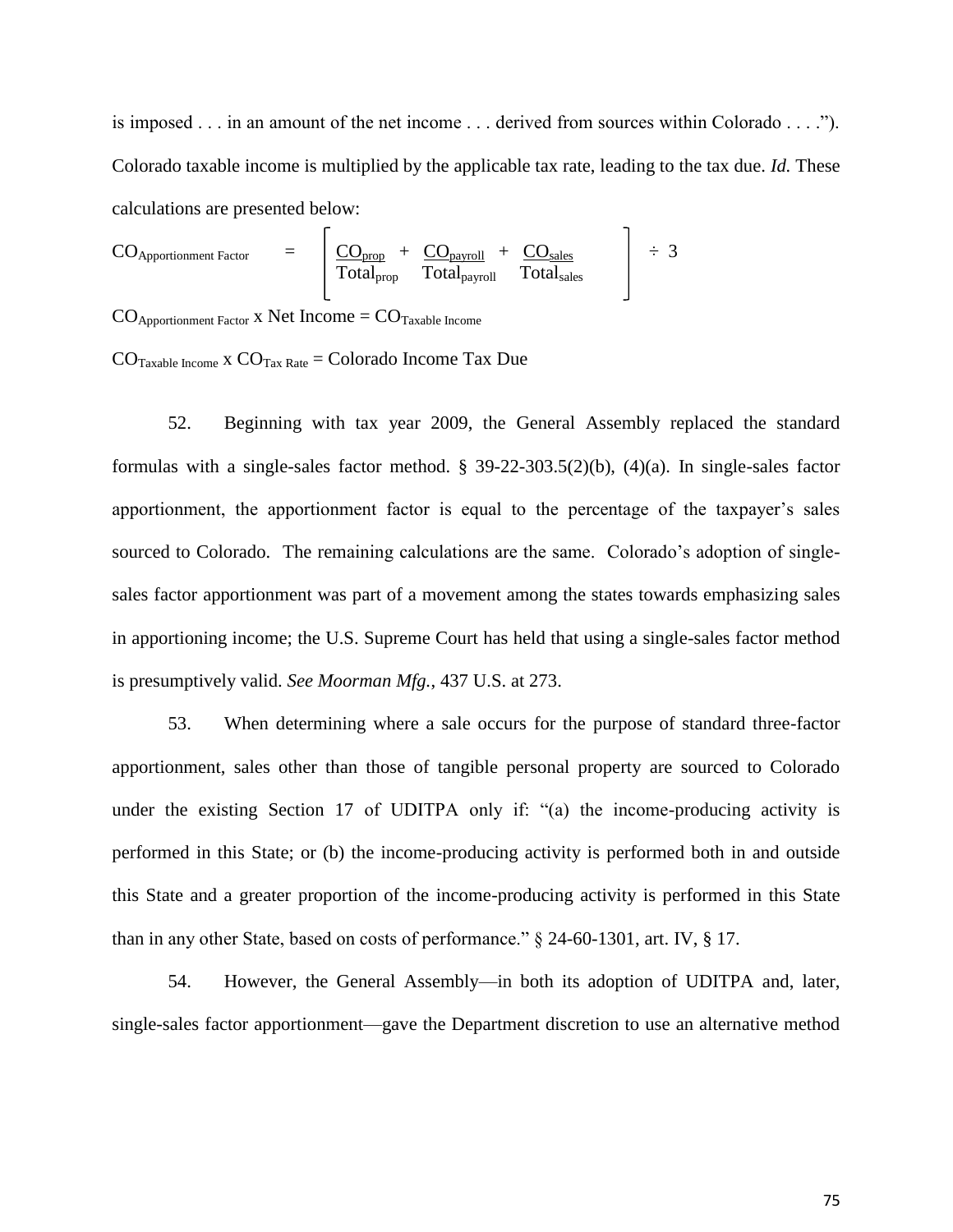of apportionment when the standard formulas "do not fairly represent the extent of the taxpayer's business activity" in Colorado. § 24-60-1301, art. IV, § 18; *see also* § 39-22-303.5(7)(b).

55. The Colorado regulation regarding the implementation of Section 18 adds the requirement that it may only be invoked in cases where "unusual fact situations (which ordinarily will be unique and nonrecurring) produce incongruous results" under the standard apportionment formula. 1 CCR 201-3, Reg. IV.18(a) (2009).

56. The party seeking to use alternative apportionment (here, the Department) is responsible for demonstrating (1) that the default apportionment formulas do not fairly reflect TBI's business activity in Colorado, and (2) that the Department's proposed alternative method is reasonable. *See Microsoft Corp. v. Franchise Tax Bd.*, 139 P.3d 1169, 1178 (Cal. 2006) (applying two-part burden); *Twentieth Century-Fox Film Corp. v. Dep't of Revenue*, 700 P.2d 1035, 1038 (Or. 1985).<sup>13</sup> The burden of proof is preponderance of the evidence.  $\S$  13-25-127.

### *ii. Application of UDITPA's Standard Apportionment Formula*

57. The Court next must determine whether the Department was required to apply UDITPA's standard three-factor formula in apportioning TBI's income to Colorado, or whether the Department permissibly departed from the standard formula under Section 18. This analysis necessarily begins with a review of each of the three standard factors and their application to the facts of this case.

58. UDITPA's standard formula sourced taxpayers' income through evenly weighted payroll, property, and sales factors. These factors are intended as proxies for the business activities of a corporation. Each factor divides the amount of the identified proxy located in the

 $\overline{a}$ 

<sup>13</sup> *See also Union Pac. Corp. v. Idaho State Tax Comm'n*, 83 P.3d 116, 120 (Idaho 2004) ("The party asserting alternative apportionment . . . bears the burden of showing that the alternative apportionment is appropriate."); *Bellsouth Adver. & Publ'g Corp. v. Chumley*, 308 S.W.3d 350, 362 (Tenn. 2009) ("The burden is on the party seeking a variance to establish that the formula does not fairly represent [the taxpayer's] business activities in the taxing state.").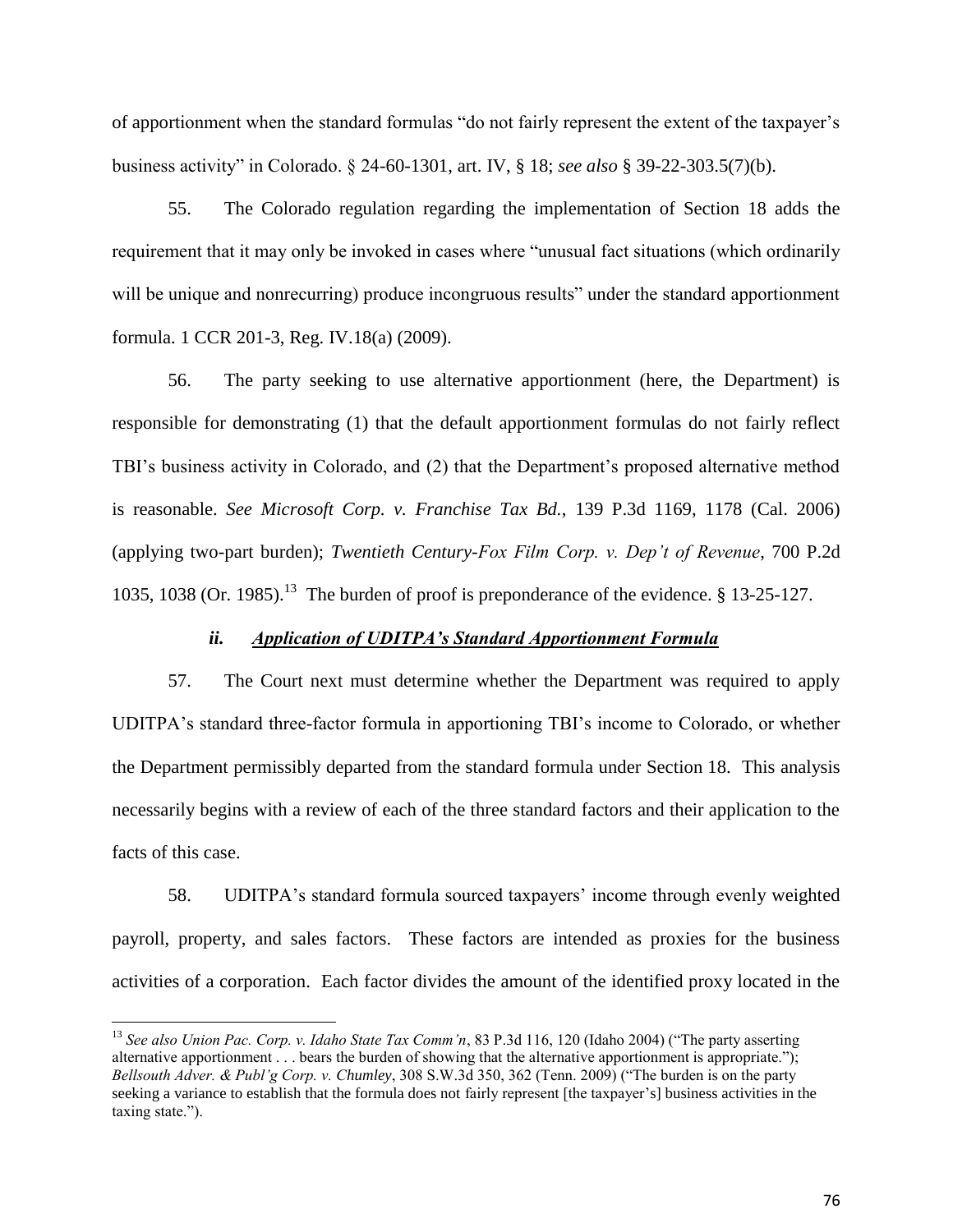subject state (numerator) by the amount of the proxy located everywhere (denominator) to obtain a fraction. The three factors (fractions) are then summed and divided by three. The resulting average of the three factors is then multiplied by the taxpayer's total taxable income to obtain a portion that is sourced to (and, after potential further adjustments, taxed by) the subject state here, Colorado.

59. There is no dispute that each of TBI's payroll, property, and sales factors—if computed according to the UDITPA statute and supporting Department regulations—would have sourced none of TBI's income to Colorado; therefore, TBI would have owed no tax to Colorado. The UDITPA payroll factor considers the amount paid "by the taxpayer for compensation," and the Department's regulation elaborates that "[o]nly amounts paid directly to employees are included in the payroll factor." § 24-60-1301, art. IV, § 13; 1 CCR 201-3, Reg. IV.13.(a)(4). None of the compensation that TBI paid annually to employees was assigned to Colorado because all of TBI's employees were located outside Colorado. TBI's Colorado payroll factor was zero.

60. The UDITPA property factor considers "the taxpayer's real and tangible personal property owned or rented . . . ." § 24-60-1301, art. IV, § 10. None of TBI's real and tangible personal property was in Colorado because all of its offices and operations were outside the State. TBI's Colorado property factor was zero.

61. The Court heard substantial testimony concerning UDITPA's sales factor. UDITPA prescribes a specific methodology for sourcing sales "other than sales of tangible personal property," including income from intangible property and services. This methodology sources gross receipts from such transactions to Colorado only if "a greater proportion of the income-producing activity is performed in this State than in any other State, based on costs of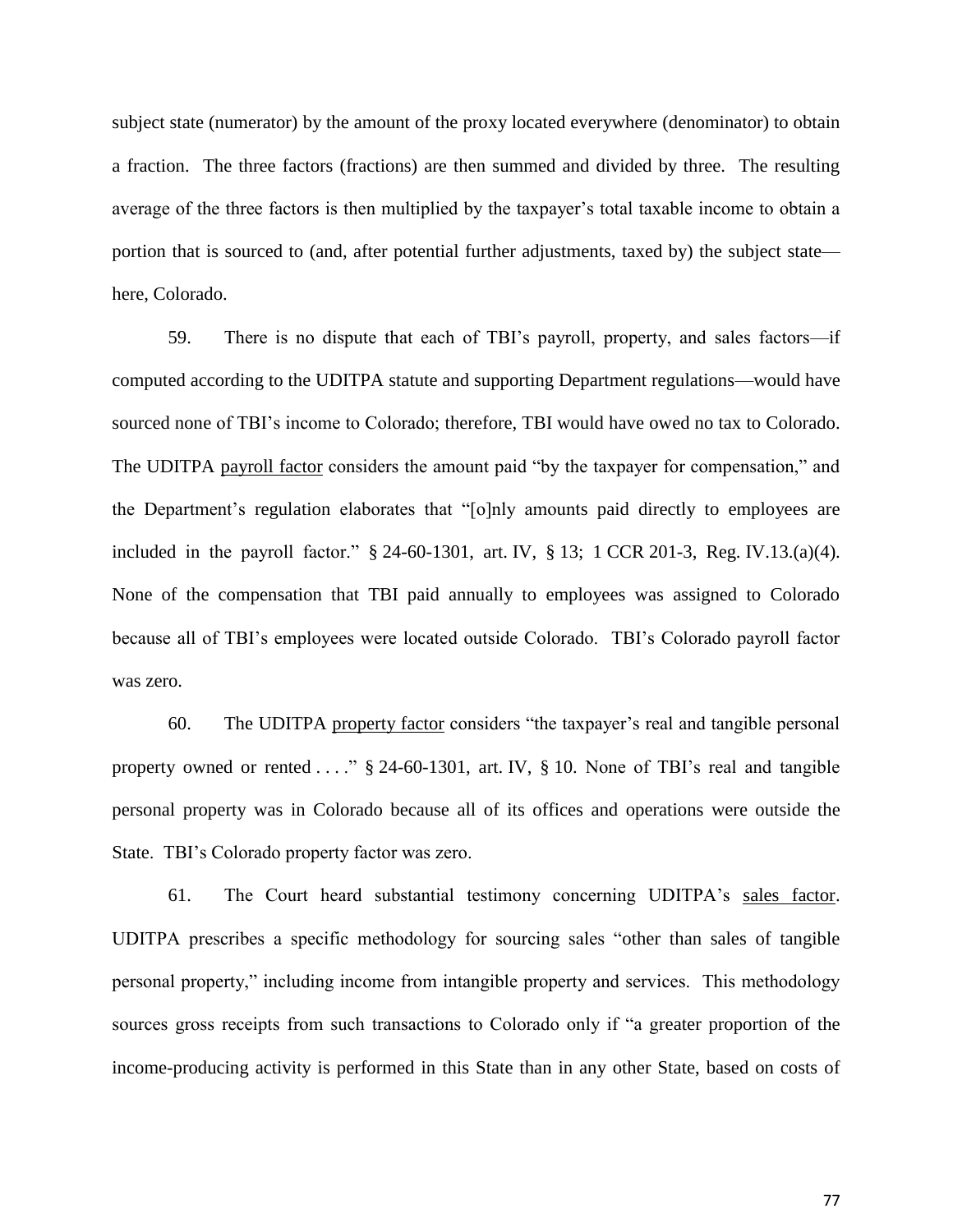performance." *See* § 24-60-1301, art. IV, § 17(b); 1 CCR 201-3, Reg. IV.17. The Department's regulation defined "income producing activity" as activity "directly engaged in by the taxpayer" and excluded "transactions and activities performed on behalf of a taxpayer." 1 CCR 201-3, Reg. IV.17(2). This "greater proportion" analysis, by design, does not apportion receipts from intangible property or services to the location where the property/services are utilized or received. That is, it is not a market-based sourcing approach. Rather, this methodology sources the entirety of such receipts to the single state where the taxpayer incurred the greater proportion of the costs to perform its income producing activities, an origin-based approach.<sup>14</sup> All of TBI's income producing activities, and therefore all of its costs to perform those activities, were performed outside Colorado. TBI's Colorado sales factor was zero.

62. Because all three of TBI's Colorado factors were zero under the standard apportionment formula, none of TBI's income would have been sourced to Colorado for taxation. Again, this result is not disputed. The issue before this Court is whether the Department is permitted by Section 18 to substitute an alternative apportionment methodology to calculate TBI's Colorado taxable income. The Court now turns to those questions.

### *iii. The Department's Proposed Application of Section 18*

### 1. **Section 18: Its Terms and Required Inquiries**

63. Section 18 authorizes departure from the standard apportionment formula under certain circumstances. The section provides:

If the allocation and apportionment provisions of this Article do not fairly represent the extent of the taxpayer's business activity in this State, the taxpayer may petition for or the tax administrator may require, in respect to all or any part of the taxpayer's business activity, if reasonable:

a. separate accounting;

 $\overline{\phantom{a}}$ 

 $14$  UDITPA and the Colorado Legislature chose a different rule for sales of tangible personal property, sourcing such revenues to the state to which the property is "delivered or shipped," *i.e.*, to the state of the market for such tangible goods. § 24-60-1301, art. IV, § 16(a).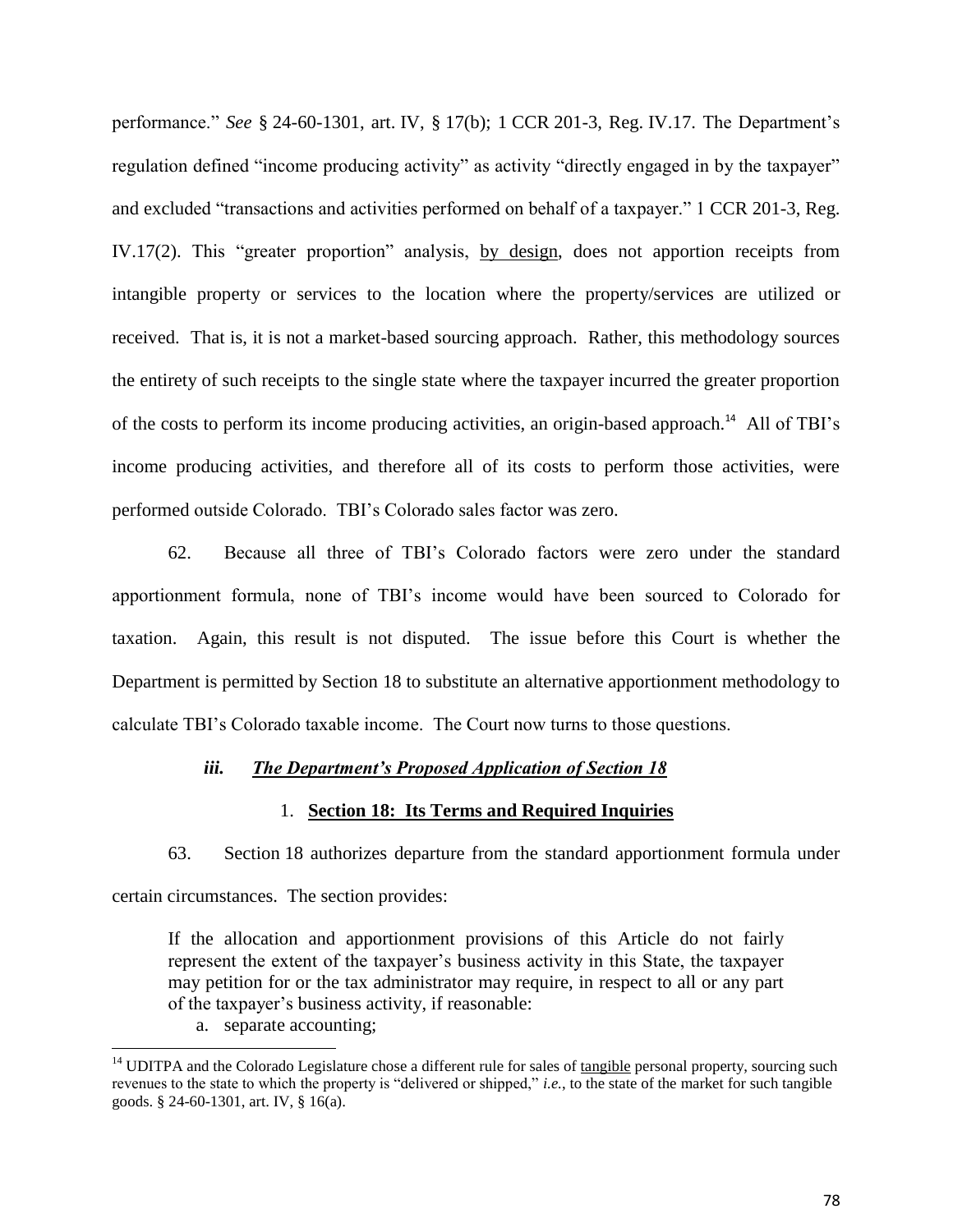- b. the exclusion of any one or more of the factors;
- c. the inclusion of one or more additional factors which will fairly represent the taxpayer's business activity in this State; or
- d. the employment of any other method to effectuate an equitable allocation and apportionment of the taxpayer's income.

§ 24-60-1301, art. IV, § 18.

64. A Department regulation in effect during all of the Years at Issue described a

narrow scope of authority for any party seeking to invoke alternative apportionment:

[Section 18] permits a departure from the allocation and apportionment provisions of Article IV only in limited and specific cases. [Section 18] may be invoked only in specific cases where unusual fact situations (which ordinarily will be unique and nonrecurring) produce incongruous results under the apportionment and allocation provisions contained in Article IV.

1 CCR 201-3, Reg. IV.18(a)(2) (2009) (emphasis added). The Colorado Supreme Court, as well, has endorsed a narrow application of alternative apportionment. Addressing a similar statute authorizing alternative apportionment under Colorado's former two-factor formula, the Court instructed: "That section is to be narrowly construed and employed only in unusual situations." *Miller Int'l, Inc. v. Dep't of Revenue*, 646 P.2d 341, 345 (Colo. 1982). This Court will likewise interpret the Department's authority under Section 18 narrowly and will strictly apply the terms of the Department's own regulation. *Rags over the Ark. River*, 360 P.3d at 191 ("An agency must scrupulously follow the regulations and procedures it promulgates and, if it does not, the court may strike the agency's action.").

65. It is widely accepted, including by the parties to this action, that substituting an alternative apportionment formula for UDITPA's standard formula requires two separate showings, and that the party seeking alternative apportionment—here, the Department—bears the burden of proof on each. First, as a predicate to invoking Section 18 at all, it must be shown, under the plain language of Section 18, that the "apportionment provisions of this Article [*i.e.*, the standard formula] do not fairly represent the extent of the taxpayer's business activity in this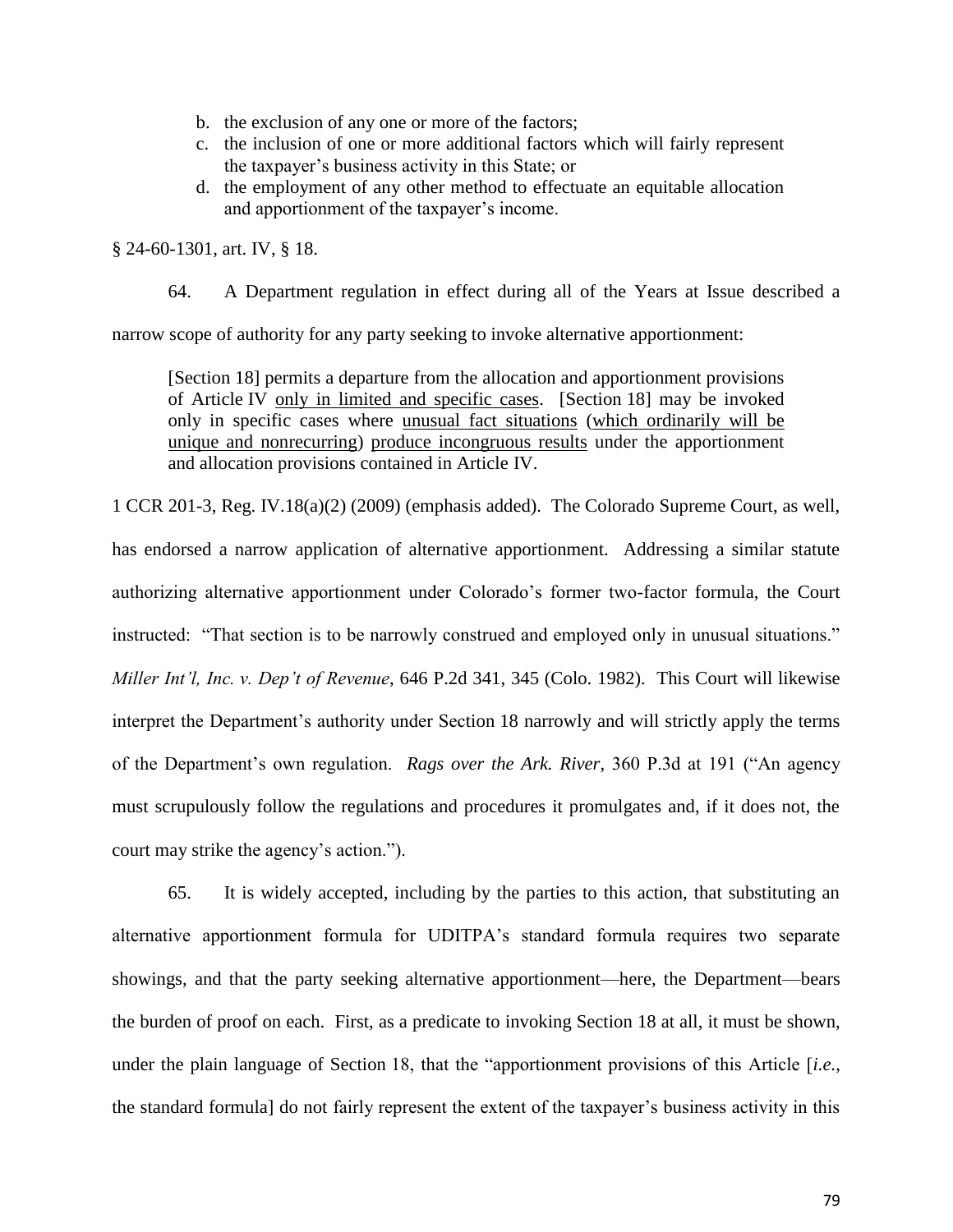State." Second, it must be shown that the proposed alternative formula chosen is "reasonable." *See, e.g.*, *Microsoft Corp.*, 139 P.3d at 1178; *Twentieth Century*, 700 P.2d at 1042-43. The Court will apply a preponderance of the evidence standard to both burdens. § 13-25-127(1).

### 2. **The Department Justified Application of Section 18**

66. This is an unusual fact situation in which use of the standard three-factor formula does not fairly represent the extent of TBI's business activity in Colorado. While an increasing number of intangible holding companies have been used by taxpayers around the country, it was not until the late 1990s and early 2000s that litigation over them resulted in significant numbers of published opinions. *See* Xuan-Thao N. Nguyen, *Holding Intellectual Property*, 39 Ga. L. Rev. 1155, 1157 (2005) (the IP holding company tax avoidance scheme "has been widely and quietly utilized in the last twenty years . . . ."). As Conferee Cary Kelliher testified, this is the first IHC case that the Department has taken to administrative hearing and that has been appealed to district court. (Tr. 1308:10-19.) While he is aware of other IHC cases that have been protested, even those were only in the last four or five years. (Tr. 1309:2-7, 1336:5-6.) Most significantly, TBI has not pointed to, nor is the Court aware of, any other case in any jurisdiction in which the IHC in question was also an 80/20 company, such that a company would avoid paying any income tax in the relevant state.

67. The Court concludes that the Department has met its burden of establishing that the use of the standard formulas in this case would not fairly represent the extent of TBI's business activity in Colorado. Application of the standard three-factor apportionment formula for the periods through 2008, or the standard single sales factor for 2009, would result in TBI owing no income tax to the State of Colorado. Despite receiving hundreds of millions of dollars based on royalties from sales in Colorado, it is undisputed that TBI has no property, payroll, or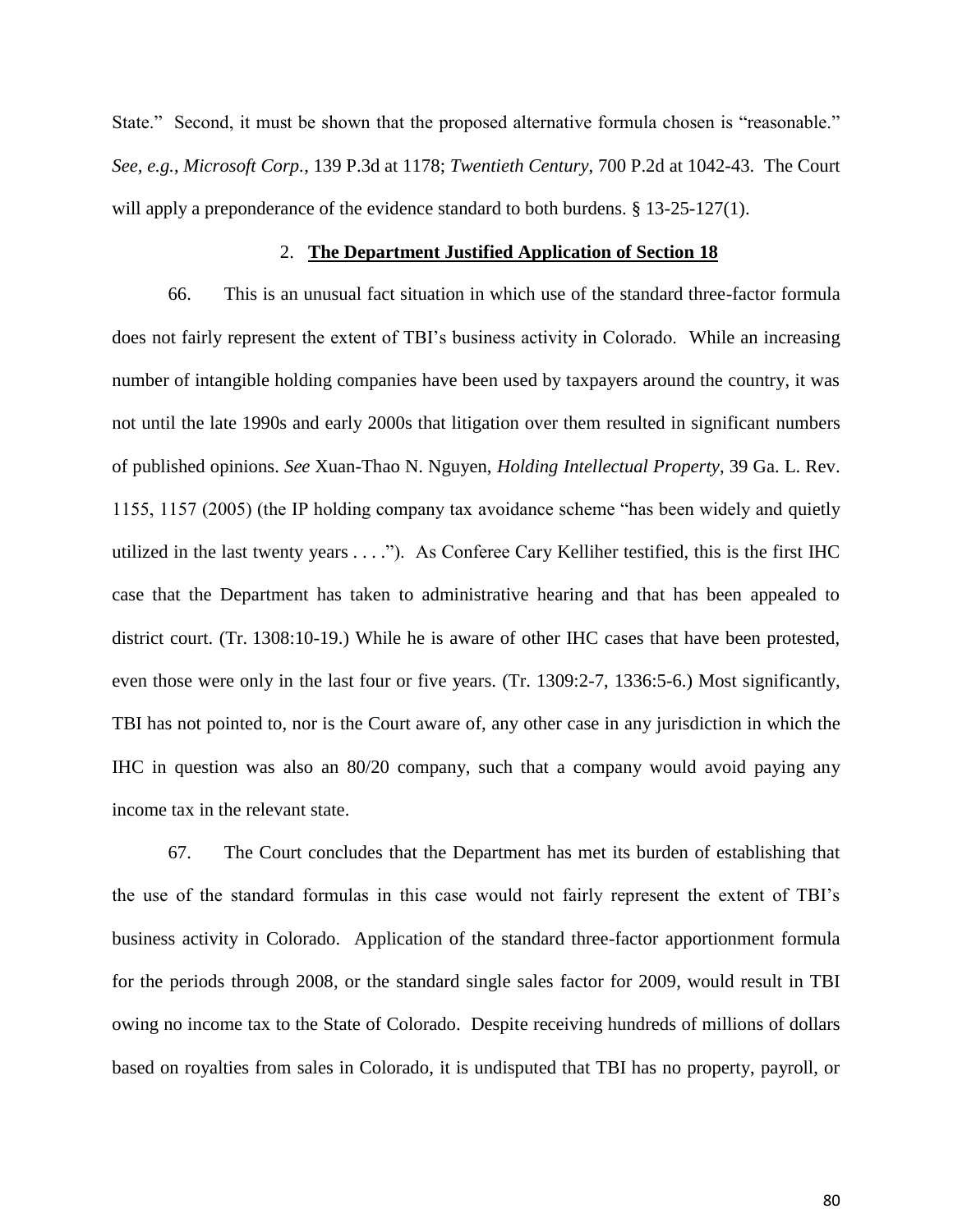sales here, as those terms are defined in the statutes in effect during the Years at Issue. With respect to the sales factor, the Court concludes that TBI's income-producing activities—as determined in accordance with the standard cost-of-performance rule in Section 17 of UDITPA—occurred only in Minneapolis, Hong Kong, and Italy during the Years at Issue, meaning none of its sales would be sourced to Colorado under the standard formula.

68. The Department showed that the standard apportionment formulas do not fairly reflect TBI's business activity in Colorado because they do not account for the manner in which TBI's income is generated and where the income-generating activity occurs.

69. TBI argues that other states have taken express steps to modify their apportionment rules for licensors of intangible assets where they did not desire the result obtained under the standard UDITPA formula. A number of states have done so by statute, in particular, by modifying their sales factors to source income from intangibles under a marketbased approach, rather than the origin-based, cost-of-performance approach. Other states have promulgated specific, industry-wide regulations for licensors. For example, as far back as 1985, California adopted a regulation that broadly instructed licensors to use a market-based sales factor. The MTC, as well, modified its model sales factor regulation in 2014 to incorporate market sourcing of receipts from intangibles. The Department has adopted industry-wide regulations for other industries, such as broadcasters, that embrace market sourcing. 1 CCR 201-3 (2009), Special Regulation for Television and Radio Broadcasting (found at page 32 of 53). However, the Department never promulgated a comparable regulation for IP licensors.

70. The Court is disinclined to permit the Department to accomplish indirectly what neither it nor the General Assembly could have done, but did not do, directly and expressly. *Expedia*, 2014 WL 2980979, at \*5 ("Strict application of tax measures has been called a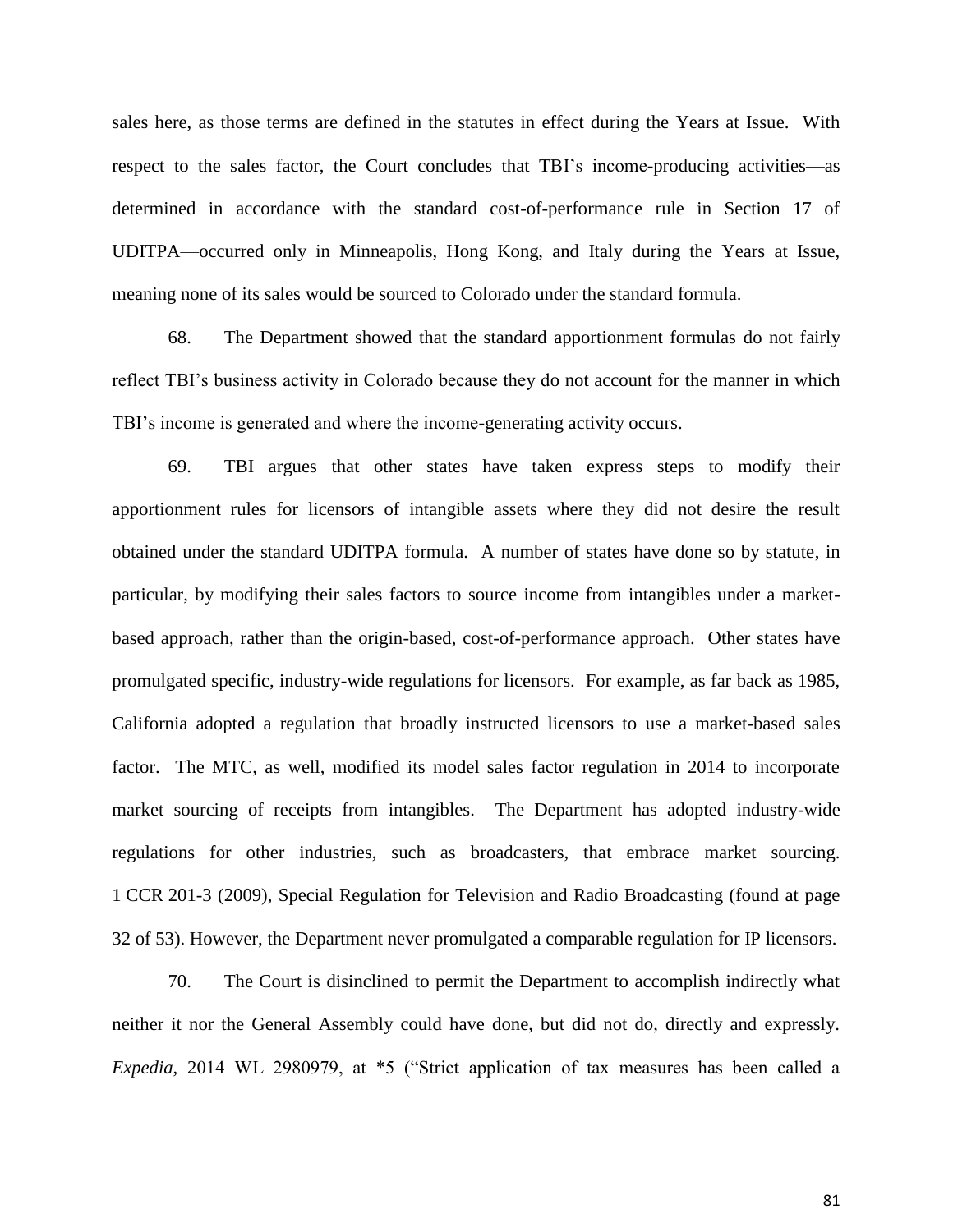fundamental precept that protects citizens by informing them in unambiguous terms about the amount and nature of their duty to pay taxes.") (internal quotation omitted); *Associated Dry Goods*, 593 P.2d at 1378 ("All doubts will be construed against the government and in favor of the taxpayer."). Nevertheless, for the reasons previously expressed, the Court concludes that it was not inappropriate for the Department to invoke Section 18 here. Section 18, in essence, is a safety valve to address unusual circumstances. Its purpose would be negated if it could not be applied when the Department arguably was slow to recognize that the possibility of such circumstances existed.

# *iv. The Department's Proposed Alternative Apportionment Formula is Not "Reasonable"*

71. The next legal burden the Department must satisfy is to validate the alternative apportionment formula it constructed and applied in the Assessments. The Department eliminated all three of TBI's factors (payroll, property, and sales) under the standard UDITPA formula and substituted a single new factor to apportion TBI's income: the sales factor of TBI's parent, Target.

72. By the plain terms of Section 18, the Department must show that the alternative it selected is "reasonable"; and, because the Department has specifically invoked Section 18(d), it must show that the alternative produces an "equitable" allocation and apportionment of TBI's income. § 24-60-1301, art. IV, § 18; *Microsoft*, 139 P.3d at 1178; *Twentieth Century*, 700 P.2d at 1042-43. The Colorado Supreme Court has emphasized that "an inquiry into what is reasonable necessarily requires an examination of the underlying circumstances." *Ritzert v. Bd. of Educ. of Acad. Sch. Dist. No. 20*, 361 P.3d 966, 975-77 (Colo. 2015) (reviewing varied applications of the term "reasonable"). Accordingly, this Court finds that applying the reasonableness requirement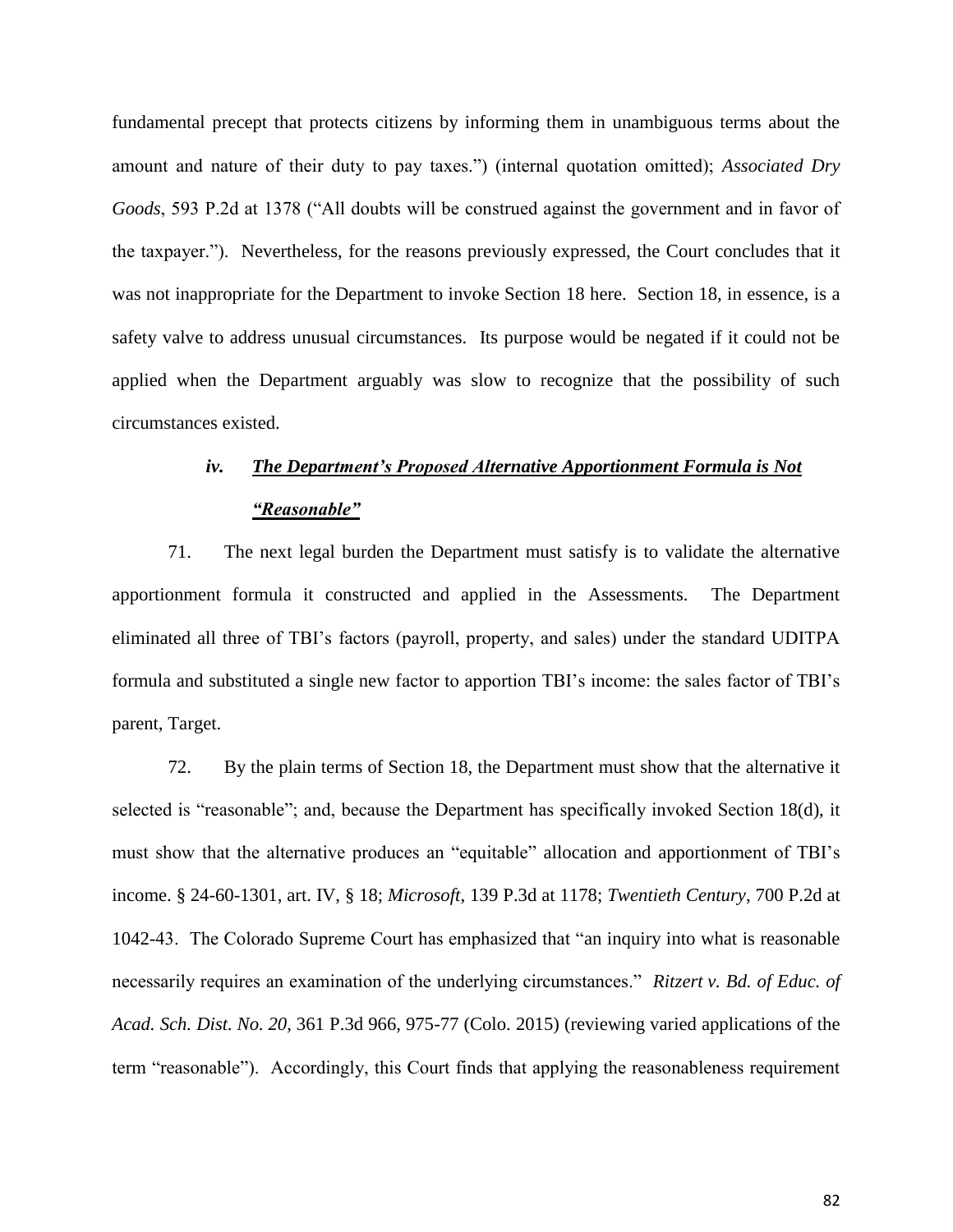to the Department's methodology requires consideration of all material circumstances in this case.

73. The record in this case is replete with evidence of the material contributions made by TBI's employees and property toward creating, enhancing, and preserving the income the Department seeks to tax. These business activities included registering thousands of IP assets in the United States and abroad, monitoring for improper uses of TBI's IP, taking appropriate enforcement actions, providing IP-related training across the Target organization, and auditing vendors for compliance with brand standards. The Department's own expert, Mr. Miller, acknowledged that when he first reviewed the facts of this case, he had "concerns" about excluding TBI's payroll from the apportionment formula due to TBI employees' contributions to creating and maintaining the value of the IP portfolio. He further recognized the contribution of TBI's real and tangible assets, and he noted that, upon hearing the testimony of TBI's witnesses at trial, he had learned yet additional facts about activities performed by TBI.

74. The Court concludes that including TBI's payroll and property in any alternative apportionment formula is necessary. Further, the Court cannot accept the Department's approach as reasonable when it gave no consideration to TBI's efforts and activities. In light of the totality of circumstances presented at trial, particularly demonstrating the significant contributions made by TBI's payroll and property outside Colorado to the values the Department seeks to tax, omitting these factors is neither "reasonable" nor "equitable."

75. The Court's conclusion flows from TBI's contribution to Target's Colorado sales; for this reason, the Court rejects the Department's suggestion that Target's payroll and property are appropriate alternative factors.

83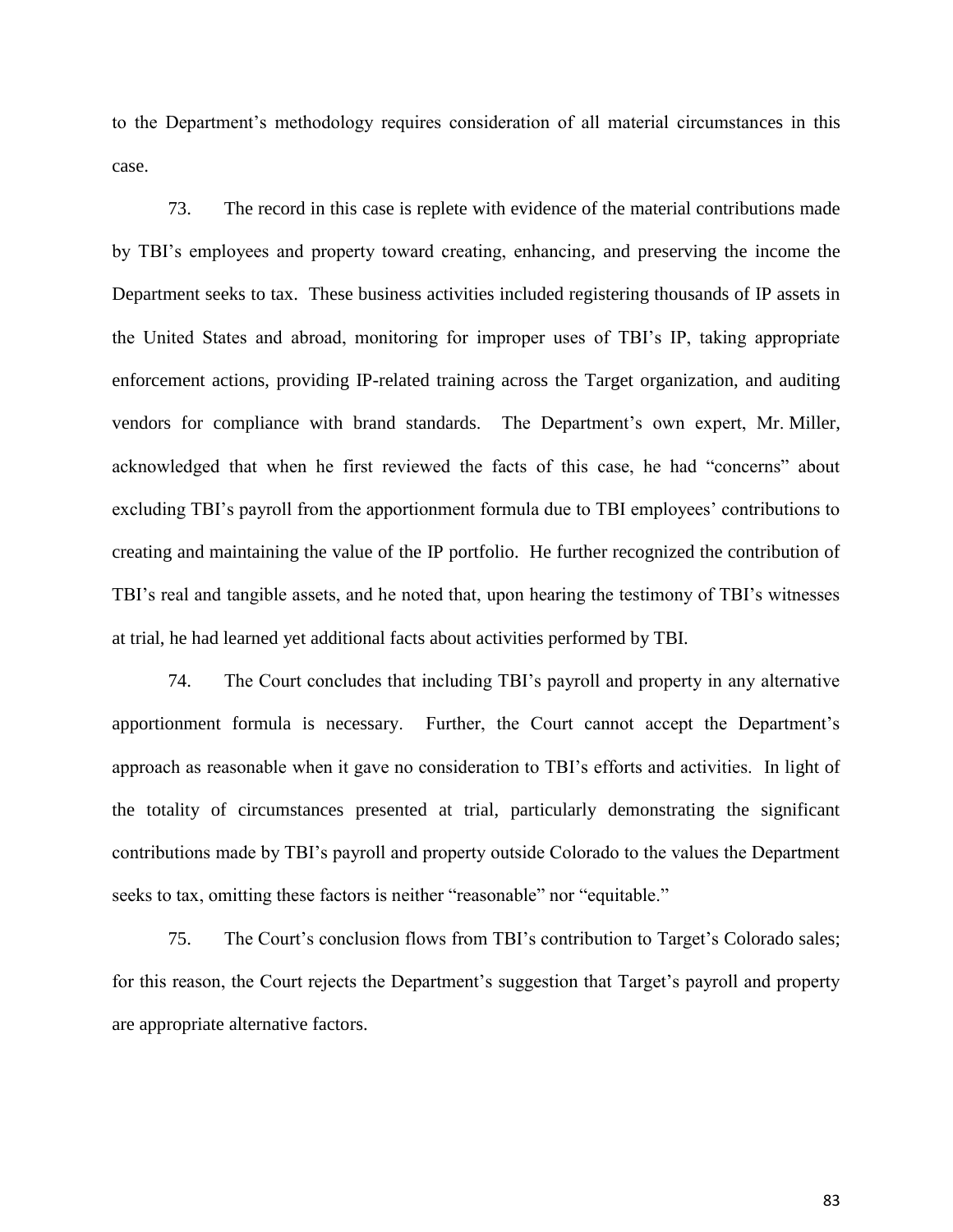76. The Court therefore orders that the Department include TBI's payroll and property factors in its apportionment formula.

# **E. The Department May Not Assess TBI for Tax Years 1999-2001**

77. The Court next addresses TBI's argument that tax years 1999-2001 may not be assessed because (1) the statute of limitations has run on those years, and (2) the Department is equitably estopped from assessing those years. On August 18, 2016, the Department moved for partial summary judgment on both of these issues, arguing that as a matter of law neither the statute of limitations nor equitable estoppel applied. This Court granted partial summary judgment as to the statute of limitations only, holding that because TBI had not filed stand-alone tax returns for 1999-2001, the statute had not started to run. Having heard the evidence at trial and reconsidering the legal arguments put forth by the parties, the Court reconsiders its grant of partial summary judgment. *Forbes v. Goldenhersh*, 899 P.2d 246, 249 (Colo. App. 1994) ("[A] trial court remains free to reconsider an earlier partial summary judgment ruling absent the entry of judgment under C.R.C.P. 54(b)."). For the reasons set forth below, the Court holds that the Department is foreclosed from assessing any tax, penalties, or interest on TBI for the years 1999- 2001.

## *i.* As a Result of the Department's Prior Audit of TBI, the Statute of *Limitations on Tax Years 1999-2001 Has Run*

78. Under Colorado's tax code, the presumptive statute of limitations for "the assessment of any tax, penalties, and interest" is "one year after the expiration of the time provided for assessing a deficiency in federal income tax . . . ." § 39-21-107(2). Since the standard limitations period for assessing a deficiency in federal income tax is three years, the presumptive limitations period for Colorado income tax purposes is four years. *See Markus v. Brohl*, No. 13CA1656, 2014 WL 5369981, at \*3 (Colo. App. Oct. 23, 2014). This presumptive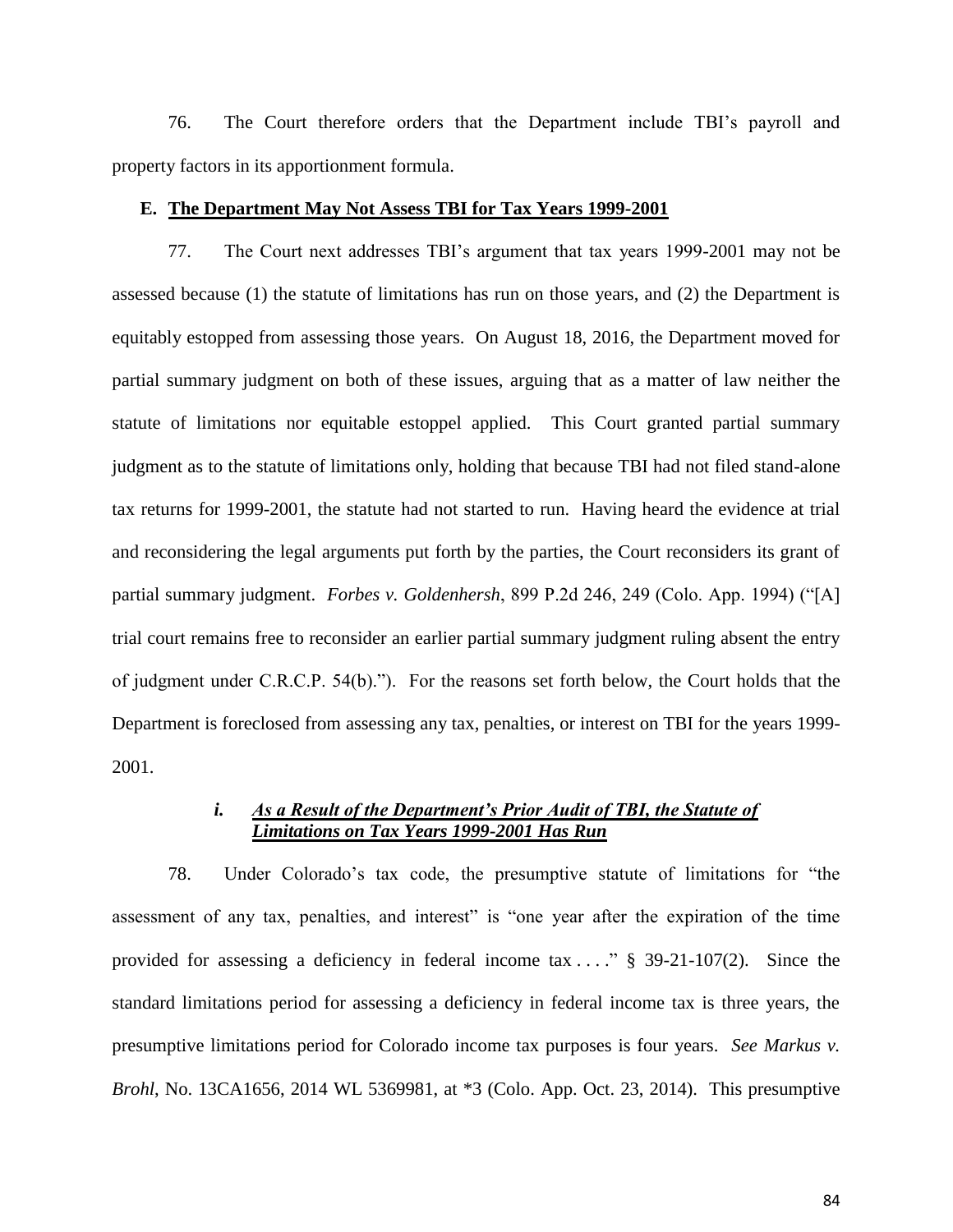limitations period is subject to certain exceptions. § 39-21-107(2). Among them, "if the taxpayer has been audited by the department for the year in question and the issues raised in the audit have been settled by agreement for payment or payment of deficiencies arising therefrom," any further assessment is limited to issues arising from adjustments to federal income tax by the IRS. *Id.*

79. It is undisputed that TBI did not file stand-alone income tax returns for any of the Years at Issue, including 1999-2001. However, as set forth in the findings of fact above, TBI was audited by the Department in 2003 as part of the Department's audit of Target Corp. and Subsidiaries. Stated somewhat simplistically, an audit of "Target and its subsidiaries" is an audit of Target and TBI. TBI's existence had been disclosed in Target's tax returns and its business activity had been accurately described as "[b]rand name promotion and protection." With full knowledge of TBI's income, payroll, and property, the Department determined that TBI was not doing business in Colorado and therefore owed no Colorado income tax for 1999-2001. The Department's auditor testified that "there was no indication that . . . [TBI] needed to file a Colorado return." In contrast, the Department did assess two other Target subsidiaries that were also excluded from Target's combined return, because the auditors found that those subsidiaries were doing business in Colorado. The Department also issued an assessment to Target following its audit. Those three assessments were paid without protest.

80. The issue presented is whether the Department's 2003 audit of TBI's tax years 1999-2001 (conducted as part of its audit of Target Corp. and Subsidiaries) closes the statute of limitations for those years, where the Department issued assessments to Target and other excluded subsidiaries that were paid without protest. Under the facts presented here, the Court holds that it does. Section 39-21-107(2) controls.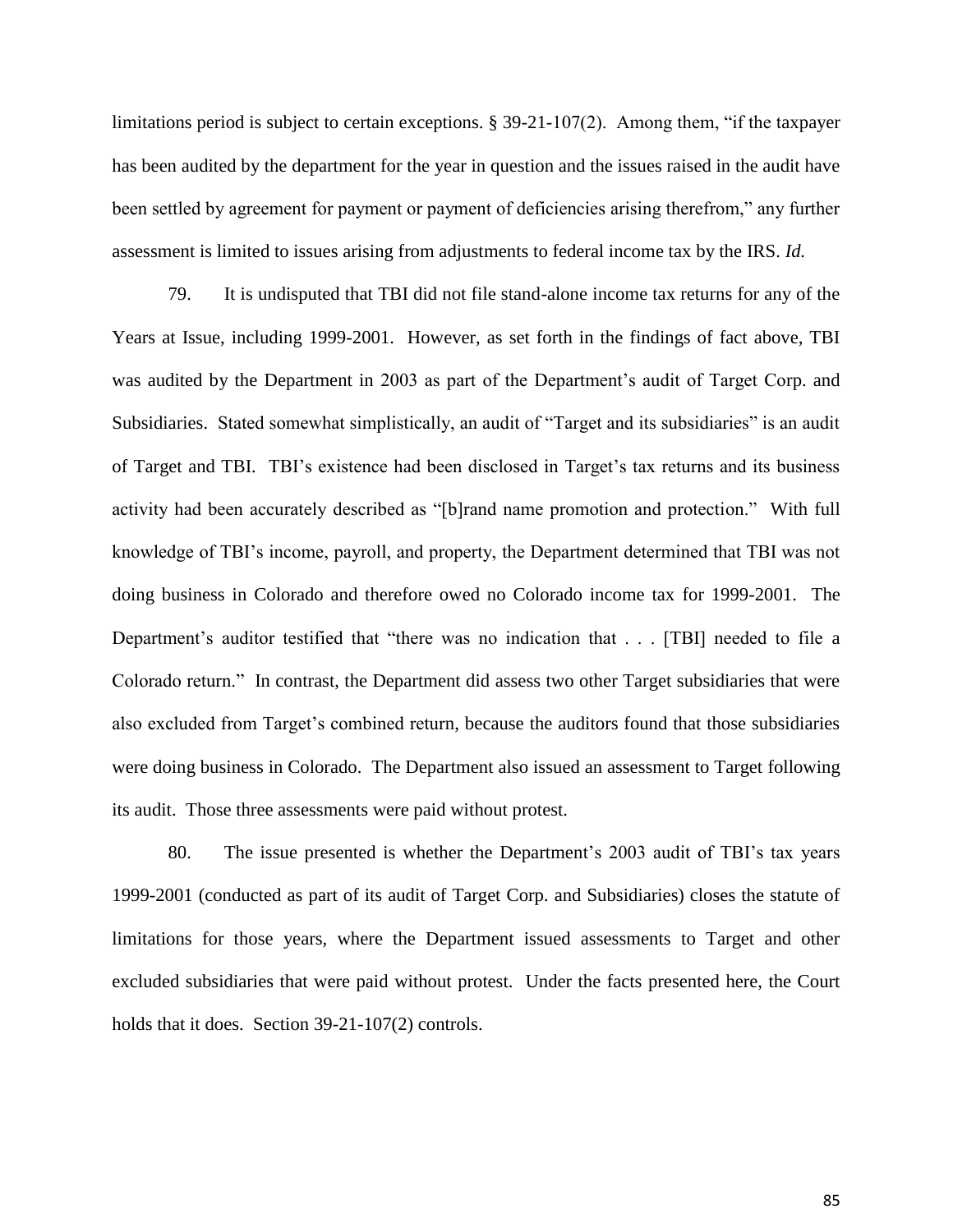81. The Department argues that § 39-21-107(4) should apply and that it allows the Department to assess and collect tax from TBI at any time because TBI did not separately file a Colorado income tax return. The Court rejects this argument. First, to the extent that the two statutory provisions are inconsistent, § 39-21-107(2) controls because it specifically addresses the legal significance of an audit. *See Showpiece Homes Corp. v. Assurance Co. of Am.*, 38 P.3d 47, 53 (Colo. 2001). Second, TBI was indisputably a company disclosed in Target's 1999-2001 combined group tax return and the Court has found TBI was in fact the subject of the audit for these years in 2003. The Court finds it incongruous that a corporation acting in good faith could disclose its existence and nature of its business, be audited by the Department, have the Department determine there is no tax liability to the state, and yet remain subject to taxation forever under § 39-21-107(4). The Court does not believe such a scenario to have been the intent of the legislature in enacting § 39-21-107(4).

82. The result might be different in a case where there is no evidence that the nonfiling taxpayer was itself examined as part of an audit of the corporate parent and subsidiaries. However, the evidence here establishes that TBI was the subject of the audit. Therefore, under § 39-21-107(2), the Department's limitations period to impose an assessment on TBI expired with the completion of its 2003 audit and the satisfaction of all identified deficiencies for Target and its subsidiaries. The disputed 1999-2001 assessments of TBI were not issued until June 28, 2012—almost nine years later. Accordingly, the assessments of TBI for tax years 1999, 2000, and 2001 must be cancelled in full.

83. "[A] statute of limitation is an almost indispensable element of fairness as well as of practical administration of an income tax policy." *Rothensies v. Elec. Storage Battery Co.*, 329 U.S. 296, 301 (1946). Taxpayers are entitled to finality with respect to their tax obligation—a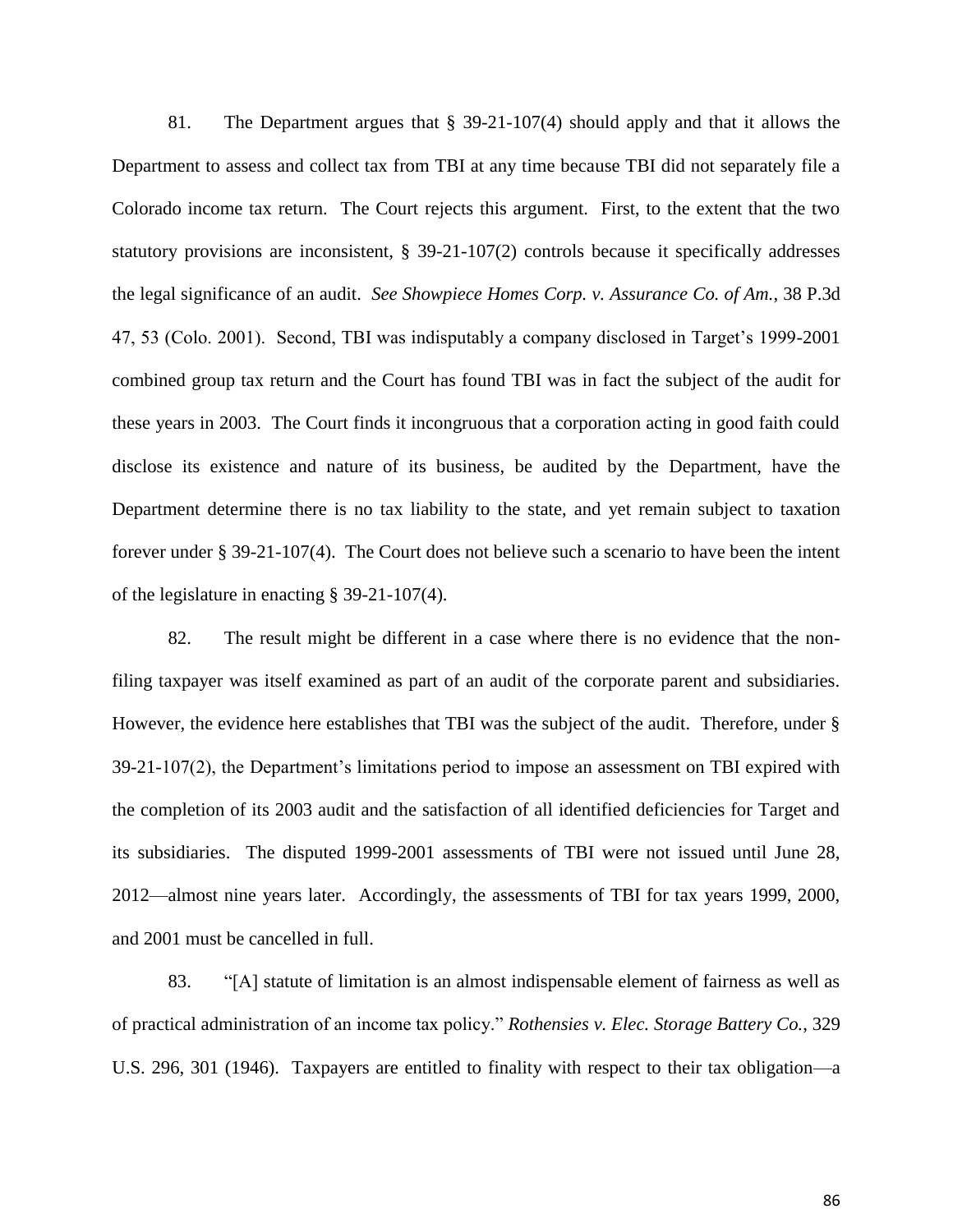fundamental tenet of fairness that would be severely undermined if the statute of limitations never closed even after a taxpayer is audited and a determination made by the Department that the taxpayer's non-filing status was appropriate. Such a result would leave a taxpayer like TBI indefinitely subject to taxation for years that were already audited, even where (as here) the taxpayer's non-filing status was approved by the Department. This is untenable, and runs afoul of the policies underlying the statute of limitations. *Cf. Shell W. E&P, Inc. v. Dolores Cnty. Bd. of Comm'rs*, 948 P.2d 1002, 1007 (Colo. 1997) ("When a rigid application of the statute of limitations leads to an unjust result, courts may properly fashion an equitable exception to the limitations period that may be asserted against a governmental agency as well as against private persons.").

84. In light of the foregoing, the Court need not address equitable estoppel.

### **F. Abatement of Penalties and Interest**

85. The Court next addresses TBI's contention that, should any tax against it be affirmed, penalties and interest should be abated. The Department only assessed delinquent payment penalties against TBI following the MTC audit (tax years 2002-2004). In the Bookend Years audit, the Department assessed delinquent payment penalties, but also added estimated payment penalties and negligence penalties. The Director upheld the assessment of all penalties and interest imposed against TBI in the Assessments. Approximately one month prior to trial, the Department waived the negligence penalties imposed for the Bookend Years, thus those penalties are no longer in issue here.

86. This Court, upon review of the matter *de novo*, has authority to "affirm, modify, or reverse the determination of the executive director and may enter judgment on its findings." § 39-21-105(2)(b). This authority applies not only to the tax figures, but to interest and penalties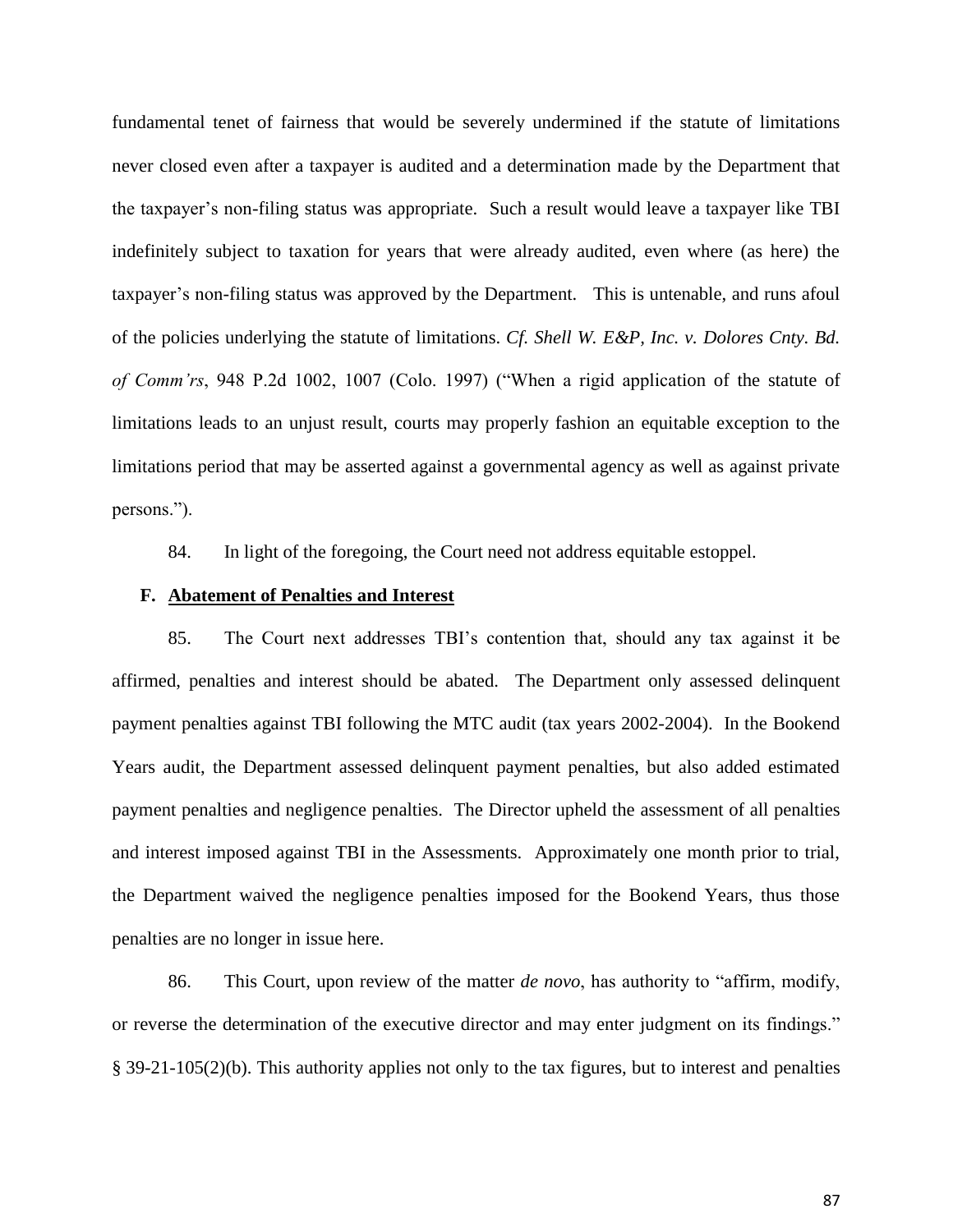as well. Further, under § 39-21-112(8), penalties and interest may be waived for "good cause shown." Thus, this Court has the legal authority to abate all or some of the penalties and interest.

### *i. Good Cause does not Exist to Waive All Penalties and Interest*

87. The Court concludes that a waiver of all penalties and interest is inappropriate. First, although the Department had a process in place for providing taxpayers with formal guidance around the time of TBI's formation, there is no evidence that either TBI or Target sought guidance from the Department. (Tr. 1257:24-1259:16.)

88. Second, not only did TBI not seek formal guidance, but TBI has not demonstrated that it relied on any documents published by the Department. Thus, this case does not present a scenario where the Department has provided incorrect information to a taxpayer and the taxpayer has relied on that information to its detriment.

89. Third, even after the MTC Audit ended in 2007 and concluded that TBI was subject to Colorado's income tax, TBI continued not to file and pay Colorado income tax. While the Court understands that TBI disputed whether any tax was due, TBI's willful decision not to file and pay Colorado income tax even after being informed that Colorado considered TBI subject to Colorado's corporate income tax significantly undermines any possible good cause for TBI's failure to pay taxes due for tax years 2007 through 2009, which followed the MTC Audit. It also indicates to the Court that no matter when Colorado had discovered and assessed taxes against TBI, TBI would have refused to pay those taxes.

90. Fourth, and specific to the penalties, the two remaining penalties assessed are the delinquent payment penalty and the estimated tax penalty.<sup>15</sup> (*See* Ex. D-112 at 2.) Neither penalty requires a specific *mens rea*; rather, they are automatic regardless of a taxpayer's intent. §§ 39-22-606(3), 39-22-621(2)(b). Thus, whether TBI intentionally or negligently failed to pay

 $\overline{\phantom{a}}$ 

 $15$  The Department also assessed a negligence penalty but chose not to pursue that penalty at trial.